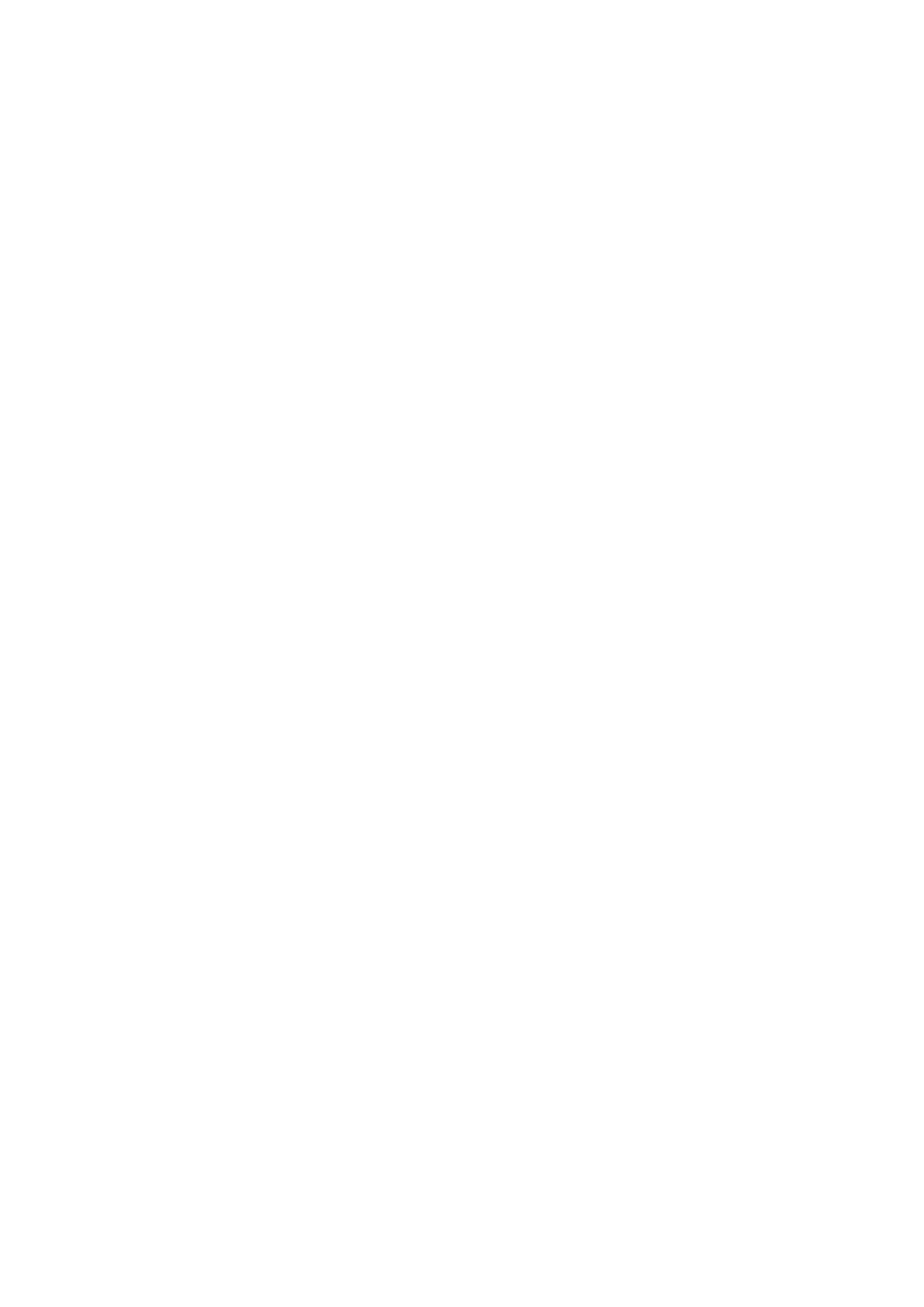By Elena Kováčiková

Cambridge **Scholars** Publishing

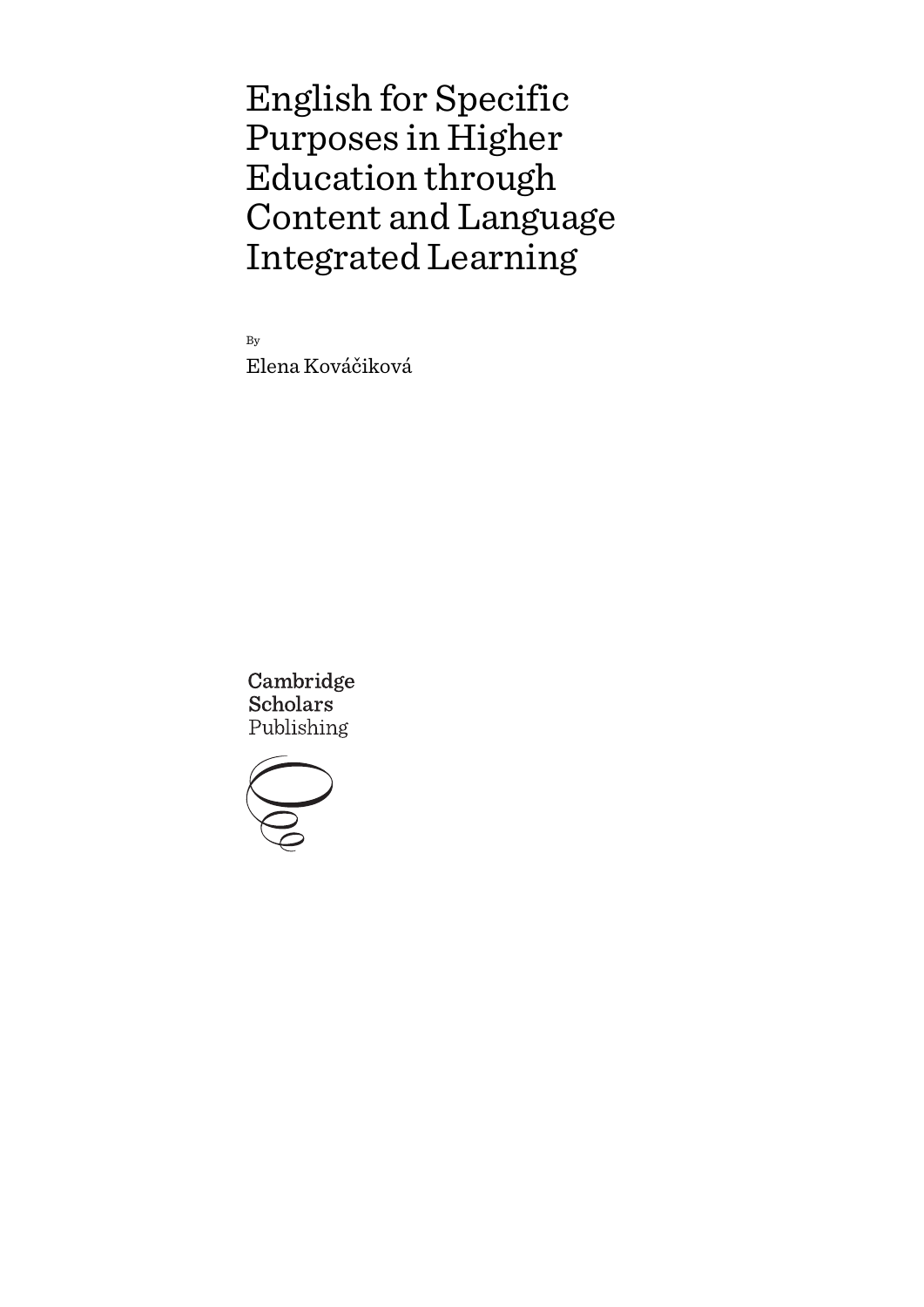By Elena Kováčiková

This book first published 2020

Cambridge Scholars Publishing

Lady Stephenson Library, Newcastle upon Tyne, NE6 2PA, UK

British Library Cataloguing in Publication Data A catalogue record for this book is available from the British Library

Copyright © 2020 by Elena Kováčiková

All rights for this book reserved. No part of this book may be reproduced, stored in a retrieval system, or transmitted, in any form or by any means, electronic, mechanical, photocopying, recording or otherwise, without the prior permission of the copyright owner.

ISBN (10): 1-5275-4701-9 ISBN (13): 978-1-5275-4701-8

This book has been published as an outcome of the research project APVV-15-0368 Practice in the Centre of Subject Field Didactics, Subject Field Didactics in the Centre of Preparation for Practice.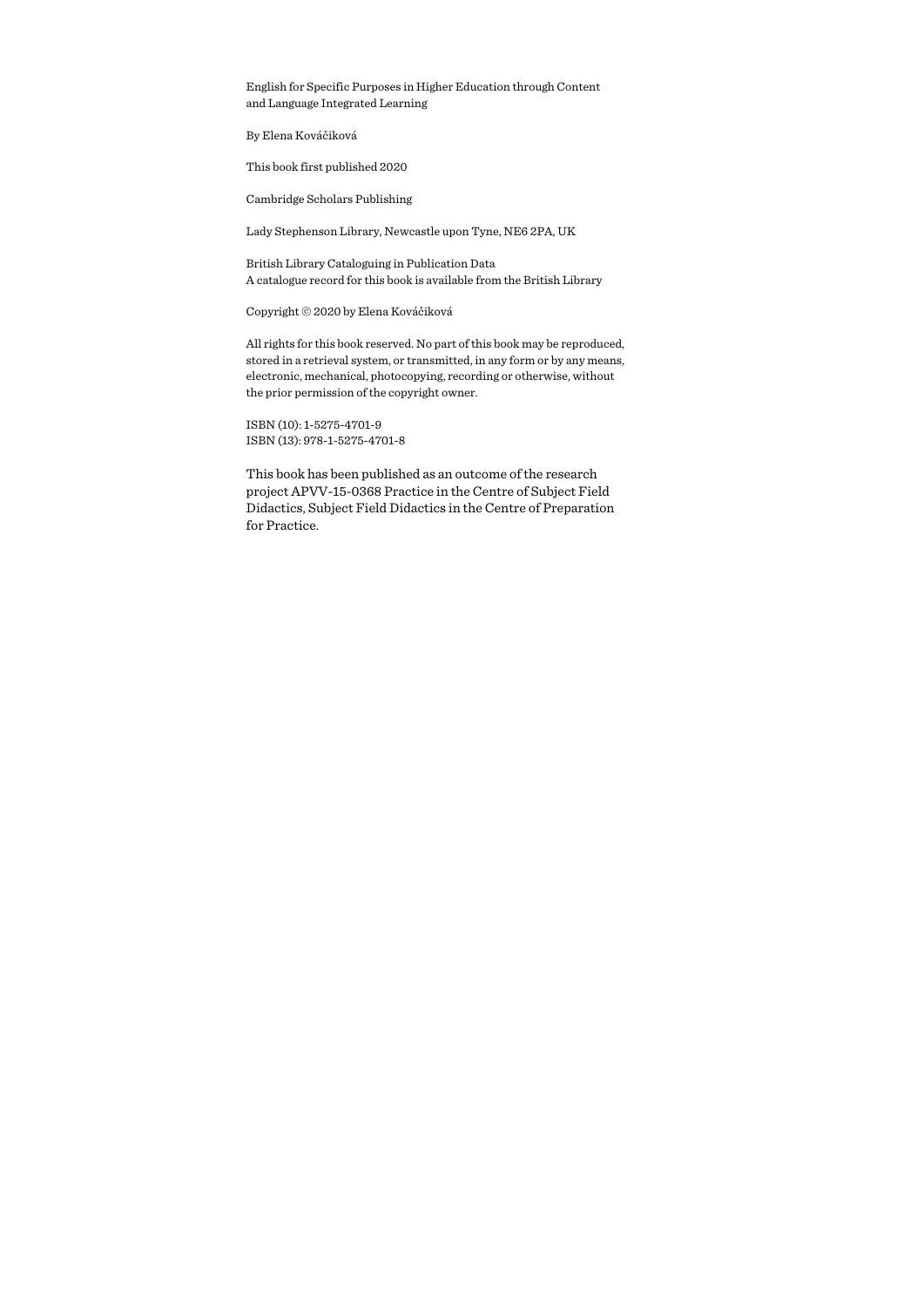# TABLE OF CONTENTS

| 3.3.1 CLIL implementation in Secondary Vocational |  |
|---------------------------------------------------|--|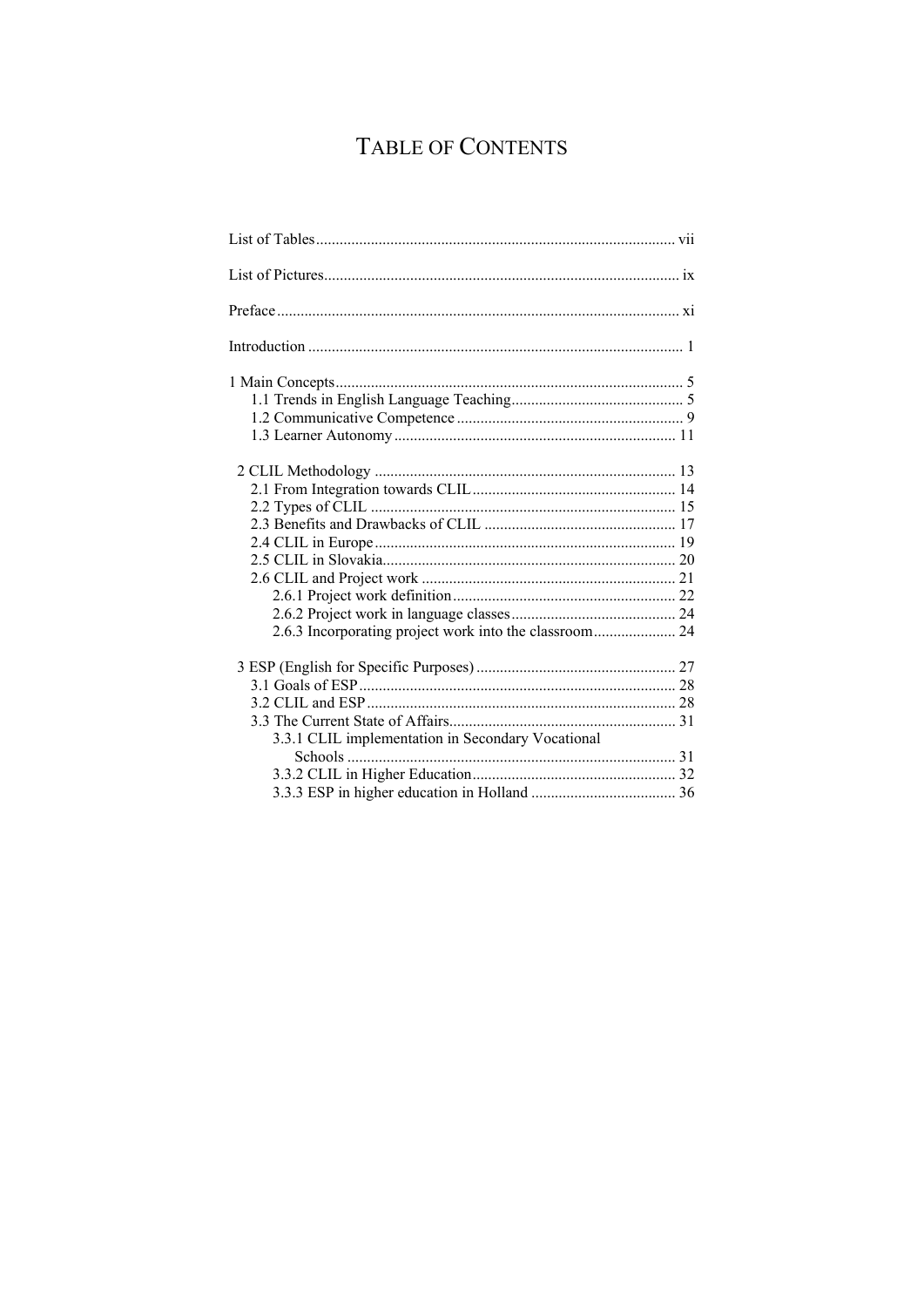| 4.1 Research objectives, questions and hypotheses  42        |  |
|--------------------------------------------------------------|--|
|                                                              |  |
|                                                              |  |
|                                                              |  |
| 4.3.2 Comparative analysis of communicative competences      |  |
|                                                              |  |
|                                                              |  |
|                                                              |  |
|                                                              |  |
|                                                              |  |
|                                                              |  |
|                                                              |  |
| 4.5.3 Descriptive Statistics in CLIL and non-CLIL Groups  59 |  |
|                                                              |  |
|                                                              |  |
|                                                              |  |
|                                                              |  |
| 4.6.2 Unit 2 and Unit 4 - CITY GREENERY                      |  |
|                                                              |  |
|                                                              |  |
|                                                              |  |
|                                                              |  |
|                                                              |  |
| 4.7.1 SWOT Analysis as a Tool of Focus Group Evaluation 80   |  |
|                                                              |  |
|                                                              |  |
|                                                              |  |
|                                                              |  |
|                                                              |  |
|                                                              |  |
|                                                              |  |
|                                                              |  |
|                                                              |  |
|                                                              |  |
| Transcripts of focus group questions                         |  |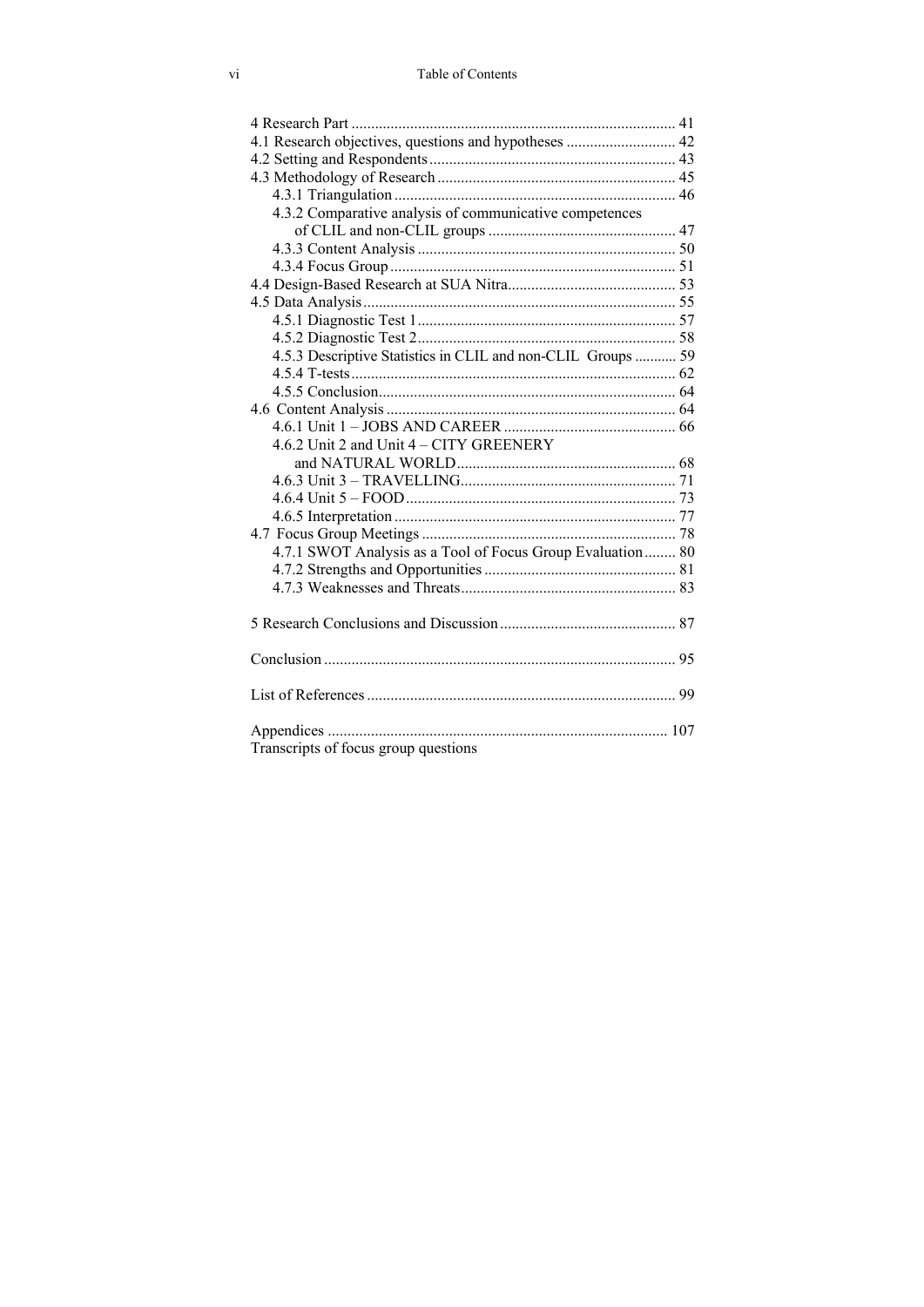# **LIST OF TABLES**

| Table 1 Learning in the second and third millennium (Townsend,  |  |
|-----------------------------------------------------------------|--|
|                                                                 |  |
| Table 2 SWOT analysis (a basic diagram) (Veselá 2009, p.41) 53  |  |
|                                                                 |  |
|                                                                 |  |
|                                                                 |  |
|                                                                 |  |
|                                                                 |  |
|                                                                 |  |
|                                                                 |  |
|                                                                 |  |
|                                                                 |  |
|                                                                 |  |
|                                                                 |  |
|                                                                 |  |
|                                                                 |  |
| Table 16 Comparison of reading comprehension part in diagnostic |  |
|                                                                 |  |
|                                                                 |  |
|                                                                 |  |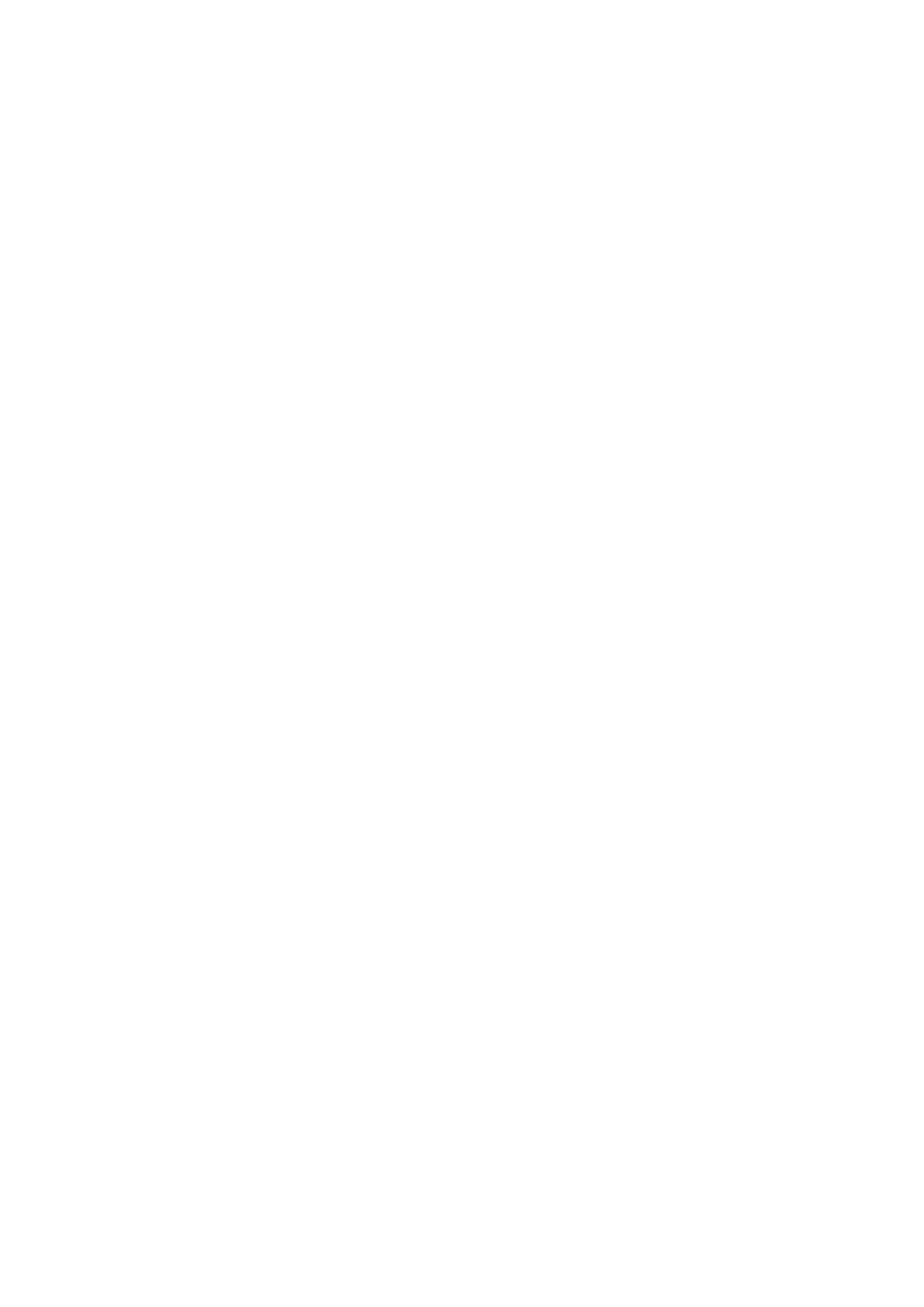# LIST OF PICTURES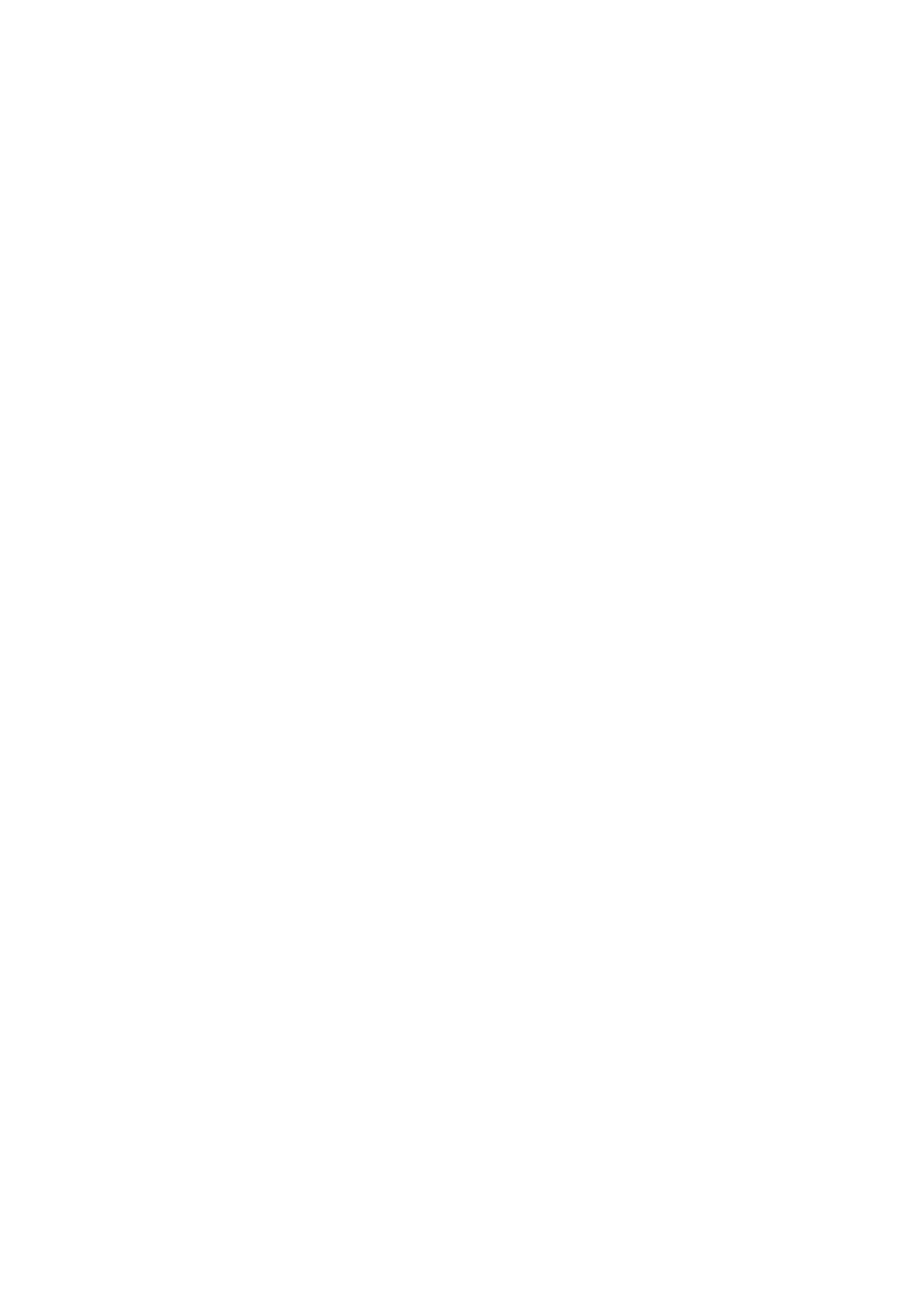# PREFACE

Over the last few decades, the methodological term CLIL (Content and Language Integrated Learning) has been widely used within the conceptions of language education and professional education. The use of CLIL provides the potential for time saving in terms of language and content integration. Aside from this, it also offers a new dimension of thinking and deepening foreign language competences within nonlinguistic subjects. These aspects contribute towards English Language Teaching (ELT) modernization with the aim to develop the learner's autonomy and acquisition of knowledge achieved beyond the schooling institution. The objective of English for Specific Purposes (ESP) courses in higher education are to prepare students for their real professional life by developing communicative language skills. This work focuses on CLIL methodology within the context of ESP classes at the Slovak University of Agriculture (SUA) in Nitra, Slovakia. The aim of the work is to find out whether project work, one of the recommended techniques within CLIL methodology, contributes towards the development of communicative language skills and an increase in professional vocabulary. In the model of *design-based research* the triangulation of three methods – comparative analysis, content analysis, and focus group – provides the holistic view of project work implementation into ESP classes. Two groups of students are compared, one where the CLIL group (81 students) uses project work in ESP classes, whereas the non-CLIL group (23 students) follows the "traditional" approach, i.e. the use of tailor-made textbooks consisting of adapted texts with specific vocabulary and various exercises aiming to develop language competences. *Comparative analysis* compares the results of the tests in both groups, testing the acquired professional vocabulary, comprehension of professional texts, writing skills and acquisition of chosen grammar structures, within the B1 level of proficiency, recommended by the Common European Framework of Reference for Languages CEFR (2001). *Content Analysis* as a qualitative technique in this research classifies the specific vocabulary used in student projects in the CLIL group and then compares this with the wordlist offered in the textbook used in the non-CLIL group. The "specificity" of the vocabulary is classified according to Coxhead's Academic Wordlist (Gillet 2011), where the words are defined according to chosen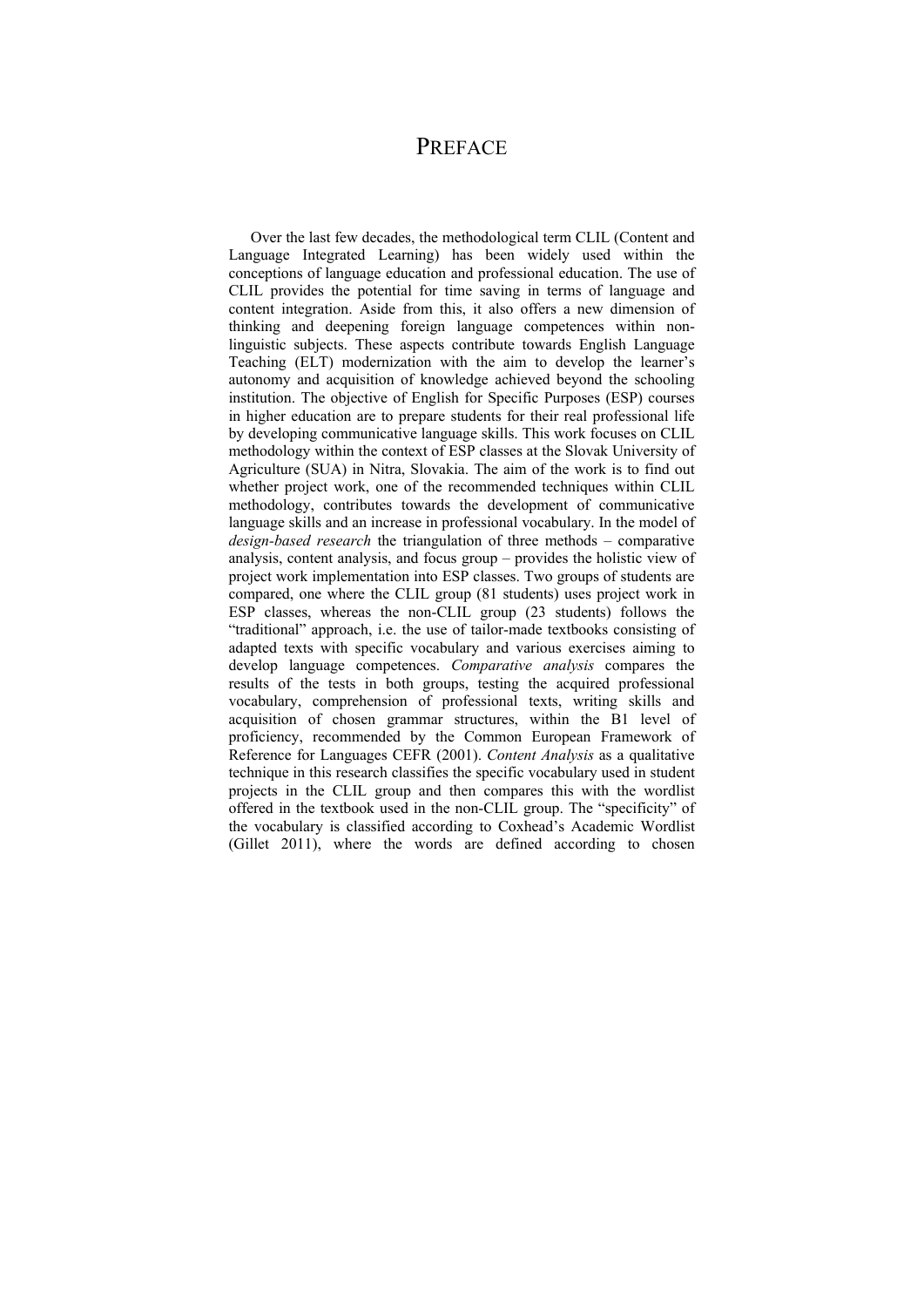professional specializations. The *focus group*, as a qualitative technique of the research, and evaluated by SWOT analysis, looks at the attitudes and critical comments of the students in the CLIL group, on the implementation of the project work within ESP classes at the nonphilological universities.

**Keywords:** CLIL, project work, ESP, higher education, non-philological universities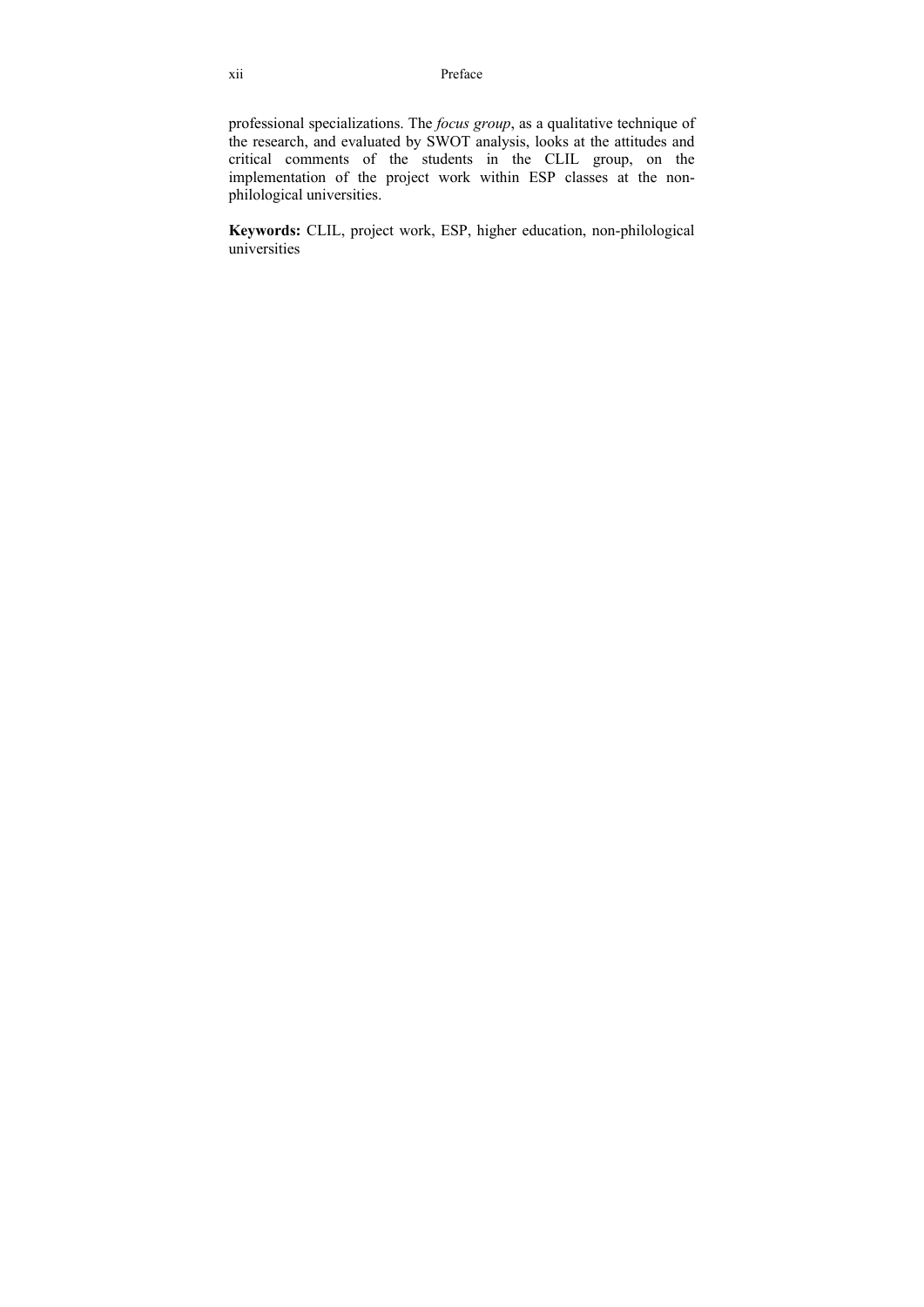## **INTRODUCTION**

Ideas related to teaching and learning with the aim to make the educational process of a higher quality, and the focus on views of education in the third millennium, show the direction of modernization in education as such: That it should serve as a means of cross-connection of subjects with the problems of the world around us and the life of students, with the aim to develop knowledge mainly through skills and abilities needed for solving life's situations. That education and upbringing in life are priorities, together with the development of learners' autonomy, adaptability, creativity, and ability to solve problems. The comparison in the ways of thinking in the second and third millennium clearly shows new tendencies and changes in education that are reflected in English Language Teaching (Table 1).

**Table 1** *Learning in the second and third millennium* **(Townsend, Clarke, Ainscow 1999, p. 366)** 

| 2 <sup>nd</sup> Millennium Thinking                          | 3rd Millennium Thinking                                |
|--------------------------------------------------------------|--------------------------------------------------------|
| Important learning can only occur<br>in formal institutions. | People can learn from many sources.                    |
| Everyone must learn a common                                 | Everyone must understand the                           |
| 'core' of content.                                           | learning process and have basic skills<br>in learning. |
| The educational process is                                   | The educational process is controlled                  |
| controlled by the teacher. What is                           | by the teacher. What is to be taught,                  |
| to be taught, when it should be                              | when it should be taught, and how it                   |
| taught, and how it should be                                 | should be taught, will all be                          |
| taught, should all be determined                             | determined by the learner.                             |
| by a professional person.                                    |                                                        |
| Education and learning are                                   | Success is based on how well                           |
| individual activities.                                       | learners learn as individuals.                         |
| Education and learning are highly                            | Success is based on how well                           |
| interactive activities.                                      | learners work together as a team.                      |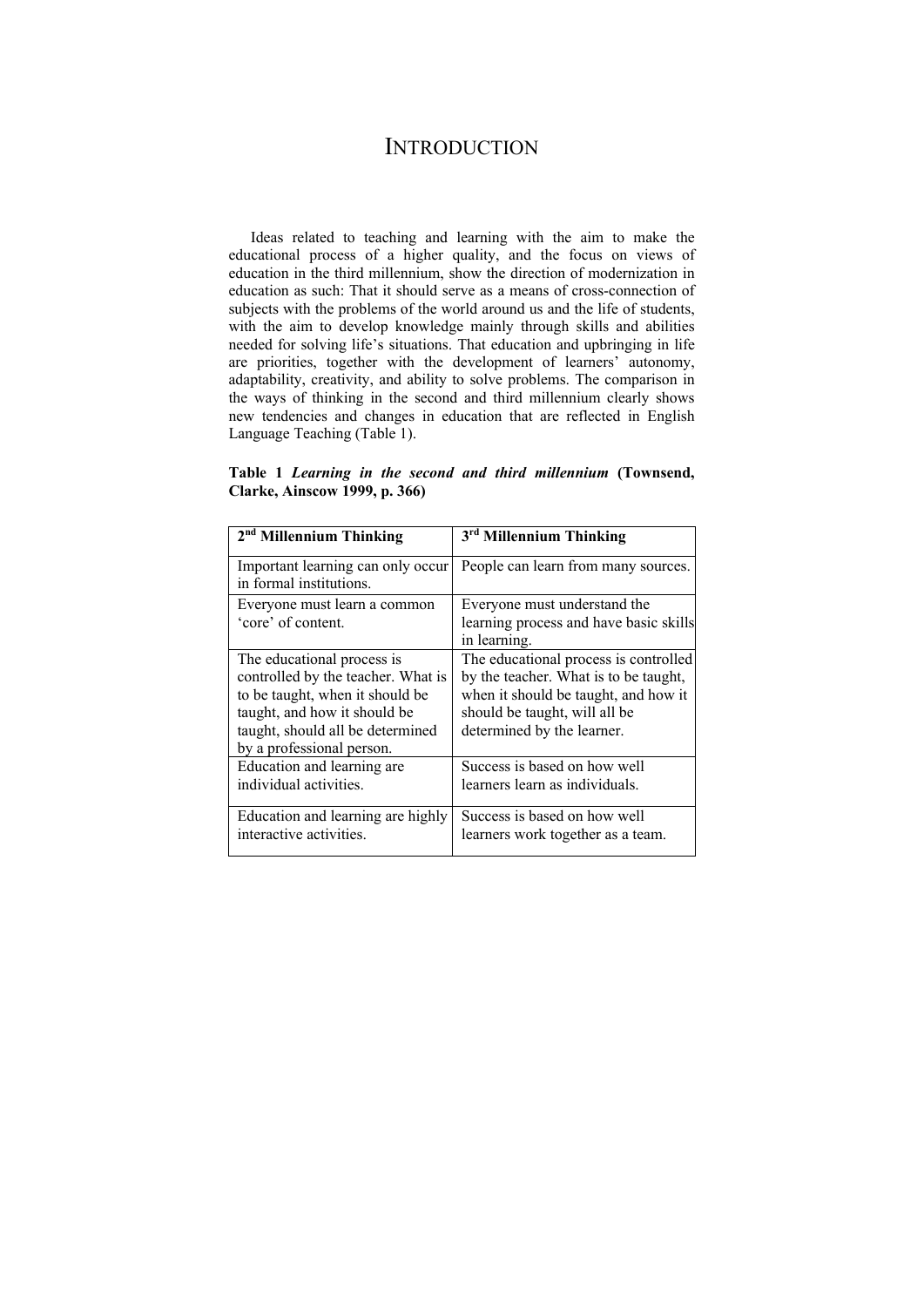### 2 Introduction

| Formal education prepares people  | Formal education is the basis for    |
|-----------------------------------|--------------------------------------|
| for life.                         | lifelong learning.                   |
| The terms 'education' and         | School is only one of a multitude of |
| 'school' mean almost the same     | steps in the educational journey.    |
| thing.                            |                                      |
| Once you leave formal education   | Formal education provides a range of |
| you enter the 'real world'.       | interaction between learners and the |
|                                   | world of business, commerce, and     |
|                                   | politics.                            |
| The more formal qualifications    | The more capability and adaptability |
| you have, the more successful you | you have, the more successful you    |
| will be.                          | will be.                             |

The way of thinking in the third millennium defines the term 'modernization' in teaching and learning as such. The aim of our work is to find out the contribution of CLIL methodology towards the modernization of English language teaching within the context of English for Specific Purposes.

Thus, the vision of a learner nowadays is to be autonomous, to be able to think critically, to be competent enough to evaluate the source and nature of received information, and to be skilled in both macro- and microskills. Therefore, even the learning process should facilitate and enable such learners' development at all levels of education. English language education has been an inseparable part of the curriculum in the Slovak Republic since 2011. Under this view, learners of English start the foreign language route at the age of ten and finish it in secondary school education with B1, B2, or C1 level in English according to the CEFR, depending on the type of school, whether it is a vocational, a secondary grammar, or a bilingual school (source: minedu.sk). Universities usually continue in language education however, but only within their specific fields and specializations, thus providing specific curriculum covering academic or technical English throughout their courses.

This work is divided into two parts: theoretical and research. The theoretical part comprises the key concepts of the work, namely new trends in English Language Teaching (ELT), modernization of ELT, and related terms such as learners' autonomy.

Then the second chapter being the theoretical part approaches the Content and Language Integrated Learning (CLIL) methodology with its aims, concepts, and uses in different European countries. CLIL as an umbrella term covers a lot of advised techniques and this work focuses mainly on project work as one of them.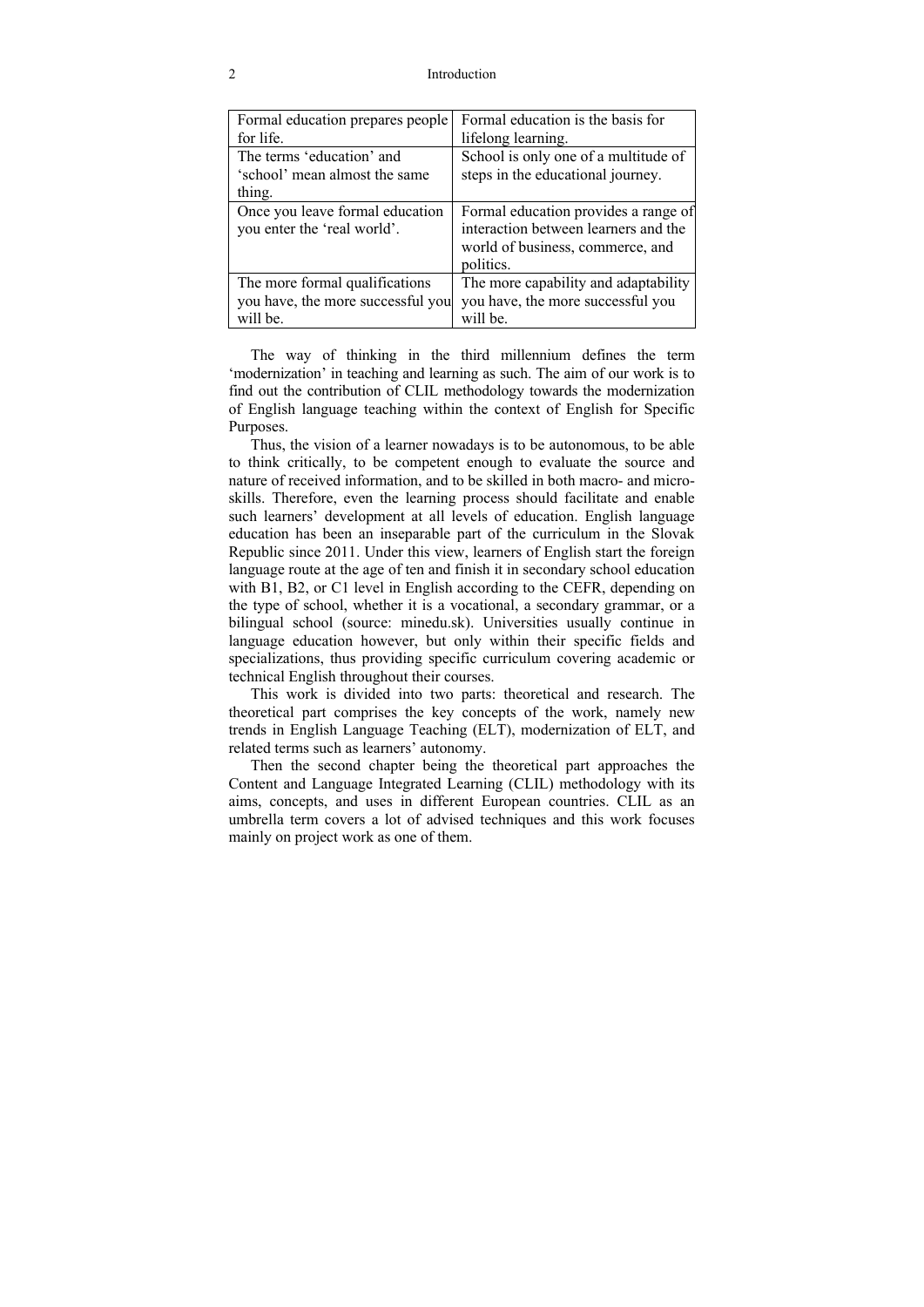The third chapter focuses on one context of English language teaching and learning and that is English for Specific Purposes (ESP). There are various definitions and approaches however, and this part of the work attempts to define the relationship between ESP, CLIL, and project work. The theoretical part finishes with the mapping of research carried out in higher education within CLIL methodology in the context of ESP.

The research part describes the study carried out within ESP classes at the Slovak University of Agriculture in Nitra, Slovakia. The objectives of the design-based research were to learn about the impact of CLIL implementation in ESP classes in higher education at non-philological universities. *Design-based research* comprises of a triangulation of qualitative and quantitative methods, particularly comparative and content analyses and focus group meetings. The three techniques were applied on two groups of students, specifically the one where CLIL was implemented and the second one without the impact of CLIL (from now on called the *non-CLIL* group). The results showed that at the B1 level, according to the CEFR, the students in the CLIL group developed their language communicative competences through their project work comparably to the non-CLIL group; however, with the added value of the extra amount of specific vocabulary within the chosen topics. The focus group meetings revealed that the students' opinion of CLIL in ESP classes was positive and they accepted the challenge of taking responsibility for their learning in terms of building learner autonomy as one of the key concepts of the modern way of teaching and learning languages.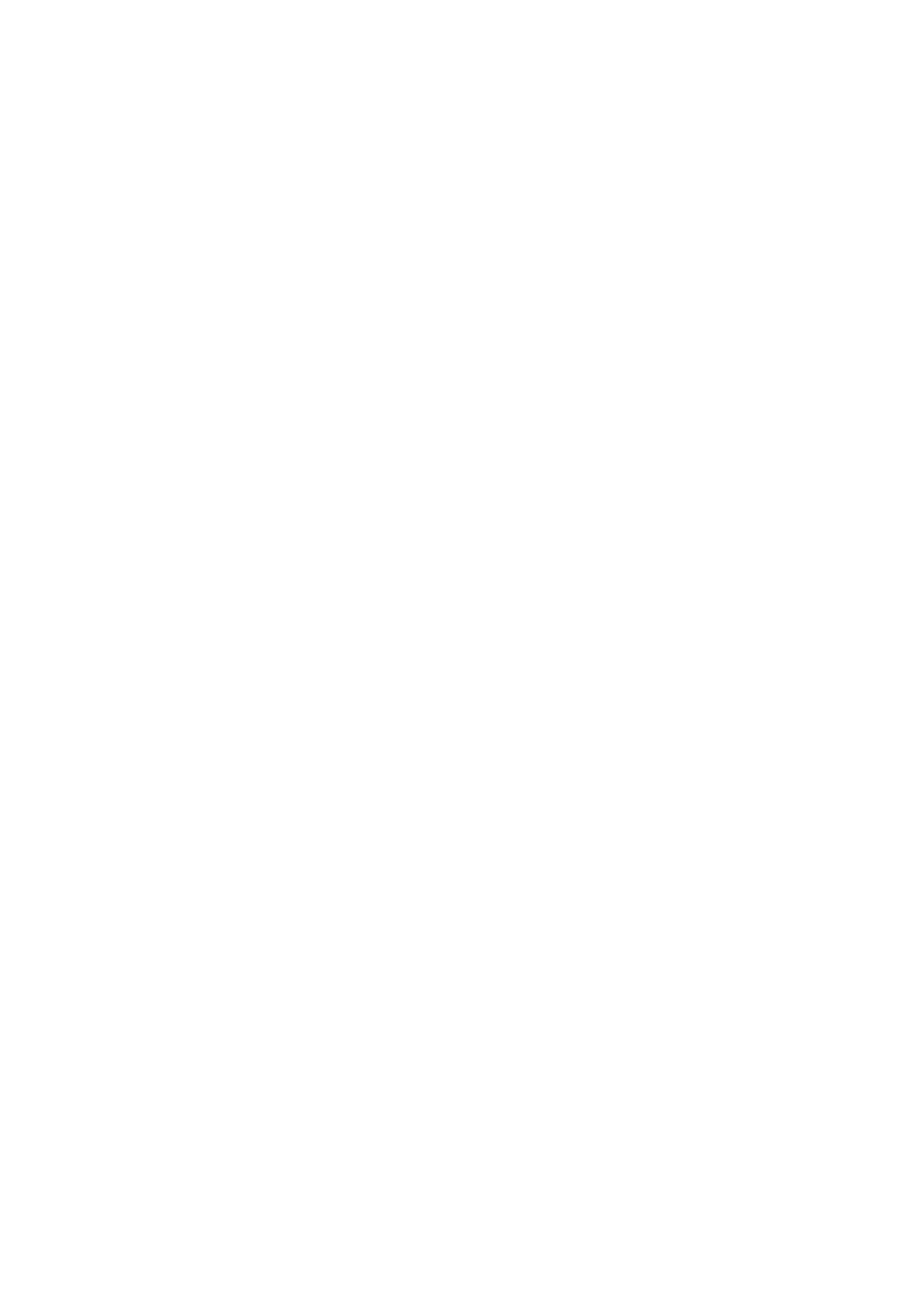## MAIN CONCEPTS

## **1.1 Trends in English Language Teaching**

The orientation and choice of a foreign language is influenced by the needs of markets, economies, cultures, and traditions etc. These needs feed back into newer forms of effective and modern forms of language teaching procedures and methods. On that account, a re-evaluation of the procedures for language teaching has appeared. Foreign language acquisition is not only seen as a prestigious matter in the eyes of the public anymore, so much as it has become essential and inevitable. Approaches and methods in language teaching have changed throughout history. Historical trends are to react and respond to one another with totally opposing views on the same issue, and English language teaching is not an exception. In the direction of behaviorism, English language teaching developed methods such as Audio-lingual, Total Physical Response, and Silent Way, etc. (Cf. Kováčiková, Veselá; 2016). Later on, as a response to behaviorism, cognitive theories appeared, diverting from imitation highlighted in behaviouristic approaches, focusing instead on mental processes in the human brain. Bloom's taxonomy and its revised version by Anderson and Krathwohl (2001) reflected this notion in education with a double-layered learning design. The first layer names and describes the types of knowledge we learn and the second describes the processes through which we obtain knowledge. Language education has profited from this taxonomy, currently in widely used language communicative textbooks where tasks follow the principles of the aforementioned taxonomy. The main aim is to develop the language user as a critical thinker, as at the top of Bloom's pyramid is critical thinking and creativity. Furthermore, constructivism introduced the theory that every person constructs his or her knowledge based on critical consideration.

According to Karn (2007), language teaching in the twentieth century principally underwent numerous changes and innovations. He claims that the history of consideration in language teaching goes back to the teaching and learning of Greek and Latin in the Middle Ages, however, it became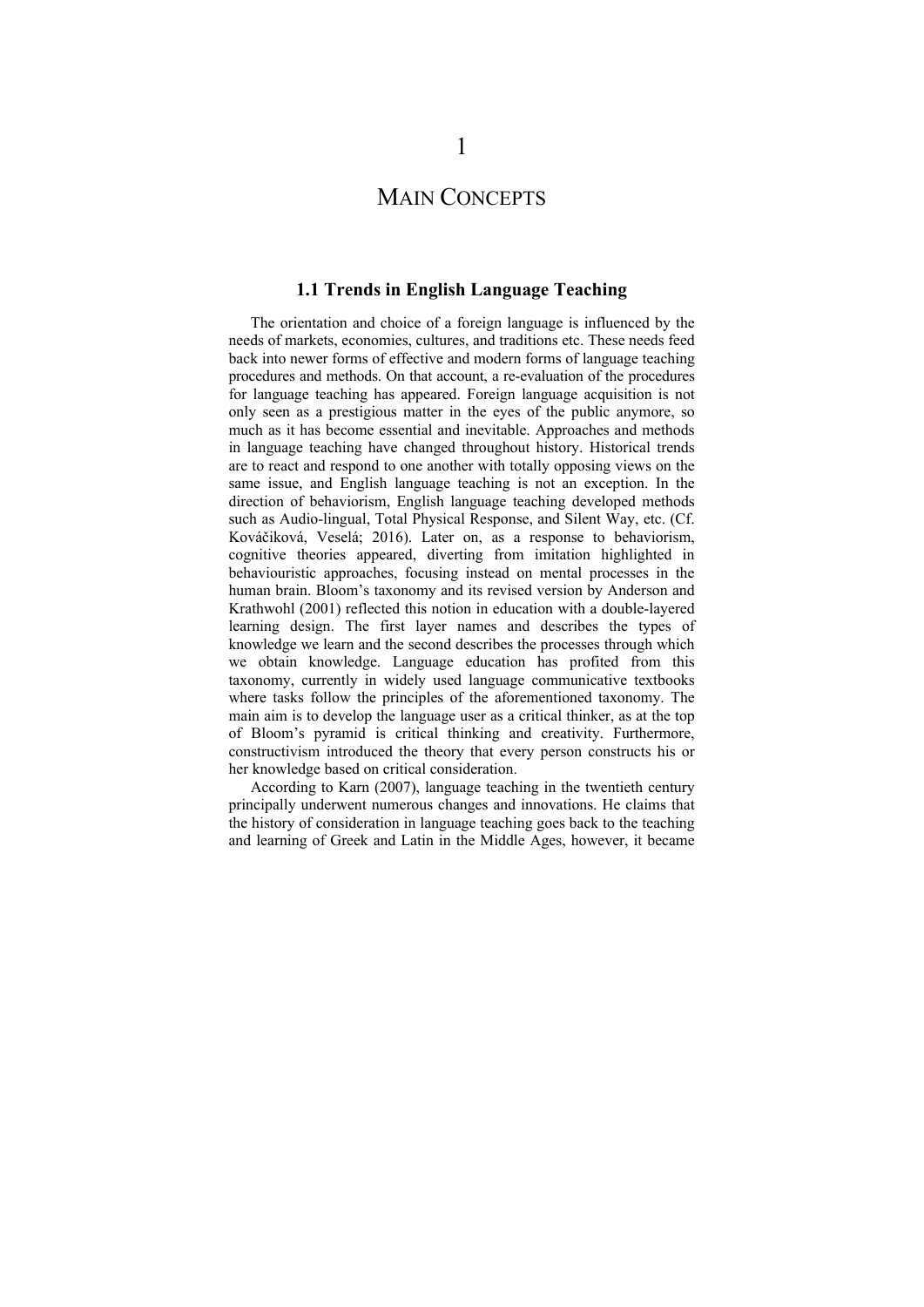an independent profession only in the twentieth century. When Latin became a dead language, modern languages like English, French, and Italian started to be taught using the same method of teaching as used for Greek and Latin, commonly known as the Grammar Translation Method. This method was ultimately opposed and rejected as it ignored the development of the oral proficiency of learners.

Ever since then language teaching seems to be in search of better and more effective methods of teaching. Realizing the need for communication and oral proficiency in learners, some individual language teaching specialists (C. Marcel, T. Prendergast, F. Gouin) promoted alternative approaches to language teaching. None of these approaches were scientifically proven. In the 1880s, linguists (H. Sweet, W. Viëtor, P. Passy) stressed that speech was the primary form of language communication and methods should be based on scientific analysis of language and the study of psychology. It was realized that speech patterns were more significant than grammar structures. This led to the development of what is called the Natural Approach and also to the development of the Direct Method. However, they both lacked a methodological background. The most active period in the history of approaches and methods in English language teaching (ELT) was from the 1950s to the 1980s.

Richards et al. (2002, p.2) says that "*language teaching in the twentieth century was characterized by the frequent change and innovation and by the development of sometimes competing language teaching ideologies*."

It is here when we see the adoption of a grammar based method, which came to be known in the United Kingdom as the structural approach, and then came the Audio-lingual Method in the 1950s and the 1960s, which itself was later surpassed by the Communicative Approach. McDonough (2003) put to the centre the concept of Hyme's 'communicative competence' and his criticism of Chomsky's attention to correctness at the expense of appropriacy of use in specific contexts.

During the same period other methods attracted enthusiastic followers including the Silent Way, the Natural Approach, and Total Physical Response, etc. In the 1990s, Content-Based Instruction and Task-Based Language Teaching emerged. Other approaches, such as Cooperative Learning, the Whole Language Approach, and Multiple Intelligences also developed (Cf. Gardner 1993; Karn 2007).

According to Larsen-Freeman (2004, p.186) "*language learning and teaching are dynamic, fluid, mutable processes. There is nothing fixed about them.*" Unlike the teaching of other subjects which by and large remain the same, the ELT tradition has been subject to constant change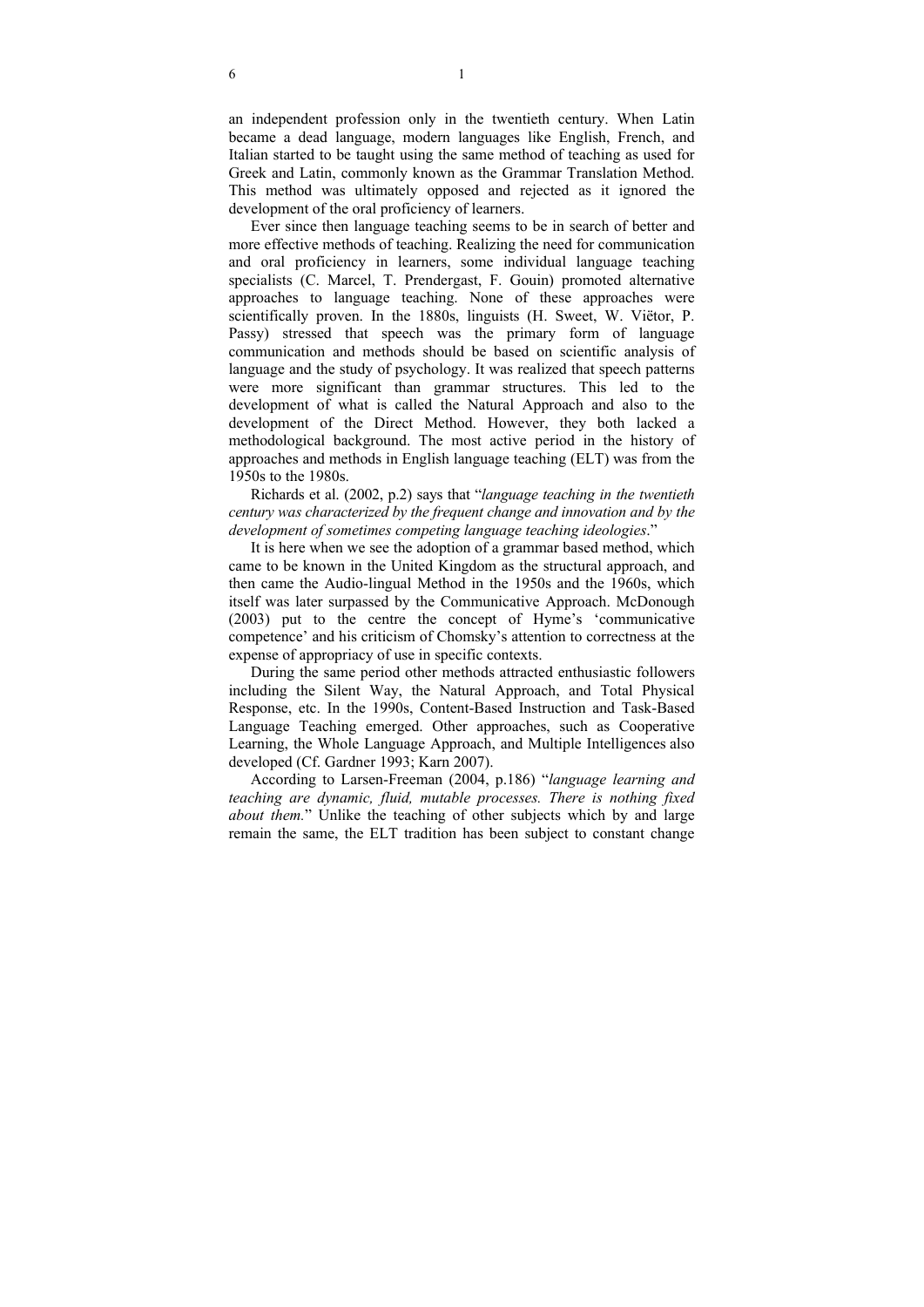especially throughout the twentieth century.

Crossovers from general educational trends such as Cooperative Learning, Neurolinguistic Programming, and Multiple Intelligence theory have influenced language teaching and learning considerably. Contentbased and task-based approaches emphasized teaching language *through*  communication rather than *for* it. They aim for students to use English to learn it. Further developments in foreign language teaching and learning show an increasing significance of non-formal education in terms of global tendencies shifting from formal education into self-education, otherwise known as autonomous and lifelong learning. The autonomous approach shifts the responsibility for learning onto the learners. It does not mean that when applying such an approach a teacher is side-lined. As Holúbeková (2004) points out, it is necessary to realize that there is a very low percentage of learners who are completely independent. The role of teachers is thus to help their students on their own journey towards autonomy, meaning to teach them how to learn and fully respect their rights for self-regulation. The author then states that it is necessary to draw the attention of students from the content part of learning toward the process of learning. This means that the main focus is not put on *what* to learn, rather *how* to learn. Opposing traditionally oriented classes where teaching how to learn was neglected, the autonomy of a learner and other learner-oriented approaches require the students to get to know the rules of acquiring the language. Pokrivčáková et al. (2010, p.7) says that "*the common denominator of all the innovative and reforming approaches are learner-centred approaches.*" Learner centeredness as one of the modern trends in ELT is the demand of its time. English teachers stopped delivering lectures to passive students in the classroom. They play the roles of facilitators, motivators, and supervisors, not authorities, and learners are the active co-operators who take responsibility for their learning.

Out of all the modern approaches in ELT, our work mainly focuses on two approaches: Content-Based Language Learning and Task-Based Learning, as these are closely connected to our further study.

*Content-Based Language Learning* (CBLL) is based on the view that language is best learned when it is used as a medium of instruction to acquire knowledge about a subject matter presented in a meaningful context (Brinton et al. 1989). Subject matters may include themes or topics governed by students' needs, purposes, and interests, or any subject in their curriculum. Students also determine the context of vocabulary and grammar teaching and skill improvement (Snow 2011). In this approach, language learning is carried out through several learner-centred tasks in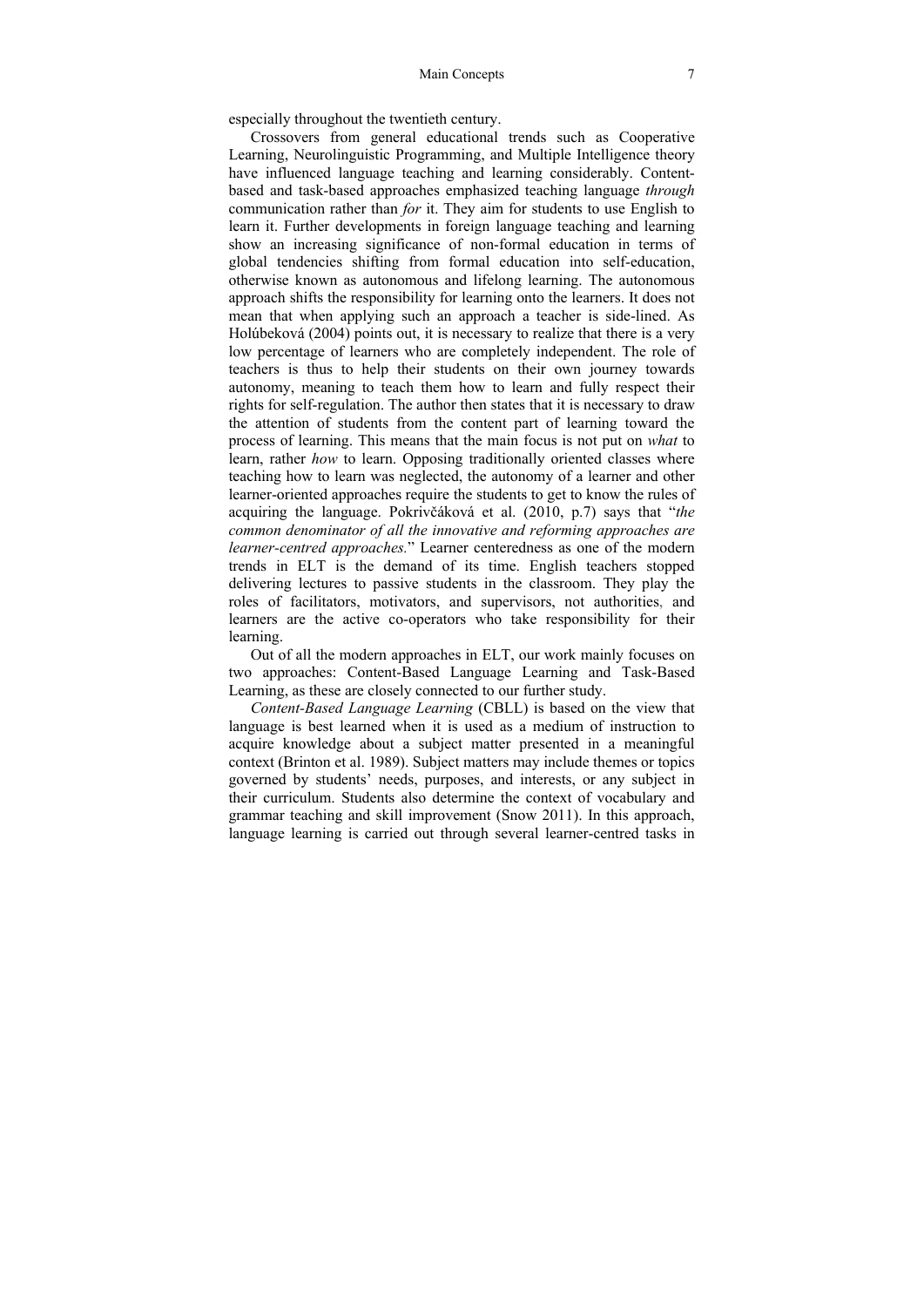which the students read, write, listen to, and speak about selected content in an organized way. For example, there may be authentic reading materials that require students to interpret and evaluate a text in oral or written form (Brinton et al. 1989). In CBLL, academic writing is seen as an extension of reading and listening, and students are asked to synthesize facts and opinions from multiple sources in their academic writing process. Research in educational and cognitive psychology provides support for CBLL. According to Alexander et al. (1994) there is a relationship between student interest in the subject matter and their ability to process it, recall information and elaborate on it. Project work being a part of CBLL is according to Stoller (2001):

"*a natural extension of CBLL and a versatile vehicle for fully integrated and content learning making it a viable option for language educators working in a number of instructional settings, including General English, English for Academic purposes and English for Specific Purpose*s."

*Task-Based Language Learning* (TBLL) is an approach based on the use of tasks as the core unit of planning and instruction in language teaching. As an extension of Communicative Language Teaching, TBLL is based on the rationale that learners learn a language by interacting meaningfully and purposefully while engaged in tasks. Language is seen primarily as a means of making meaning, and it involves three dimensions: structural, functional, and interactional (Nunan 1991). The theoretical foundations of TBLL can be drawn from second language acquisition theories highlighting the importance of meaningful interaction. In order to develop communicative competence learners must have extended opportunities to use the language productively. In TBLL, the belief is that the tasks can provide such opportunities (Ellis 2003). According to Bygate et al. (2001, p.11): "*tasks are activities where the target language is used by the learner for the communicative purpose in order to achieve an outcome.*"

Ellis (2003) describes a task with the following criteria:

 A task is a means to develop language proficiency through communicating. In order to do this, a task should involve realworld processes of language use. These may appear in the form of simulated activities found in the real world such as having an interview or completing a form, or functions that are involved in the communicative behaviours of the real world.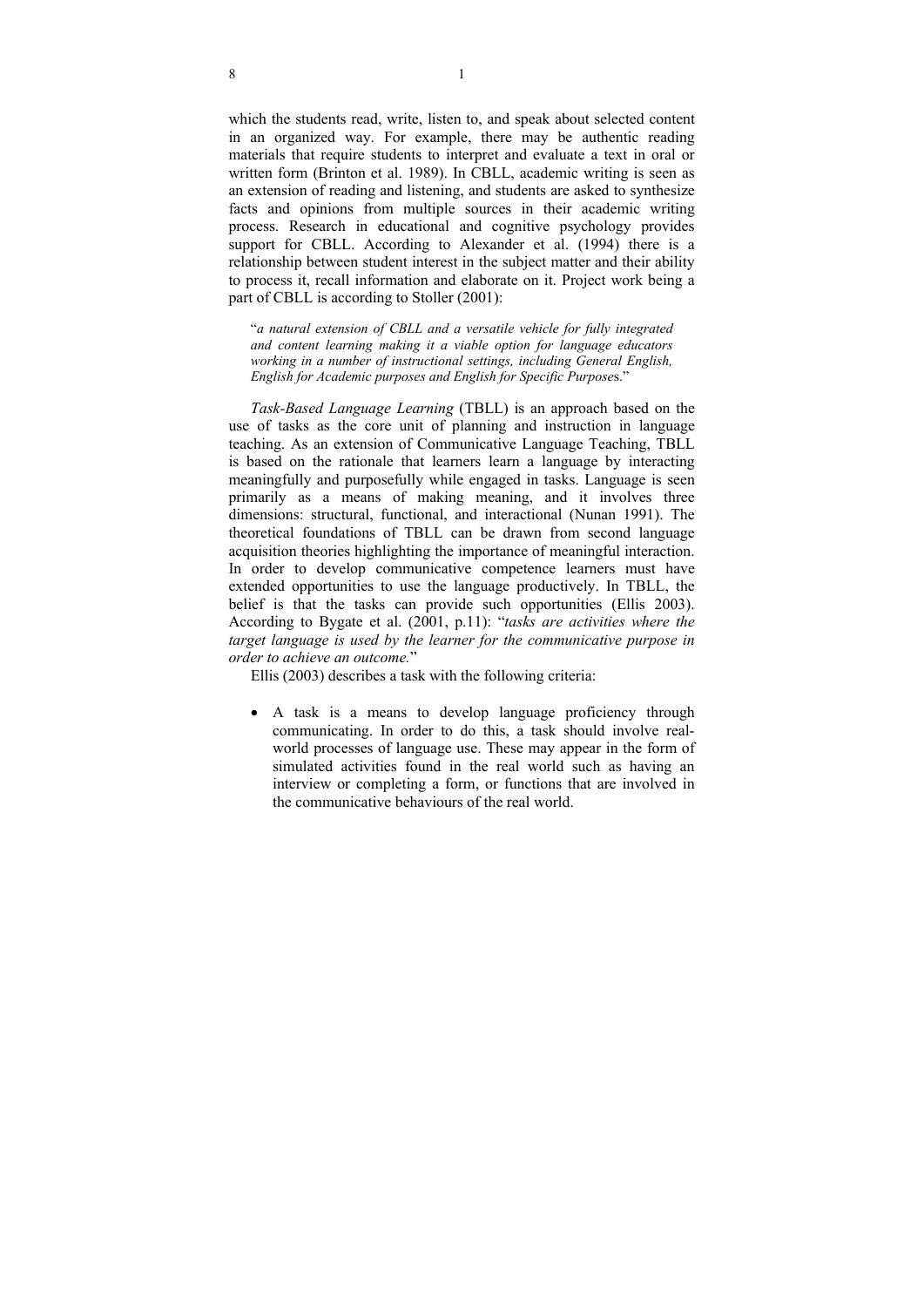- To achieve these ends, a task should involve a gap in information, opinion or reasoning. This gap creates a potential to challenge the learner to close it.
- The linguistic resources of the learner are activated by making use of any of the four skills (receptive – reading, listening, or productive – speaking, writing).
- The non-linguistic resources are the cognitive processes that affect the linguistic form that the learners choose and use. Some examples are selecting, classifying, ordering, reasoning, and evaluating the information.
- All these are best done by setting work plans with clearly defined communicative outcomes.

Both approaches are implied in CLIL methodology (discussed further in this work) and their common objective is to develop communicative competence as one of the main aims of English Language Teaching.

## **1.2 Communicative Competence**

In the following chapter the main concepts, fields, and terms connected with this area of research are discussed. Firstly, language communicative competence as the objective of language education, as well as outcomes of TBLL and CBLL (discussed in the previous chapter), are defined. Then, CLIL as a way of modernization of the learning process is approached. Eventually, ESP as a branch of ELT, and our main area of research, is introduced.

All human competences in a certain way contribute to the development of communicative ability of a language user and they can be considered as aspects of communicative competence. Communicative competence related to language teaching and learning was used for the first time in 1972 by Hymes. In his study he argued with Chomsky on concepts of competence and performance which belong to Chomsky's theory of generative grammar. Chomsky understood competence as "systems of rules which can be called the grammar of language" (Chomsky 1969 p.9), i.e. as a competence of the language system on the side of the speaker and performance as a real speaking action with the use of that competence. According to Hymes, it is necessary to think of competence in a broader sense by implementing cognition of how to act based on competences in real speaking activities. As a sociolinguist he also emphasized the sociocultural dimension – what a speaker needs to know in order to comprehend and use the language. This broader sense of Chomsky's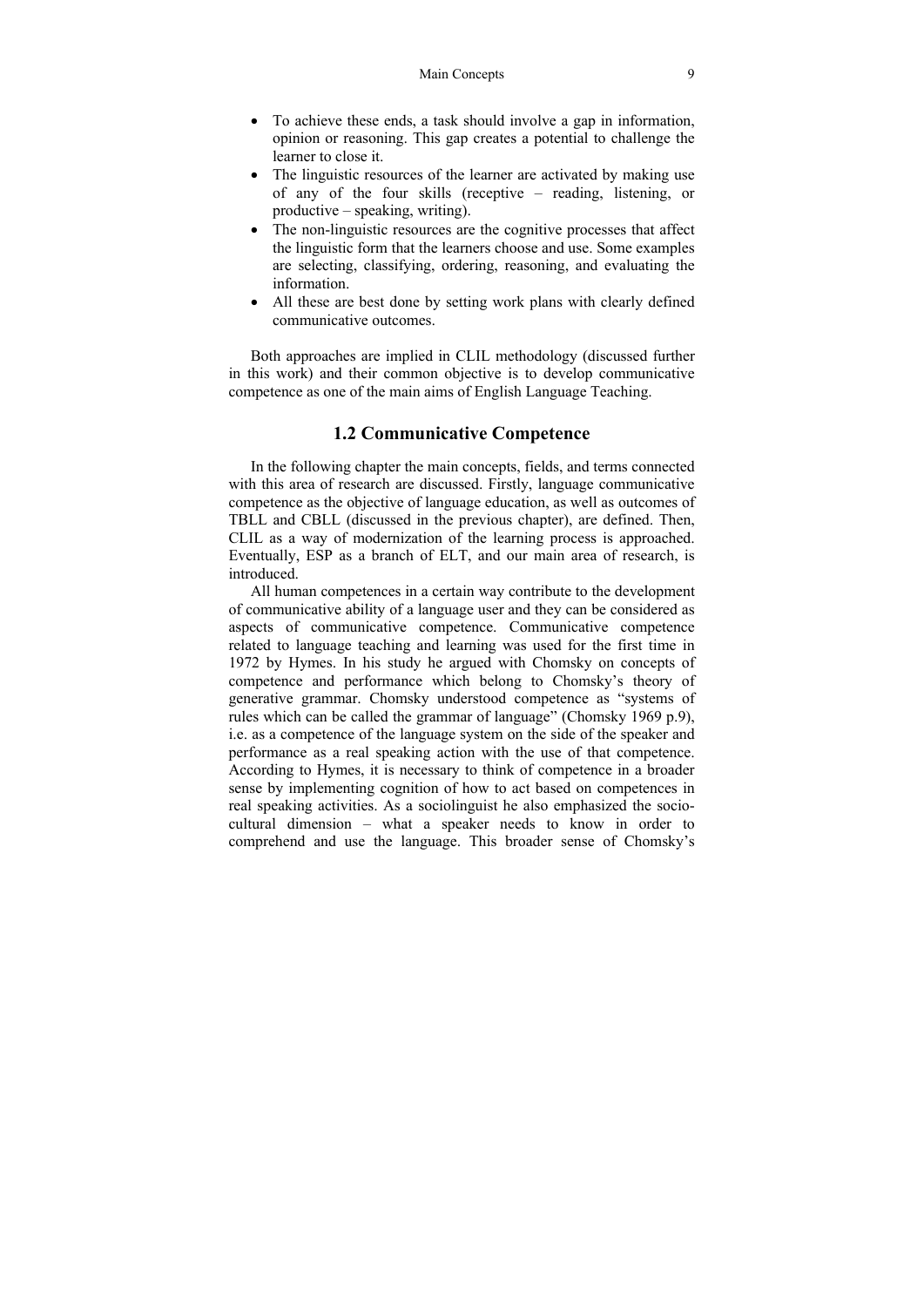competence conception Hymes called 'communicative competence'.

Since Hymes, other authors have further tried to define communicative competence.

One is Widdowson (2003), who states that:

"*a basic problem of different modes of communicative competence lies in a*  fact that in those modes a complex process is divided into a static file of *parts and in such a file the particular models cannot cope with mutual dynamic relations which are active in communication itself. Thus, when trying to make those models operational in a language learning, basic mutual relations which make the whole, are absent.*" (Widdowson, pp.169- 170).

The Common European Framework of Reference for Languages (CEFR) includes the description of key terms, such as communicative competences, skills, and knowledge, within various contexts under various conditions, involving language processes. *Communicative language competences* are described as the sum of knowledge, skills, and characteristics that allow a person to act by using specifically linguistic means (CEFR 2001, p.9). In a narrower sense they have the following components:

- linguistic competences (consisting of lexical, grammatical, phonological competences, orthographic, and orthoepic competence),
- sociolinguistic competences,
- pragmatic competences.

Communicative competence is thus an ability to use a language in different situations where a language user comes out with a basic knowledge of a language system. It is the ability to purposefully choose the most suitable language material from a language system. In other words, communicative competence is the level of language acquisition and the ability to use it in communication. It is important to acquire not only verbal behaviour but also non-verbal expressional components, i.e. to draw attention to paralinguistic as well as extra linguistic parts of speech (Findra 2004).

Communicative competence also covers other knowledge which helps a speaker to communicate on a certain linguistic and social level, so that their linguistic and communicative behaviour is in accordance with social manners.

It is thought to be one of the main objectives of ELT classes at all levels of schooling. This study is set in the context of ESP courses in higher education and thus the development of communicative competence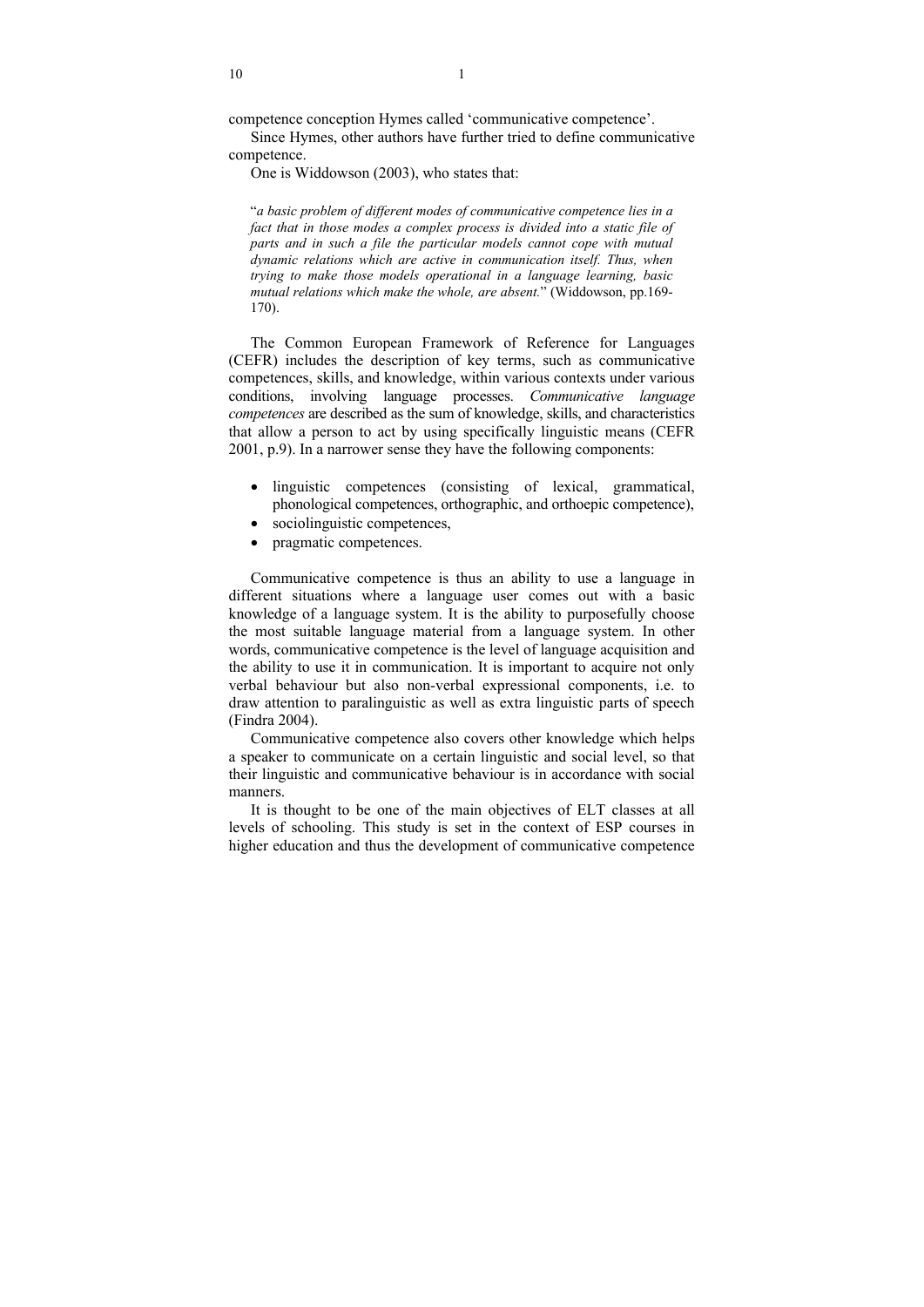#### Main Concepts 11

in ESP becomes compelling. The competences defined at B1 level according to and described in detail in the CEFR within ESP context are discussed in the following chapter as they are also the subjects of the research.

### **1.3 Learner Autonomy**

New trends and approaches in education explicitly and implicitly mention the term *Learner Autonomy*. As Tandlichová (2010, p.164-165) says, autonomous learning is one type of learning, i.e. the human possibility to actively and creatively broaden the ability to adapt to a changing situation. In foreign language teaching it means never to be satisfied with the level of gained knowledge in a language but improve constantly. It is a never-ending story in which we still should develop accuracy and fluency through different courses, authentic devices like TV and radio etc.

Schools and educational institutions are supposed to teach us how to satisfy our hunger for knowledge, how to find and work with information, as well as use it in the most appropriate way.

Choděra (2006) on the other hand, states that autonomous learning is learning without a teacher. Students set their educational aims and also the means in which to follow them. Humanization attempts which called for learners' independence in a learning process, introduced autonomous learning as a process which is managed by the learners in terms of when, what, and how they want to learn. However, learners in some way must have an "authority" figure that serves as their help and support, and thus avoid making mistakes and errors.

Success in autonomous learning of foreign languages depends on many circumstances such as:

- typological differences between the target language and mother tongue;
- possibilities to use the target language;
- age, level, and language competences;
- previous experience in language learning;
- creativity and independence of the learner;
- motivation:
- typological characteristics of a learner (if a learner is communicative or not).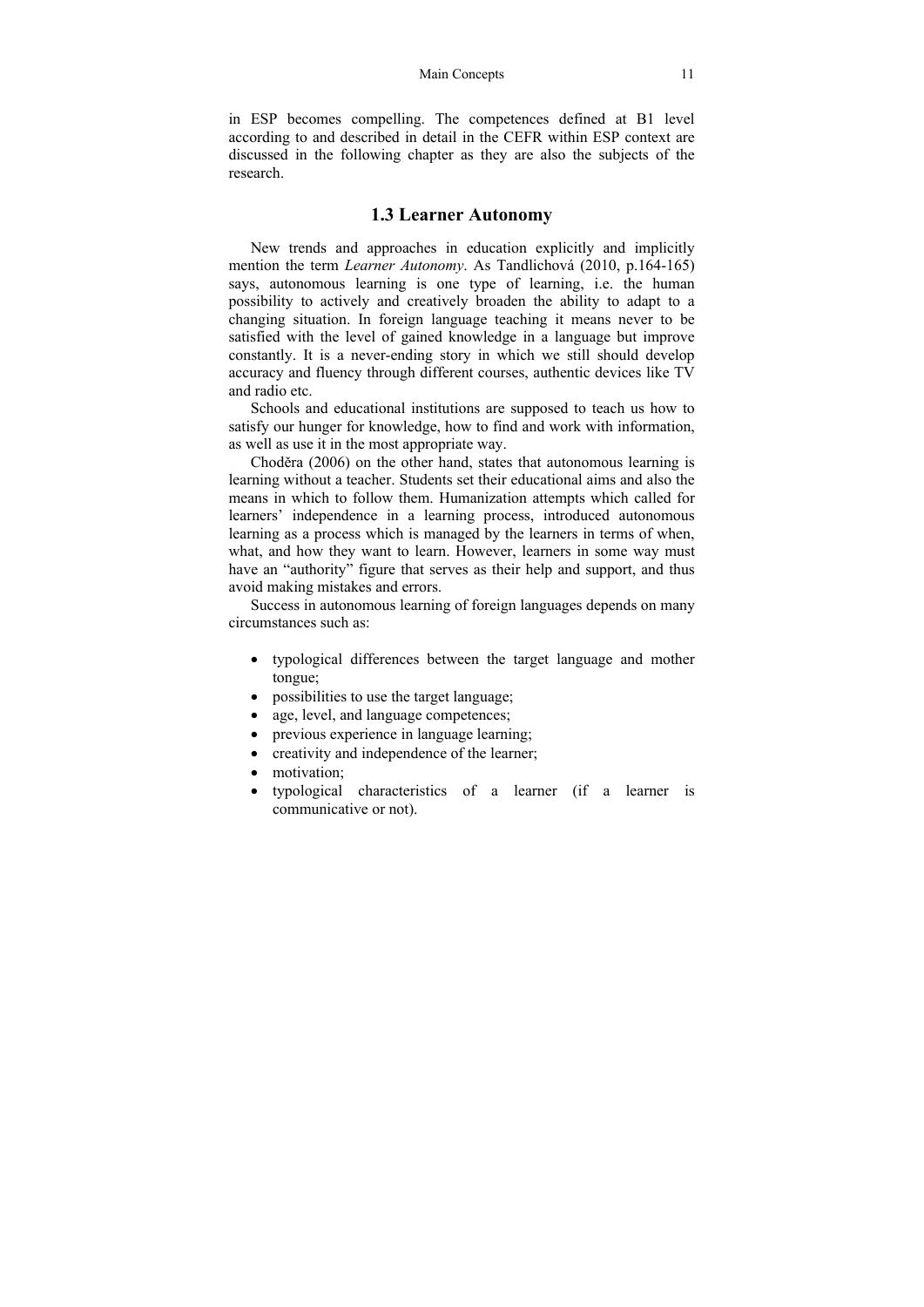However, Little (2011) mentions that despite the ever-expanding literature, learner autonomy remains a minority pursuit, perhaps because all forms of 'autonomisation' threaten the power structures of educational culture. Later on, he states that in the particular case of second and foreign languages, effective communication depends on a complex of procedural skills that develop only through use; and if language learning depends crucially on language use, learners who enjoy a high degree of social autonomy in their learning environment should find it easier to master the full range of discourse roles on which effective spontaneous communication depends. According to the model in which the teacher's role is to create and maintain a learning environment in which learners can be autonomous in order to become more autonomous, the development of their learning skills is never entirely separable from the content of their learning. Learning how to learn a second or foreign language is in some important respects different from learning how to learn maths or history or biology.

Nevertheless, in our work *learner autonomy* is understood as a **process**  more than a **product** of a modern educational approach. It is an important and necessary objective in further mentioned concepts of the research, namely CLIL methodology, English for Specific Purposes, and Projectwork.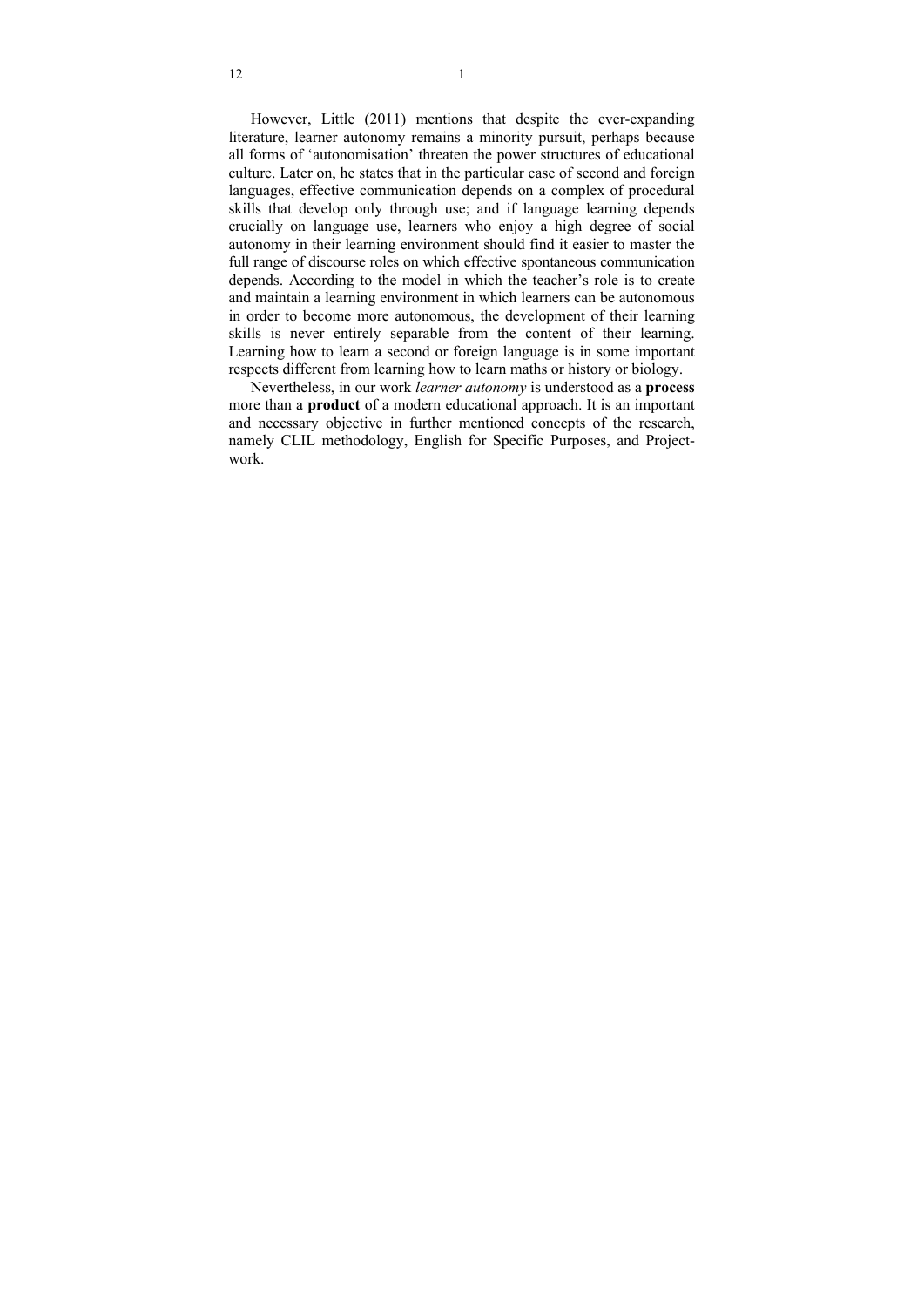# CLIL METHODOLOGY

Content and Language Integrated Learning is a dual-focused educational approach in which an additional language is used for the learning and teaching of both content and language. It can be viewed as one example of curricular integration. CLIL as an educational approach was developed in Europe and is, therefore, very strongly European-oriented. It is based on the assumption that foreign languages are best learnt by focusing in the classroom not so much on language but on the content which is transmitted (Marsh 2007).

According to Pokrivčáková et al. (2008, p.7), CLIL does not represent "*a revolutionary change*" in education as it actively flows from the way of schooling in some European bordering regions. She also states that it is derived from methodologies such as ESP as one of the most widely spread methodologies of bilingual education which is discussed in the following paragraph. However, it does not only cover the immersion and subject learning through another language (Mehisto et al. 2008). Its typical context would be European classrooms taught in English by non-native content teachers, classified as 'strong' or 'hard' CLIL by Ball (2009) and Bentley (2009).

The term CLIL has been used since the nineties in the  $20<sup>th</sup>$  century, however the integrated teaching of language and subject (as a methodology of bilingual education) was realized earlier. Each country has its own terminology concerning integrated learning, for example *crosscurricular language learning*, *content-based learning*, or *dual education*. Martín de Lama, M.A. (2015), in her case study on university students' opinions towards CLIL tries to find the link between content and foreign language. After applying CLIL scaffolding techniques in her research she recommends the CLIL application in a higher educational context.

Thus, CLIL offers an interdisciplinary approach in teaching content through the language and by introducing scaffolding techniques it brings its fruits through language acquisition within content topics at the same time.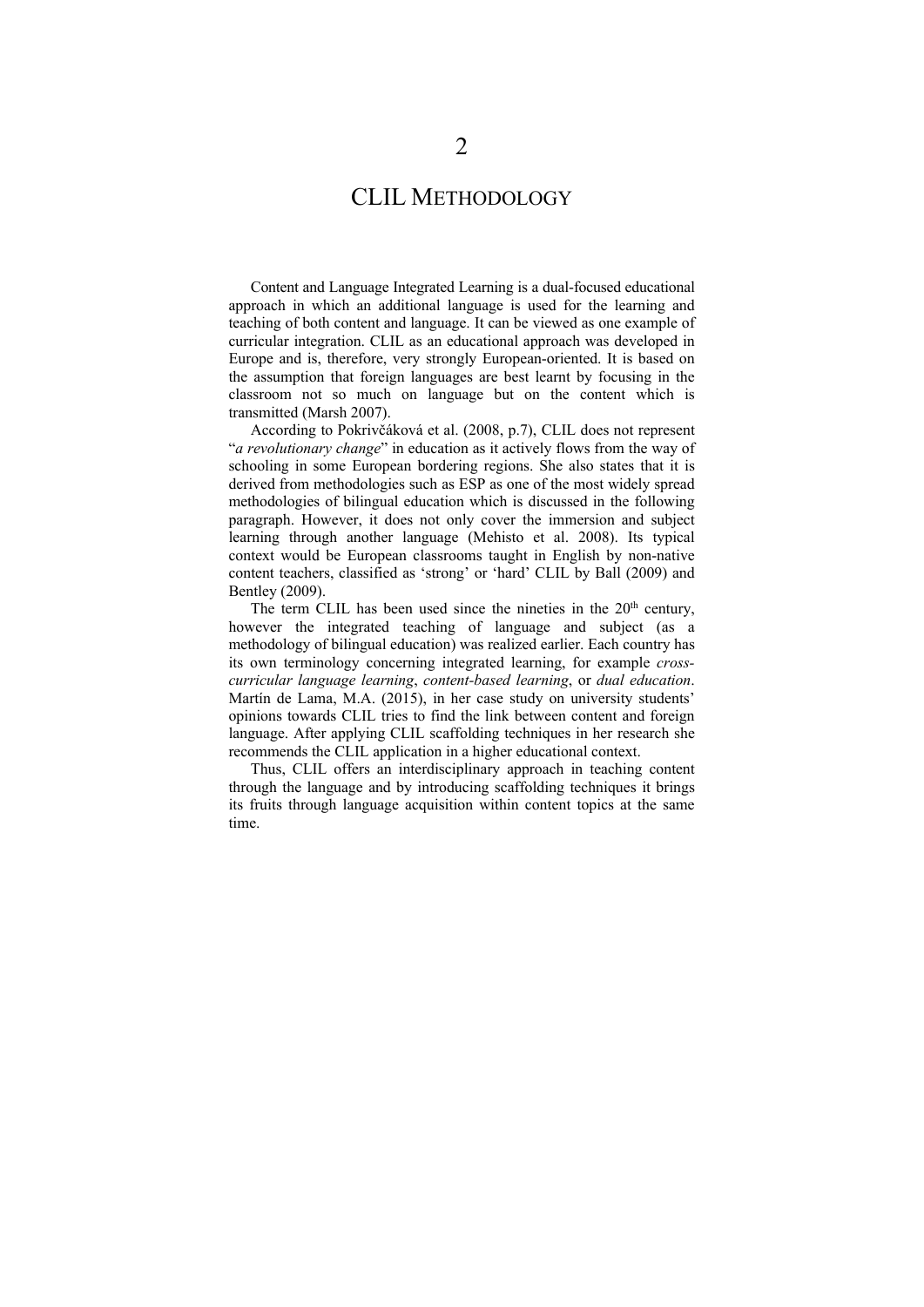### **2.1 From Integration towards CLIL**

As we would like to introduce CLIL (Content and Language Integrated Learning) methodology we are unlikely to avoid the basic term "Integrated Teaching" (also known as "cross-curricular teaching"). The word *integration* creates a fusion of sectors that used to be isolated in the past.

Škodová (2010) mentions that integrated teaching is a modern teaching form which is very useful for a learner living in an "integrated world". Learners of today naturally have practical experience with integrated information and communication technologies and they want to use their knowledge immediately as well as learn within their practical experience. This trend should be unavoidably reflected in the educational process.

According to the National Assessment of Educational Progress (NAEP 2010), although students are learning the basic information in core subject areas, they are not learning to apply their knowledge effectively in thinking and reasoning. Interdisciplinary/cross-curricular teaching provides a meaningful way in which students can use knowledge learned in one context as a knowledge base in other contexts, in and out of school. Many of the important concepts, strategies, and skills taught in the language arts are "portable" (Perkins 1986). They transfer readily to other content areas. The concept of perseverance, for example, may be found in literature and science. Strategies for monitoring comprehension can be directed to reading material in any content area. Cause-and-effect relationships exist in literature, science, and social studies. Interdisciplinary/cross-curricular teaching supports and promotes this transfer. Critical thinking can be applied in any discipline (Houghton Mifflin 1997). Considering the fact that the aim of education is to prepare a learner for living in a modern society, with critical thinking and the ability to choose from information "floods", integrated teaching has been increasing in its value and should be considered in any type of schooling, whether it is primary, secondary or higher education.

Hánková (2007) in her paper mentions a few terms related to CLIL; CLIL – Content and Language Integrated Learning means education of non-linguistic subjects through a foreign language whereby the attention is paid also to the development of the target language. CLIL belongs to the stream of language education which is labelled as Content-Based and Task-Based Language Learning which we have discussed in Chapter 1. Marsh (2008) states that compared to other content-based approaches, the specific novelty of the CLIL approach is that classroom content is not so much taken from everyday life or the general content of the target language culture but rather from content subjects, from academic or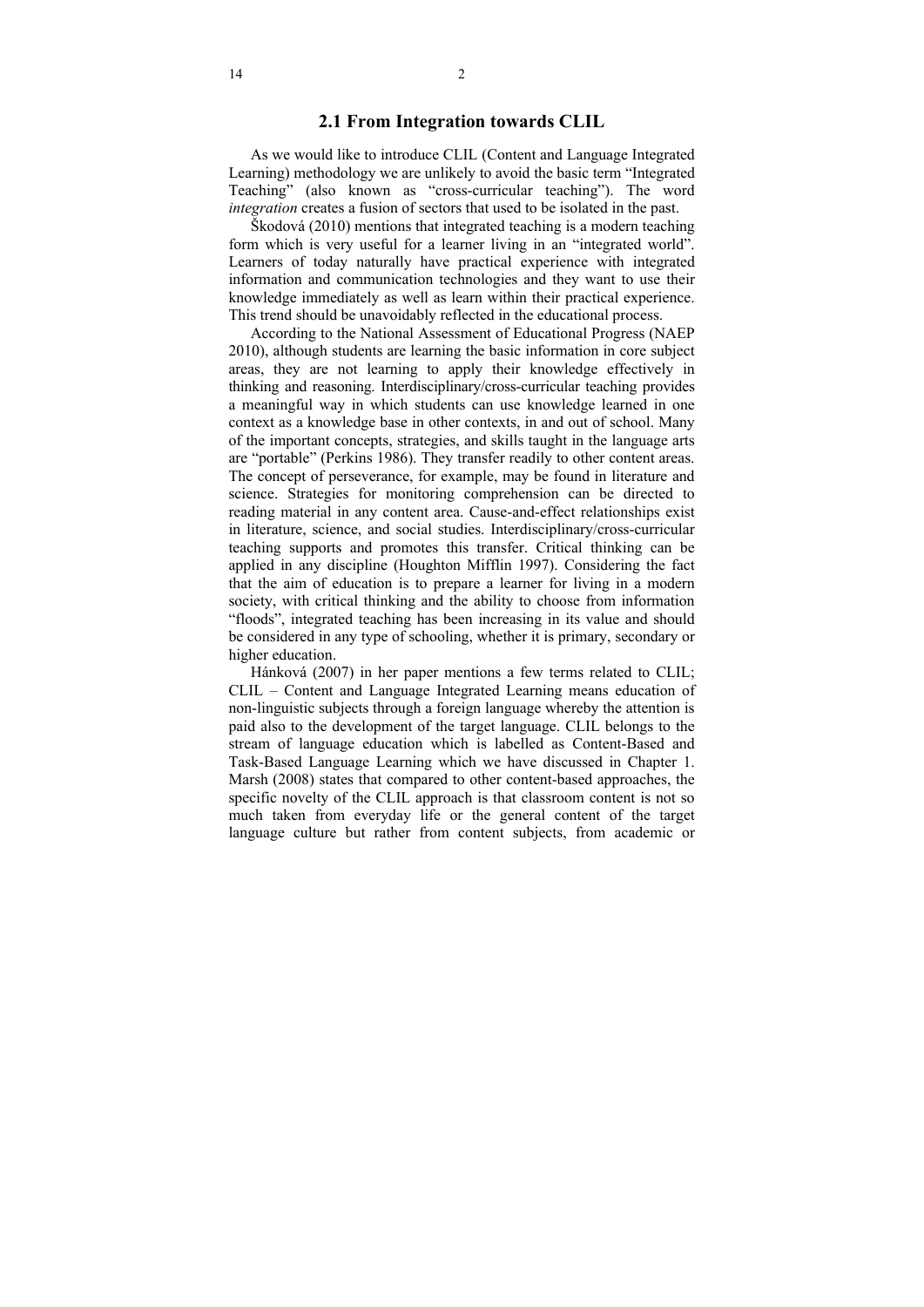scientific disciplines or from the professions. The author outlines three points which are essential in the context of CLIL.

- CLIL must not be regarded simply as an approach to language teaching and learning, however, it is concerned both with content and language. Thus, learners are more motivated than in non-CLIL context and they look at content from a different and broader perspective.
- Within a CLIL framework content and language are learnt in integration. The two subjects – a language and a content subject – are related to each other and dealt with as a whole. In non-CLIL surroundings the learners have difficulties in establishing relationships between subjects.
- In CLIL another language is used to teach and learn content subject, i.e. it is the medium of instruction. Language is both content and medium in the CLIL classroom. (Ibid.)

Learning languages and other subjects in an isolated way is not very effective. If it was, then learners would not be able to use gained knowledge in cross-curricular relations. CLIL creates a fusion between content and language, between subjects, and challenges independent and cooperative learning, and creates the base for lifelong development. Interdisciplinary education can increase a student's motivation for learning, as well as the level of their engagement. As opposed to isolated learning, students within a cross-curricular project are able to see a practical use for what they have been learning (Houghton Mifflin 1997).

Language and content are mutually connected, dependant, and inseparable. The CLIL potential is to use language as an instrument naturally. It can be realized in various ways and situations and has a lot of advantages concerning the quality of learning, as it increases opportunities for communication, increases gained knowledge from other subjects, supports interdisciplinarity, prepares students for lifelong learning, and strengthens learner's autonomy and decision making in learning (Pokrivčáková et al. 2008).

## **2.2 Types of CLIL**

As Pokrivčáková (2008) states, in the majority of European countries, preschool institutions and elementary schools implement *immersion CLIL*  programmes. The first language of education is the pupils' mother tongue, while a foreign language is only used in some lessons, for teaching some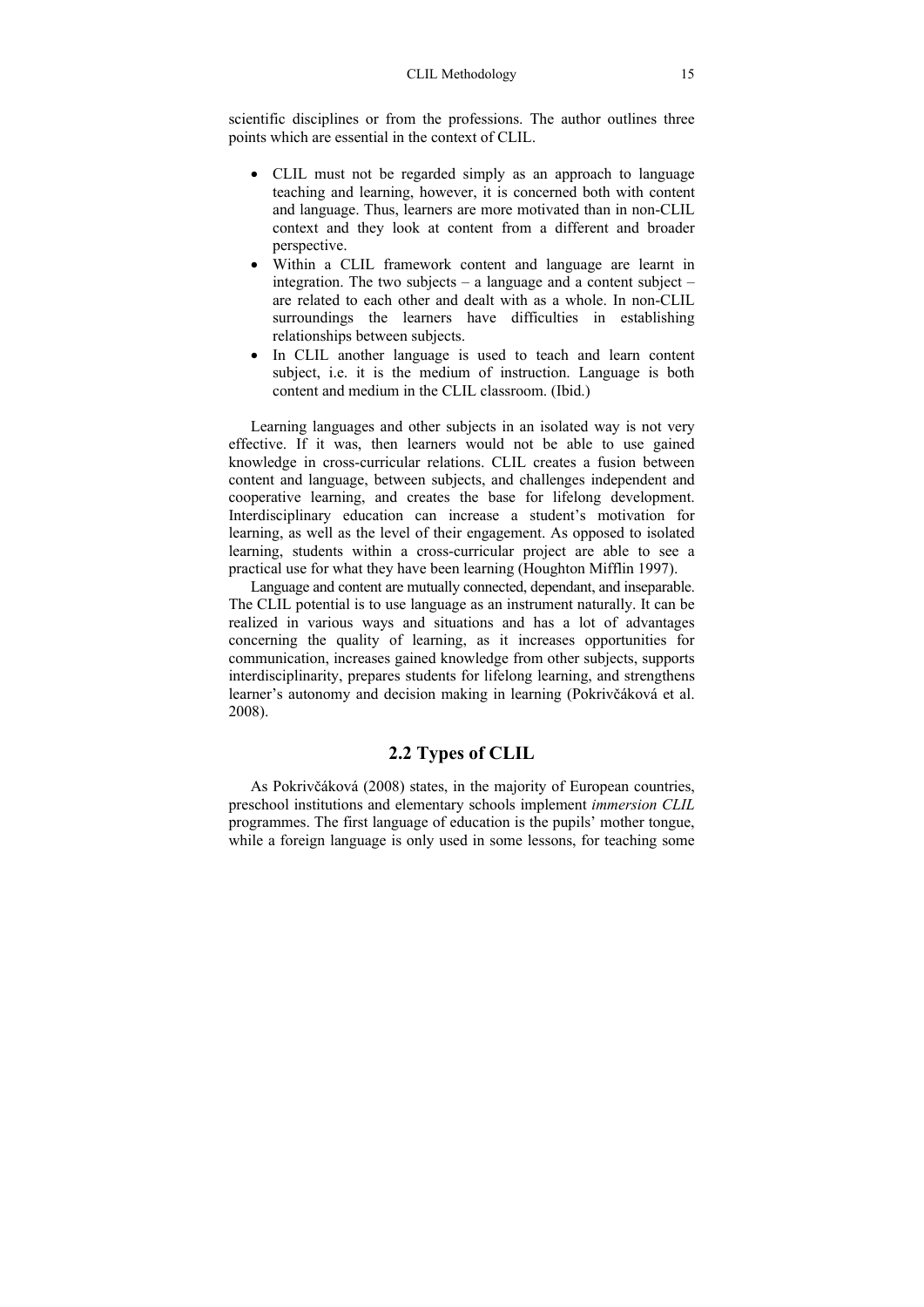topics or some subjects.

Johnson and Swain (1997) define immersion programmes as follows:

- A foreign language is the medium of instruction.
- The immersion curriculum parallels the local mother language curriculum.
- Overt support exists for the mother language.
- The programme aims for additive bilingualism (see 2.3).
- Exposure to the foreign language is largely confined to the classroom.
- Students enter the programme with similar (and limited) levels of proficiency in the foreign language.
- The teachers are bilingual.
- The classroom culture is that of the local mother language community.

A *Subtractive CLIL programme* is a programme in which a foreign language is used at the expense of the mother tongue. It does not pay attention to the national cultural values, however they are not supressed. An example is a course for immigrants with the aim to adapt very quickly (Pokrivčáková 2008).

Distinguished authors writing about CLIL, Ball (2009) and Bentley (2009), differentiate between 'hard' or 'strong' CLIL and 'weak' or 'soft' CLIL. A typical context of hard CLIL would be teaching and learning academic subjects in a foreign language mainly instructed by subject teachers. On the other hand, weak CLIL is more focused on language rather than content. As Ikeda (2013) states, CLIL has been introduced as an alternative language teaching methodology already mentioned in the ELT methodology textbooks by Scrivener (2011), Harmer (2011), or Ur (2012). Other evidence of bringing CLIL into the practical world of ELT are the numerous published CLIL textbooks launched by MacMillan publishing house, Oxford University Publishing, or Cambridge University Press (Cf. macmillanenglish.com, elt.oup.com, cambridge.org). Therefore, CLIL methodology is expected to grow in its importance implemented in various age and learners' groups.

Ikeda (2013) shows the comparison of CLIL authors Ball, Bentley, Dale, and Tanner, in the CLIL continuum as follows:

Ball (2009) recognizes total immersion, partial immersion, subject courses, language classes based on thematic units and language classes with greater use of content.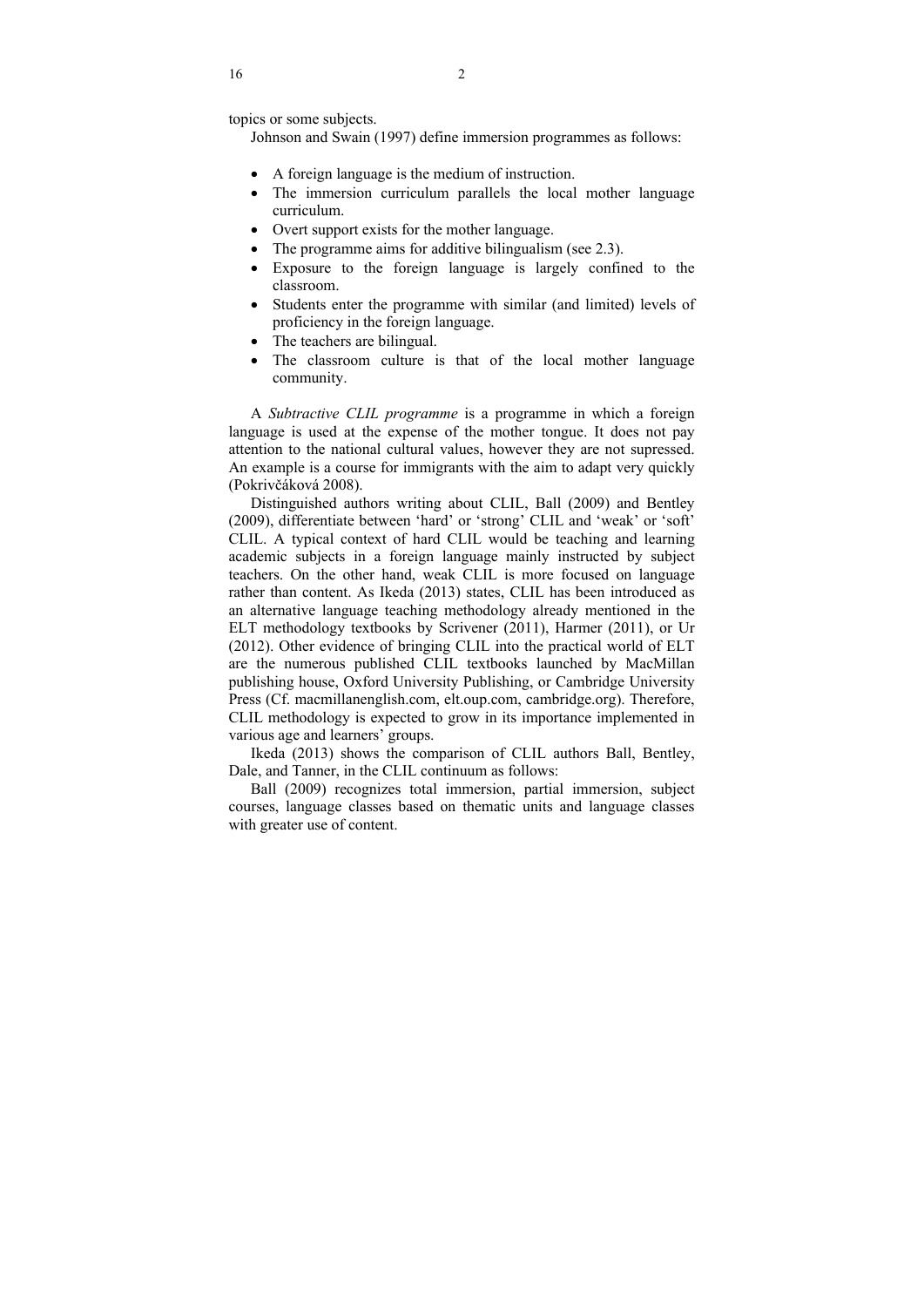Bentley (2009) differentiates partial immersion, subject-led (modular) courses, and language led courses, whereby Dale and Tanner (2012) talk about subject lessons taught by CLIL subject teachers and language lessons taught by CLIL language teachers. All in all, that is a great shift from the simple division of strong/hard CLIL (content oriented) to weak/soft CLIL language oriented lessons.

In our research, under the term CLIL implementation, the type of *immersion* of *weak CLIL* refers to the fact that CLIL techniques were applied in the lessons devoted to language within the contents of specific areas of the specialisations (ESP) of the learners in the higher education.

### **2.3 Benefits and Drawbacks of CLIL**

According to the European Commission (2011) the benefits of CLIL methodology are as follows:

- builds intercultural knowledge and understanding;
- develops intercultural communication skills;
- improves language competence and oral communication skills;
- develops multilingual interests and attitudes;
- provides opportunities to study content through different perspectives;
- allows learners more contact with the target language;
- does not require extra teaching hours;
- complements other subjects rather than competes with them;
- diversifies methods and forms of classroom practice;
- increases learners' motivation and confidence in both the language and the subject being taught.

Our attention is paid especially to the point which says that CLIL complements other subjects rather than competes with them, which is in concordance with our initial comments on "integrated teaching/learning". The same is approved in the last point where it positively influences motivation as well as the content of the subject.

As for drawbacks, CLIL should be perceived in objective reality and its implementation brings with it some challenges and problems. Primarily, its 'global' perception brings several misunderstandings and problems mainly in applying its principles in particular contexts. For example, in Slovakia, as stated by Naštická et al. (2018), when defining the key term CLIL it can sometimes be interchanged with bilingual education, which is wrongly misunderstood as teaching and learning in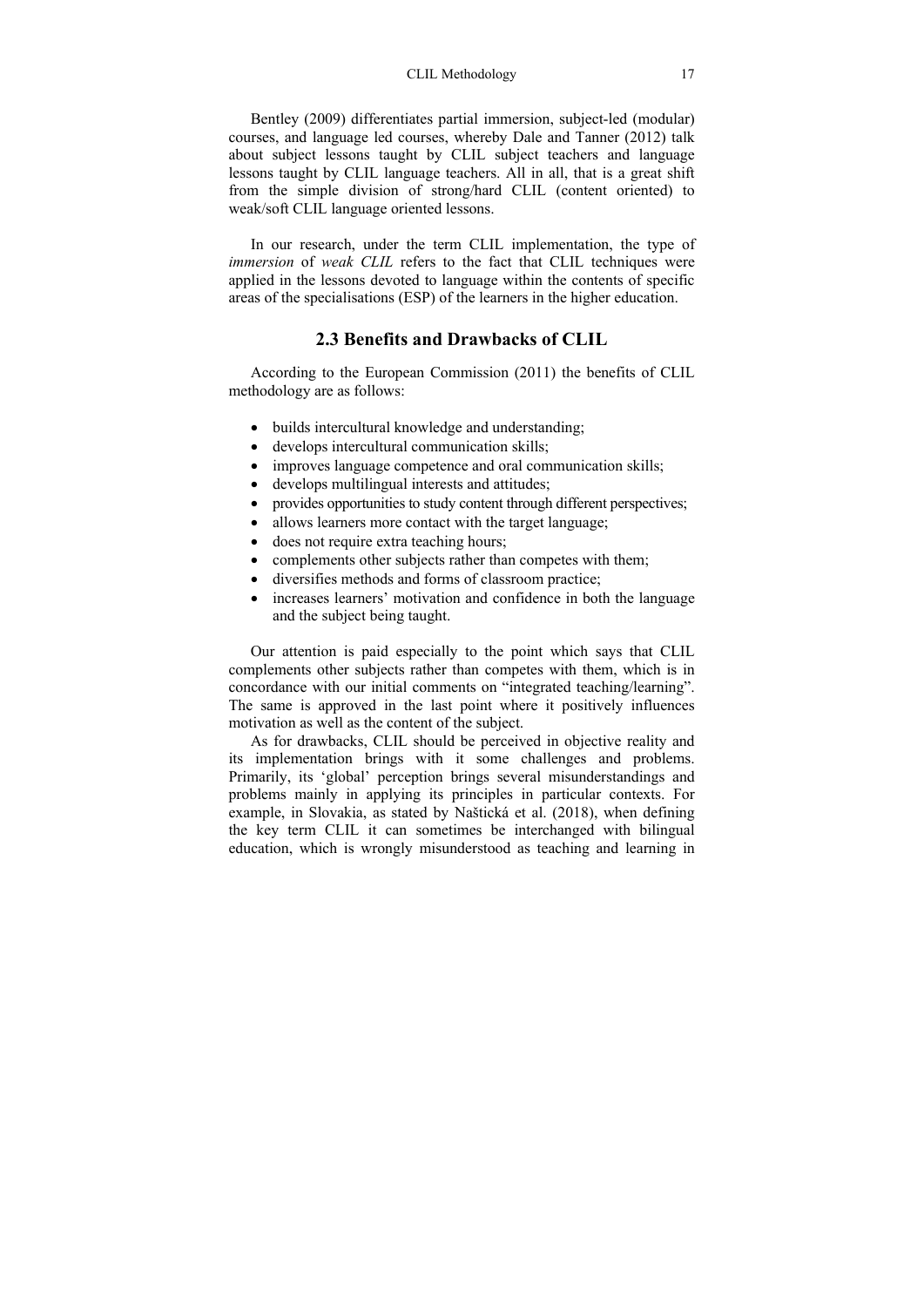another language instead of the mother tongue and excluding instruction in the mother tongue completely. Therefore, instruction during CLIL lessons is basically led in one language only (foreign language in this case) as is not always the case with bilingualism. Thus, it is somewhat difficult to state what CLIL really is or is not.

Another unclear definition might be the balance between integrating content with language. It is partially explained by dividing 'soft' and 'hard' CLIL. As Naštická et al. (2018) claim, there is still not enough scientific evidence to prove that CLIL is more effective than 'traditional' approaches. Moreover, there are several functional models for evaluation and assessment in CLIL (Otto 2018) so it is difficult to choose and apply some of them in particular educational contexts. Then there is still the lack of relevant CLIL materials. Last but not least, CLIL efficacy is quite hard due to the above-mentioned reasons. Paran (2013) introduces ten significant conditions that should be fulfilled for CLIL to be effective.

- CLIL can be successful in the case that it is implemented selectively. That covers two levels – the individual level of the learner and the institutional level.
- CLIL brings the highest achievments to those students who have already been "good". This indicates that CLIL lessons are usually given to a group of 'selected' students, as although CLIL methodology is highly recommended by state authorities, it is still not compulsory and thus only a selected group of students can attend CLIL lessons.
- CLIL is successful if CLIL teachers are highly competent in L2. The recommended level of language competence is B2 (Bentley 2009), but in reality content subject teachers do not often achieve this level and they struggle with language instruction in their lessons.
- CLIL lessons are successful in cases where, apart from the content of the lesson, students have extra language support in L2. This speaks about the benefit to the students, provided that they feel confident enough to grasp the basics of the language of instruction during CLIL lessons. Thus, as suggested by Naštická (2018), CLIL lessons at elementary and secondary schools should be supported by language lessons as well.
- CLIL is more of a success the higher the teacher's education level. This means that in cases where the language competence of a teacher is accompanied by the methodology of teaching languages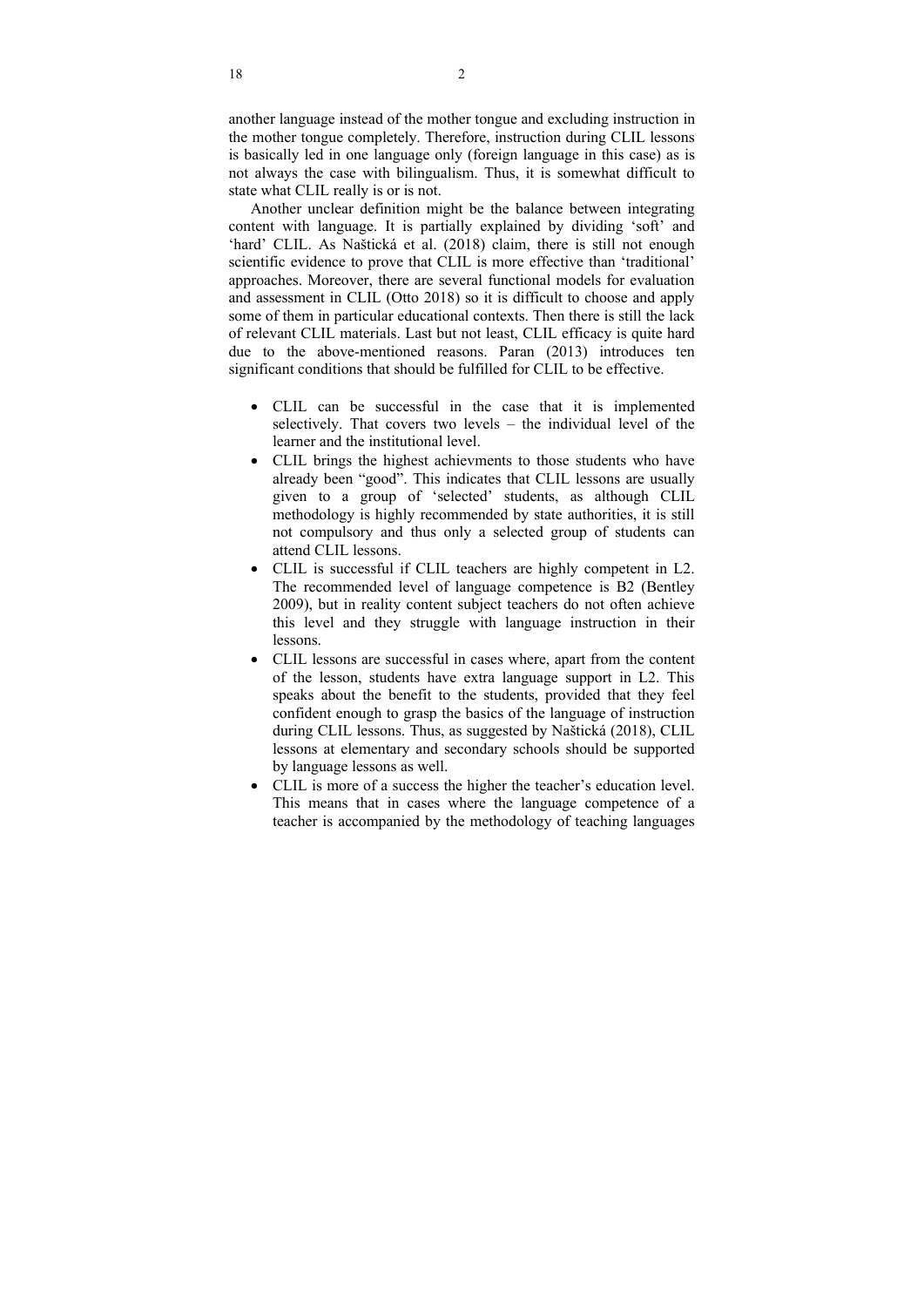plus a degree in teaching a non-linguistic subject, a more successful implementation of CLIL methodology is presumed.

- CLIL is a success in cases where teachers are updated and instructed in the integration of language and content. Not every lesson that is taught in L2 is a CLIL lesson, and teachers should be aware of CLIL practices and techniques that are core or crucial in CLIL lessons.
- CLIL is a success in countries with higher literacy and education rates. The best example is Finland, with its prior focus on teacher education and therefore excellent results in PISA testing in comparison with other countries. Finland was also the pioneer in the implementation of the CLIL method and in the research of its effects (Cf. Jäppinen 2005).
- CLIL is a success in the countries where L2 is widely approachable.
- CLIL works better in private schools. This point is connected to selective implementation.
- Numerous factors influence CLIL success. As for Paran (2013), each of these aforementioned items can be discussed from another point of view. Teachers and students at a certain level of L2 language competence, coupled with selective implementation, seem to be the essential prerequisites for a positive outcome of CLIL methodology.

## **2.4 CLIL in Europe**

CLIL found its place in European education very quickly. Before 1980 there were few countries which had integrated content and language education, and in those that did it happened to be in more prestigious schools, but today CLIL methodology is known throughout the whole of Europe. The Eurydice Report (2006) provides a detailed overview of the countries and target languages. Marsh (2008) claims that CLIL methodology is applicable within all educational levels – elementary, secondary, and tertiary.

The main reason for introducing CLIL methodology into school practices in Europe is because of the practical need for the essential development of language education: on one hand a competence in the field of languages, while on the other exists the limited resources for the foreign language education (time limit, human resource, financial reasons).

According to Pokrivčáková et al. (2008, pp.8-10), the most successful countries with CLIL application are Holland and Finland. Looking at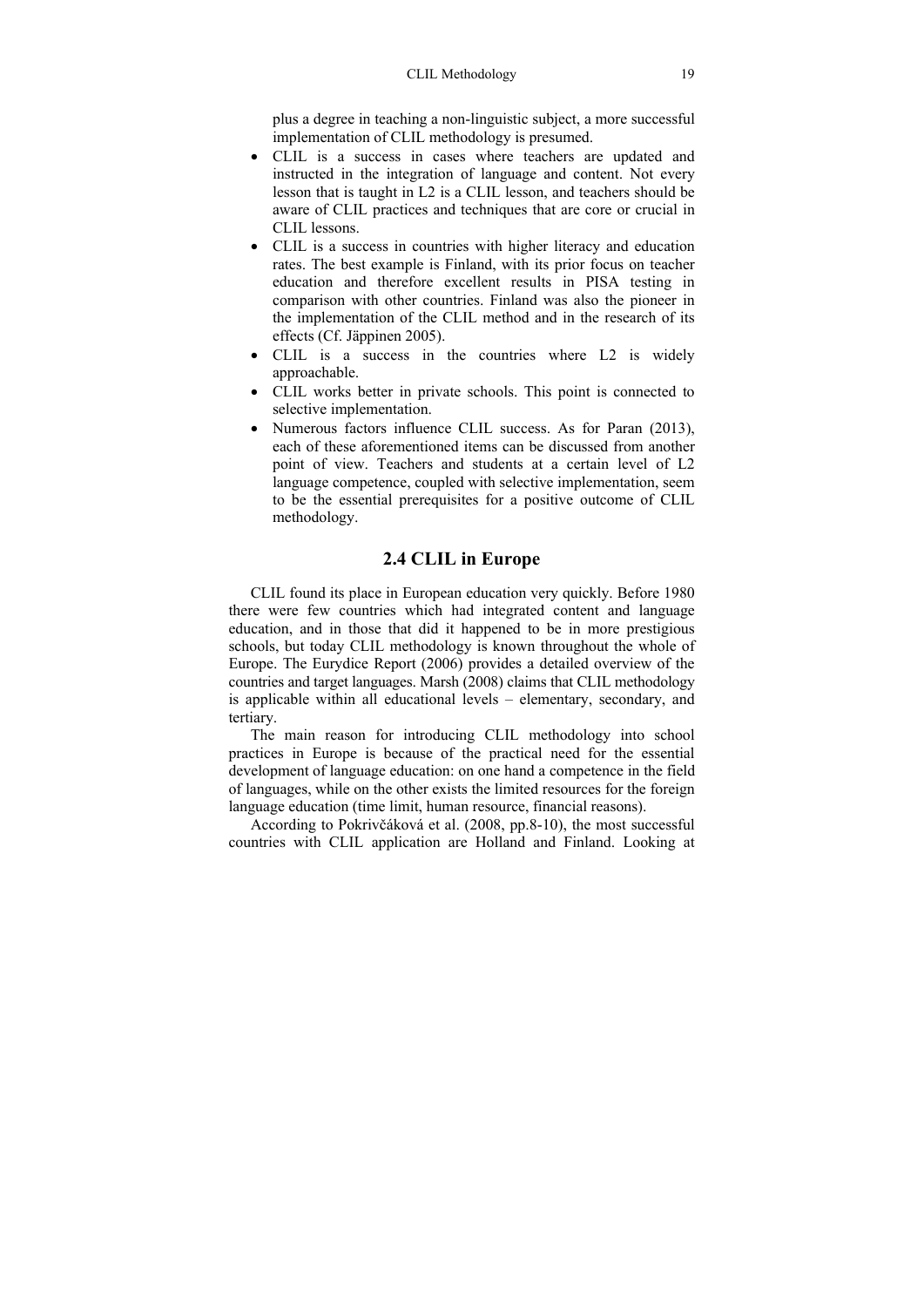Bulgaria, the authors think that its way could be inspiring for Slovakia. Considering the fact that we share a similar political background and both of our implementations of language education started later than in other European countries. In Bulgaria CLIL has been implemented in 125 schools at the common elementary school level. After reaching B1/B2, students can choose at least three subjects taught by CLIL such as history, biology, geography, chemistry, physics, mathematics, or philosophy. The main problem is considered to be the lack of professional teachers who would be competent enough to teach via CLIL. The same problem seems to be encountered in our country.

In Hanková's paper (2007) we can find information on CLIL in the Czech Republic. The "National Plan of Language Education" from 2006 considers CLIL to be one possible way of making education more effective in the Czech Republic. CLIL has mostly been implemented in elementary schools so far; there are few examples of it at the secondary level. Again, the problem is the lack of competent teachers. However, in that very paper, the author introduces a project on the improvement of teachers and enhancing the methodological knowledge of qualified teachers. This could help to face, as well as solve, the aforementioned problem. The output of the project should be the methodological handbook for teachers which could be very helpful in their teaching career.

## **2.5 CLIL in Slovakia**

Pokrivčáková (2013) summarizes CLIL implementation and research in the Slovak Republic. Preschool institutions, primary schools, as well as lower secondary schools which have applied CLIL as a foreign language teaching method, use the *immersion CLIL programmes.1*

In Slovakia, CLIL has been applied in primary and secondary education and mainly business academies (the Business Academy in Hlohovec, Trnava, and Topoľčany, two in the Bratislava region, and a Private Business Academy in Žiar nad Hronom, etc). However, there are no specific surveys or studies available on applying CLIL in tertiary education. CLIL can offer a lot of improvements even in higher education. Thus, with the integration of content, some other subjects within learning English language cannot only save time but may certainly support the autonomy of students, use of various resources, reasoning, and argumentation in a foreign language (Škodová 2010).

 $1$  see 2.2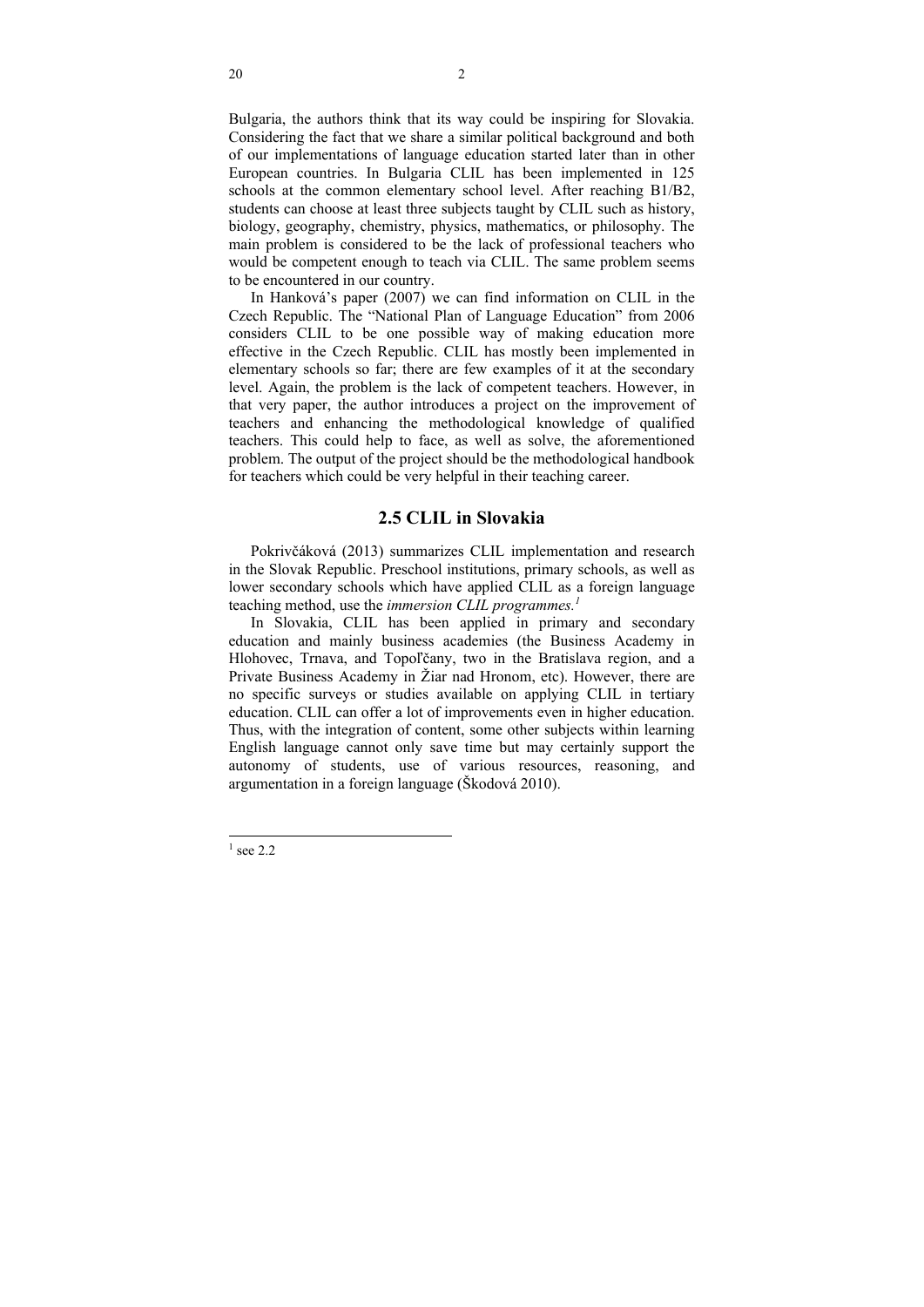On the other hand, it puts a bigger burden on the teacher's shoulders. The best alternative is when the language teacher is also an expert in a specific field which they present in the class. However, this would be very optimistic and utopian to think that this can happen at every university or college. Then there is the chance to cooperate with teachers of other specialized subjects and thus preparation for the class demands more time and effort. CLIL application, in terms of comprising CLIL scaffolding techniques in the English lessons for Specific Purposes (ESP) or English for Academic Purposes (EAP), can bear its fruits in terms of interconnecting the content of student specialisation with the language skills and foreign language competences necessary for their field of study.

Coyle (2009) says that CLIL in tertiary level classrooms has commonalities with primary school learning, and that tools for good practice can be adapted from secondary settings to those suited to younger learners. Another essential point is that classroom teachers must have a voice about what works and what does not work in practice.

Pokrivčáková (2008) summarizes features of a successful CLIL programme as follows:

- focus of ELT is on communication.
- the basis for a CLIL class is active listening.
- fluency is stimulated more than accuracy, however accuracy is important in pronunciation,
- teacher prefers open tasks in order to encourage learners,
- the CLIL programme is organized in order to meet all the learning styles and therefore activities are often changed,
- the CLIL programme brings real-life situations to the classroom

As for the methods, she advises that teachers choose such methodological approaches that enable acquiring content through the language (group and team work, use of authentic materials, pictures, games, etc.). Teaching blogs for CLIL teachers and practicioners deal with verified techniques with clear steps of how to involve them in the lesson (Rf. https://www.fluentu.com/blog/educator/clil-teaching/). Project work (discussed later in the text) belongs to one of them.

Škodová (2010) mentions that project work also holds a distinguished place in CLIL. Skills acquired through project work help students bridge school with the real world. Projects develop student autonomy, as well as working in groups with mixed ability. Thus they can show their talent and creativity. Project work can be organized from the contents of more subjects (like illustration, English language plus marketing, business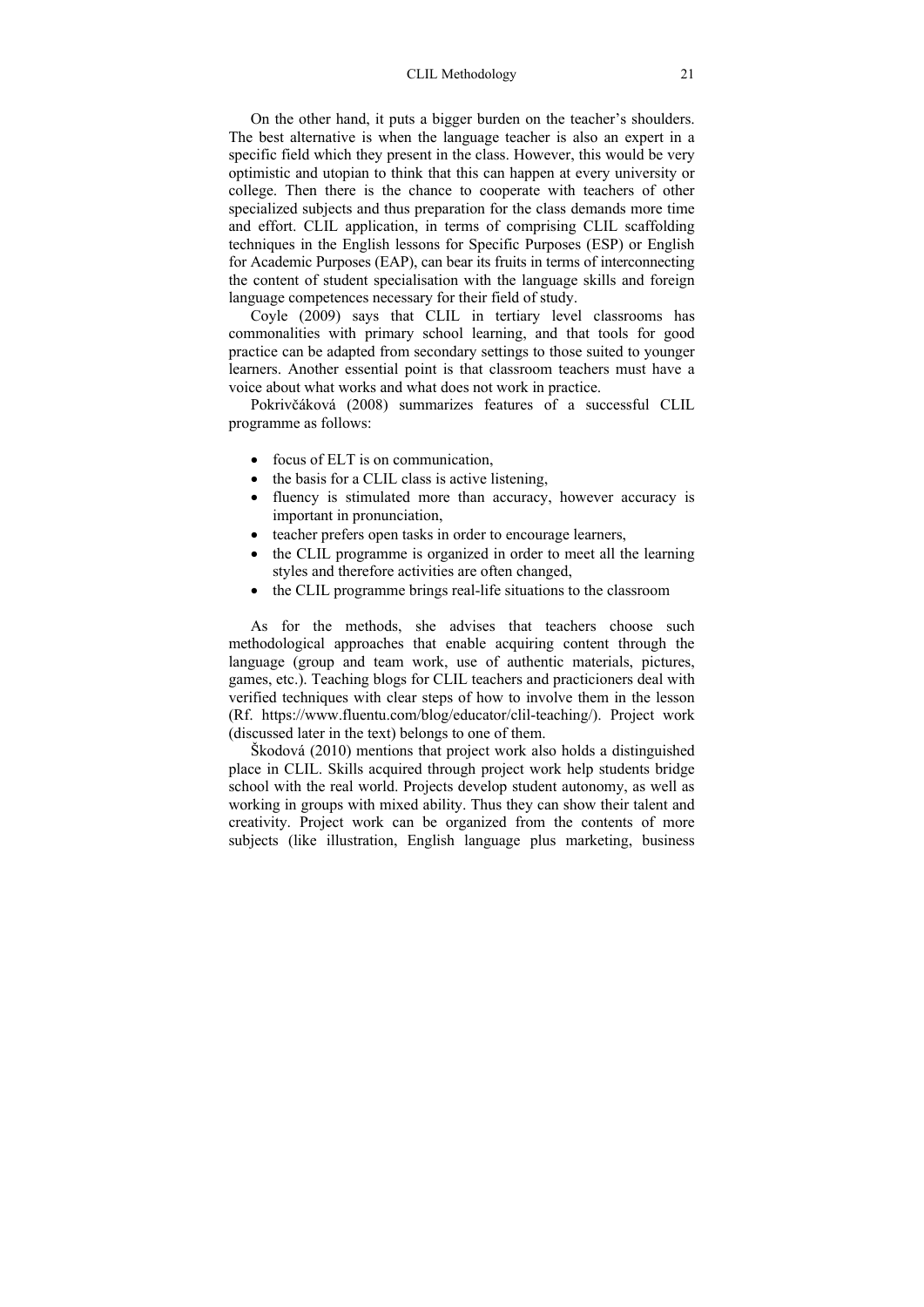economy, law, ICT, etc.). Cross-curricular topics strengthen mutual cooperation and team work. However, project work should also include the final phase of result presentation.

### **2.6 CLIL and Project work**

The previous chapters have proved that CLIL methodology offers opportunities to teach how to learn from many sources, to prepare for real life tasks, and to encourage learners to be adaptable to life's situations. Regarding the educational process, it supports work in groups and teams, melds several learning styles, and uses authentic materials with the aim to prepare learners for the lifelong learning process. It has also been mentioned, that modern trends in education lead to approaches that aim to gain knowledge more effectively, teaching students how to use this knowledge in real situations and how to become more autonomous in learning even beyond the school walls. Project work can be one of the possible ways of applying CLIL principles in ESP classes.





#### **2.6.1 Project work definition**

Projects can be understood as a method, form, or strategy of teaching. The roots of the term trace back to the beginning of the  $20<sup>th</sup>$  century, during a time when new innovative methods were introduced into the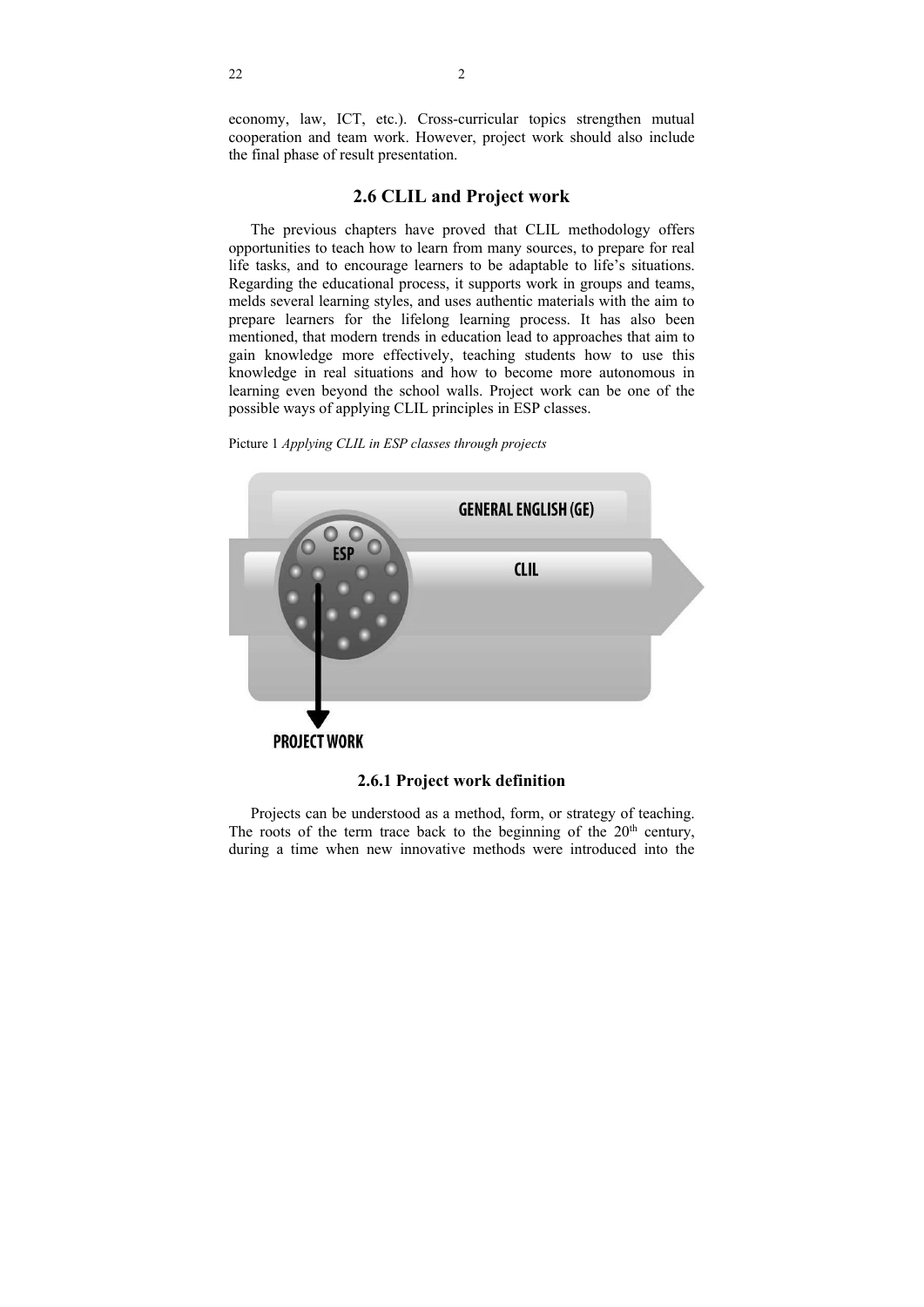teaching and learning process, with the aim to change the tradition of a teacher predominately being the only active element, and students passively acquiring given knowledge with further phases of memorizing, drilling, and reproducing. Projects, a natural outcome of a learner-centred approach, are the result of a learner's active participation in the learning process with the aim to learn, design, and present the project to the world. The focus is put mainly on practical experience and the direct activity of learners. A number of project supporters tried to connect the intellectual activity of a student with the manual one and thus develop the intellectual side of a personality with the emotional one (Ferriere, Kerchensteiner, Dewey, Kilpatrick, etc.).

Coming back to the statement given in the first paragraph on the characteristics of a project, we can see that in the field of pedagogy there have been several categorizations of what it really is. In recent papers, a project is taken as a complex method (Tomková 1998; Maňák 2003; Kratochvílová 2006) or an organizational form of education (Skalková 1995; Solfronk 1995). According to Kubínová (2002) it is a type of educational strategy. In our work, the term "project work" follows the principles of the learner-centred approach and content (CBLL) and taskbased learning (TBL). Therefore, it is mentioned as one of the instruments used in CLIL methodology in order to follow CLIL principles and beliefs.

Regardless of the project definition, there are three main features which should be followed:

- Learners' responsibility for self-learning;
- Learners' autonomy in gaining knowledge;
- Learners' effort put in goal achievement (product = project).

The basis for project work is a project as a purposefully organized summary of ideas focused on an important centre of practical knowledge aiming at a certain outcome (Žanta 1934). It is a clearly designed task which can be given to students as a task approaching a real activity, which emphasises its practical and utilitarian character of a project (Valenta 1993). Other authors (Skalková, Kožuchová et al. 1997) stressed the empirical side of project work – they are convinced that it will draw a natural interest out of students' cognition through contact with real life situations to which it is similar.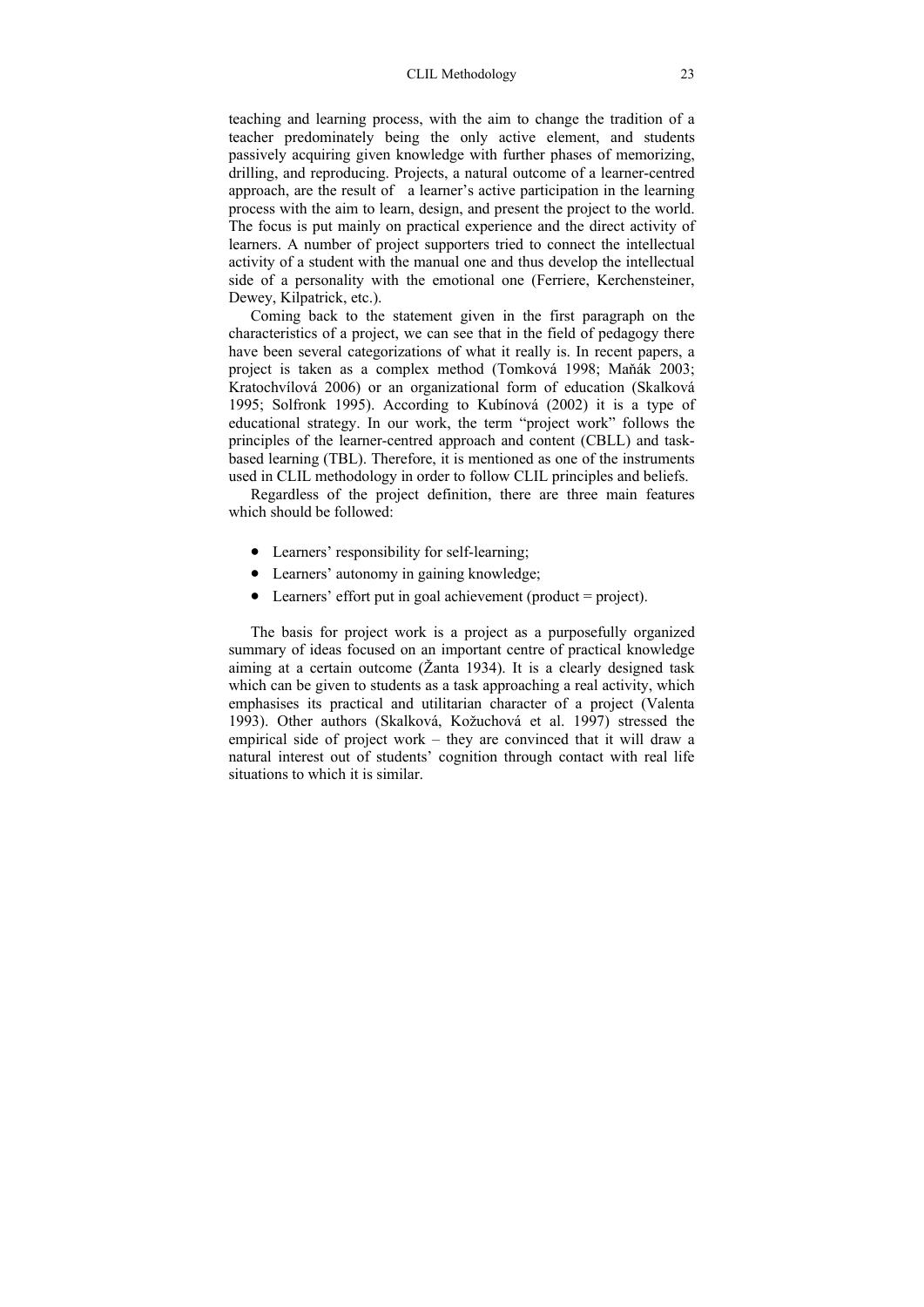### **2.6.2 Project work in language classes**

As has previously been mentioned, project work comes out of the principles of content-based learning, within which the activities of the language classes are specific to the subject matter being taught and are geared towards stimulating students to think and learn through the use of a foreign language. Interest in project work and its integration into language classes stem from the work of Fired-Booth (1982, 1986), Legutke and Thiel (1983), and Haines (1989). Such an approach according to Stoller (1997) lends itself quite naturally to the integrated teaching of the four language skills. It employs authentic reading materials which require students not only understand information but to interpret and evaluate it as well. It provides a forum in which students can respond orally to reading and lecture materials. It recognizes that writing follows from listening and reading, and thus requires students to synthesize facts and ideas from multiple sources as preparation for writing. In this approach, students are exposed to study skills and develop a variety of language skills which prepare them for the range of academic tasks they will encounter.

Shepard (1995) claims that project work is particularly effective in ESP settings because it easily lends itself to:

- a) authentic language use,
- b) a focus on language at the discourse level rather than the sentence level,
- c) authentic tasks,
- d) learner centeredness.

These are all characteristics, not only in the context of ESP, but also of CLIL. Most importantly, project work leads to purposeful language use because it requires personal involvement on the part of the students: from the choice of project, to the way they will elaborate it, to the final part of presentation and evaluation. Apart from the language requirements, it also needs a certain amount of learner autonomy.

### **2.6.3 Incorporating project work into the classroom**

Project work, whether it is integrated into a content-based thematic unit or introduced as a special sequence of activities, requires multiple stages of development to succeed. Stoller (1997) proposes the following steps when incorporating project work.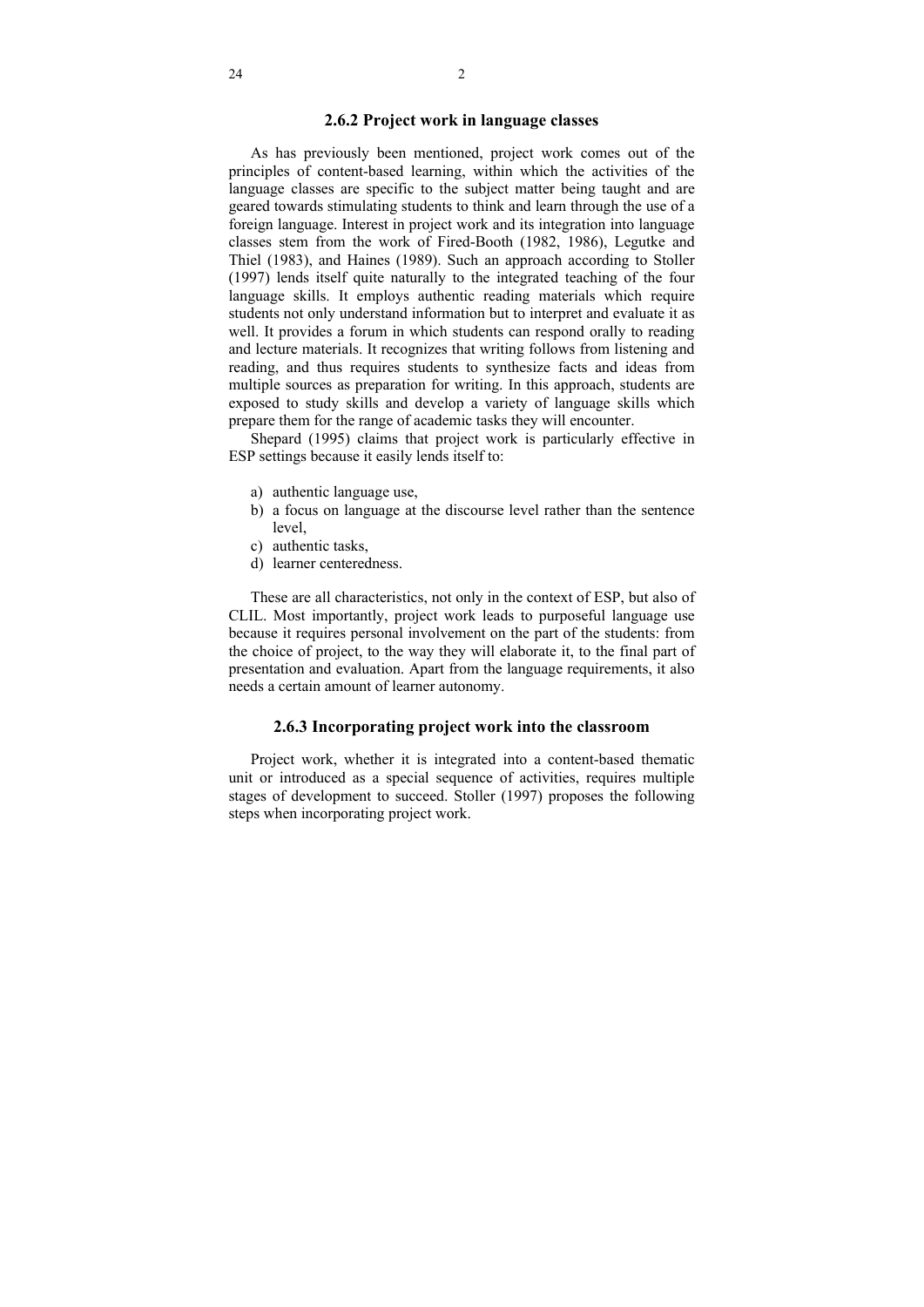- *1) The students and a teacher agree on a theme for the project.*
- *2) The students and a teacher determine the final outcome.* They consider the nature of the project, its objectives, and the most appropriate means to culminate the project (written report, poster, display, oral presentation, video, etc.).
- *3) The students and a teacher structure the project.* They need to gather the proper information, find and select the verified sources of information, organize time management, and in case of team or group work, divide roles.
- *4) The teacher prepares students for the language demands of information gathering.* According to the plan of information gathering, the teacher provides the students with supporting activities. If the students use the library to gather the materials, the teacher reviews the steps for finding resources and practice skimming and note-taking, etc.
- *5) The students gather information.*
- *6) A teacher prepares students for the language demands of compiling and analysing data.*
- *7) The students compile and analyse information.*
- *8) A teacher prepares students for the language demands of the culminating activity*. A teacher brings in language improvement activities to help students succeed with the presentation of their final products.
- *9) The students present final product.*
- *10)The* s*tudents evaluate the project.* Students reflect on the experience, the language that they mastered to complete the project, the content that they learned about the topic.

By integrating project work within the CLIL classroom, learners develop language skills while simultaneously becoming more knowledgeable about the particular topic of the project. Teachers distance themselves from teacher-dominated positions and create vibrant learning environments that require active student involvement, stimulate higher level thinking skills, and give students responsibility for their own learning. These steps confirm all the principles of CLIL methodology.

Pokrivčáková (2009) identifies numerous factors in methodology that influence the effectiveness of foreign language learning. Some of them are: "*age, social and economical status, gender, ethnicity, psychological and physiological development, preferred cognitive and learning styles, psychosocial traits, mother language proficiency, existing level of proficiency in a foreign language, learner's affective characteristic (such*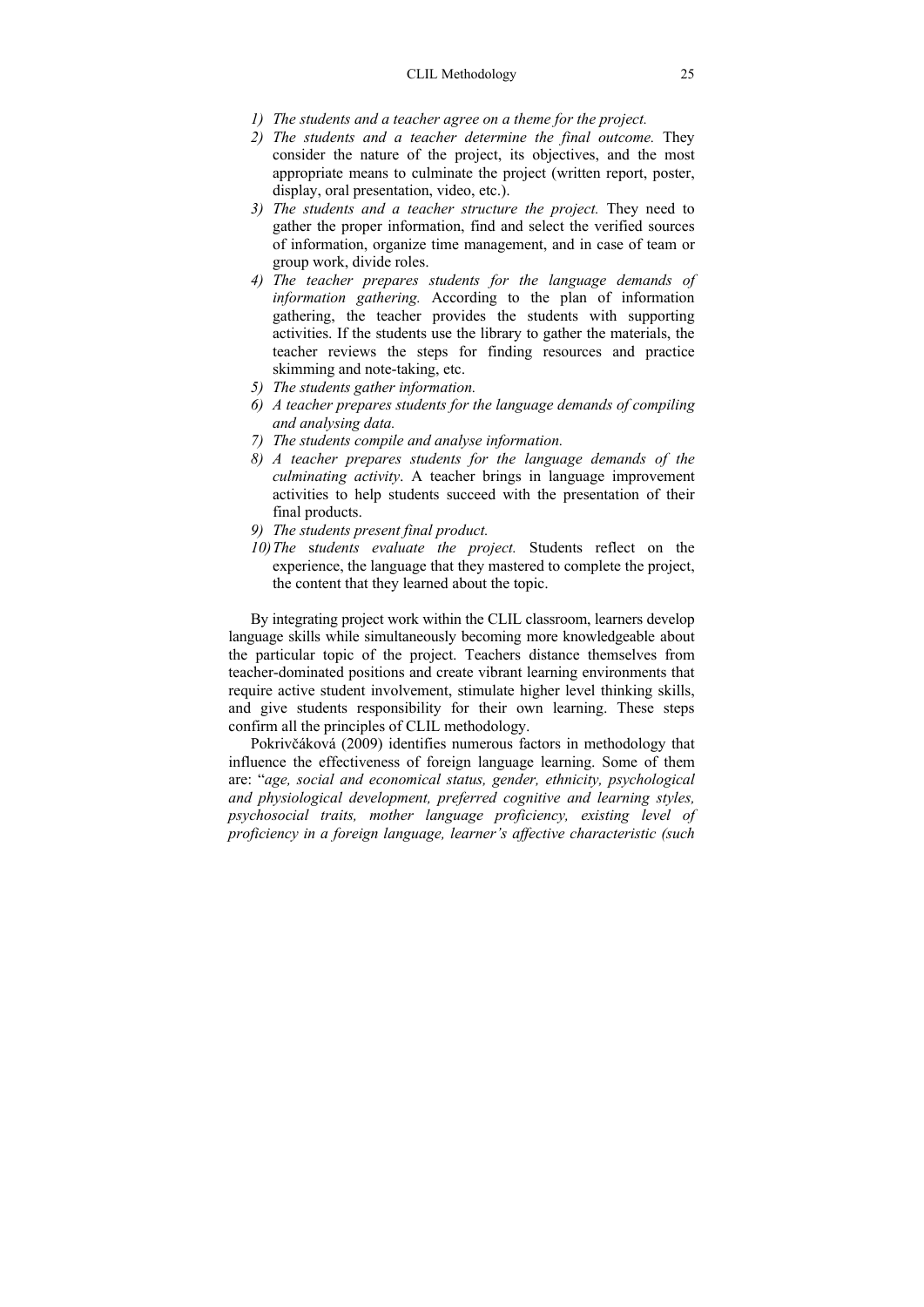*as personal experiences, beliefs, opinions, attitudes, motivation to learn, anxiety level, attribution to success, feeling toward authority, tendencies toward cooperation or competition), cultural factors, and many others,*" (*Modern Teacher of English*, p.23).

In order to follow the objectives of this study, it is necessary to point out the specific features in teaching *adult learners* (i.e. age factor mentioned above) as they are the respondents of the research discussed further. According to Nicholls and Hoadley-Maidment (1988), they are specific in their needs and preferred learning styles and strategies. They usually know their reasons for learning and thus it can be beneficial for teachers in defining learner's needs after discussing any expectations at the beginning of the course. As for language skills, adults are able to handle abstract rules and concepts about a foreign language (grammar structures, abstract vocabulary). They find real communication in a foreign language more difficult and are usually afraid of any failure. Mistakes block their willingness to speak and communicate in a foreign language. They "*appreciate learning connected with decision making (task-based learning, projects, cooperative learning). Adult learners feel more selfconfident if they use their knowledge and experiences form outside the classroom,*" *(*Pokrivčáková 2009, p.25-26). Project work as one of many techniques within CLIL methodology covers learner-centeredness, decision making processes, and provides possibilities to interconnect knowledge with real-world experiences, and thus it is very suitable within ELT for adult learners.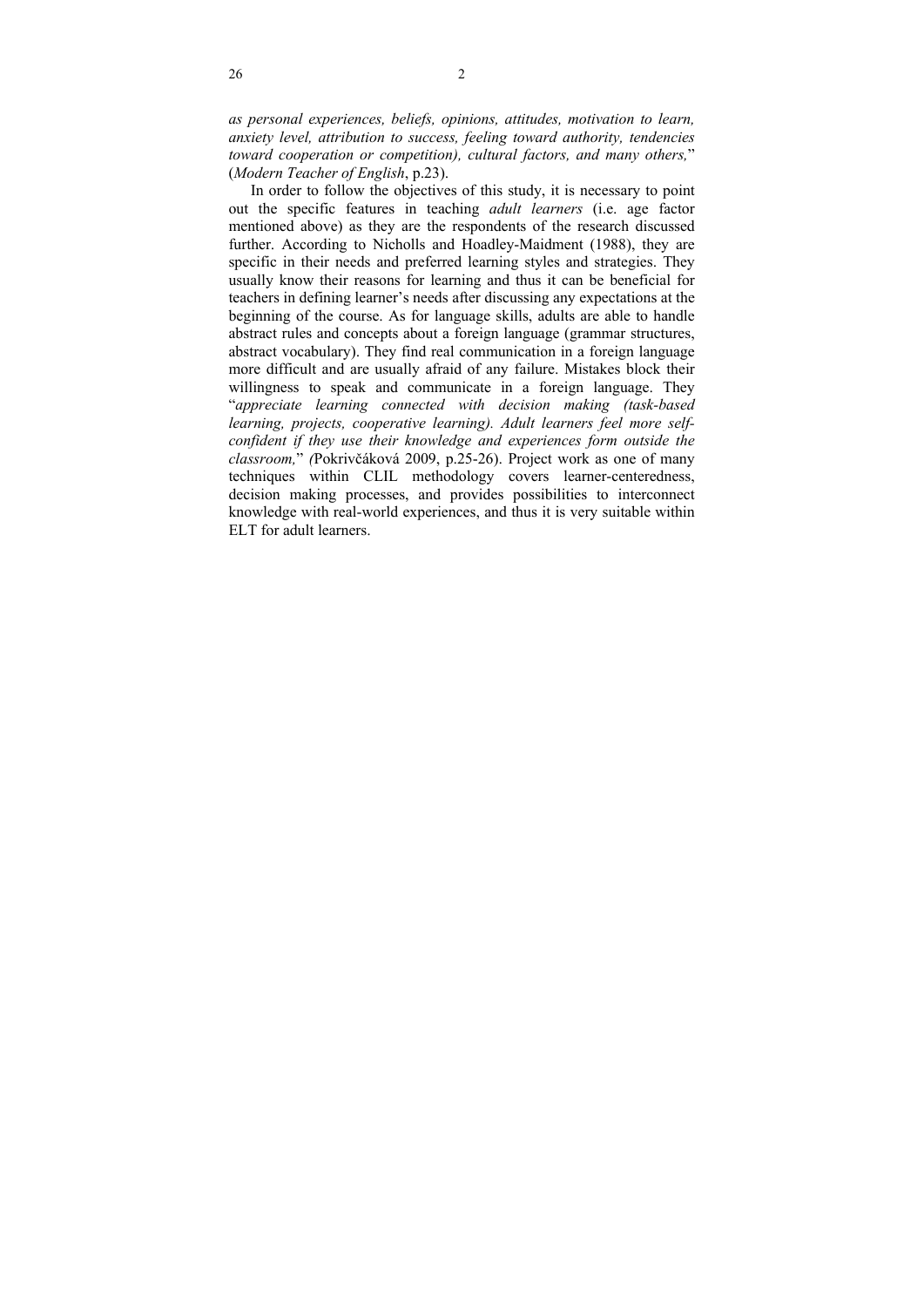# ESP (ENGLISH FOR SPECIFIC PURPOSES)

ESP is the term that has traditionally been used for courses which aim at teaching English language needed for specific situations, mainly related to academic or occupational contexts. Several works deal with the developments of this field. There have been different attempts for ESP classification. For example, among the very first one is "the tree of ELT" by Hutchinson & Waters (1993, p.17), depicting ESP as one of the branches of ELT.

The difference among various types of English for Specific Purposes lies in different specializations. Three main branches are created with English for Science and Technology, English for Business and Economics, and English for Social Sciences, however these branches divide further. The idea of picturing English language teaching as a tree enables us to see the relation between General English and ESP which are both represented as different categories of English language teaching as a second or foreign language (ESL, EFL), however with their common roots.

On the other hand, according to Dudley-Evans and St. John (1998, pp.8), the tree brings a problem as it does not show "*a base of different types of ESP*". Therefore they suggest the whole system of ELT as a continuum which starts with clearly definable courses of General English up to specialized ones.

The main distinction of ESP is that the English taught caters to the needs of learners in specific disciplines other than the arts and languages (Raisanen, Fortanet-Gómez 2008). English for Specific Purposes: the focus of ESP is on terminology used in specific fields such as law, medicine, technology, finance, etc., "*While knowledge of the subject and its terminology is essential, it is important to remember that it is the usage of English language in a specific context which is being taught,*" [TEFL temp dot com] (n.d.).

In higher education, especially at non-philological education, ELT is covered by ESP courses. Hidden within ESP are many specialized branches such as Business English (BE), English for Academic Purposes (EAP), Technical English (TE), etc. English language preparation differs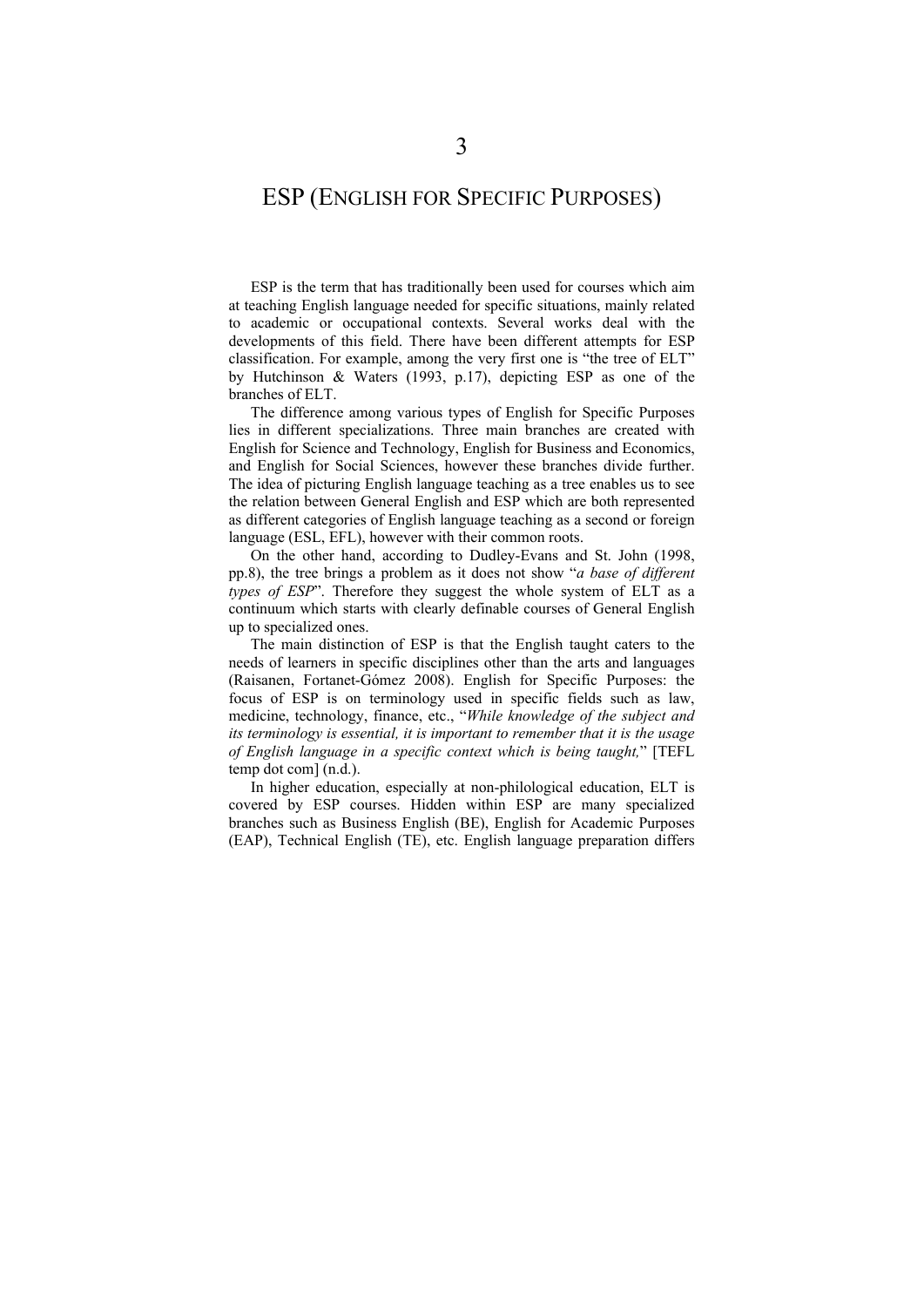mainly according to the school specialization, the amount of hours available for languages, as well as teacher and school possibilities (facilities, equipment, etc.).

Under our conditions and in this paper, English for Specific Purposes is used as an umbrella term for English language education offered at nonphilological universities. It may take on a lot of forms due to various aims and contents. It plays a significant role at the tertiary level of education where students need to use their English for furthering their academic studies (Carver 1983; Widdowson 1982). According to Dudley (1997), ESP courses may be designed for a very specific discipline, e.g. medicine or mechanical engineering; which may use quite a different methodology than that used for teaching general English, e.g. tailor-made courses for the specific modalities most used within the targeted discipline.

# **3.1 Goals of ESP**

With the spread of the learner-centered approach, much attention has been paid to the design of ESP courses that can prepare students for professional communication. As a result, considerable focus has been given to the needs analysis in making a particular course serving a particular group's interests (Harrison, 1996; Hutchison & Waters, 1987). The aim of the course is to acquire professional vocabulary as well as to develop communicative competence with the focus on all four skills – reading, listening, speaking, and writing. Within communicative language teaching (CLT), as also seen in ESP courses, much attention has been paid to the content-based (CBLL) and task-based approaches in learning  $(TBLL)<sup>2</sup>$ . Convergence of ESP with other disciplines is discussed in the book written by Stojković, Chmelíková, and Hurajová (2018). According to the authors regarding balancing content, linguistic issues when designing an ESP course are inevitable for ESP teachers undergoing relevant functional pedagogy and methodology. In the context of our study, ESP courses at the Slovak University in Agriculture in Nitra are discussed further.

# **3.2 CLIL and ESP**

This chapter focuses especially on the relation of CLIL with teaching ESP, in terms of principles, attitudes, and approaches. There are different views on the mutual interconnection between these two, but it is necessary

<sup>2</sup> See 1.1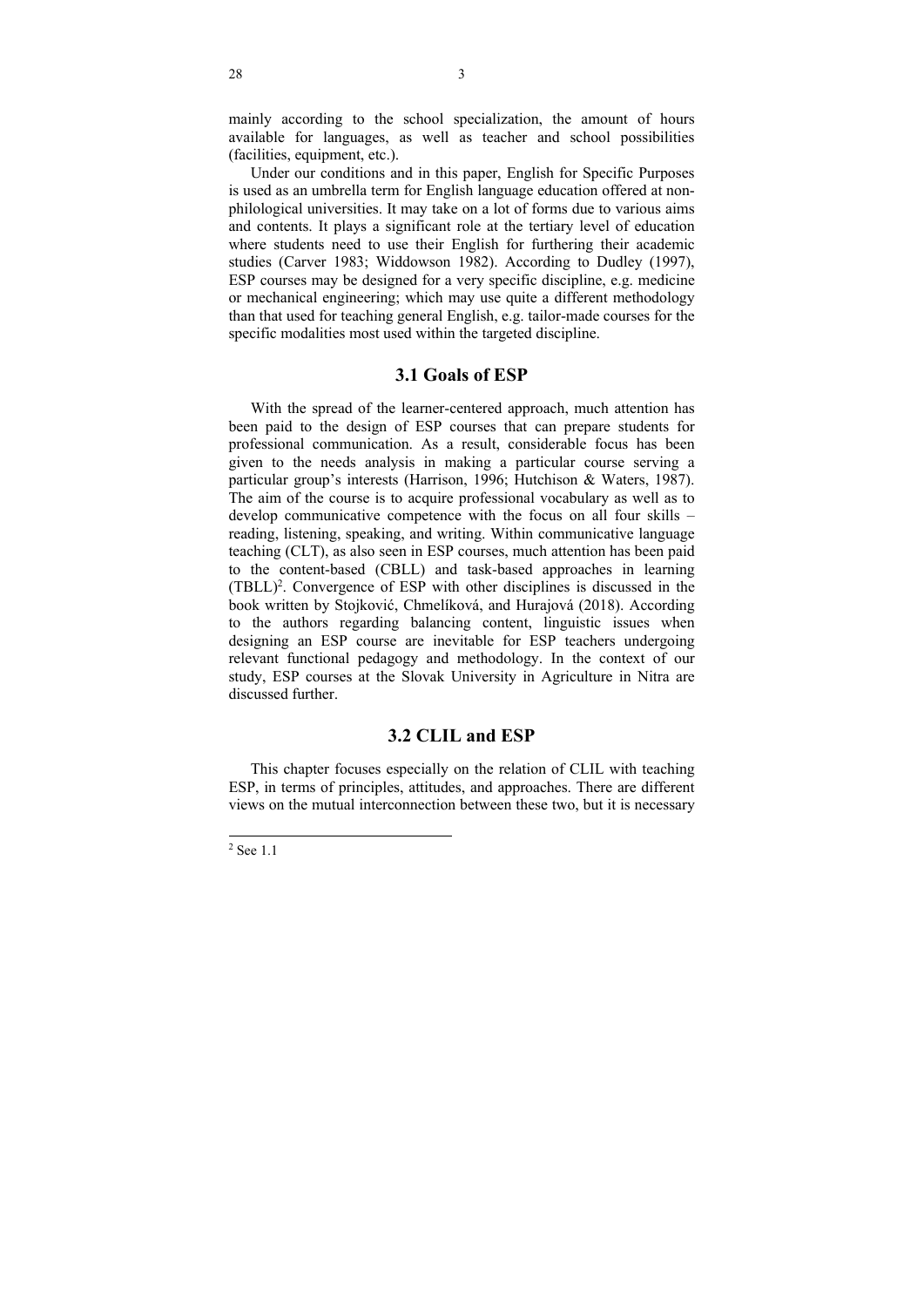to say that, as shown in the previous chapters, it has been proved that CLIL methodology has its roots in ESP.

In the previous chapter, we focused on its beginnings and the definition of ESP as a branch of ELT. We came to the conclusion that ESP is not a product but an approach. We can further speak about the mutual relationship of CLIL methodology and ESP. Recent research on CLIL clearly establishes its relationship with ESP. Greere and Räsänen in a report on a LANQUA Sub-project on Content and Language Integrated Learning (2008) states that "*CLIL should be seen as a continuum of various pedagogical approaches which aim to facilitate learning*" (ibid, p.5); they define this continuum as consisting of 6 steps:

- 1. Non-CLIL: Non-concern for language learning, no pedagogical collaboration;
- 2. Discipline-based language teaching: language specialists providing discipline specific language teaching to support learning, no systematic collaboration with subject specialists;
- 3. Pre-CLIL (language): pre-sessional teaching of language to support students' learning of the content, collaboration language-subject teacher, language learning outcomes specified according to content learning needs;
- 4. Pre-CLIL (content): language learning expected due to exposure, but outcomes not specified, implicit aims and criteria, rare collaboration of subject specialist with a language teacher;
- 5. Adjunct-CLIL: language support coordinated with or integrated in subject studies, which takes place simultaneously, joint planning between teachers and specified outcomes for both content and language;
- 6. CLIL: fully dual approach and full integration of language across subject teaching by a subject specialist or team teaching.

It is obvious that CLIL is a methodology concerning all languages, not only English, and ESP is closely related to English language teaching. It can be understood as a more specific category of language teaching and learning. In our work above the shift from teaching to learning in CLIL has been explained. CLIL and teaching ESP have common objectives, beliefs, principles, and approaches. The aim of both is to work on the communicative competence of learners, and by using the proper means, methods, and techniques, this aim will surely happen even in the most specific contexts. As for the oversimplification of language in CLIL, as is criticised by some teachers, we must add that ESP does not work with advanced learners only. Simplification of scientific language is necessary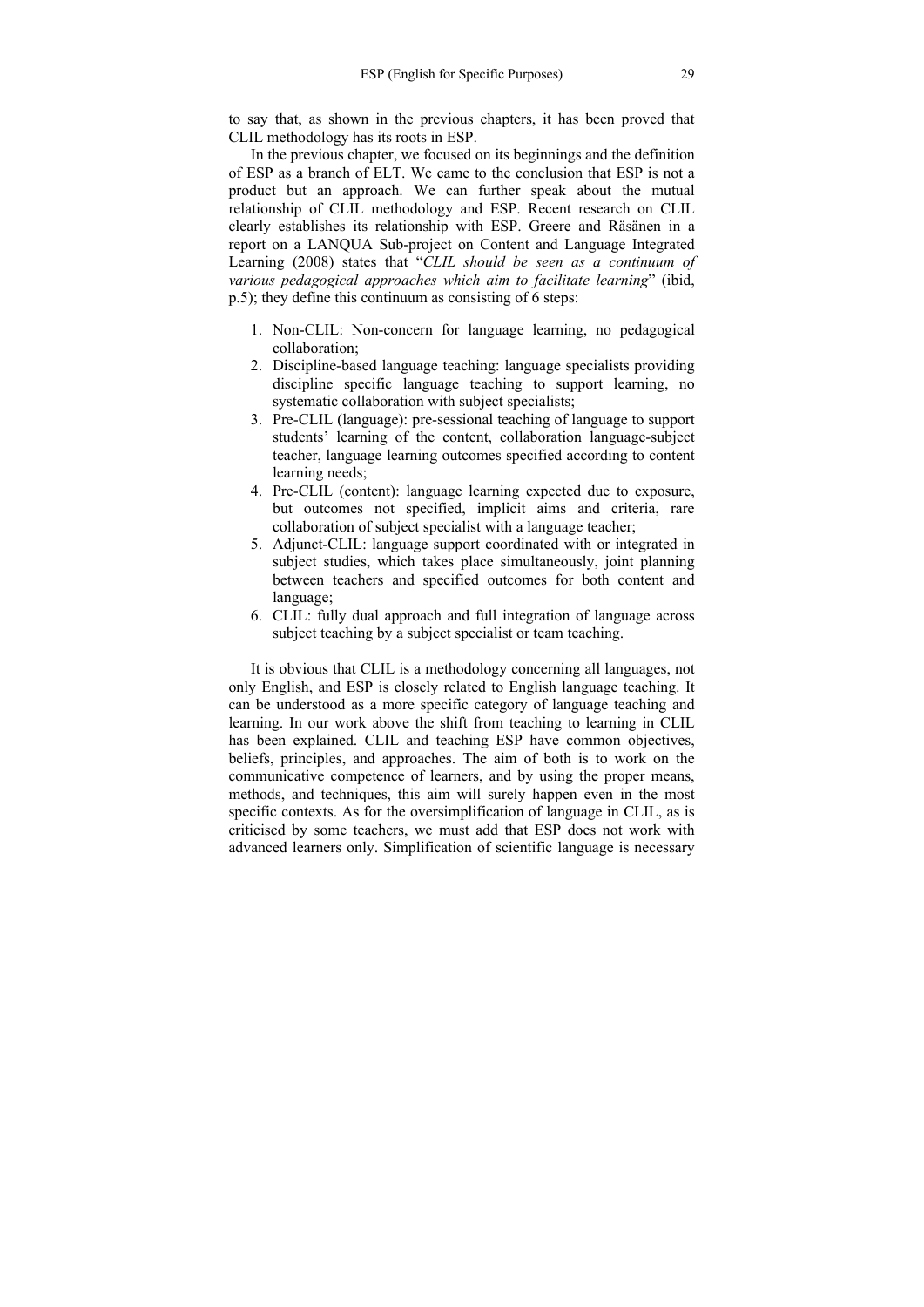in A2 and B1 levels (according to the CEFR) as well, and it does not mean that the content of the subject is poorer. It has been mentioned that ESP prepares students for the real world by developing their language skills

with learning how to write, for example, reports, presentations, or

proposals; this would not be in contrast with CLIL methodology. On the contrary, teaching methods motivating students to use the language in the given context are highly recommended by CLIL methodology. Case studies, PowerPoint Presentations, role plays, projects, etc., are all widely used in CLIL classes. They also support learners' autonomy. It is necessary to say that further trends in learning languages suggest the growing tendency to form an autonomous learner out of the learner. As Holúbeková (2004) states, it is necessary to realize that only a small percentage of learners are autonomous. Therefore, the role of the teacher is also to help students on their way to autonomy, i.e. the focus is put on *how* to learn rather than *what*. And these principles are common for ESP as well as CLIL. We may state that the main difference between ESP and CLIL is that the main focus of a CLIL lesson is put on the content whereas an ESP lesson highlights the language. Thus, CLIL lessons are mainly taught by content teachers whereas ESP lessons are instructed by language teachers.

Garrido and Fortanet-Goméz (2009, p.179) characterize the relation between ESP and CLIL as follows:

'*However, the relationship between ESP and CLIL is not something new, since already in 1997 well-known literature supported the link between ESP (or EAP, English for Academic Purposes) and CBI (Content-based Instruction), for many a predecessor (Soetaert and Bonamie, 2008), or a synonym of CLIL (Dalton-Puffer and Smit, 2007): English for Specific Purposes (ESP) and advanced disciplinary English for Academic Purposes (EAP) contexts provide additional support for advanced level CBI (Content Based Instruction) programs (Grabe and Stoller 1997). Some other studies have also pointed out the link between ESP and CLIL (Mahbudi 2000; Huan and Normandia 2007; Fortanet-Gómez and Raisänen, 2008). There are researchers who even state that "content and language integrated learning (CLIL) has greatly influenced the teaching of ESP as it incorporates meaningful authentic language processing".*'

It is seen that many researchers and scientists admit the relationship between CLIL and teaching ESP even though no one claims that one has developed from the other. There are some principles which are common for both and make them overlap in a way. According to Jendrych and Wisniewska (2010) from Kozminski University in Poland, one of the main assumptions of teaching ESP is that the teaching materials should enable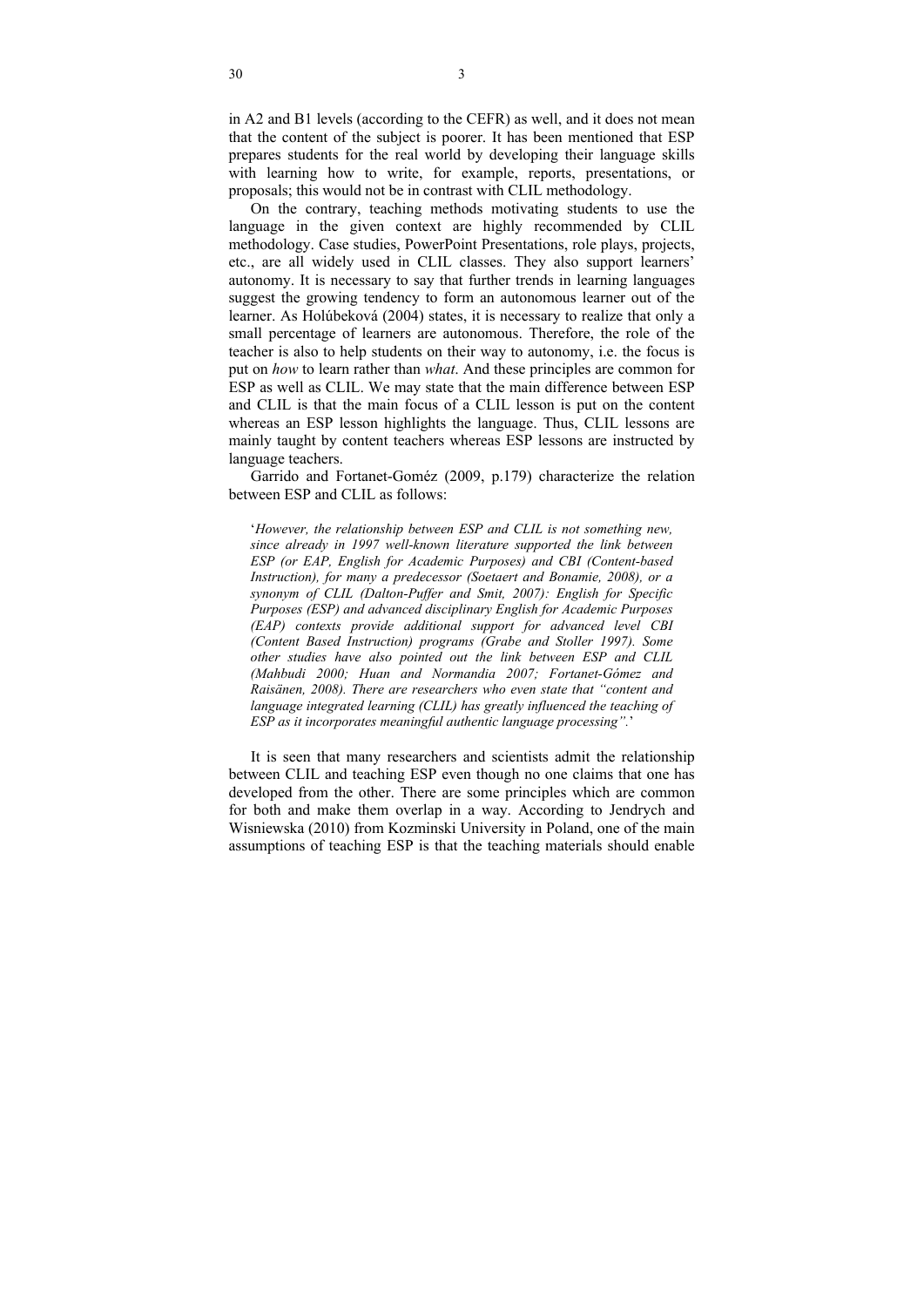learners to acquire the variety of language and skills they will need in typical situations they meet in their professional life. There are specific vocabulary and language situations which are likely to appear and therefore ESP teachers integrate content with language teaching. They find themselves teaching not only the language skills but also professional skills. That is why teaching ESP is considered to be CLIL.

CLIL potentialities have been summarized as four essential principles: content, communication, cognition, and culture. Their combination makes CLIL a very powerful tool to learn languages and subjects, proposed by European authorities as one of the best strategies to encourage language learning. The interconnection between all these elements demands a focus on methodology, on how subjects are taught and learnt through a foreign language. From this perspective the development of the cognitive dimension in language learning is the real challenge of CLIL (Coyle 2002).

Teaching ESP and CLIL are both based on the Learner-Centred Approach and follow the principles of Content-Based Language Learning (CBLL) and Task-Based Learning (TBL), discussed in Chapter 1.

ESP in this study represents the context in which English and the matters of professional subjects are learnt and taught on B1 level according to the CEFR. The chosen communicative competences (see 2.3) on B1 level are thus transformed into the professional field of the language.

# **3.3 The Current State of Affairs**

In the previous part we discussed the theoretical terms and their relationship to our thesis and research. This chapter introduces some of the studies and surveys published in connection with ESP, CLIL, or project work. All of them are aimed at learning or teaching English.

# **3.3.1 CLIL implementation in Secondary Vocational Schools**

CLIL relates to any educational situation where content and language are integrated. Today, there is a tendency to integrate the second language with the content with the aim to provide learners with professional/specific language, as well as a more professional character to the language depending on the school specialization which they attend. This approach in language education is effective mainly in professional education. CLIL implementation in primary schools has been discussed in the chapter about CLIL. As has already been mentioned, a few secondary vocational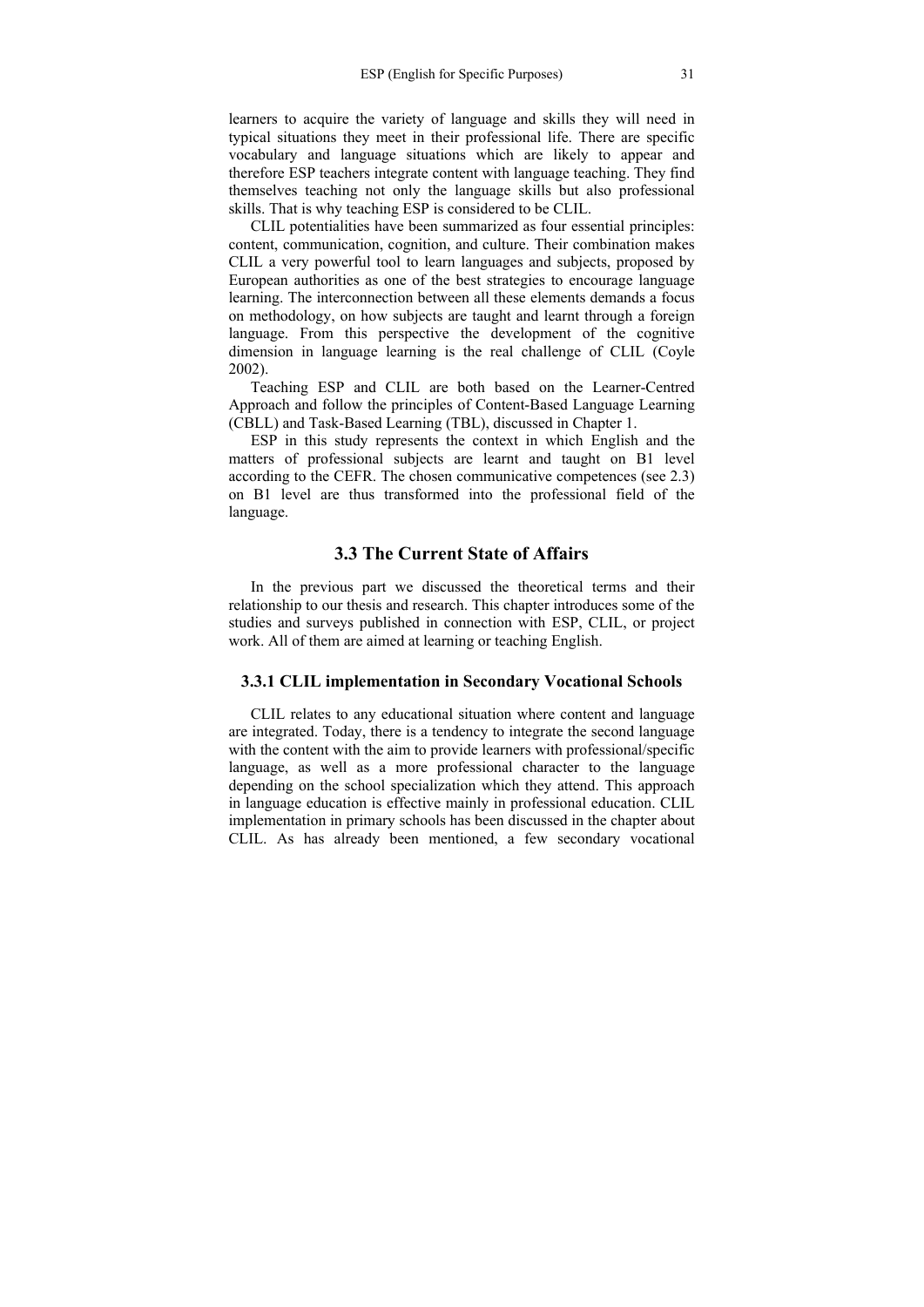schools, mainly with economic specializations, experience CLIL as well (namely Business Academy in Hlohovec, Trnava, Topoľčany, two in the Bratislava region, and a Private Business Academy in Žiar nad Hronom).

Škodová (2010) describes the research on implementation of CLIL into the educational process carried out in the years 2006-2008. The aim of the study was to implement integration of a foreign language (in this case it was English) in the content of professional subjects (economic specialization). The research question was: What are the possibilities to apply integrated language education in the professional subjects in secondary vocational schools? The authors of the project used the following methods: experiment, observation, interviews, questionnaires, and discussions. The experiment consisted of an increased number of CLIL classes within the curriculum of the experimental group compared to the control group taught in a traditional way (non-CLIL). Afterwards in 2008, the authors evaluated the expectations of the students of the experimental group. The majority of students provided positive feedback. The research was enriched with questionnaires sent to all the secondary schools with business specialization with the aim to find out whether the educational institutions were interested in CLIL implementation into the curriculum. Again, the hypothesis was proved to be positive. Apart from some problems, mainly the lack of teachers competent in teaching the professional subjects with an adequate foreign language competence, CLIL implementation within secondary vocational schools has proved to be an effective tool to follow new trends and approaches in education.

## **3.3.2 CLIL in Higher Education**

As for CLIL research Pokrivčáková (2012) recognizes five main directions such as:

- a) Learner-based CLIL research,
- b) Teacher-based CLIL research,
- c) Language-based CLIL research,
- d) Content-based CLIL research,
- e) Context-based CLIL research.

As for this study, the research is learner-based and also content-based, and the outcomes can be added to the context-based CLIL research from the Slovak situation in higher education.

In the case of higher education, the current state of affairs is much more heterogeneous, since generally speaking CLIL "has not yet been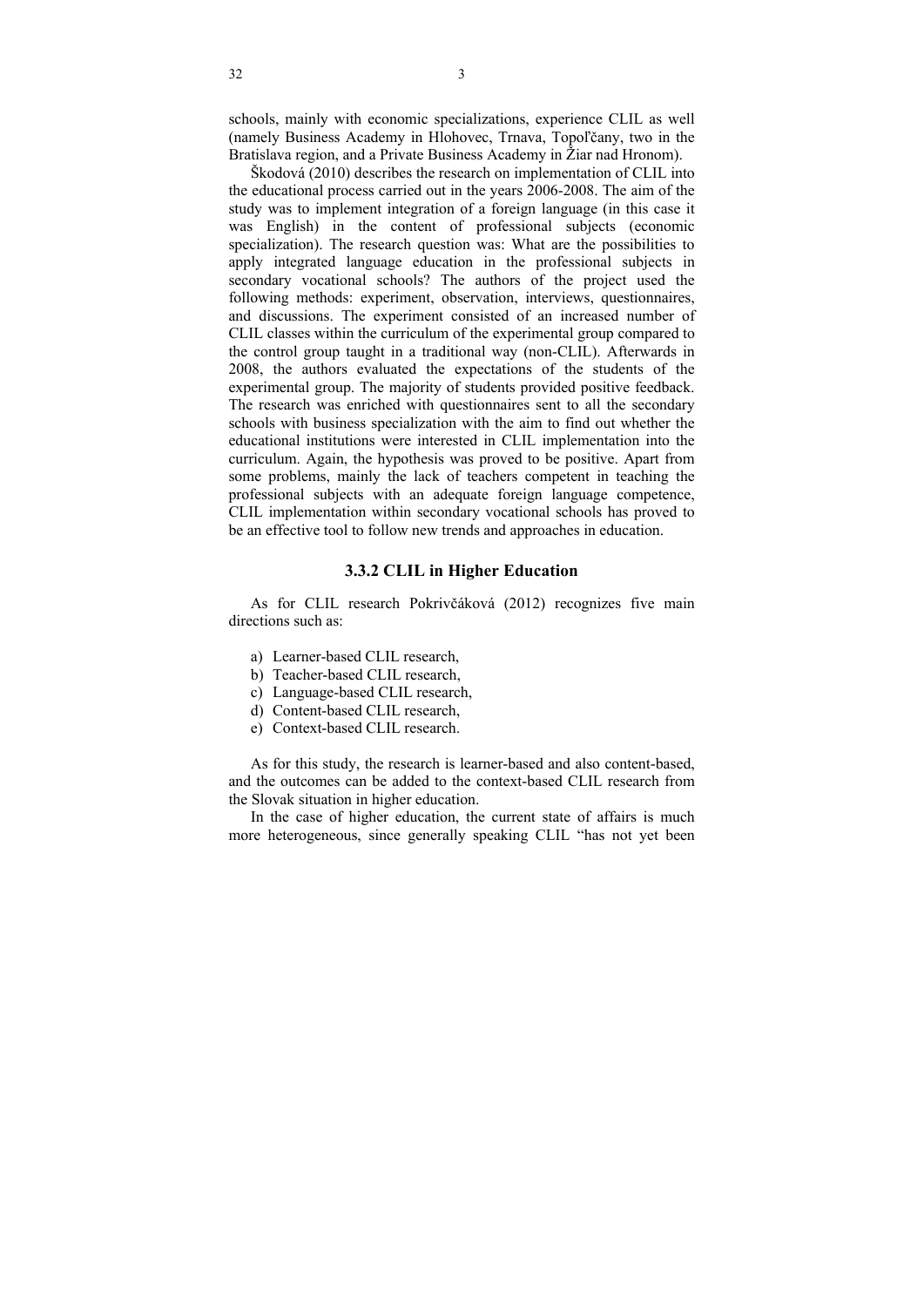widely adopted" (Coleman 2006, p.5). In addition, there is no single comprehensive, centralized, or institutional survey of CLIL at this level (as there is for primary and secondary education, see *Content and Language Integrated Learning at School in Europe,* Eurydice 2006) that summarizes where, how, and who is implementing this approach across Europe. According to Coleman (2006), two lengthy studies throw light on the real situation of English medium teaching in European higher education. One is a quantitative study conducted by the "Academic Cooperation Association Survey in 2001/2002", which includes data from over 1500 higher education institutions involved in Socrates-Erasmus programmes in 19 countries where English is not a native language. By and large, this study reveals that English-medium teaching in Europe is a recent phenomenon, which dates back to around 1998. These are mainly courses in engineering and business studies, especially at the postgraduate level.

Another pan-European study was conducted in 1999/2000 (Dafouz et al. 2009). This study analysed twenty-two European countries and offered data, such as types and numbers of programmes, and student enrolment, start dates, rationales, etc. The Netherlands and Finland, followed by Germany, ranked the highest in number of higher education institutions with English-taught programmes. Our personal experience from CLIL in higher education in Netherlands is described further.

Over the last decade, there has been an enormous change in the presence of English as the language of instruction in Europe. As Dafouz et al. (ibid.) mentions, in addition to some general questionnaires, a more specific survey which included interviews was conducted among teachers involved in pilot courses with international students. Teachers complained about the lower level of their language competence. They regard speaking as the weakest skill. As regards to the students' responses (n=85), the situation was more heterogeneous than with teachers, since there were instances of 'semi-CLIL' experiences or ESP courses with a considerable amount of subject content presented through English. The students enrolled on these courses believed that they had made substantial improvement in the areas of subject-specific vocabulary, pronunciation, and listening. By contrast, grammatical development was perceived as the least improved area, however, according to CLIL principles, emphasis is placed on fluency and language skills rather than grammatical accuracy. Informally, students responded that a content class taught through English was more useful in the long run, but at the same time, more demanding and stressful, since the level of concentration required is higher.

Dafouz et al. (2009) initiated a pilot study in 2006 which focused on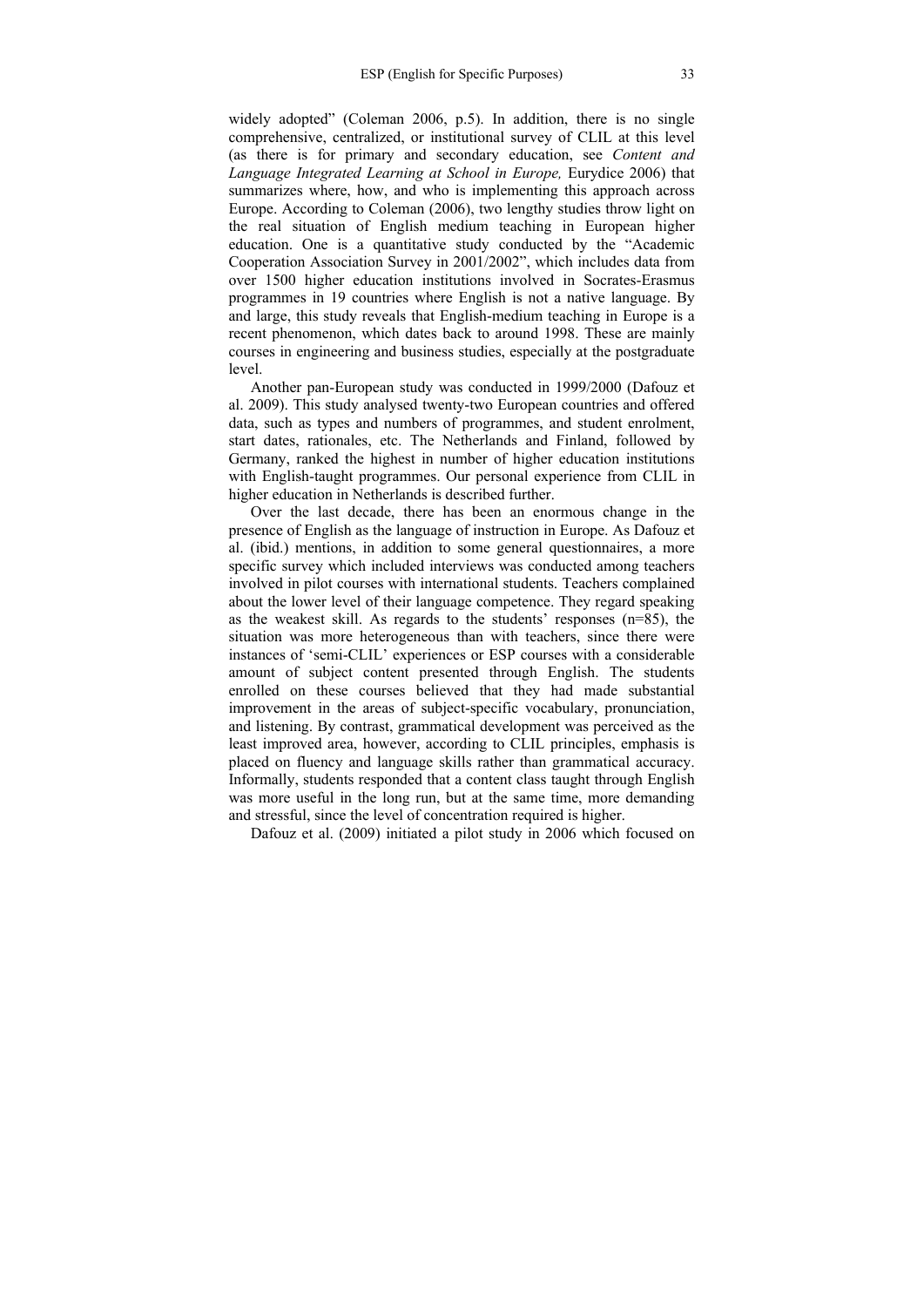the different attitudes that teachers and students in the *Universidad Complutense de Madrid* and *Universidad Politécnica* (Spain) have towards the potential implementation of a CLIL approach in their respective settings. The data summarise the responses obtained from two questionnaires distributed among teachers and students from the disciplines of Chemistry, Aeronautical Engineering, and Health Sciences (Pharmacy and Medicine). Regarding teachers' responses (n=70) to methodological adjustments in a CLIL context, three main changes were considered essential: adaptation of material, slowing down of classroom rhythm, and a slight reduction of content. Secondly, most teachers believed that teaching through English would necessarily entail a slowing down of rhythm and, consequently, a slight reduction of content, more repetition of main ideas, and a slower speech rate to facilitate comprehension. Thirdly, the questionnaires disclosed that most teachers did not feel that there should be significant modifications in evaluation style under a CLIL approach. Since the examination format is mostly written and based on problem-solving tests with very little foreign language used, teachers generally manifested their belief that exams would basically imply "translation of specific vocabulary into English". This belief undoubtedly suggests the need for further investigation into the assessment methods used.

As Coyle (2007) observes, there is no cohesion as far as CLIL pedagogies are concerned. In fact, methodologies, materials, and curriculum organisation vary across countries. At the tertiary level, CLIL needs to be different from CLIL models of primary and secondary education. Specifically, teachers' practices and competences should be redefined to the linguistic, academic, and professional demands that university students bring with them.

As for project-based second and foreign language education, we would like to mention the following studies conducted in higher educational institutions.

Gu (2002) reports on a successful 12-week project that teachers organized at Suzhou University in China. Twenty Chinese students were paired with 28 American students at the Southern Polytechnic State University of Georgia. The Chinese students were doing projects about a Chinese clothes exhibition and marketing strategies. The author finds that project-based learning enhanced Chinese EFL learners' motivation, improved their performance in writing and communication, and initiated their active roles in learning.

Fang and Warschauer (2004) report on a 5-year study conducted at the same university. They found that Chinese students interacted far more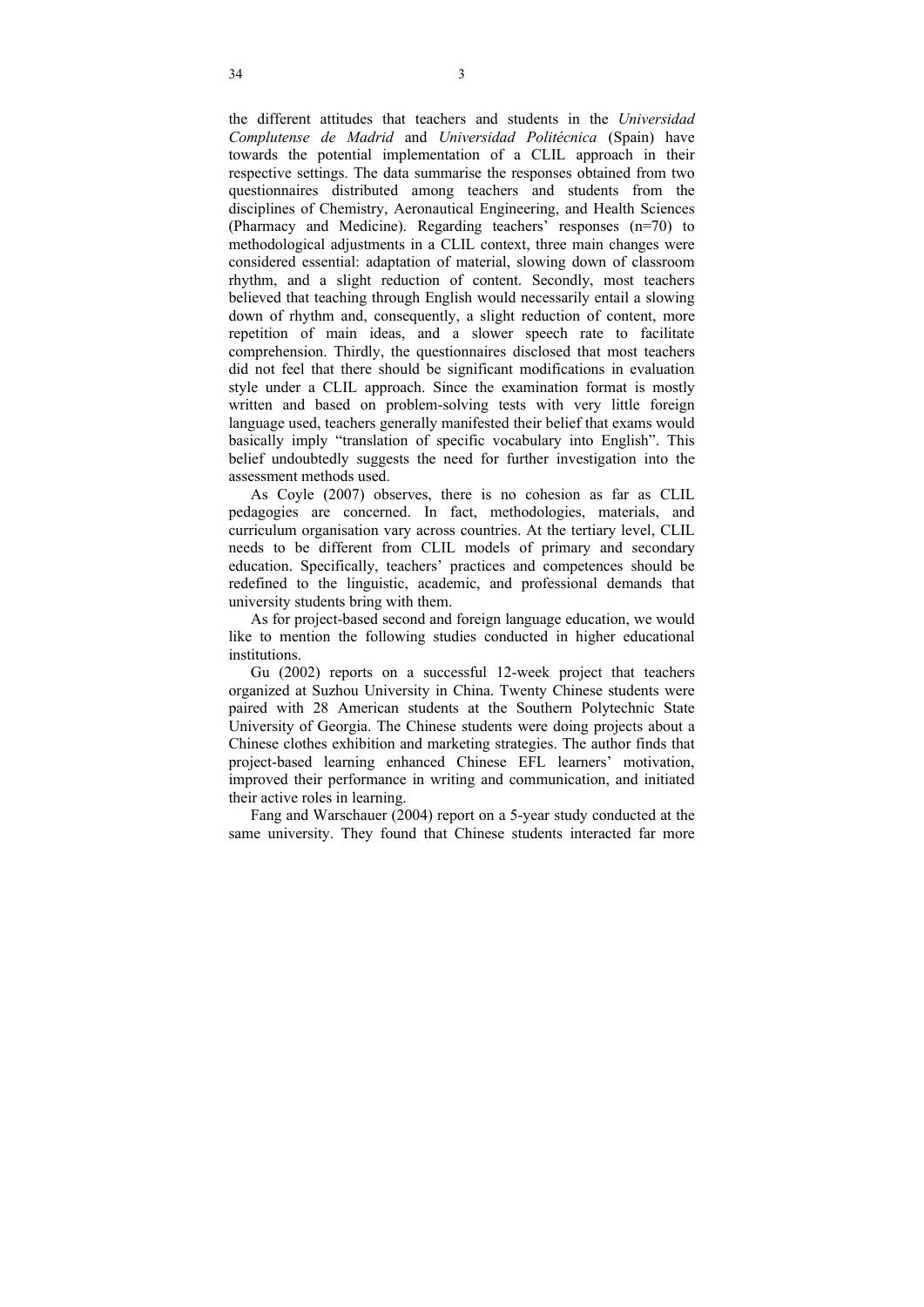often in project-based learning than they would have in other EFL courses, they had more autonomy in their learning, and they perceived that the learning process was more relevant to their lives.

Kemaloğlu (2010) reported the results of his study carried out at a Turkish University. The study was conducted to investigate students' and teachers' assessments on project work in the intensive English classes. One hundred students were involved, fifty from the upper-intermediate level (B2) and fifty from the intermediate level (B1) as well as four teachers who supervised students' projects. Evaluations of the participants' views about project work were explored with respect to the achievement of institutional goals, learning gains, and problems (accompanied with suggested solutions). The following instruments were used: project analysis, questionnaires, and interviews. The findings of the study have revealed that the goals of the project work in the research setting were generally perceived to have been moderately achieved, signalling the existence of some learning gains and problems within the context of project work. It has also highlighted some major aspects for a sample of project work experience in an EFL context, namely goals and problems. The author also admits that there are only a few studies conducted on project work. Therefore, his study may prove useful in guiding other project work practices. This may set the grounds for more effective implementations of project work.

 Martín de Lama (2015) carried out a case study on university students and their opinions on CLIL implementation. The students were on their master's degree at a Spanish university with the aim to investigate improvement of content understanding, progressive reasoning, use of cognitive scaffolding techniques, exploitation of effective questioning, opportunities for revision, and consolidation questioning. Thus, the terms basic interpersonal communication skills (BICS) and cognitive academic language proficiency skills (CALPS) were compared and the improvement discussed. The positive outcomes were shown not only in the improvement of the aforementioned language items but also in the use of foreign language scaffolding techniques and increase in students' talking time, and also progress in reasoning and critical thinking strategies enhancement. As for the process in the use of scaffolding techniques the author advises "*visual aids – images, photographs, non-verbal language, language modelling, dialogues, contextualization, graphic organizers or questioning, among others*" (Ibid. p.32). All these aspects were taken into consideration when planning the project work in the study herein.

As discussed previously, project work has been reported to assist students in learning language, content, and skills simultaneously,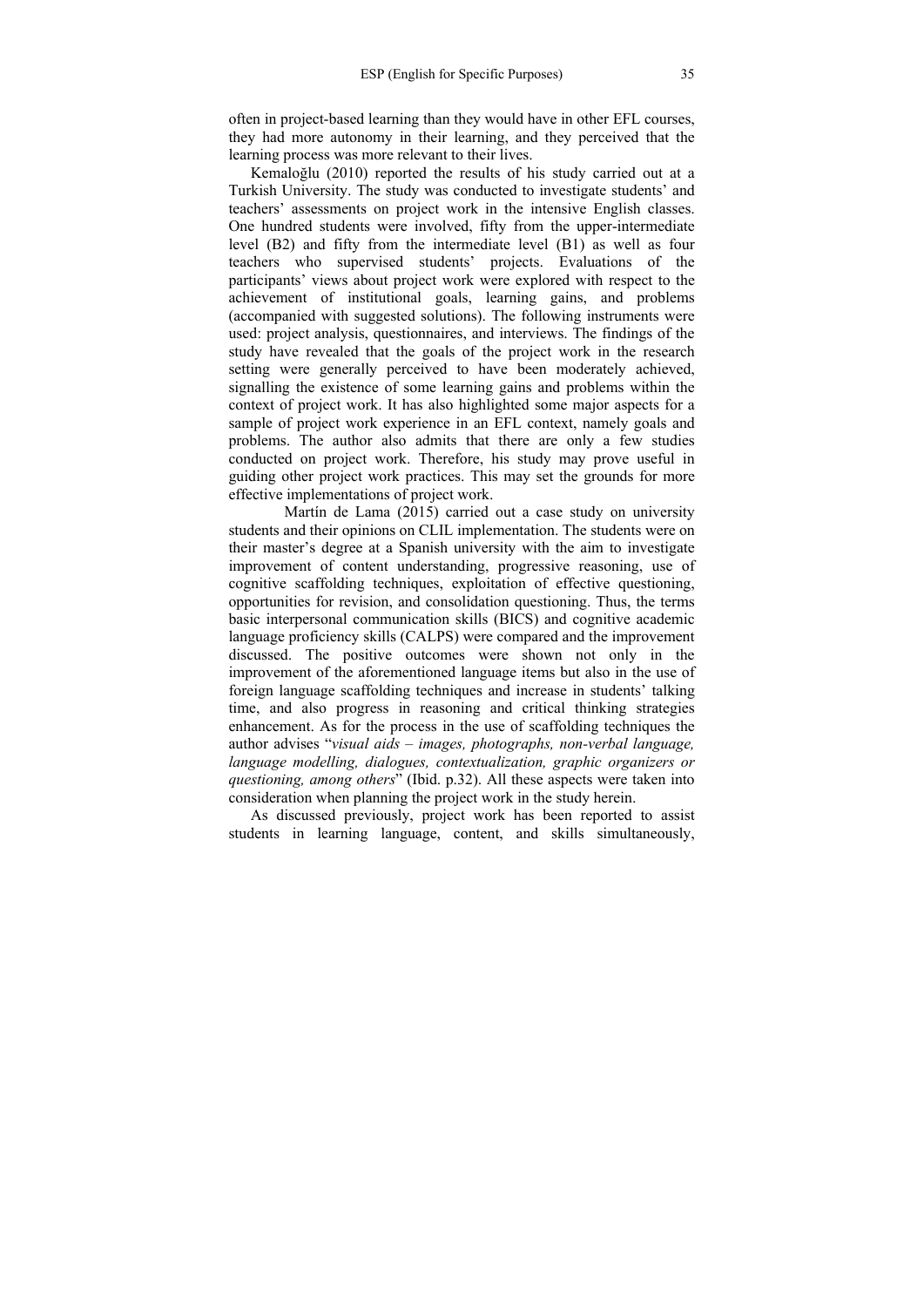increasing student motivation and learner autonomy. However, the same researchers have also pointed out some constraints. Coming out of the findings of the surveys, some students revealed discomfort with learner control and responsibility. Also many teachers and faculty members felt uncomfortable to lose teacher control in student-centered learning.

Unfortunately, no studies and surveys conducted on CLIL implementation through project work in higher education in Slovakia have been published yet. This was one of the reasons for carrying out our research.

# **3.3.3 ESP in higher education in Holland**

As has already been mentioned, Holland is one of the most progressive countries in regard to using CLIL, with the longest tradition also<sup>3</sup>. Due to our research this chapter describes the author's personal experience with the aim to focus on ESP classes in Dronten, Holland, taught through the means of CLIL methodology. The second part follows with ESP classes in the University of Wageningen. Both of them are non-philological universities comparable in specialization to the Slovak University of Agriculture in Nitra, Slovakia, where the research mentioned in the empirical part was conducted. It cannot be omitted that the ESP model in Holland served as an initiative for our research.

Within the Leonardo programme, in March 2010 the author visited Dronten University of Applied Sciences in Holland (CAH), and then in April 2011 attended the University of Wageningen with the aim to monitor English language teaching, especially courses of English for Specific Purposes. Thus, there was an opportunity to compare ESP classes at the Slovak Agricultural University in Nitra with the Dutch ones. First of all, the schooling institution will be characterized, altogether with specializations focusing on the content and procedures of ESP classes.

CAH Dronten University of Applied Sciences (CAH DUAS) is a member of the association of professional agricultural universities. About 1300 students specialize in the programmes of Business Administration and Agribusiness, Rural Development, Management of Animal Breeding, Horticulture, etc., with the focus on international agriculture as well.

International programmes are also very diverse. Approximately 200 students come from European countries, as well as from the USA, Canada, Asia, and Africa. English programmes provide knowledge in the fields of management, agribusiness, European studies, as well as biotechnologies,

<sup>3</sup> see 3.2 CLIL in Europe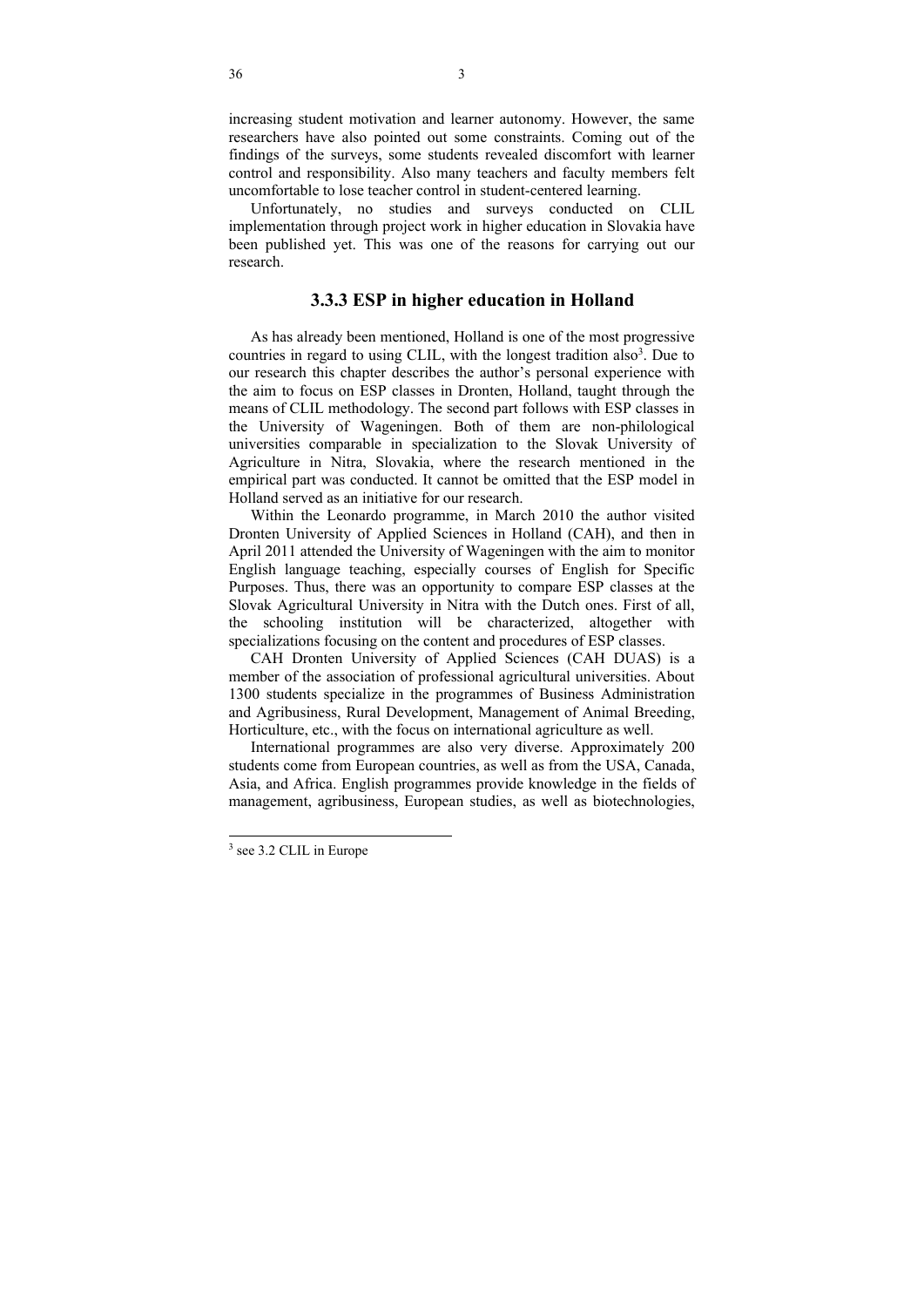horticulture, and animal production. Study is enriched with the cooperation of business and research universities in Europe and the USA. Practice is one of the main concepts Dronten CAH uses, the educational model being based on competence (Competency Based Education). Students learn how to develop products, for example, developing a plan for tulip export, carry out an audit in food safety, or writing a plan for rural development in the Italian mountains. The basis for cooperation are the contacts within the private as well as the state sectors. Notable professors from external organizations host lectures, participate in student evaluations, or master the modules.

CAH DUAS also helps the students to run their own business while studying. On a school farm they can try management skills where they focus on pig, sheep, or poultry breeding management. The farm also covers the business of milk production and the sale of fruit and vegetables. Greenhouses are placed on the school premises and students are responsible for their complete running, from product selection up to sales and marketing.

As has previously been mentioned, Holland and Finland are the two countries teaching with CLIL implementation. In Holland there is a long tradition of language education. Students of all programmes take English with the aim to work on their communication competence. English teachers use different ways of integrating professional topics with real life practice. To illustrate, on the topic of plant production, students got an assignment to work on a project of annual fruit tree care. The students worked in groups of three to five, with each member being responsible for scheduling and financial planning: from the purchase of trees, through tree care, which not only includes watering, but also pruning, fertilizing, and spraying against bugs, and eventually providing a target group of customers. The project is set in a place known to the students. The whole project is presented in English and thus the students not only improve their communication competence but also apply knowledge from other professional subjects (in this case: management of fruit production, marketing, the fruit industry, etc.).

Such a project has a cross-curricular and interdisciplinary character, and also calls for the cooperation of a language teacher and an expert or teacher of professional subjects. It may be developed into a long-term project which would be enriched with problem solving tasks such as financial crises, decreasing apple price on the market, etc., with the aim to apply theoretical knowledge in real situations.

The task of a teacher in a pre-teaching phase is to present new vocabulary or to warm students up with a text on a similar issue, set the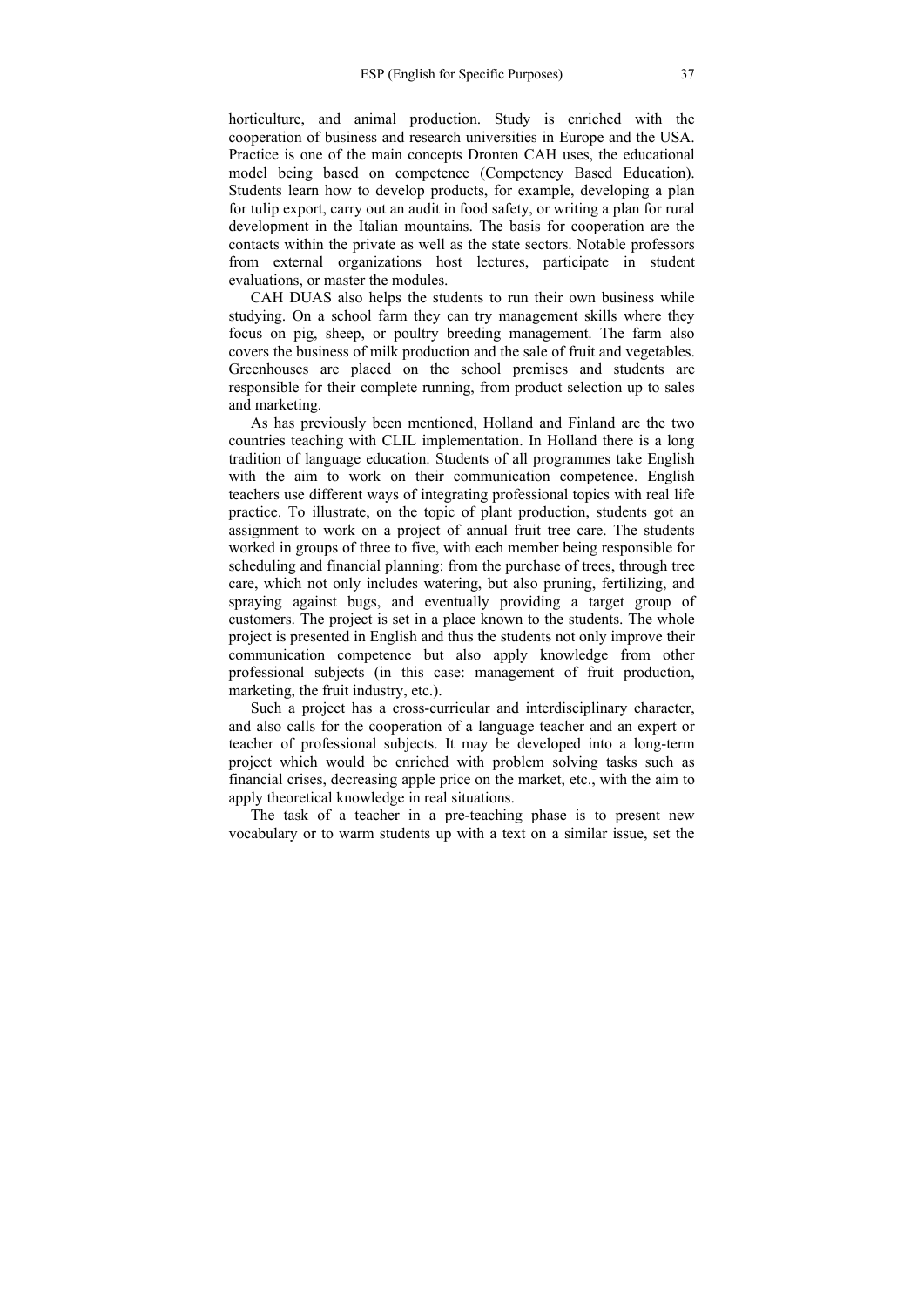rules, monitor, and in the occurance of a problem, they take over in their role of a facilitator and adviser. Students work in groups and manage their work on their own. They use different sources, including the Internet, interviews, or studies. In the presentation phase it is necessary for the whole group to feel responsibility for the result of their work, and feedback is the evaluation of the teacher as well as the discussion led by student peers.

As for the organization of the classes, students have two contact classes per week. The materials they use are provided by the school, and this changes often due to keeping information up-to-date and also the level of the students. Even though the students had been learning English since Elementary School, their communicative competence has reached the levels A2 and B1, which is comparable with the respondents of our research.

Another university with a similar specialization to SUA in Nitra and CAH in Dronten, is Wageningen University in Holland, attended in April 2011 through the LUZK programme<sup>4</sup>. The aim of the field research was to monitor and compare ESP classes, and their use of innovative methods and techniques.

Wageningen University offers scientific education. Students get the opportunity to combine the exact sciences – from plant sciences to food technology and health, with the social sciences – from environmental studies to economics and sociology. It offers a broad range of studies and courses focusing on the domain 'healthy food and living environment'. Students are stimulated to combine the natural and social sciences; from plant sciences to economics and from food ingredients technology to sociology. This multidisciplinary approach helps students to build bridges and to apply their specialized knowledge to other subjects.

The language centre covers the language education at all three levels – bachelor, master's and doctoral, as well as language classes for employees and school managers. The university is known for its long-standing tradition of providing international programmes, a lot of them instructed in English. Therefore not only students, but teachers too, are challenged to work on the development of their language competence.

ESP classes in Wageningen were very similar to those in Dronten. Teachers focus on improving presentation techniques, communication skills, writing academic papers, as well as testing language competences. They use different techniques and methods such as brainstorming, mind

<sup>4</sup> LUZK – is a project realized at SUA in Nitra on the education of employees, cofinanced from the operational programme Education: Human Resource Development and Quality Assurance at SAU, Nitra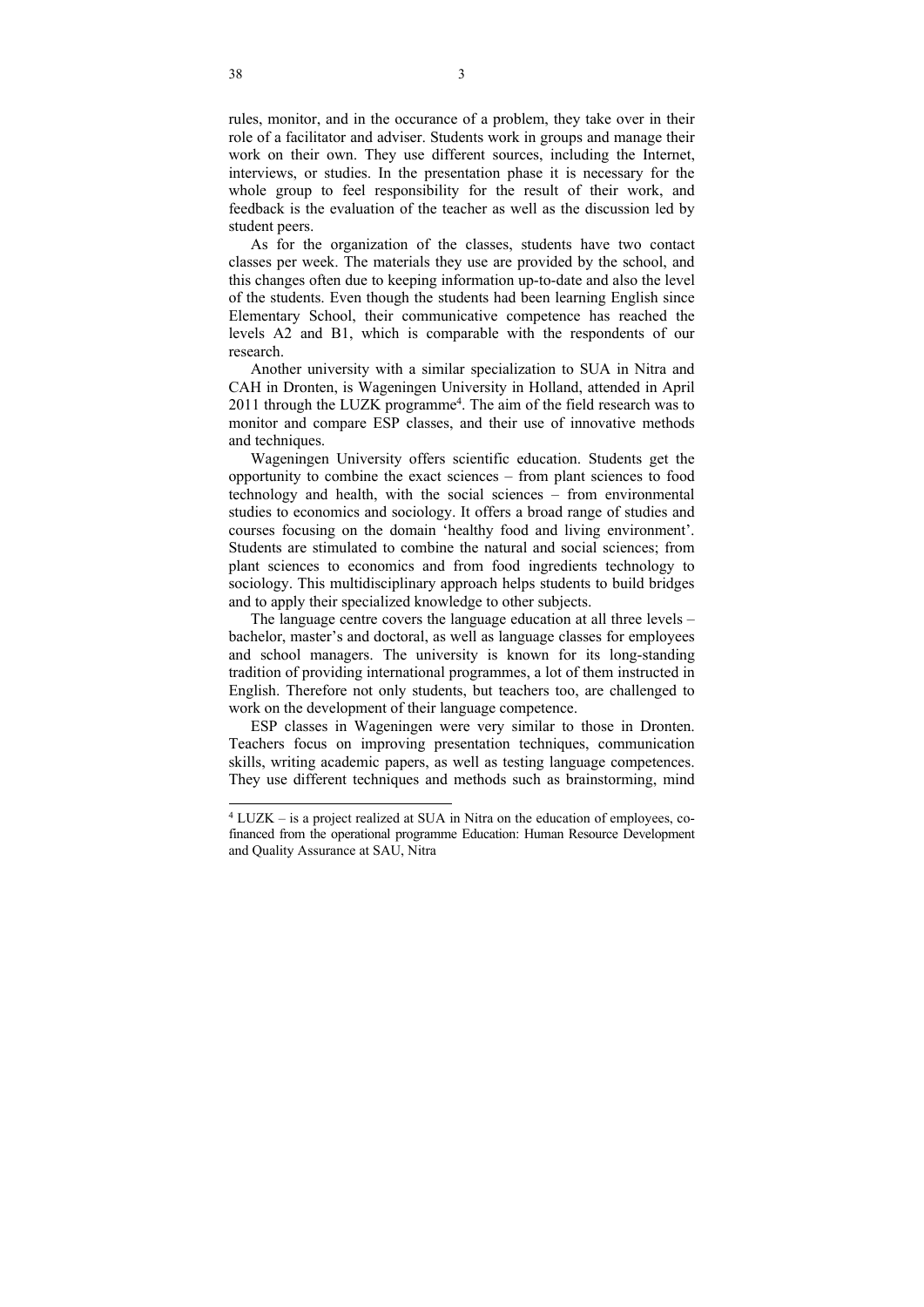maps, project work, role-play, and simulation games in order to bridge to the school with the practice. In short, CLIL principles were observed, however the teachers and learners did not realize they had applied CLIL in the educational process.

To sum up, ESP classes at Dronten and Wageningen were very inspiring and further discussions in person or via mails with the teachers of English from Dronten (Prof. T. Medema, Dr. Wieke Hetsen, Dr. Brian Thompson, and Dr. Sophie Rebel, March – July 2010) and Wageningen (Dr. Irene Jansen) served as further stimuli to apply CLIL approaches at the Slovak University of Agriculture Nitra, particularly through project work. Due to the fact that the specializations and fields of study at the universities in Holland are very similar to the Slovak University of Agriculture in Nitra, innovations in ESP classes seemed to be applicable to our situation and educational context.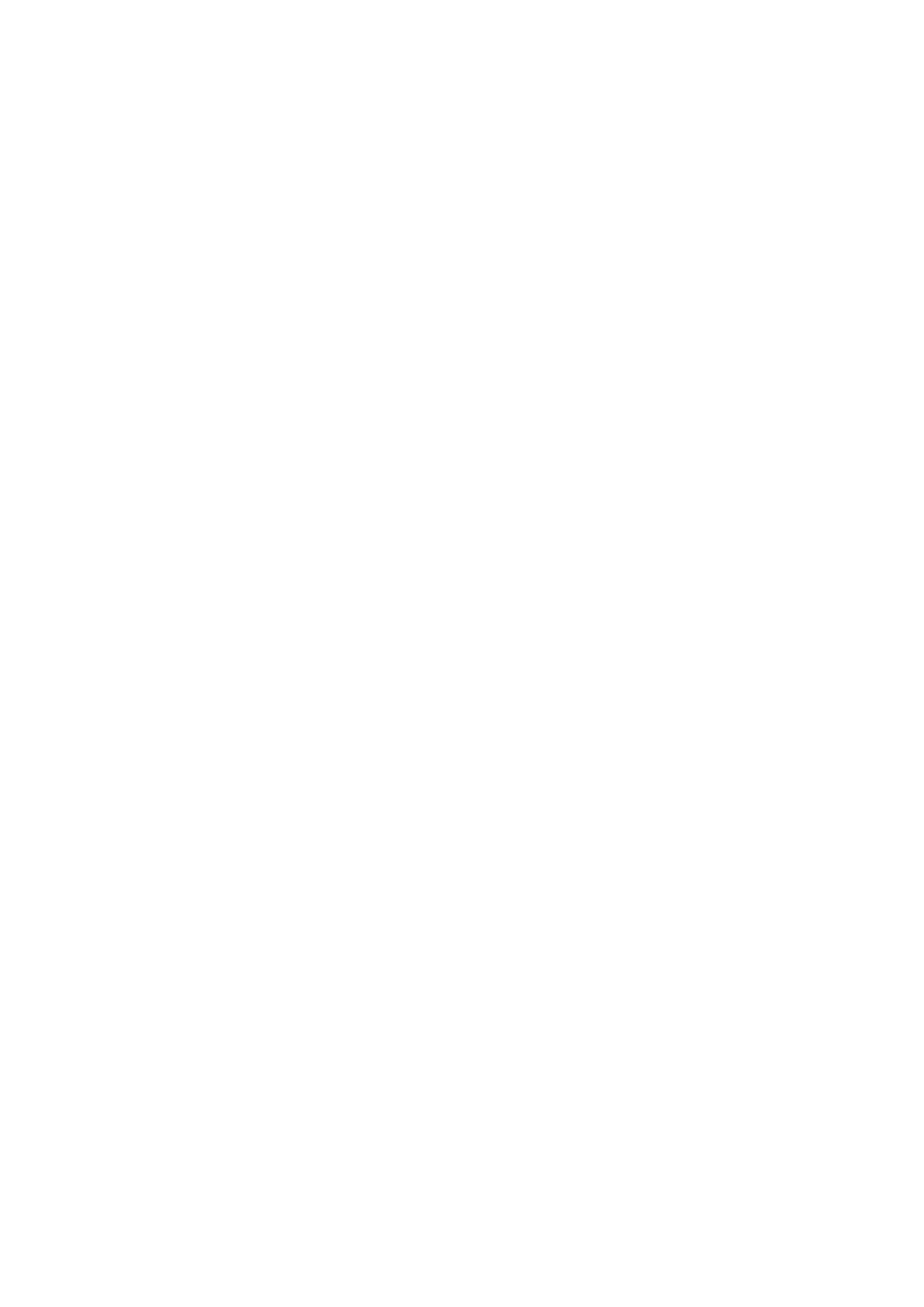# RESEARCH PART

Methodology of research distinguishes two basic designs: quantitative and qualitative. They are a dichotomy in which various techniques are involved (Pokrivčáková et al. 2012). As for which type this current research is, the combination of both qualitative and quantitative strategies has crystallized as a perspective. CLIL is a growing field in language teaching which basically means that the focus for courses is simultaneously content and language. The role of the language is to be the medium to convey the content. As Hutchinson and Waters (1987) conclude, the relevance of the English course to the needs of the learners will make learning better and faster. Therefore it is clear that a needs analysis has become one the basic characteristics of the ESP courses. According to Bloor (1986), teaching any variety of ESP can start at any age level, since a common core of language would not exist. The 'core' is an integrated part of any language 'variety'. Thus, learners acquire language in context. Hutchinson and Waters (1987) called for a "learner-centered approach". For them, teaching learning-centered ESP courses meant that they had to mainly consider the needs of learners. Hutchinson and Waters (1987) claim that there is nothing specific about the ESP methodology; neither is ESP actually a methodology itself. Of the same opinion was Robinson (1991). On the contrary, Dudley-Evans and St. John's opinion was that ESP may use, in specific teaching situations, a different methodology from that of general English (1998). These authors were convinced that "ESP makes use of the underlying methodology and the discipline it serves." Hutchinson and Waters (1987) suggest using a range of skills, which will greatly increase the range of activities possible in the classroom, increasing reinforcement, and maintain the learner's interest. Moreover they state that "*it is impossible to deal adequately with methodology in a book. It has to be experienced in the classroom,*" (p.142). Content and language integrated learning introduces a broader view on ESP methodology by not focusing mainly on language analysis (e.g. text, genre, and discourse analysis), needs analysis, course design, material design, and the teacher's role, etc. The relationship of ESP and CLIL has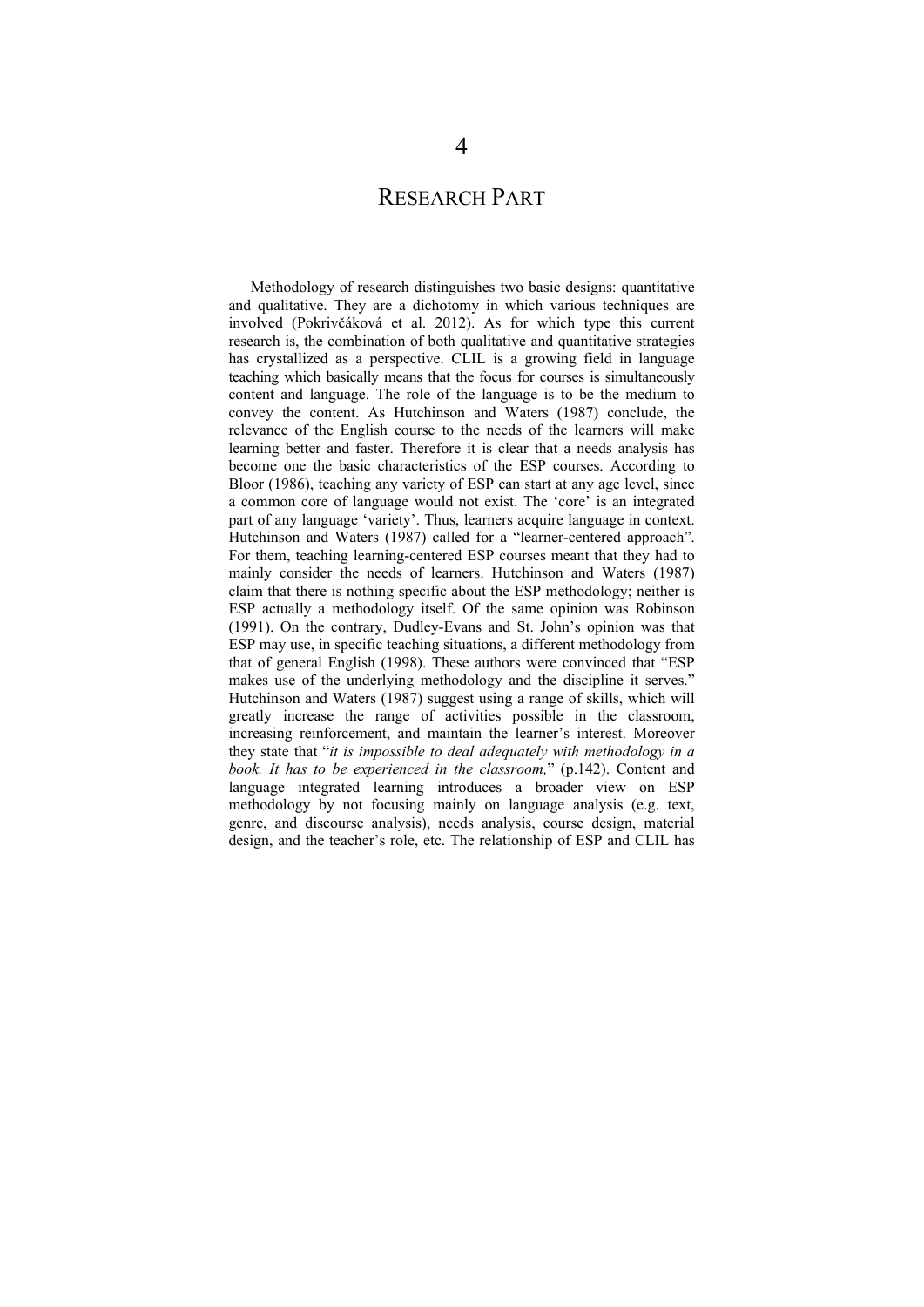been discussed in the theoretical part where CLIL represents a pragmatic solution, offering the benefit of learning both the language and the nonlanguage subject matter (Marsh 2003). However, according to Veselá (2012) the approval of CLIL as a methodology for foreign language teaching and learning is not satisfactory as further research is needed. Thus, the results of the following research may contribute towards answering these questions on the implementation of CLIL methodology within English language teaching and learning at the higher level of education.

# **4.1 Research objectives, questions and hypotheses**

The research conducted as part of this thesis studied using projects in ESP classes. In order to succeed the following primary and secondary (complementary) research aims were defined:

## **The main research aim:**

The main research objective is to observe how implementation of CLIL methodology through project work affects ESP classes in the Slovak University of Agriculture in Nitra, Slovakia.

## **The secondary research aims:**

- 1. To find out how application of CLIL in ESP classes affects learner's knowledge of professional vocabulary (CALP),
- 2. To find out how application of CLIL in ESP influences the acquisition of chosen grammar structures referring to B1 level according to the CEFR (BICS),
- 3. To find out how application of CLIL in ESP influences learners' writing skills, particularly used vocabulary, style and structure of writing,
- 4. To find out how application of CLIL in ESP affects students' reading comprehension of specific texts,
- 5. To find out students' opinions and attitudes to CLIL implementation in ESP classes.

## **Research questions**

1. How does professional vocabulary within chosen specific topics of CLIL students differ from that of non-CLIL students in its quantity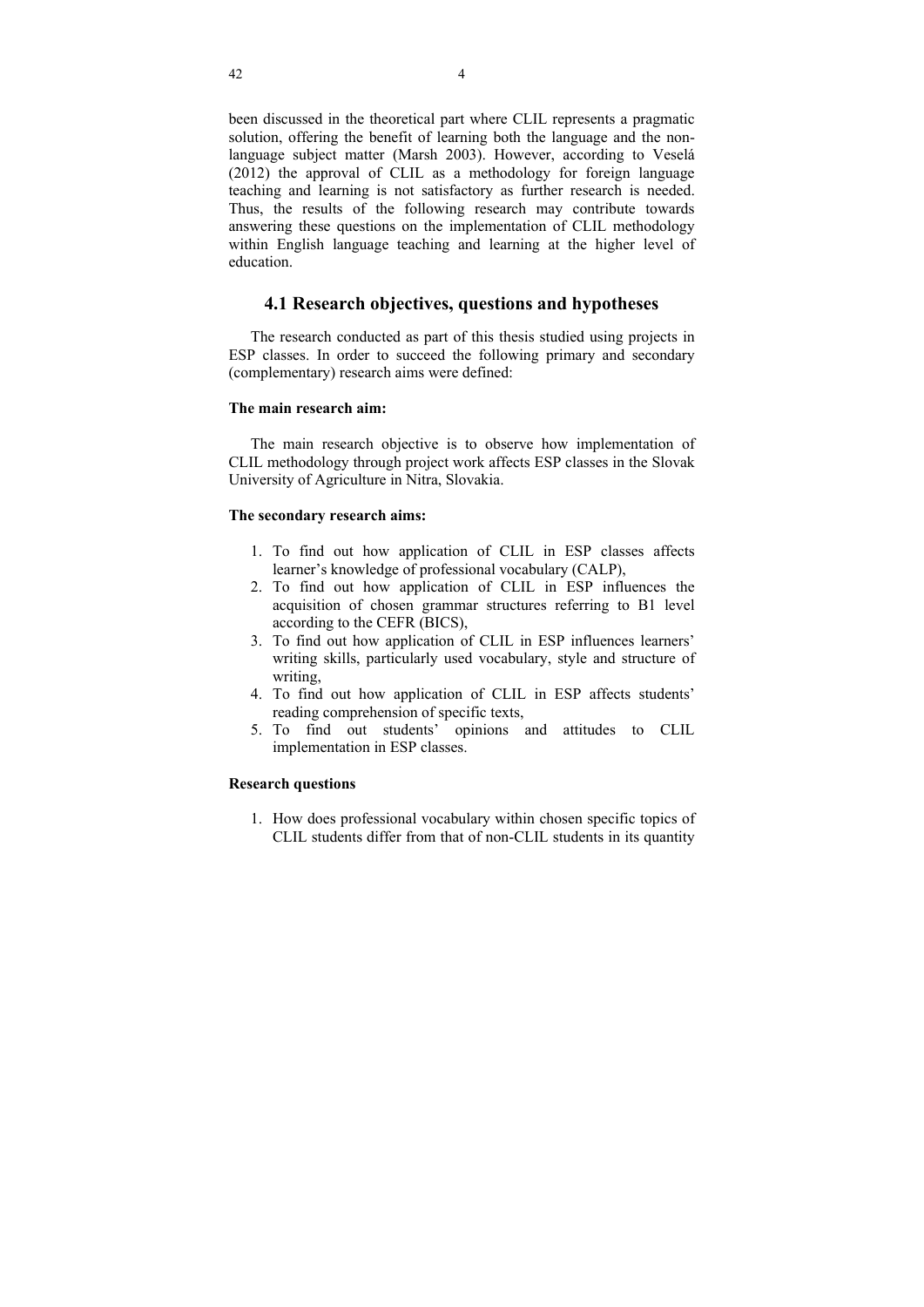and quality (referring to Coxhead classification of specific vocabulary)?

- 2. How does CLIL influence acquired chosen grammar structures referring to the B1 level according to the CEFR in CLIL compared to non-CLIL classes?
- 3. How does CLIL influence reading comprehension (particularly comprehension of specific texts within the chosen topics regarding B1 level according to the CEFR) in CLIL classes compared to non-CLIL classes?
- 4. How does CLIL influence writing skills referring to B1 level according to the CEFR in CLIL classes compared to non-CLIL classes?

## **Hypotheses**

The following hypotheses have been formulated:

- 1. CLIL students will demonstrate better knowledge of professional vocabulary, both in its quantity and quality, compared to students of non-CLIL classes.
- 2. No significant difference is expected in the increase of acquired grammar structures in CLIL and non-CLIL classes.
- 3. The use of CLIL influences the reading comprehension of specific texts within chosen topics.
- 4. CLIL students will demonstrate better usage of writing skills (referring to B1 level according to the CEFR), compared to students of non-CLIL classes.

# **4.2 Setting and Respondents**

As for the setting of our design-based research, the courses of ESP classes provided at the Slovak University of Agriculture in Nitra (SUA), Slovakia, were chosen. The reason for choosing this university was its long-standing tradition in ESP classes, its international cooperation with the universities in Slovakia and abroad, and its great variety of specializations and programmes in the area of applied sciences. The research was conducted after agreement with higher authorities at the university who allowed the research. The research followed the principles of ethics. Participants were informed prior to the research, agreed on their participation on a voluntary basis with the right to withdraw at any time. A copy of the report was available to all participants. The researcher declares to withhold the names or other identifying characteristic.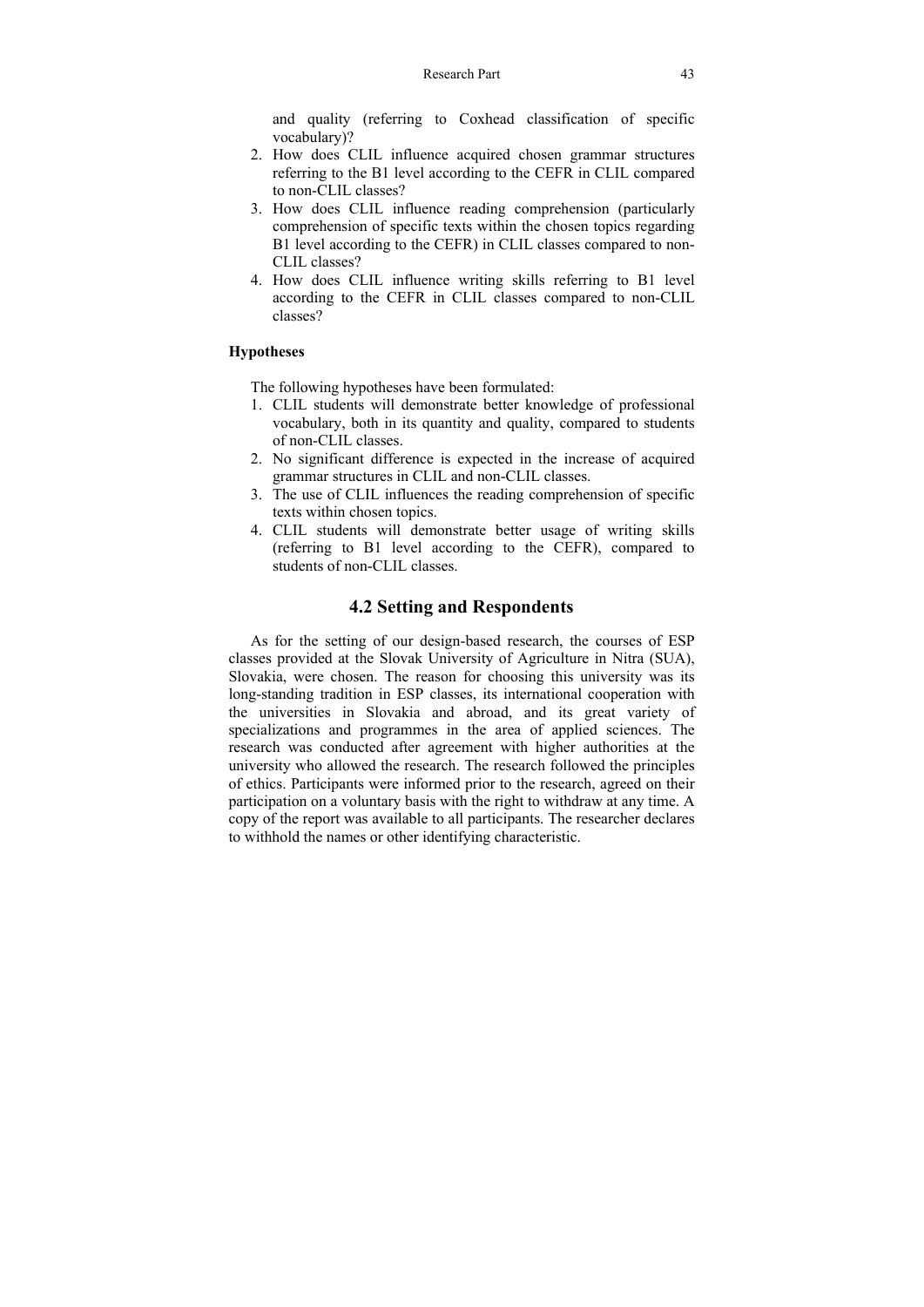ESP at SUA focuses on the development of communicative competence and it is guided by the Department of Professional Language Education<sup>6</sup>. Among other activities, it covers all the ESP classes of the following faculties: Faculty of Horticulture and Landscape Engineering, Faculty of Agrobiology and Food Resources, Faculty of Biotechnology, and Faculty of Engineering at SAU. Business English has been taught at the Faculty of Economics and Management and at the Faculty of European Studies and Regional Development. The aim of our research was to find out the answers to the research questions in ESP courses, but apart from those where Business English is taught. The current situation of the language classes is as follows:

- $-$  the level of the classes varies from A2 to B1 (according to the CEFR),
- $-$  the material used in the class is a textbook (Holúbeková et al. 2008) with adjusted professional texts on various topics chosen by the team of author teachers of the Department of Foreign Languages. The textbook is updated once every two- to three-year time span,
- a grammar section, writing and speaking activities are included in the textbook,
- $-$  there are two contact classes per week, i.e. approximately 28 per term,
- $-$  at the time when the research was carried out, no additional computer-based materials or Moodle courses were included in the syllabus,
- ESP teachers use different methods with the aim to enhance communicative competence and acquisition of professional vocabulary,
- students are tested at the end of the term (the test covers both professional vocabulary and grammar exercises from the textbook),
- final evaluation depends on the test results.

The groups of students in the ESP classes at SUA voluntarily became the respondents in the research. ESP classes at SUA are not compulsory; however, the students are obliged to take two terms of language classes of their own choice within their three-year bachelor study. Every year, three to five ESP groups are formed with around 25 students involved. In our research all the ESP classes were included and therefore, a *convenient sampling* was formed (Maňák et al. 2005). This means that our research was conducted with all the students attending ESP classes in the academic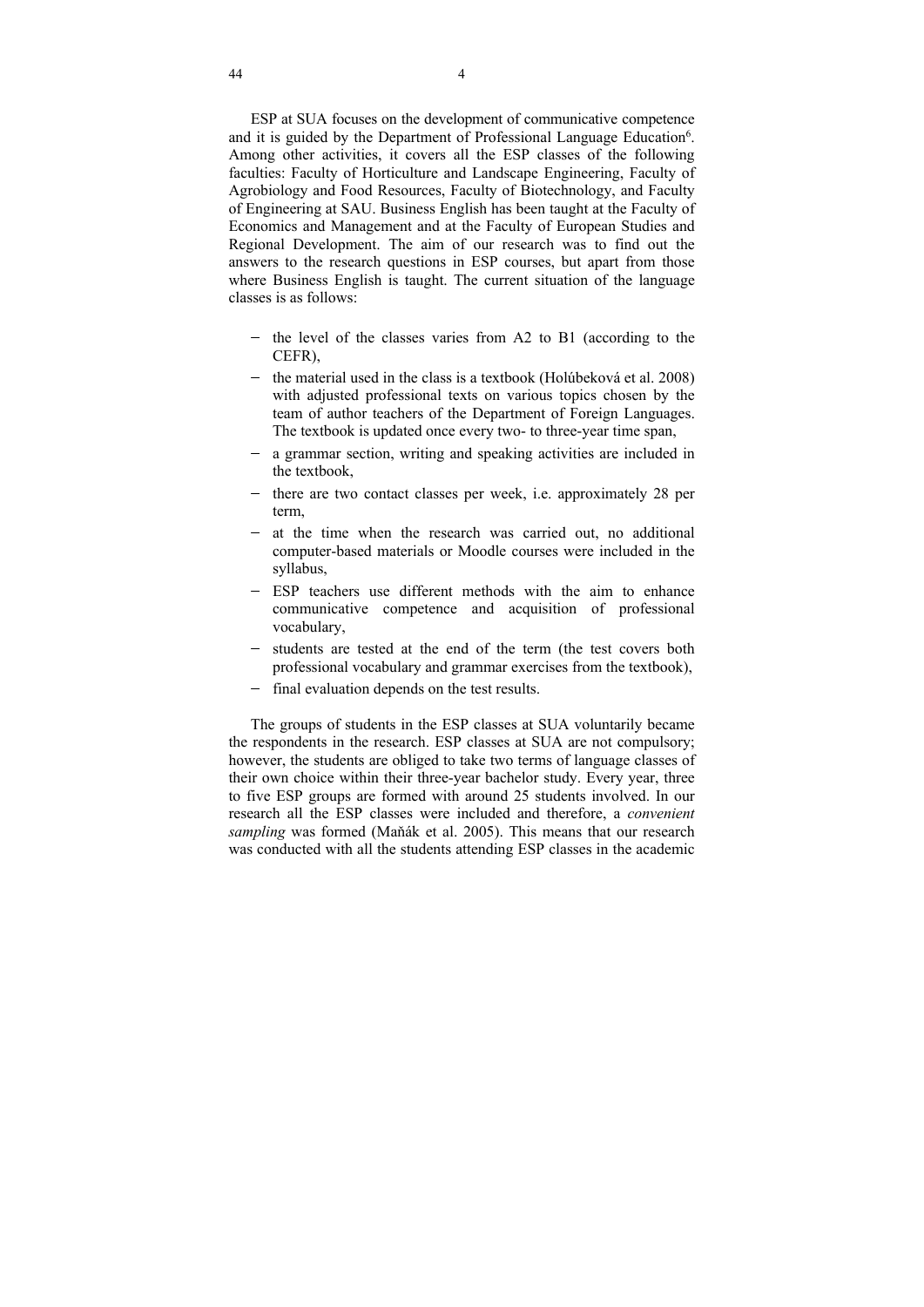year 2010/2011 (the winter term). The respondents' voluntary participation, the nature and purpose of the study, the nature of participation in the study, the right to withdraw at any stage during the study, participant anonymity, and confidentiality of data were all explained in the introductory class. The students were active in the following specializations:

**Technical Faculty:** Agricultural Technologies and Commerce Activities, Operation of Transport and Manipulation Machinery, Management of Quality Production, Technologies for Renewable Sources of Energy, Hippology, Security of Operational Technology.

**Horticulture and Landscape Engineering Faculty:** Horticulture, Garden Architecture, Biotechnologies of Parks, Urban Agriculture.

**The Faculty of Biotechnology and Food Sciences:** Agro-Food Science, Applied Biology, Food Technology, Biotechnologies, Food of Plant Origin, Food of Animal Origin.

**The Faculty of Agrobiology and Food Resources:** Management of Plant Production, Management of Animal Production, Nutrition, Special Breeding, Hippology, General Agriculture, Sustainable Agriculture and Country Development.

In this research the respondents were divided into the CLIL and non-CLIL groups. As a convenient sample they were grouped according to their schedule. The non-CLIL group with 23 students in ESP classes followed the textbook written and published for the purposes of ESP classes at SUA in Nitra. The CLIL groups with 81 students, covered the same topics as those offered by the textbook, however, they used the principles of project-based education within CLIL methodology.

The students in the CLIL groups were advised to choose the topic for their project based on their study branch. The aim was to work in a foreign language within their specializations and fields of interests and thus deepen their professional and specific vocabulary and development of autonomous learning.

# **4.3 Methodology of Research**

With respect to the aims of the study a **design-based research** method was chosen consisting of qualitative and quantitative methods. The reasons to do so are as follows:

- Design-based research is grounded in both theory and real-world context,
- the goals of design-based research solve current real-world problems by designing and enacting interventions as well as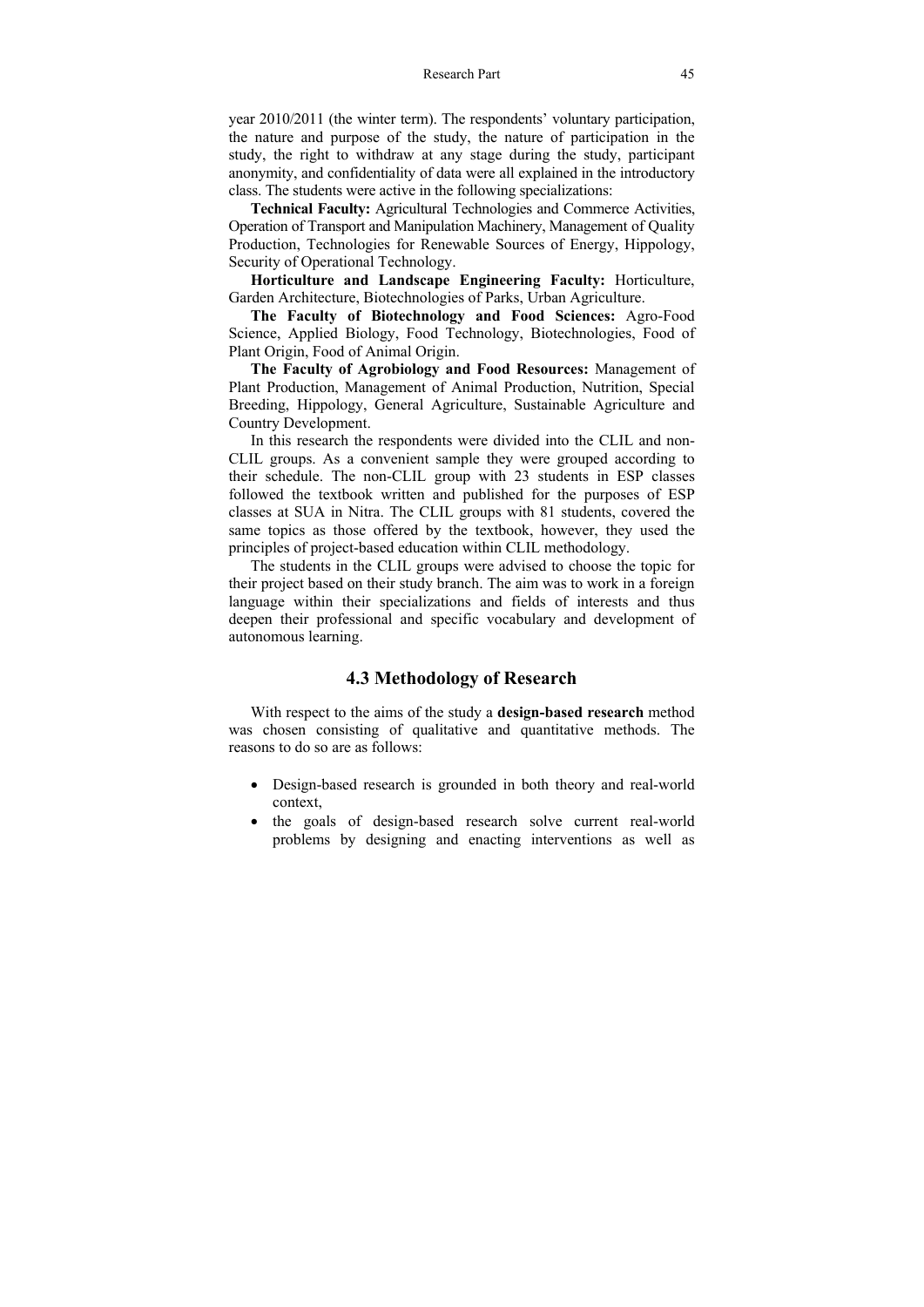extending theories and refining design principles,

- design-based research is interactive, integrative, and flexible;
- design-based research is integrative because researchers need to integrate a variety of research methods and approaches from both qualitative and quantitative research paradigms, depending on the needs of the research (Wang & Hannafin 2005).

In the case of this study the design-based research consists of the three techniques. The **comparative analysis** was carried out in order to set the common initial level of proficiency in the language at the beginning of the term, before the ESP course started. For this purpose, a standardized test was used and the results provided the basis for the language proficiency level. After the course, all students involved in the study were tested in order to evaluate and compare the outcomes of CLIL and non-CLIL groups. The **content analysis** as a qualitative research method examined students' projects from the point of view of the used professional vocabulary based on the Coxhead classification. The **focus group meetings** as a qualitative method provided the findings of the students' opinions and attitudes towards the application of CLIL methodology within ESP classes.

## **4.3.1 Triangulation**

According to Flick (2009) triangulation as a keyword is used to name the combination of different methods and different theoretical perspectives in dealing with a phenomenon. It can be used to describe and formulate the relationship between qualitative and quantitative research. Triangulation of several methods may lead to three types of results: convergent, complementary, or contradictory results. It becomes fruitful as a strategy for a more comprehensive understanding and represents a challenge to look for greater and better explanations. In this case, the phenomenon is teaching and learning ESP with the help of CLIL methodology. Three techniques were involved within our design-based research (see Picture 2) with the aim to find out and prove the effectiveness of the use of CLIL in ESP classes. Thus, linking different qualitative, or qualitative and quantitative methods (Kelle and Erzberger 2004), becomes essential. Triangulation goes beyond the limitations of a single method by combining several methods and giving them equal relevance, providing complementary results and explanations.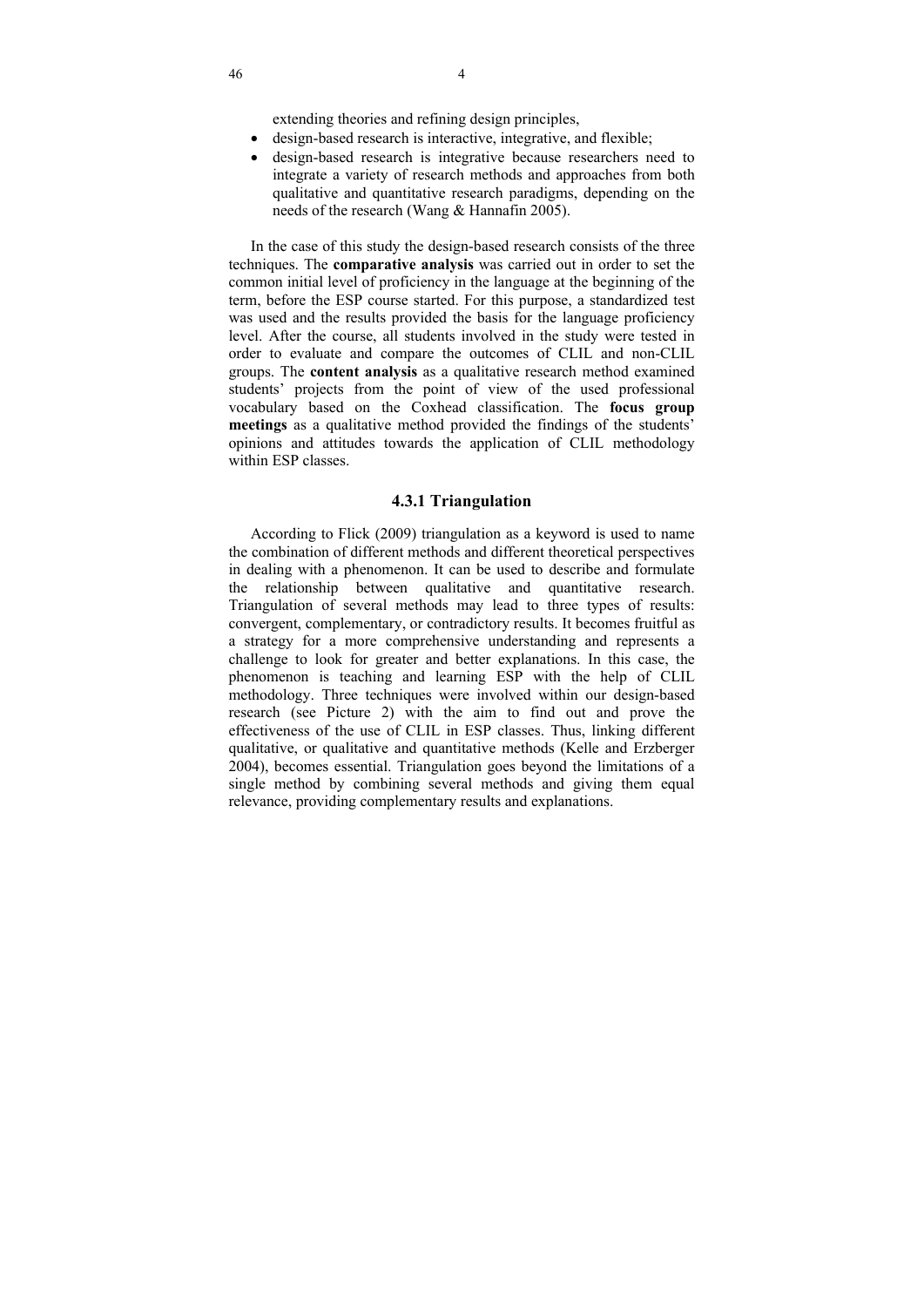*Picture 2 Triangulation of research methods* 



The triangulation of the three techniques gives the holistic view on the use of CLIL in ESP classes in higher education. The results of the diagnostic tests within the comparative analyses show the differences in the chosen language competences reached in CLIL and non-CLIL groups. The content analyses focus on the quality and amount of the specific vocabulary within the chosen topics used in the student projects in the CLIL group. In the focus group meetings students expressed their attitudes and opinions on project work used on the ESP course. The interpretation of the results contributes towards the answer of the main question of the study of whether CLIL methodology contributes towards the modernization of ELT.

# **4.3.2 Comparative analysis of communicative competences of CLIL and non-CLIL groups**

With respect to the aims of our study it was necessary to compare achievements of CLIL and non-CLIL groups. The techniques of two diagnostic tests were used, results of which were compared afterwards. For Cohen et al. (2010), in tests, researchers have at their disposal a powerful method of data collection, an impressive array of tests for gathering data of a numerical rather than verbal kind. In considering testing for gathering research data, several issues need to be borne in mind,

- what is tested.
- whether dealing with parametric or non-parametric tests,
- whether tests are available commercially or they are homeproduced tests,
- whether the test scores are derived from a pre-test and post-test.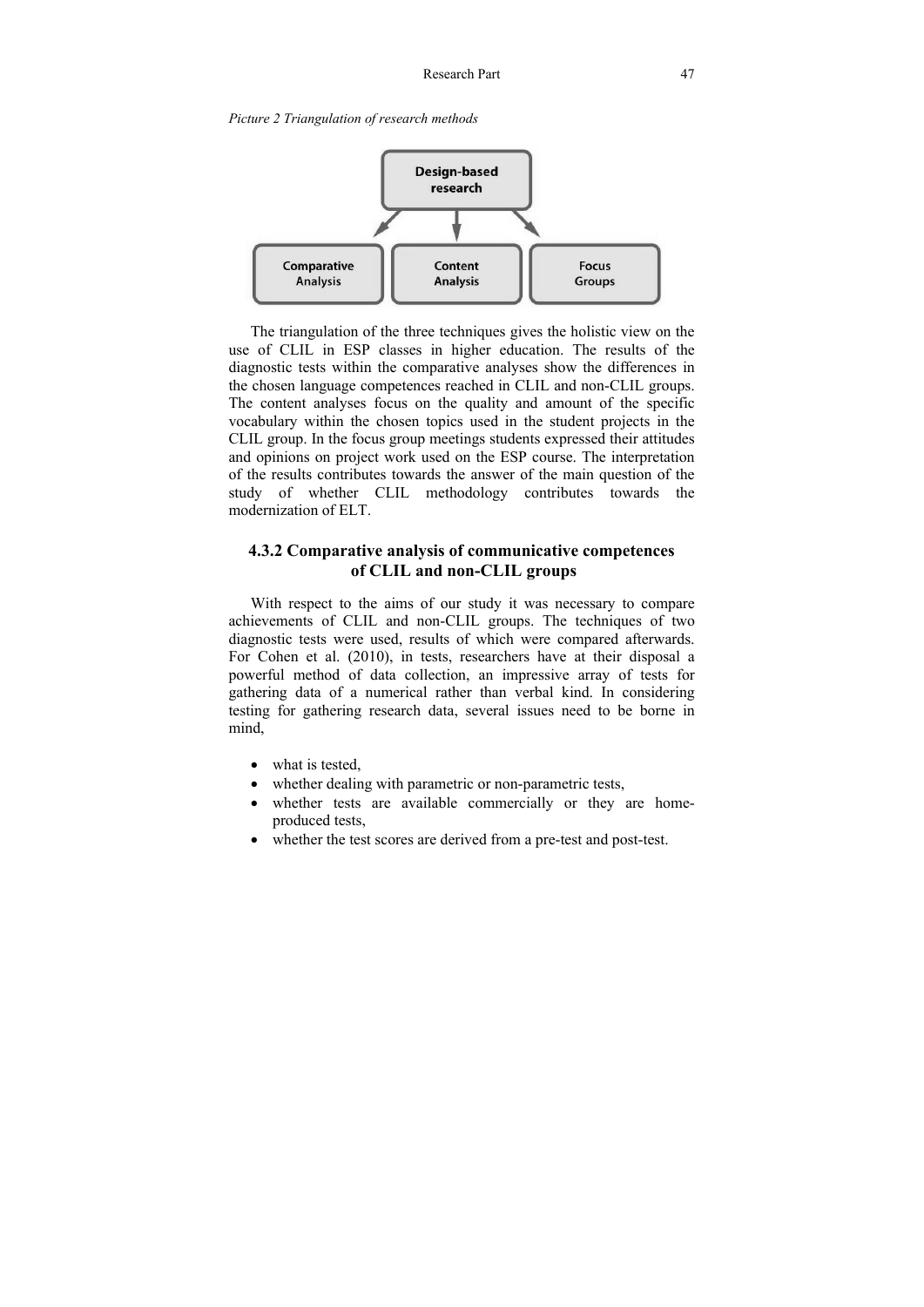As for the test preparation and evaluation, a lot of criteria must be considered, therefore the following part will describe the test qualities.

## **Test Qualities**

For Cohen, tests must be valid and reliable*.* Reliability covers the degree of confidence that can be placed in the results and the data, which is often a matter of statistical calculation and subsequent test redesigning. Validity, on the other hand, concerns the extent to which the test tests what it is supposed to test. This revolves around content, construct, face, and criterion-related validity (Cohen p.433).

Ethical issues in preparing for tests must not be forgotten. According to Cronbach (1970), Hanna (1993) and Cunningham (1998) the following views should be followed:

- tests must be valid and reliable.
- the administration, marking, and use of the test should be undertaken only by competent and qualified people,
- tests should be released only to suitably qualified professionals in connection with specific professionally acceptable projects,
- $\bullet$  tests should benefit the testee.
- clear marking and grading protocols should exist,
- tests results are reported only in a way that cannot be misinterpreted,
- the privacy and dignity of individuals should be respected (e.g. confidentiality, anonymity, non-traceability),
- individuals should not be harmed by the test or its results,
- informed consent to participate in the test should be sought.

One should consider also the fact that test preparation can take many forms. Mehrens and Kaminski (1989) summarize them as follows. Some researchers and teachers try:

- to ensure coverage, among other programme contents and objectives, of the objectives and programme that will be tested,
- to restrict the coverage of the programme content and objectives to only those that will be tested,
- to prepare students with 'exam techniques',
- to practise with past or similar papers,
- directly match the teaching to specific test items,
- to practise on an exactly parallel form of the test,
- to tell students in advance what will appear on the test.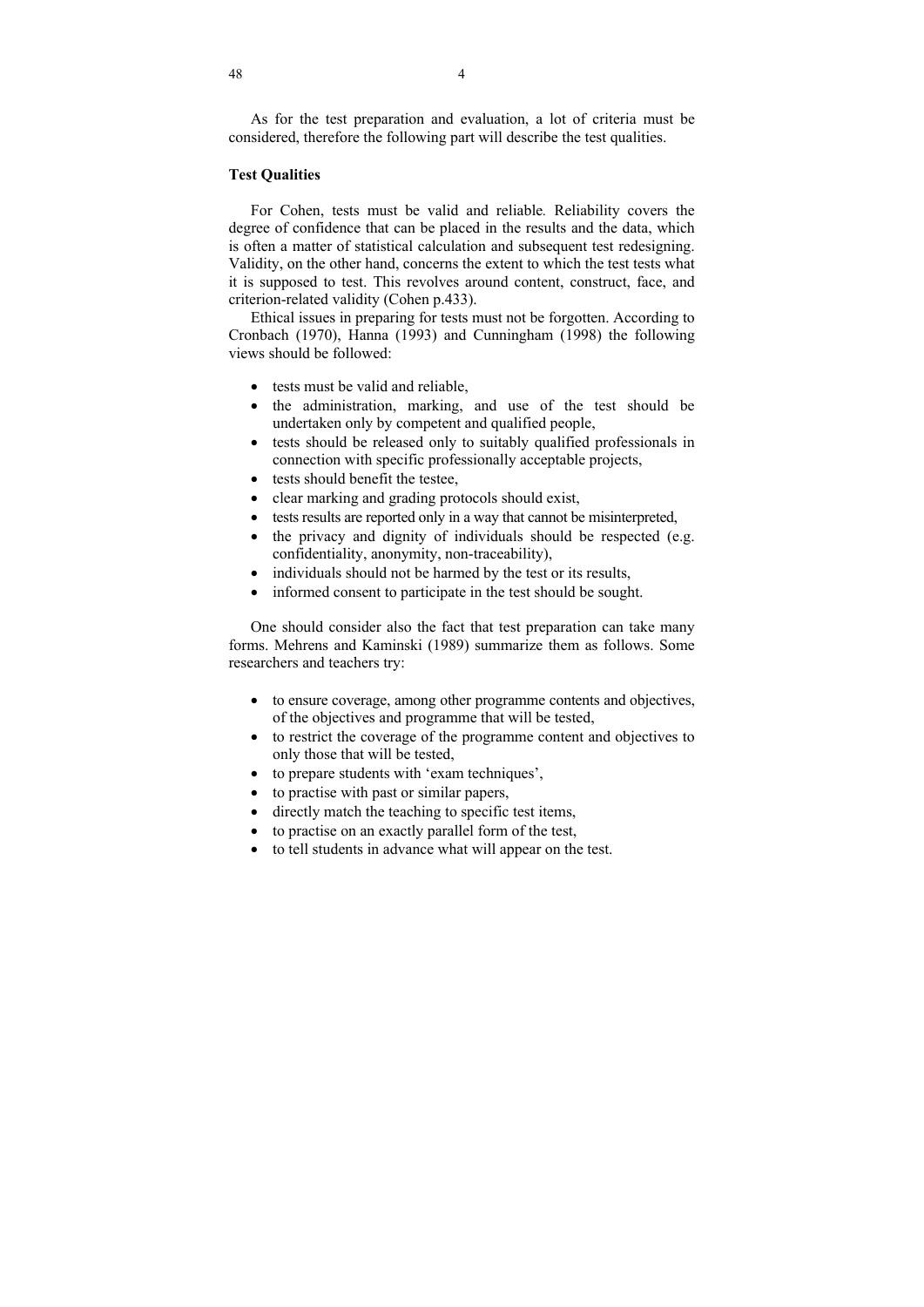#### Research Part 49

However, it is questionable whether these are not in risk of correlation between what is at stake and the degree of unethical practice, i.e. giving some students an unfair advantage over others. To overcome such problems Cunningham (1994) suggests that it is ethical and legitimate for teachers to teach to a broader domain than the test, that teachers should not teach directly to the test, and the situation should only be that better instruction rather than test preparation is acceptable.

With the aim to get both CLIL and non-CLIL groups coherent it was necessary to diagnose the initial level of the groups involved. Therefore, the objective of diagnostic test 1 was to find out whether the students achieved A2 level according to the CEFR. From the point of view of the subject of testing, our focus was put on communicative competences in CLIL and non-CLIL groups. As for the accuracy of the research, it was obvious that we, first of all, find out the initial level of the language proficiency. Therefore, the commercially produced parametric test developed by UCLES and published by Oxford University Press (2001) was used (see Appendices). The aim was to set the ground for the approximate level of the language knowledge.

Due to the fact that there was no available standardized test designed for the measurements of achievements in ESP classes at SUA in Nitra, diagnostic test 2, alternatively, was a 'research-produced test' (Cohen et al. 2007) designed for the purpose of testing the achievements of the students in non-CLIL groups as it covered the vocabulary, grammar, and writing from the used textbook. Diagnostic test 2 was designed based on the principles provided in the electronic textbook of pedagogical research (Gavora et al. 2010). The format of the test was identical to diagnostic test 1, with the testing competences such as reading, writing, vocabulary, and grammar, as well as the number of questions. At the stage of scoring and evaluation, the number of points was also the same as in test 1. In an effort to enhance reliability, diagnostic test 2 was piloted on two groups prior to the commencement of the research; and it was found that it was necessary to improve the instruction of two questions. The validity of the test, called "expert validity" (Cohen et al. 2010), was proven by a group of experts, it being one measurement validity type of testing instrument. In this case, it was a team of English teachers at the Department of Professional Language Development who undertake teaching ESP classes at SUA in Nitra, and moreover they are the authors of the textbook at the same time (Holúbeková et al. 2010).

Due to the fact that the same topics were covered in both the CLIL and non-CLIL groups, with the only difference being the use of the textbook or not, diagnostic test 2 was also distributed in the CLIL groups with the aim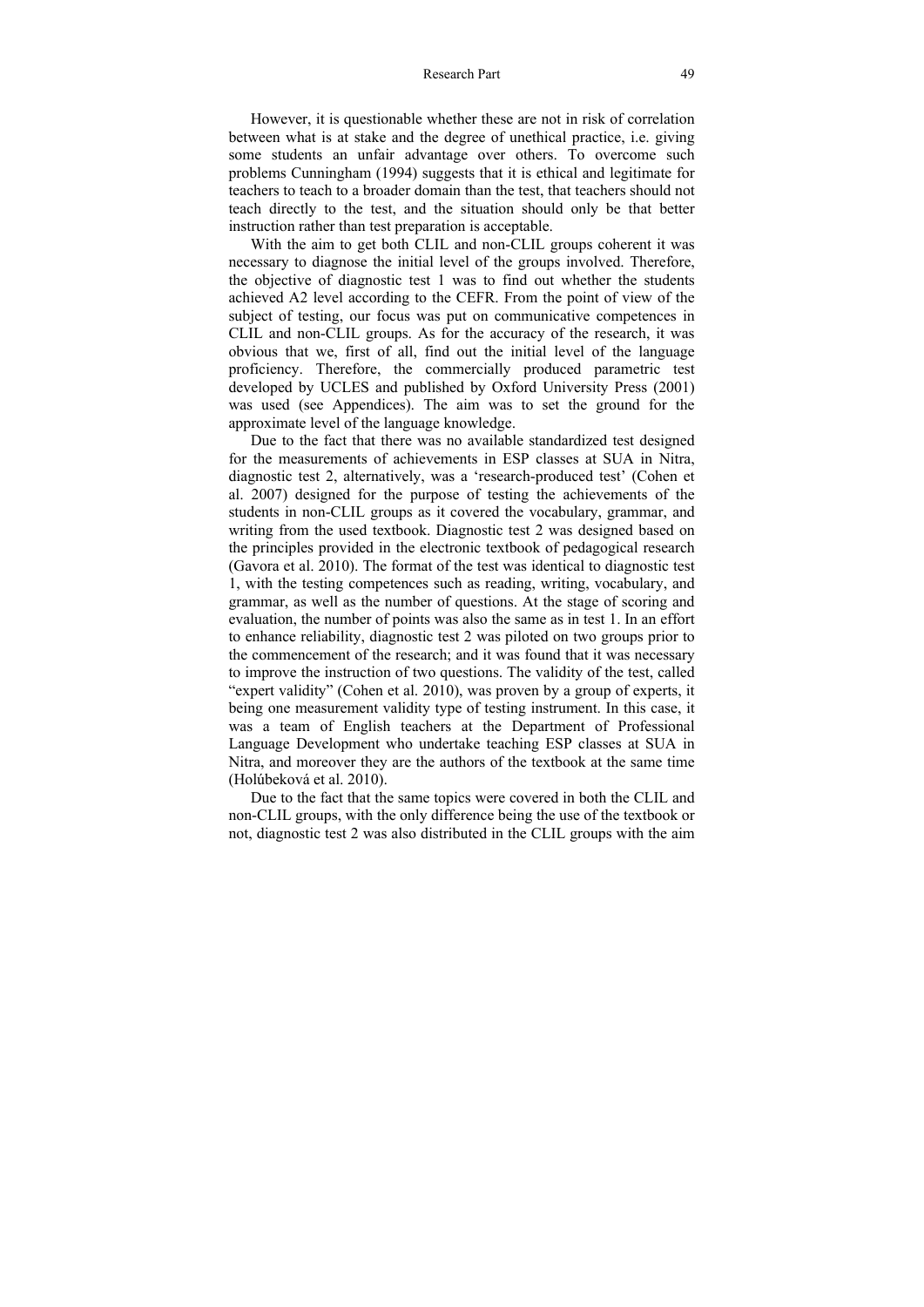to find out the achievements in the chosen language skills. The results of diagnostic test 1 at the beginning of the research showed that all the respondents but three created a coherent group referring to their English language proficiency as they all reached A2 level according to the CEFR. After the test assessment three students were asked to leave the group (specifically the non-CLIL group) due to their lower level of proficiency in English (A1). The results of diagnostic test 2 showed that the score of the CLIL group was lower in the chosen language skills, however not significantly in comparison with the non-CLIL group.

## **4.3.3 Content Analysis**

As stated by Maňák et al. (2005), a content analysis is used in educational research in order to explore the written or visual materials (curricular documents, educational programmes, documentation, written projects, etc.). According to Strauss and Corbinová (1999) the obtained data can be analysed quantitatively (for example by number of words or topics per document) as well as qualitatively (comprehensiveness, value orientations, emotional charge). Flick (2009) states that content analysis is one of the standard procedures used for analysing textual material by using categories which are often derived from theoretical models: categories are brought to the empirical material and they are repeatedly assessed against it and modified if necessary. In our research the projects were analyzed (in written forms) with respect to the topic and content within the specific language. The vocabulary in the students' projects was examined from the point of view of the *specificity* (how specific the word is), and *purposefulness* (whether it is in the proper context of the particular topic).

Content analysis was used to compare the quality and quantity of the gained specific vocabulary in CLIL groups compared with the non-CLIL groups. By analyzing the projects presented by the students we were able to find and evaluate the vocabulary within different topics. Afterwards, the vocabulary was compared with the vocabulary used in a textbook (used in non-CLIL groups). First of all, it was necessary to outline the term "specific vocabulary". With the help of the research carried out by Coxhead (Gillet 2013), where words are ranked into word families in their specific fields, such as *Criminal Law*, *Environmental Science*, *Business*, *Health Science*, *Computer Science*, *Technology*, or *Music*. The words from the projects were classified according to Coxhead classification. Coxhead studied over 3.5 million words of academic text from 28 subject areas and identified another 570 word families that were commonly used in academic texts from all subjects. In this study, academic vocabulary is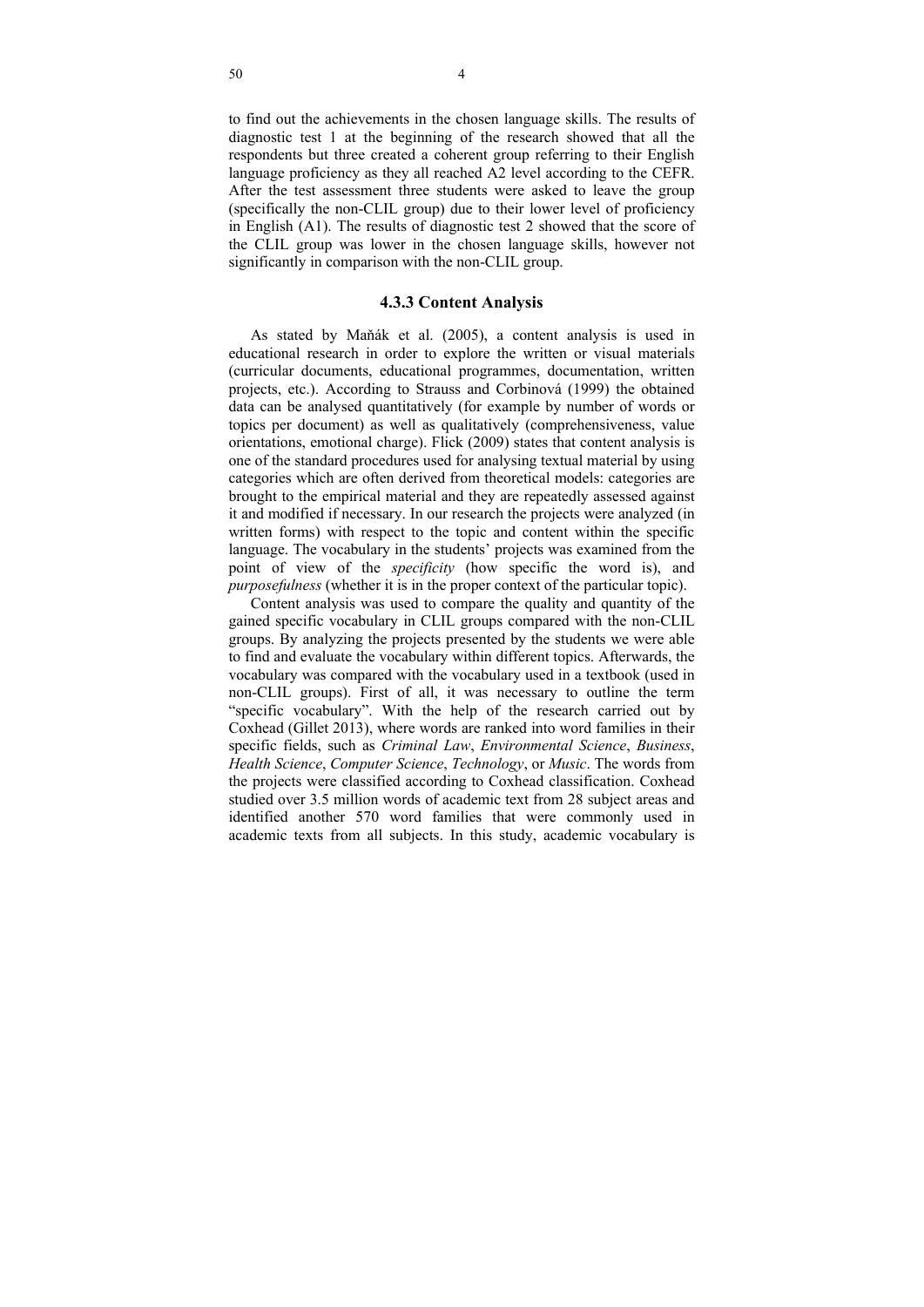recognized as a more general field of specific vocabulary within a chosen topic, and therefore it was possible to use this classification system for the purpose of the research.

In the second stage, all specific words defined within certain topics were recorded. In some cases students themselves prepared the list of words they had considered as new vocabulary for their peers. The list of all the specific words from the projects was then compared with the list of vocabulary given in the book *English for Specific Purposes in Agriculture (Pre-Intermediate level)* (Holúbeková et al. 2010) used in the non-CLIL groups under the same topics. Thus, the answer for the question whether and how CLIL methodology influences the increase in the specific vocabulary could be reached.

The students were offered help from the side of the teacher, either with the choice of the topic or the project preparation, and in terms of some difficulties with pronunciation or vocabulary. Only four students sought this help with the the teacher regarding the project. This fact can be connected to the results of the focus group meeting where the students confessed that as Slovak students, even in higher education, they are not used to viewing teachers as advisors, helpers, or partners.

After the performance of their project, the presenter discussed the topic with their peers. The presenting student handed in an evaluation sheet with their answers regarding the time and effort put into the project's preparation, also with the confession of the attractiveness of project-based education in the language classes in the higher education.

Regarding the format of the projects, all but one was performed as a PowerPoint presentation. The other presentation was a hand-drawn poster with a garden design orally presented by a pair of students. The results of the project analyses are discussed further.

## **4.3.4 Focus Group**

The main purpose of employing the focus group technique in our study was to find out students' opinions and attitudes on CLIL implementation in ESP classes. Cohen et al. (2007) consider focus groups to be a form of group interview, though not in the sense of a "back-and-forth" between an interviewer and a group, rather as an interaction within the group who discuss a topic supplied by the researcher, yielding a collective rather than an individual view. The participants interact with each other instead of the interviewer and the data emerge from the interaction of the group. It is an explorative technique, connecting a smaller number of people together and led by a moderator who facilitates the group. The moderator uses the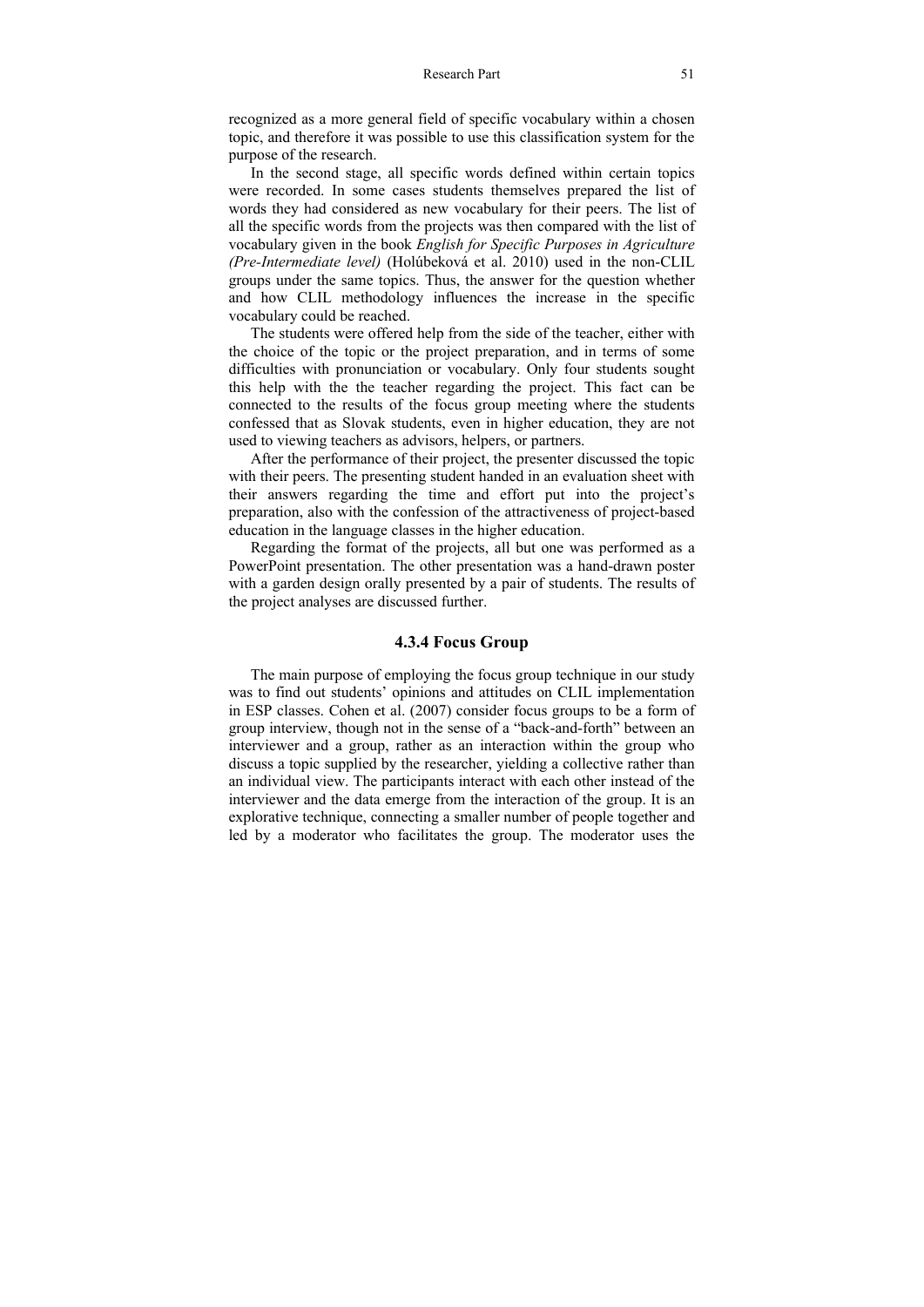prepared frame of the group interview method so that the group remains focused on the topic and the participants speak freely and spontaneously about topics which they were told about beforehand, and which are interesting for them (Jarell 2000; Cozma 2007). Focus group research has gained "increased acceptability within academic institutions" (Krueger 1995 p.525) due to its increased use and the insights it provides into the participants' experiences (Jarell 2000).

## **Procedure of a focus group**

According to Jarrell (2000), once the group is formed and a moderator chosen, the moderator is in charge. The focus group should begin with an introduction by the moderator. During the introduction they greet the participants and explain the purpose of the focus group. The moderator also establishes the ground rules for the group: briefly describing their role, disclosing how the group discussion will be recorded, explaining the confidentiality of participants' comments, indicating that participants' opinions are neither right nor wrong, and requesting that participants speak one at a time.

After that, the moderator introduces the focus group concept. Once this is completed, the moderator begins to elicit information from the participants by presenting them with the stimuli to be used or the questions to be addressed following the guide.

In the end, the moderator summarizes the information obtained and allows the participants the opportunity to revise the recorded input if necessary. Then they close the group (ibid).

#### **Duration of Focus Group**

As Jarrell (2000) suggests, the length of time for which the groups meet may vary according to the type of participants. If the meeting is for a marketing focus group, the time usually ranges from one-and-a-half to two hours. In a school setting, the time frame is generally somewhat shorter in order to allow students and teachers to meet during their classes. However, the shorter meeting reinforces the need for a well-planned session.

## **Analysis of Focus Group Data**

As mentioned by Cohen (2000), it might be useful to triangulate focus group data with more traditional forms of interviewing, questionnaires, and observations, etc. According to Jarrell (2000), the researchers must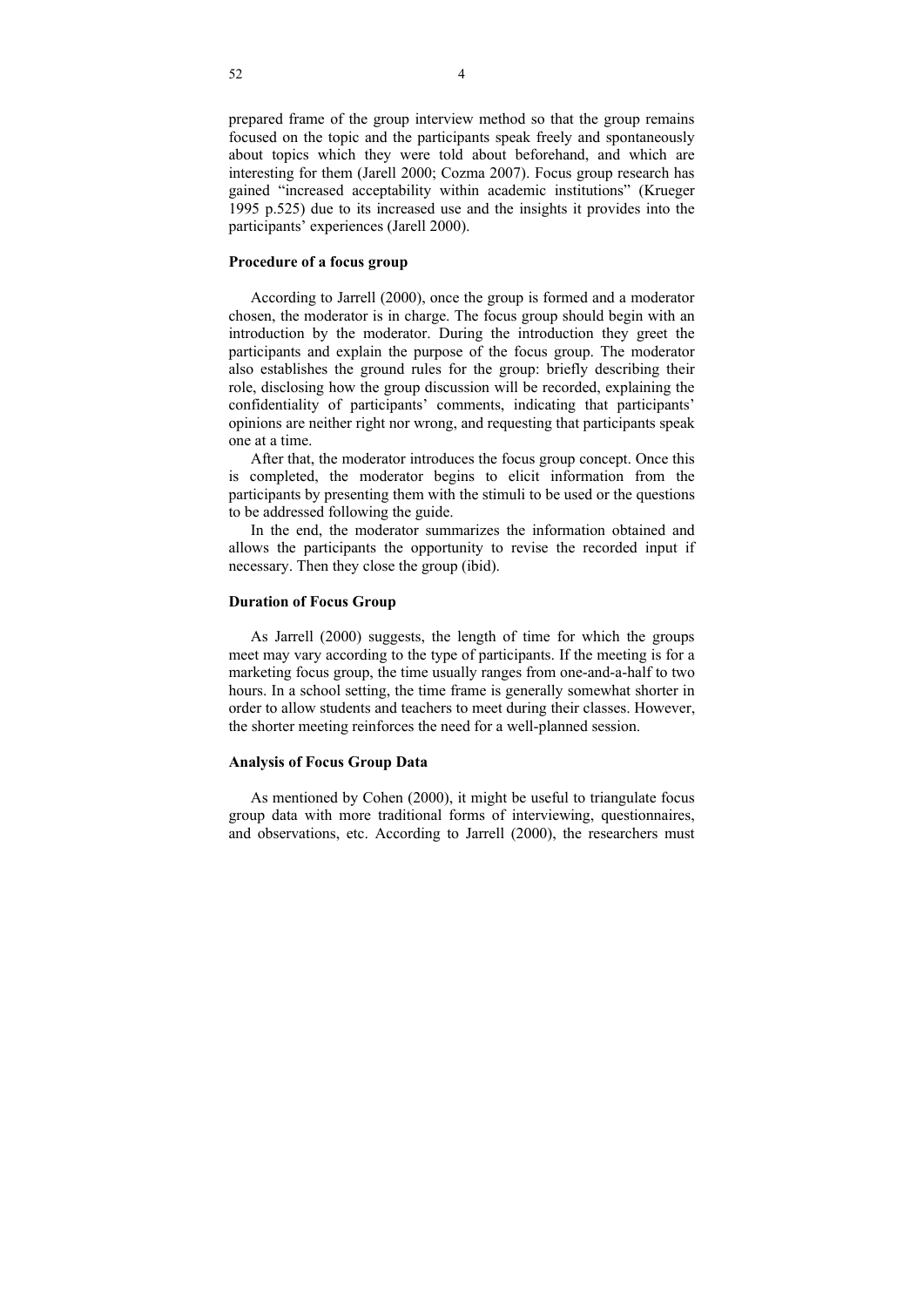summarize and analyze the data and draw their conclusions as soon as possible after the focus group meeting. The "process of analysis is the least agreed on and the least well developed" (Carey 1995 p.487) of all aspects of focus group research. In our case we decided to carry out a SWOT analysis of our findings. SWOT analysis is an instrument of strategic planning used for the evaluation of S (strengths), W (weaknesses), O (opportunities), and T (threats). This evaluation technique was first used by Humphrey who conducted his research project at Stanford University in the 1960s.

|                         | <b>Positive aspect</b> | <b>Negative aspect</b> |
|-------------------------|------------------------|------------------------|
| <b>Internal factors</b> | Strengths              | Weaknesses             |
| <b>External factors</b> | Opportunities          | Threats                |

**Table 2** *SWOT analysis (a basic diagram)* **(Veselá 2009, p.41)** 

SWOT analysis is used for the evaluation of sales methods, products, investments, or human resources, as well as for teaching programmes and teaching aids. This tool is mainly used during the careful evaluation of programmes. SWOT analysis describes positive and negative aspects and identifies the factors in the environment which may positively or negatively influence projects. By doing so, this analysis reduces uncertainties and supports the strategy's improvement or its general assessment. SWOT analysis belongs to the group of tools studying the relevance and possible coherence of specific programmes or entire strategies.

# **4.4 Design-Based Research at SUA Nitra**

The principles of the **design**-**based research** carried out in the winter term of 2010 were applied. The *CLIL group* (81 students) was divided into three seperate groups. They were each given an introductory class that included a detailed description of the principles and rules of the project work. The students had a chance to work on their projects in a team of two to three people. They also chose the dates of their presentations in front of their peers and the teacher, whose role it was to evaluate the project, its format and content, and the presentation techniques. The dates were arranged within the teaching schedule. The level of English of the CLIL group was B1. This level was intentionally tested and proven by diagnostic test 1. The non-CLIL group (23 students), divided into two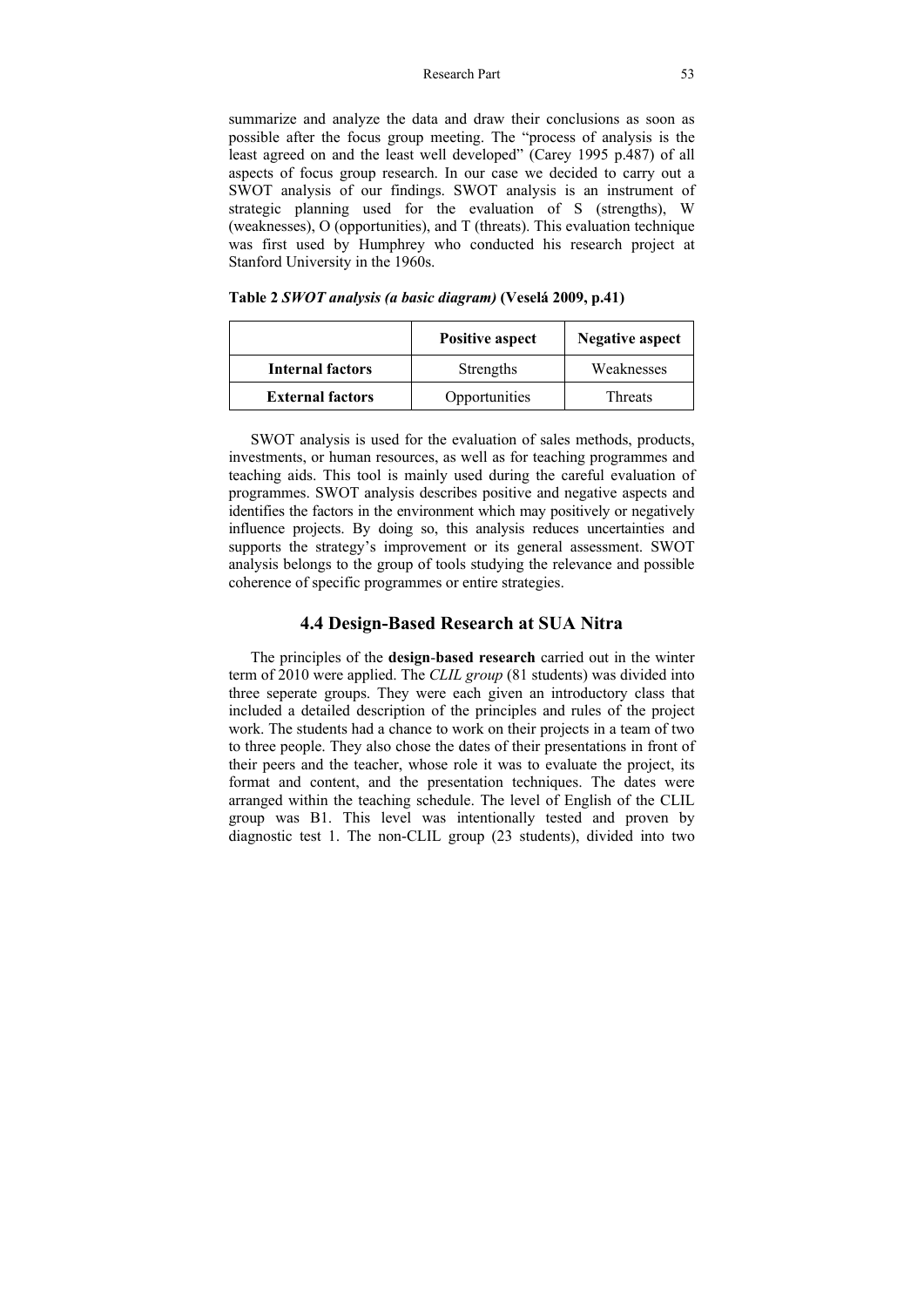groups, worked within the principles and methods of more traditional ESP classes. They used the textbook *ESP in Agriculture*, followed the topics, and worked on the texts, the pre-reading and post-reading exercises, and grammar, writing, and speaking tasks.

In order to define the understanding of the traditional way of ESP classes, it is necessary to quote the introduction of the textbook used in ESP classes at SAU:

*The textbook* English for Specific Purposes in Agriculture (Pre-Intermediate) *was written for the students of SAU faculties in Nitra, whose communicative competence is at A2 level. Its aim is to improve student language knowledge, improve communicative competences, as well as the reading techniques of general and specific texts. The textbook is designed so that it can cover English language classes within two terms at A2 level. It consists of the following parts:* 

*PART 1: TEXTS with Exercises:* 

- *Pre-reading exercises to Text 1, which aim is to motivate the students,*
- *Specific or a general text 1,*
- *List of vocabulary to the text 1,*
- *Post-reading exercises to the text 1,*
- *Pre-reading exercises to the text 2,*
- *Specific text 2,*
- *List of vocabulary to the text 2,*
- *Post-reading activities to the text 2,*
- *Creative activities.*

*PART 2: GRAMMAR* 

- *Grammar presentation*
- *Grammar exercises5*

The authors believe that the textbook will help students acquire specific vocabulary, work with specific texts, and last but not least, learn the grammar structures necessary for adequate communication in English.

The following topics were offered:

- 1. Travelling and transport (a topic recommended mainly to the students of the Faculty of Engineering)
- 2. City Greenery (for the students of the Faculty of Horticulture and Landscape Engineering)

<sup>5</sup> translated by the author, retrieved from the textbook Holúbeková et al., 2010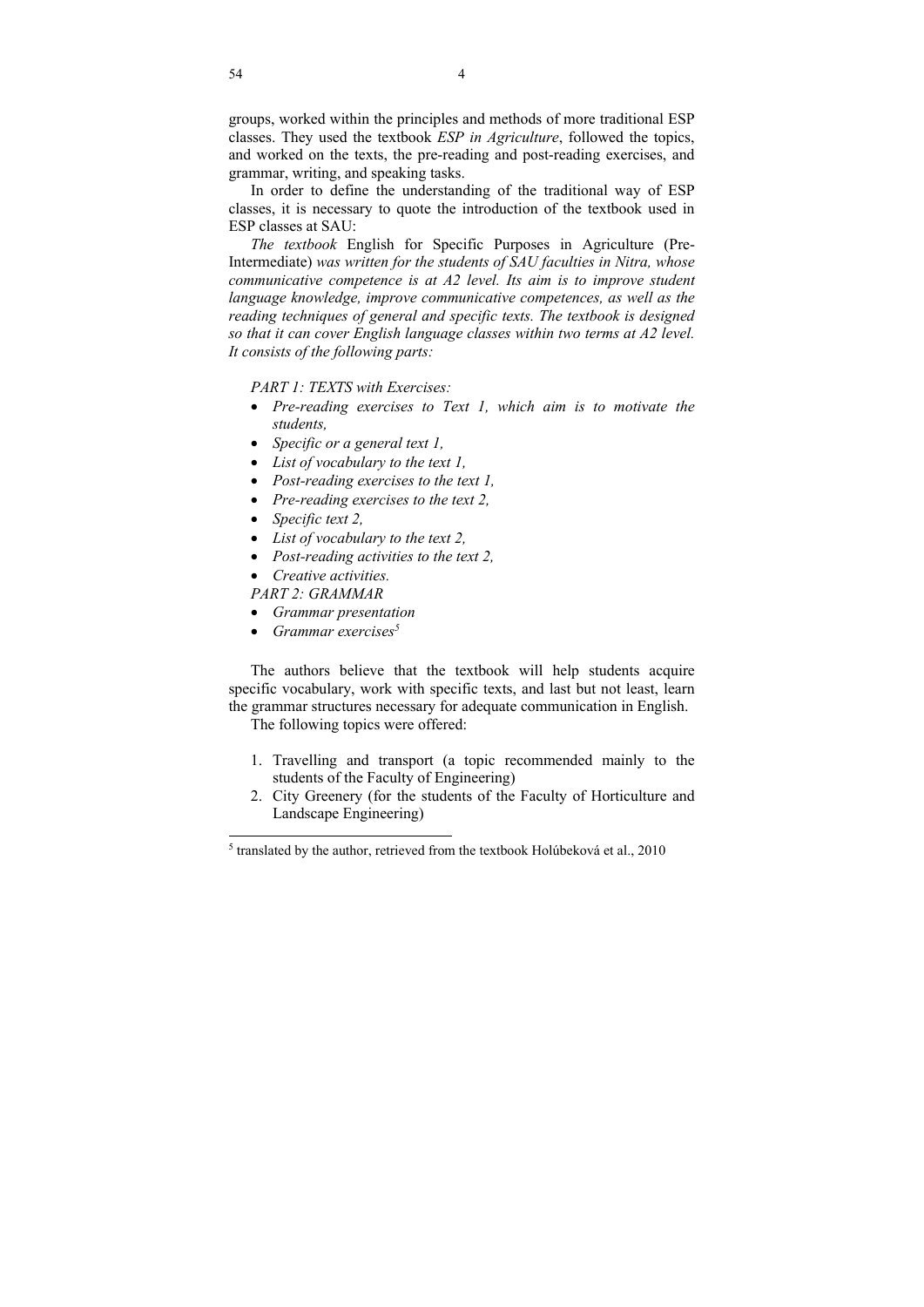#### Research Part 55

- 3. Nutrition (for the students of the Faculty of Biotechnology and Food Production)
- 4. Natural Environment (for the students of the Faculty of Agrobiology and Food Resources)
- 5. Jobs and Careers (a topic applicable to all the study fields)

In this study, both the CLIL and non-CLIL student groups, worked on the above topics with the aim to improve their communicative competences. The CLIL groups' *working instrument* was the project work, whereby the non-CLIL groups followed the textbook. The CLIL groups covered the same topics as those offered in the textbook but their task was to work out the project within the topic related to their study specialization. In the introductory class they were exposed to an example of such a project, along with the rules and criteria agreed on together between the teacher and the students.

The authors of each project were asked to fill in an evaluation form, where they answered six questions: how much time they spent working on the projects, which sources they chose, whether the work in the team was fairly divided, what they had learned from the project, how they found it to work on the project (ranked from 'very interesting' up to 'totally uninteresting'), and their personal opinion on using project work in language classes.

This "informal questionnaire" technique was used only for the teacher's needs and as a helpful tool for the comparison of data analysis of focus group meetings, as they were aimed to question the similar issues of the project work within ESP classes. Analysis of the focus groups is discussed further in the work. The evaluation forms filled in by the peers of each presenting students may be processed in future work as they were not the subject for this thesis.

# **4.5 Data Analysis**

In this chapter the process of gathering data and its evaluation are interpreted. Detailed analyses of all three techniques will be described in great detail based on the phases of the research.

As it was mentioned before, three research techniques were employed in order to fulfil the research aims. The triangulation of the techniques contributed towards the complementary results seen later in this chapter. In the first phase, diagnostic test 1 was applied in order to get the students of both CLIL and non-CLIL groups to approximately the same level of English proficiency. The standardized test includes 60 multiple-question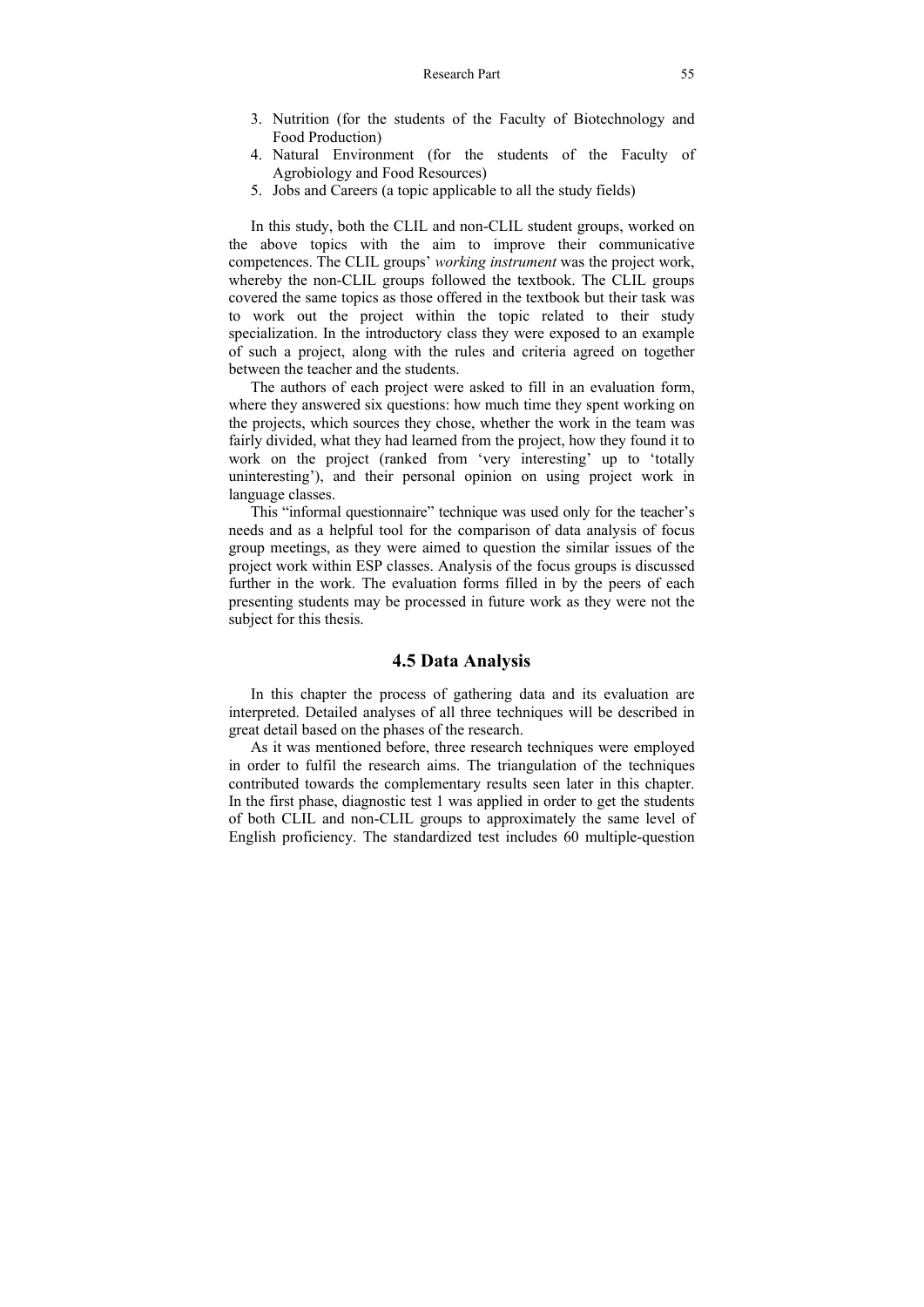types or gap fillings, with the aim to test grammar structures, vocabulary, reading, and writing competences, referring to the B1 level according to the CEFR.

In order to find out the development of communicative competences in English within ESP classes via CLIL methodology in the design-based research, a comparative analysis of the tests was undertaken, as the sole quantitative approach in the research. It was carried out with the help of two tests. The test evaluation was provided through descriptive statistics. T-tests were also used in order to confirm the results derived from the statistical calculations. Test 1 was used as the placement test with the intention to unify the level of language proficiency of the students in both CLIL and non-CLIL groups. It is the standard test *Quick Placement Test*  (OUP 2001) available on PDF format on the Internet site together with the results. Students' results were known and evaluated in the first class so that the initial level of the students was approximate, that is, B1 level according to the CEFR. *Quick Placement Test* (OUP 2001) was used in the introductory class of both the CLIL and non-CLIL groups.

Due to the fact that there are no standardized tests used for measuring communicative competences in ESP at SUA in Nitra, Diagnostic Test 2 was a non-standardized test, constructed by a group of experts, that is, six ESP teachers from the Department of Professional Language Education, SUA in Nitra. They are also the co-authors of the textbook used in the ESP classes at the same institution of higher education (Holúbeková et al. 2010). The test is described in detail further on. The test was originally developed in order to measure the achievements of the non-CLIL students as its content was chosen from the subject matter offered in the textbook. For the purpose of this study it was distributed also to the CLIL groups and the results were statistically analyzed with the help of the basic statistical calculations and subsequently compared.

Content analysis as a qualitative technique was used in order to find out the qualitative and quantitative increase in the specific vocabulary within the CLIL and non- CLIL groups in the chosen topics. Coxhead classification was used as a framework for the specific vocabulary. The aim was to find out whether the CLIL methodology enables exposure to a richer register of specific vocabulary compared to the non-CLIL approach. The process and the evaluation are described further on.

The last technique was the focus group meeting. The objective of this method was to find out the students' attitudes and approaches towards the use of CLIL methodology within ESP classes. The respondents of this research were the students involved in the higher education, and thus they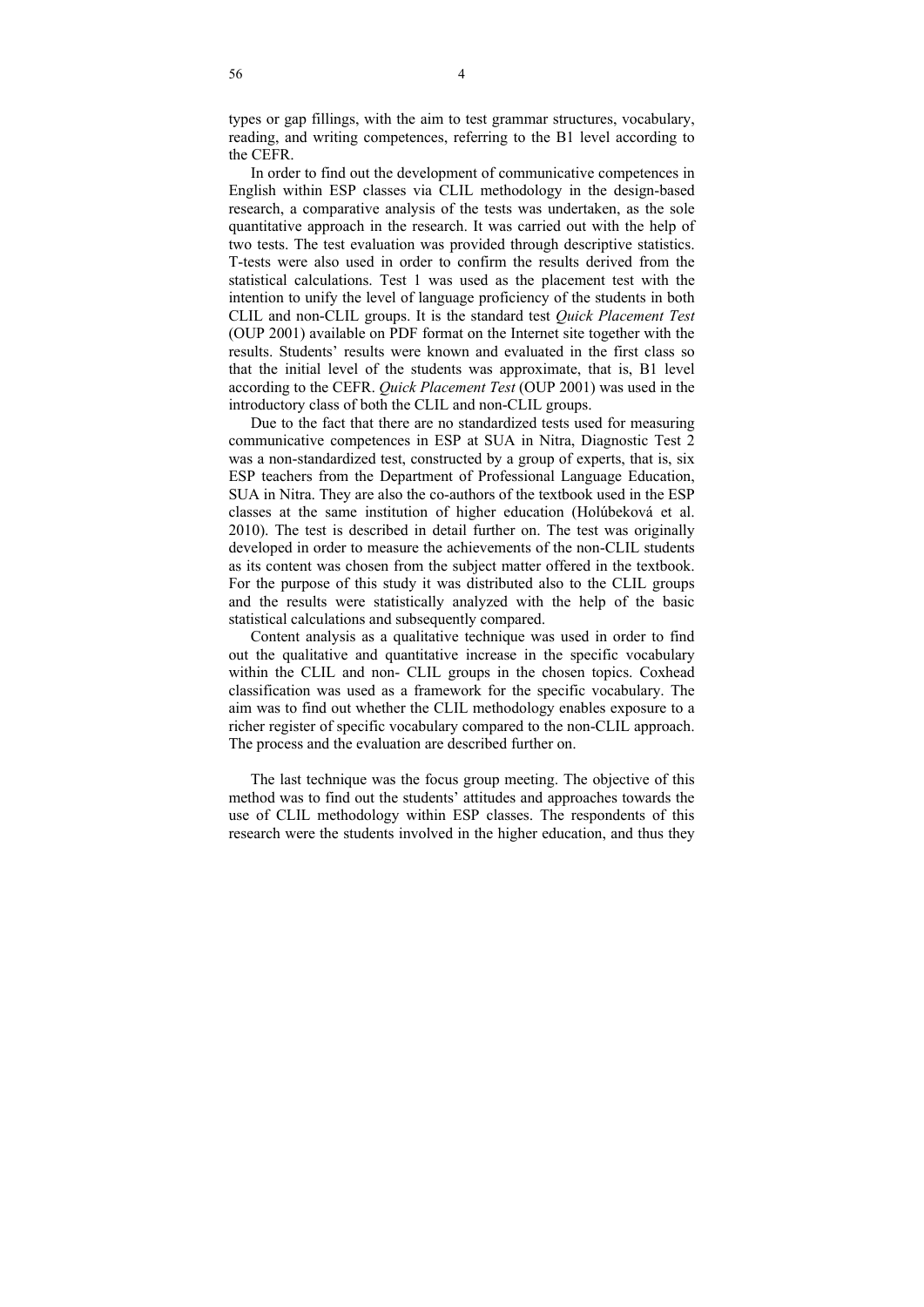### Research Part 57

are considered to be able to compare the different approaches within teaching and learning languages. They had the time and space for expressing their critical-thinking ideas in order to help their teachers make their work in ESP classes more effective.

# **4.5.1 Diagnostic Test 1**

*Quick Placement Test (*OUP 2001) consists of a grammar, a vocabulary, and a reading part. Students were given 30 minutes to fill in the multiple-choice question types, of which the total number was 60. This testing instrument is a reliable and valid method used as a standardized test for finding the level of proficiency in English. The vocabulary is tested in the context of meaningful sentences and texts. Grammar is similarly tested within the context of sentences and short texts. All the questions in the test are arranged from the simplest to the most difficult. The students were instructed to work out the questions and answers systematically and to finish at the point in which they feel most comfortable with, as the idea of testing is to find out the level of English according to the CEFR. Therefore, the students were asked not to guess the correct answers for the questions they were not familiar with. In total, it was possible to gain 60 points from the whole test and the suggested placements of the points were as follows:

| <b>Placement</b> | Test | <b>Total Score relation to the CEFR levels</b> |
|------------------|------|------------------------------------------------|
| <b>Score</b>     |      |                                                |
| $0 - 17$         |      | A1                                             |
| 18-29            |      | A <sub>2</sub>                                 |
| 30-39            |      | B1                                             |
| 40-47            |      | B <sub>2</sub>                                 |
| 48-54            |      | C1                                             |
| 55-60            |      |                                                |

## **Table 3 Test points**

After evaluating the results of the initial levels of English in both groups, two students were kindly asked to take the course of English for Specific Purposes in the following semester as their results reached B2 level which was not suitable for our research. The mean values of the placement tests in both groups were very close; therefore we can state that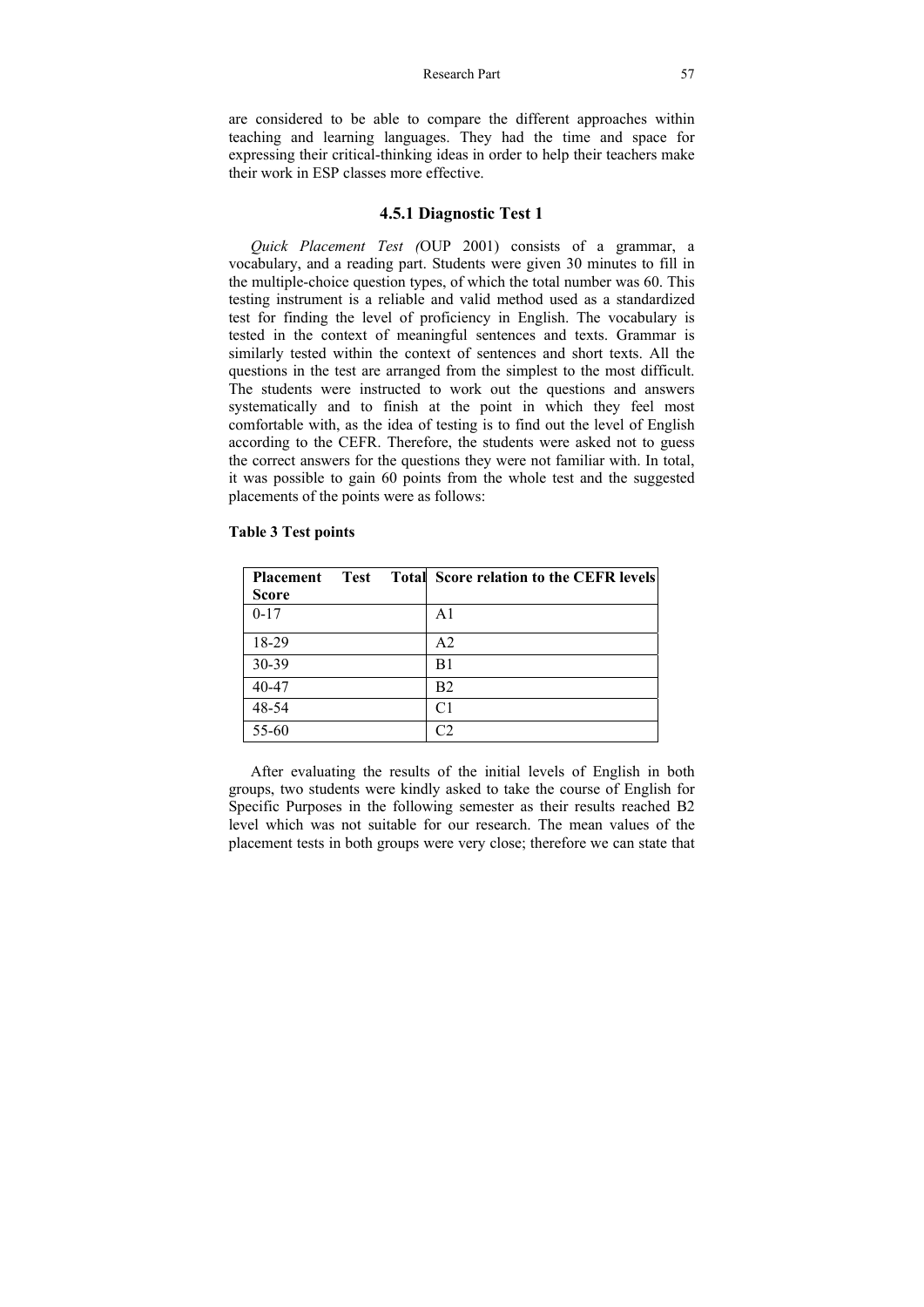CLIL and non-CLIL groups were homogenous from the point of view of the initial level of English at the beginning of the ESP courses according to the CEFR.

The mean value of the placement test scores for both groups was:

## **Table 4 Groups**

| Non-CLIL groups | 34.62 |
|-----------------|-------|
| CLIL groups     | 36.45 |

It is evident that there was a two-point difference between the group score and that the initial level of English proficiency was comparable. The CLIL group's mean value was two points higher than the non-CLIL one.

Due to the fact that the primary concern of our study is communicative competence, we decided to also add a writing part to diagnostic test 1, as it also consisted from vocabulary, grammar, and reading parts. The focus on writing skills is also part of ESP courses. After finishing diagnostic test 1, the students were asked to write down ten sentences, particularly on their year, field of study, their specialization and the reason why they had chosen it, their previous secondary school education, as well as their English language learning history. That part was evaluated by ten points in maximum and the syntactical, lexical, and grammatical functions of the sentences were taken into consideration. The results of the tests are commented on in the following chapter.

## **4.5.2 Diagnostic Test 2**

Contrarily, the second testing instrument was constructed by the researcher with the help and advice of the experts teaching ESP at the Department of Languages, SUA in Nitra. The test was primarily constructed for non-CLIL groups in order to measure the communicative competences covered in the textbook used in ESP classes at SUA in Nitra. In the study it was also distributed to the CLIL groups in order to compare the achievements between both groups.

The construction of the test was identical to test 1, consisting of 60 questions from two parts, vocabulary and grammar, and a reading part. A writing part worth up to ten points was the final to be evaluated. Thus, the total score was out of 70 points. The content of vocabulary and grammar structures in the test was intentionally chosen from the five chapters of the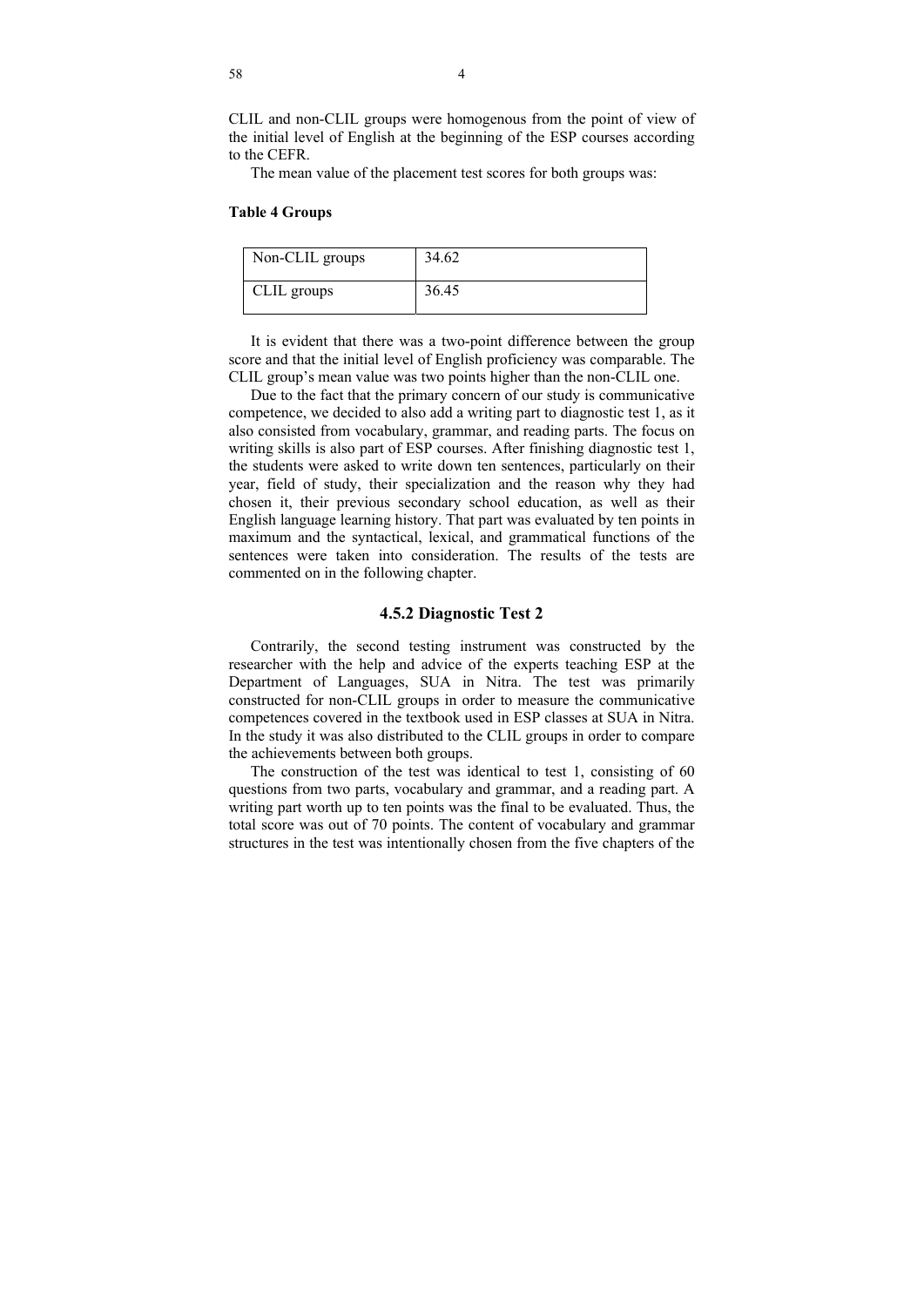### Research Part 59

textbook used in the non-CLIL groups. According to the criteria on the correct testing that Cunningham (1998) in his work suggests, diagnostic test 2 followed all of them. The results were statistically calculated. Diagnostic test 2 proved to be reliable and valid for the purposes of testing. Cohen (2009) says that reliability of the testing instrument consists of three attributes, these being extent, homogeneity, and difficultness. The shorter the instrument, the less reliable it is. The same is true with the other two attributes. After cooperation and discussion with the qualified and experienced ESP teachers at the department, it was agreed that test 2 definitely tests the knowledge covered in the textbook and thus the reliability of the test was confirmed. However, it must be mentioned that the test was produced especially for the needs of this research and therefore the instrument is not suitable for other similar types of research, nor can the results be generalized and interpreted for all ESP courses or studies regarding CLIL methodology. As for the preparation of the students for the test in the ESP classes, the non-CLIL groups were not purposefully prepared for test 2, however, all the vocabulary and grammar structures were covered in the textbook. The composition of the test was identical to diagnostic test 1 due to the fact that it might have been stressful for some of the students to be exposed to the different forms of question types. Wishing to eliminate any stress factors, it was agreed to keep the structure and the form of test 2 identical to test 1. The questions testing grammar and vocabulary were multiple choice questions and in the writing part the students could choose from three options. They were also asked to write a short paragraph, either on transport in Nitra, the possibilities of how to make this planet greener, or a description of the student's future job and career.

The use of test 2 was planned for the last meeting of the ESP course and it was decided to be distributed to both groups. CLIL and non-CLIL groups covered the same topics within their ESP courses; however, the students of the CLIL groups did not use the textbooks in the classes. Thus, they were not directly exposed to the vocabulary and the grammar structures used in test 2. The objective of using test 2 in the CLIL group was to compare the increase of the specific vocabulary, grammar structures, and writing skills to the non-CLIL group. The results will be discussed further in the following chapters.

# **4.5.3 Descriptive Statistics in CLIL and non-CLIL Groups**

The statistical data described in this chapter were achieved with the help of Ing. Renáta Prokeinová, PhD working at the Department of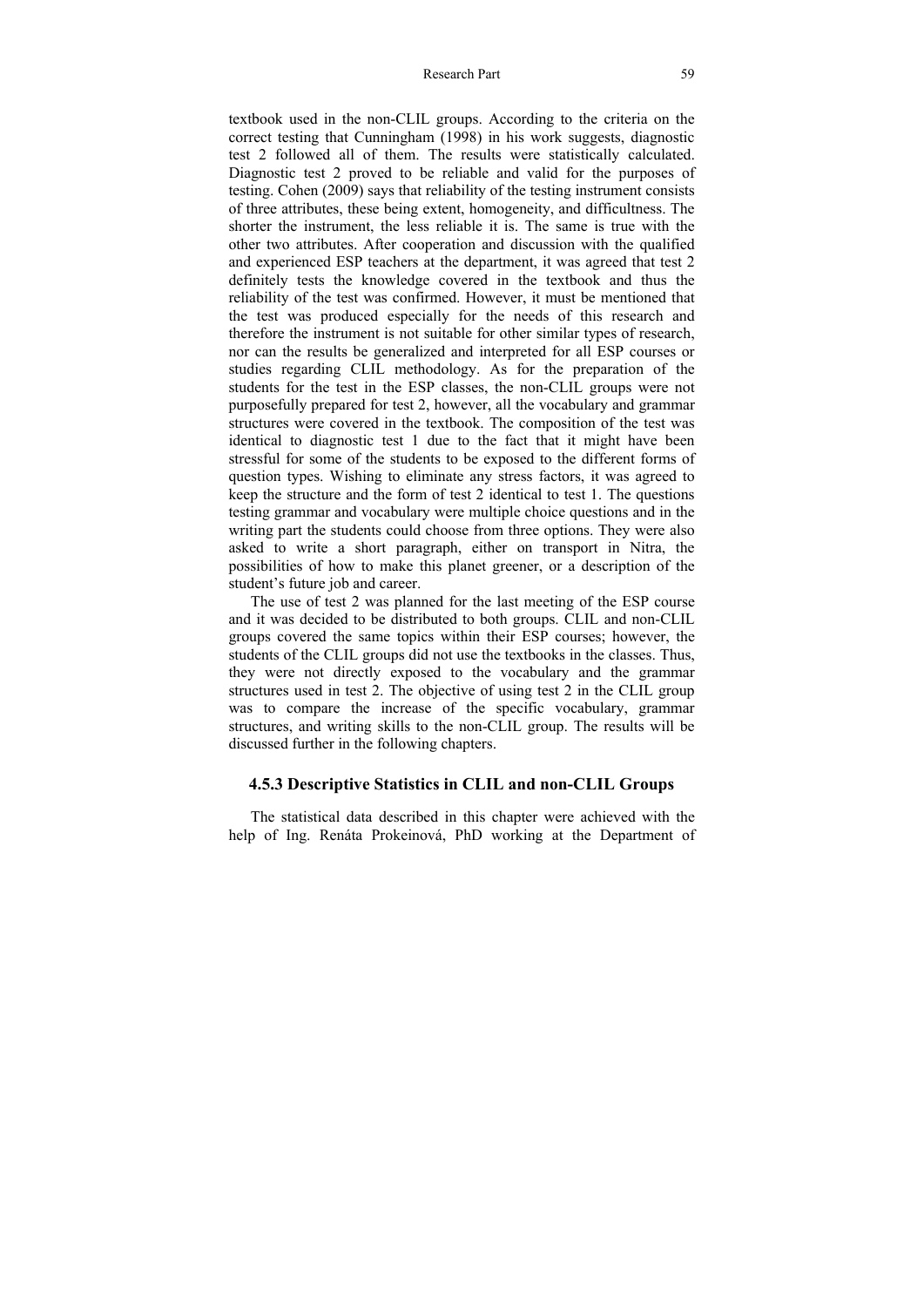Statistics, Faculty of Economics and Management, Slovak University of Agriculture, Nitra. In this chapter the results of diagnostic test 1 and diagnostic test 2 in the CLIL and non-CLIL groups will be described, analyzed, and interpreted.

The test consisted of four parts, grammar, vocabulary, and reading, and also a writing part. The results are calculated separately and a total score is calculated of all the parts. Then, the scores are compared between the CLIL and non-CLIL groups with the aim to see the partial and total differences.

|                  | <b>Grammar</b> and<br><b>Vocabulary</b> | Reading | Writing | <b>Total Score</b> |
|------------------|-----------------------------------------|---------|---------|--------------------|
| Mean             | 28.31                                   | 6.31    | 5.93    | 40.55              |
| <b>Minimum</b>   | 12.00                                   | 1.00    | 1.00    | 15.00              |
| <b>Maximum</b>   | 38.00                                   | 10.00   | 10.00   | 56.00              |
| <b>Standard</b>  | 6.44                                    | 2.17    | 2.15    | 10.07              |
| <b>Deviation</b> |                                         |         |         |                    |
| Median           | 30.00                                   | 6.00    | 6.00    | 40.00              |

**Table 5 Test 1 non**-**CLIL group** 

**Table 6 Test 1 CLIL group** 

|                  | Grammar and<br><b>Vocabulary</b> | Reading | Writing | <b>Total Score</b> |
|------------------|----------------------------------|---------|---------|--------------------|
| Mean             | 30.07                            | 6.25    | 5.84    | 42.16              |
| <b>Minimum</b>   | 15.00                            | 2.00    | 3.00    | 25.00              |
| <b>Maximum</b>   | 43.00                            | 10.00   | 9.00    | 61.00              |
| <b>Standard</b>  | 7.40                             | 1.98    | 1.78    | 9.94               |
| <b>Deviation</b> |                                  |         |         |                    |
| Median           | 30.00                            | 7.00    | 5.50    | 40.00              |

The total score was 70 points. The mean value in the non-CLIL group was 40.55 points, where the minimum was 15 and the maximum 56. Standard deviation represents the variability of the analysed value, i.e. the score, and indicates varying the score in the range of 10 points. The highest score in the grammar and vocabulary part was 50, while the reading and writing parts were both evaluated with 10 points maximum (20 in total). As we indicated before, the writing part was added.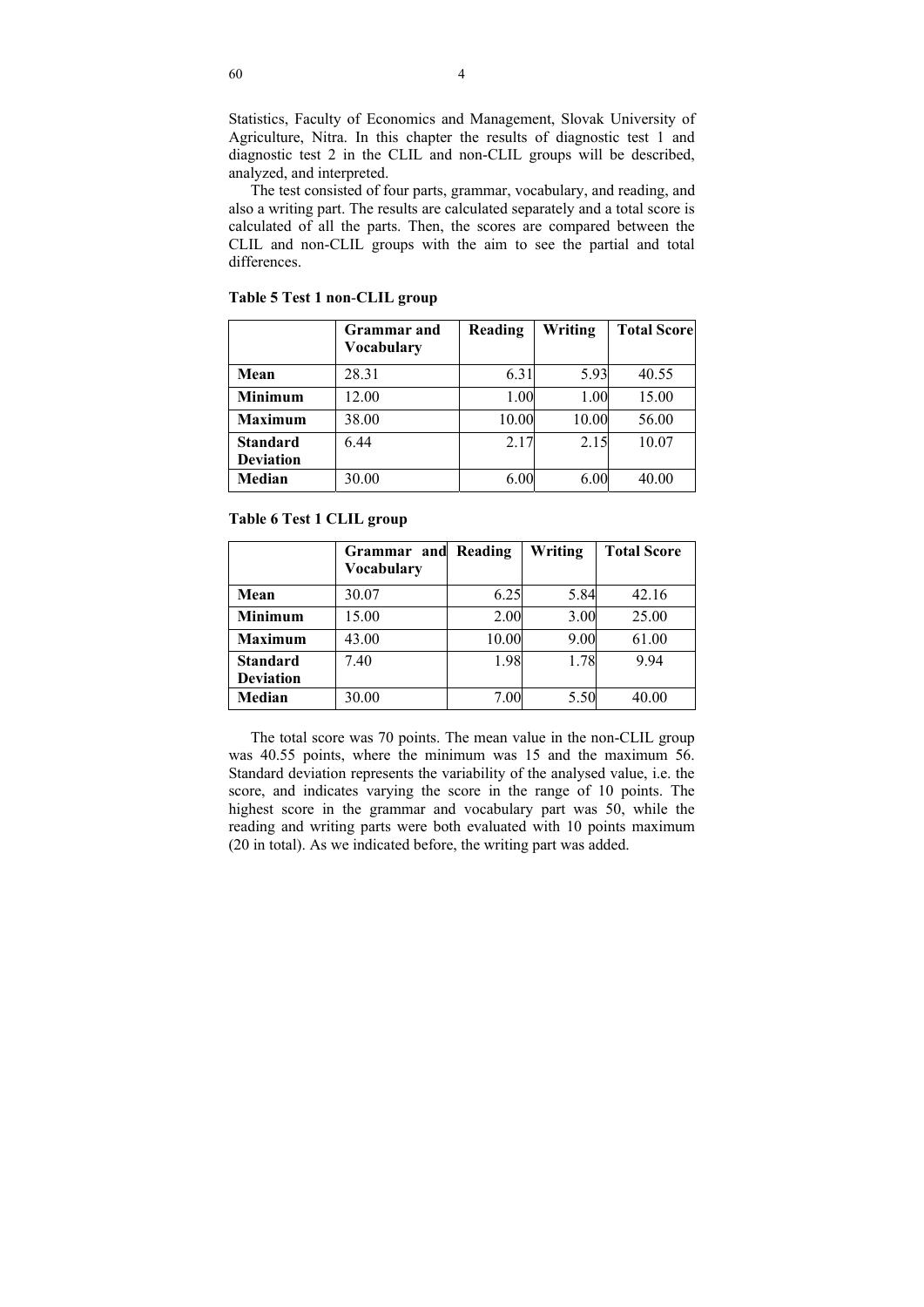The objective of diagnostic test 1 was to place the students of both groups on a comparable level according to the CEFR, therefore it was not necessary to evaluate every part of the test separately. However, we decided to calculate it in order to see the strengths and weaknesses in both groups and compare them.

As it is evident from the comparison of all the values in both groups (see Tables 13 and 14), all the parts of the test in both groups were approximately the same and therefore comparable. The testing instrument served well for making the groups in our study covergent. Important to our research was to discuss and interpret the partial results from test 2, as this test analysed the results reached within both groups and the competences developed through different methodological approaches.

|                                     | and<br><b>Grammar</b><br>Vocabularv | Reading | Writing | <b>Score</b> |
|-------------------------------------|-------------------------------------|---------|---------|--------------|
| Mean                                | 37.48                               | 8.48    | 7.41    | 53.31        |
| <b>Minimum</b>                      | 26.00                               | 5.00    | 1.00    | 38.00        |
| <b>Maximum</b>                      | 47.00                               | 10.00   | 10.00   | 65.00        |
| <b>Standard</b><br><b>Deviation</b> | 6.00                                | 1.70    | 2.43    | 7.68         |
| Median                              | 37.00                               | 9.00    | 8.00    | 52.00        |

**Table 7 Test 2 non-CLIL group** 

Source: Own research

# **Table 8 Test 2 CLIL group**

|                                     | and<br>Grammar<br>Vocabulary | Reading | Writing | <b>Score</b> |
|-------------------------------------|------------------------------|---------|---------|--------------|
| Mean                                | 33.77                        | 9.05    | 7.52    | 50.23        |
| <b>Minimum</b>                      | 17.00                        | 4.00    | 5.00    | 28.00        |
| <b>Maximum</b>                      | 48.00                        | 10.00   | 10.00   | 67.00        |
| <b>Standard</b><br><b>Deviation</b> | 7.75                         | 1.38    | 1.61    | 9.83         |
| Median                              | 33.50                        | 9.50    | 8.00    | 50.00        |

Source: Own research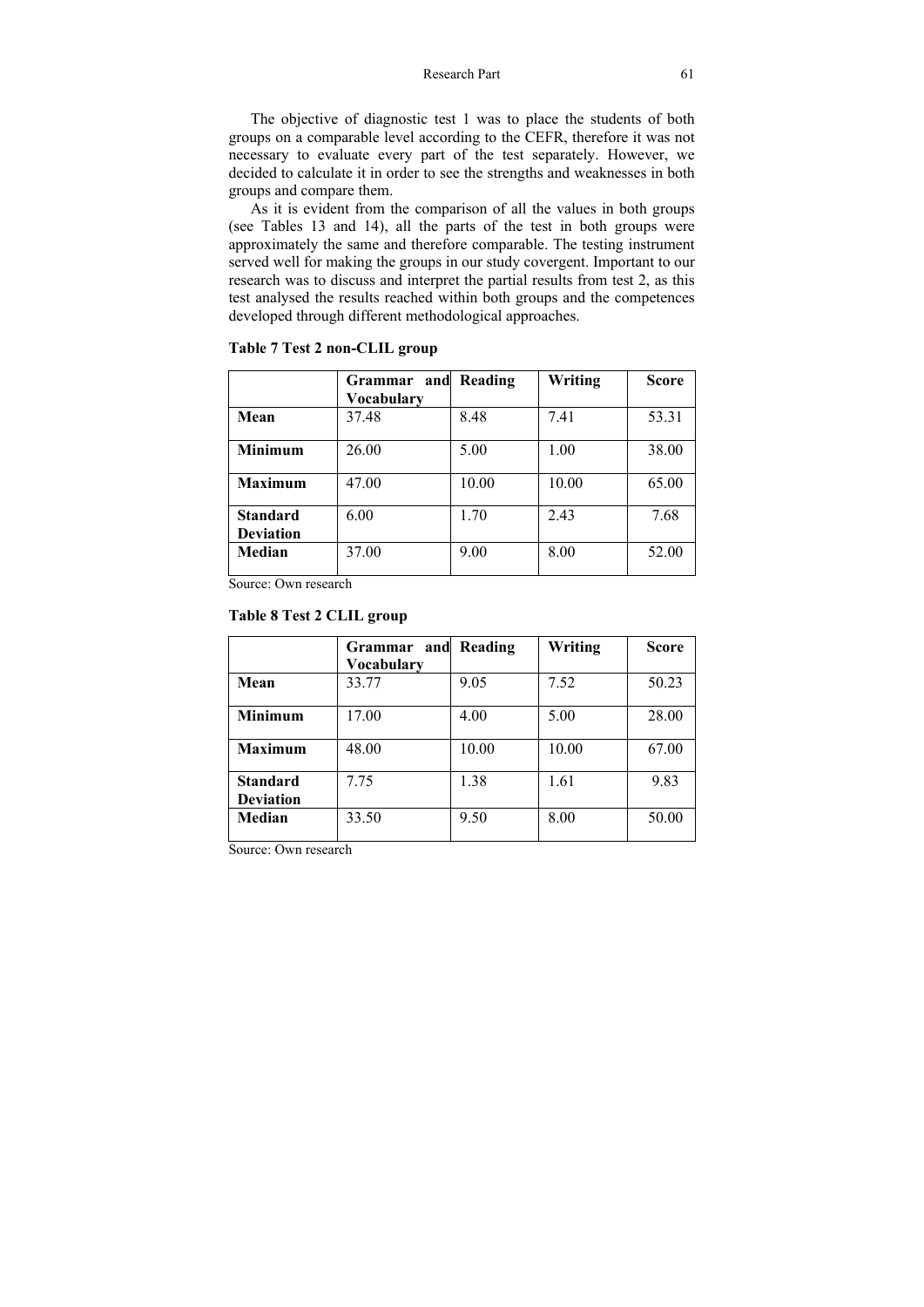The maximum score was 70 points. For the grammar and vocabulary part it was possible to reach 50 points. The reading and writing part were evaluated with 10 points each maximum.

As for the mean value of the test, we can state that the non-CLIL group reached a higher score which happened due to the fact that the questions in test 2 were intentionally formulated from the textbook used on the ESP course for the non-CLIL group. Especially, the focus of our study was on specific vocabulary. From the results of that part of the test we can state that the non-CLIL group reached a significantly higher score than the CLIL group in the part grammar and vocabulary. It was expected, as the non-CLIL group was exposed to a definite number of vocabulary within the five topic areas. As it is evident from content analysis (see 10.1), within the same five topics, the students of the CLIL group encountered not only more words but the specific vocabulary that covered the subtopics was of a greater variety.

The reading and writing parts were higher in the CLIL group in the mean values. The students of the CLIL group developed their reading and writing skills through the preparation of their projects by using authentic materials, and this therefore might be an explanation for their better results in those two parts. However, the difference was not very significant.

# **4.5.4 T-tests**

T-tests used in our comparative analysis served as an additional tool to confirm the results interpreted from the descriptive statistics. In this chapter we will briefly describe the test results as it is not the essential focus of this study. A *t-test* is a test of agreement of two middle values for independent groups. There are two of them due to the fact that we compared non-CLIL and CLIL groups within diagnostic test 1 and diagnostic test 2. They are independent because we talk about the different students tested with all the parts of test 1 and test 2 with a formulated hypothesis:

H0: non CLIL=CLIL, H1: non CLIL=/CLIL If p-test value  $>0.05$ , H0 we accept it If p-test value is <0.05, we refuse it We analyzed diagnostic test 1 Non-CLIL group versus CLIL group T-test of the two middle values agreement for independent groups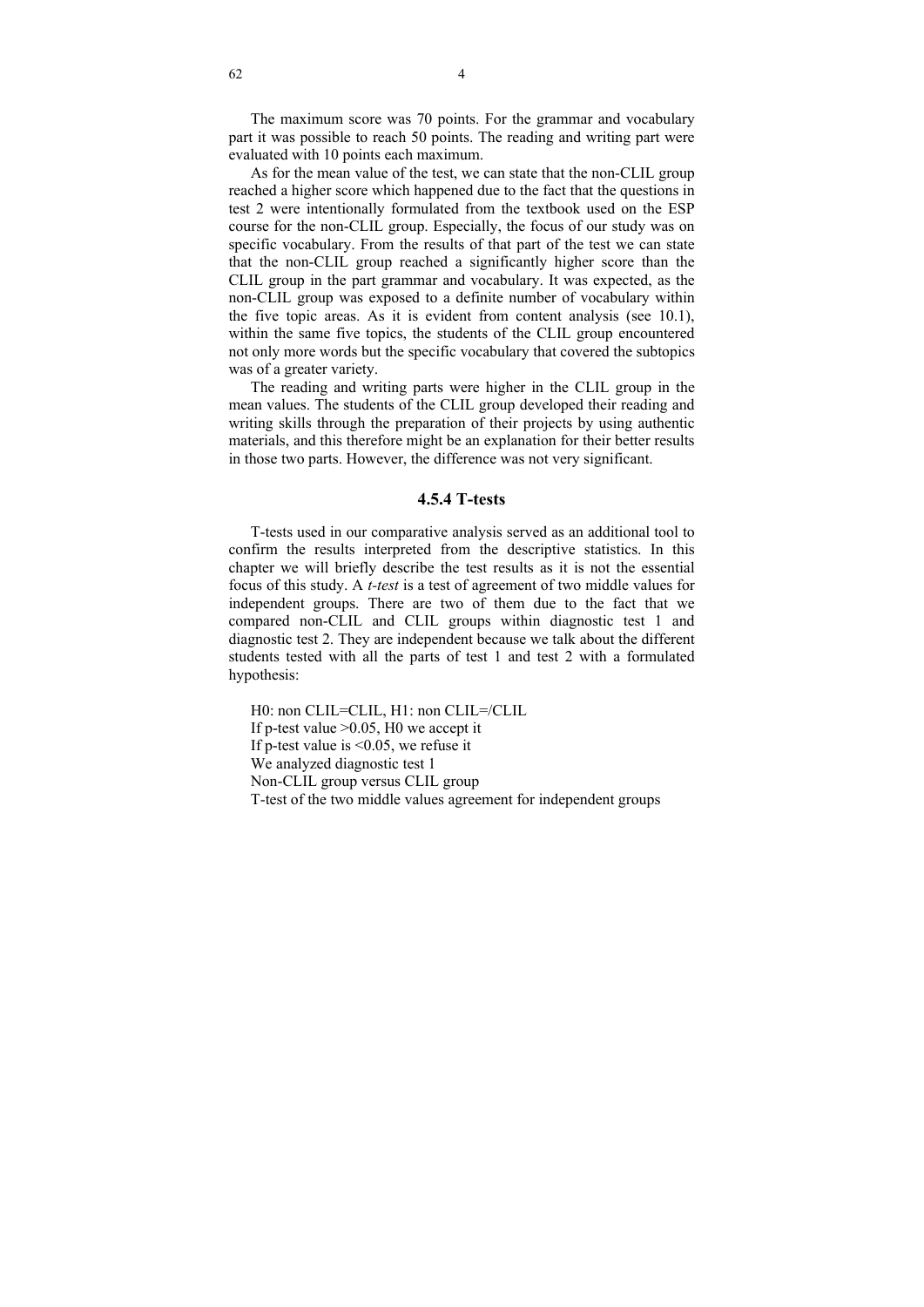| <b>Grammar</b> and<br>vocabulary | T-test value |  | $-1,04$           |
|----------------------------------|--------------|--|-------------------|
|                                  | p-value      |  | 0,2999            |
| Reading                          | T-test value |  | 0,12              |
|                                  | p-value      |  | 0,9027            |
| Writing                          | T-test value |  | $\overline{0,17}$ |
|                                  | p-value      |  | 0,8691            |
| <b>Score</b>                     | T-test value |  | $-0,67$           |
|                                  | p-value      |  | 0,5032            |

**Table 9 T**-**test for Diagnostic Test 1** 

It is evident that in each part of the test the results of the CLIL and non-CLIL group are approximate with the number of points. It means that the results of the descriptive statistics were confirmed. The initial level of English of both groups in our research was comparable.

# **Table 10 T**-**test for Diagnostic Test 2**

Non-CLIL versus CLIL group

| <b>Grammar</b> and<br>vocabulary | T-test value | 2,18    |
|----------------------------------|--------------|---------|
|                                  | p-value      | 0,0325  |
| Reading                          | T-test value | $-1,55$ |
|                                  | p-value      | 0,1251  |
| Writing                          | T-test value | $-0,21$ |
|                                  | p-value      | 0,8324  |
| <b>Score</b>                     | T-test value | 1,43    |
|                                  | p-value      | 0,1585  |

The interpretation of the results is that the total score of the non-CLIL and CLIL groups are similar. The same was proven with the results of the writing and reading parts. However, the part of grammar and vocabulary is different as has been explained in the descriptive statistics of Test 2. The probable reason has also been interpreted in the previous chapter. At this point it is essential to state that the results of the t-tests proved the results stated in the descriptive statistics.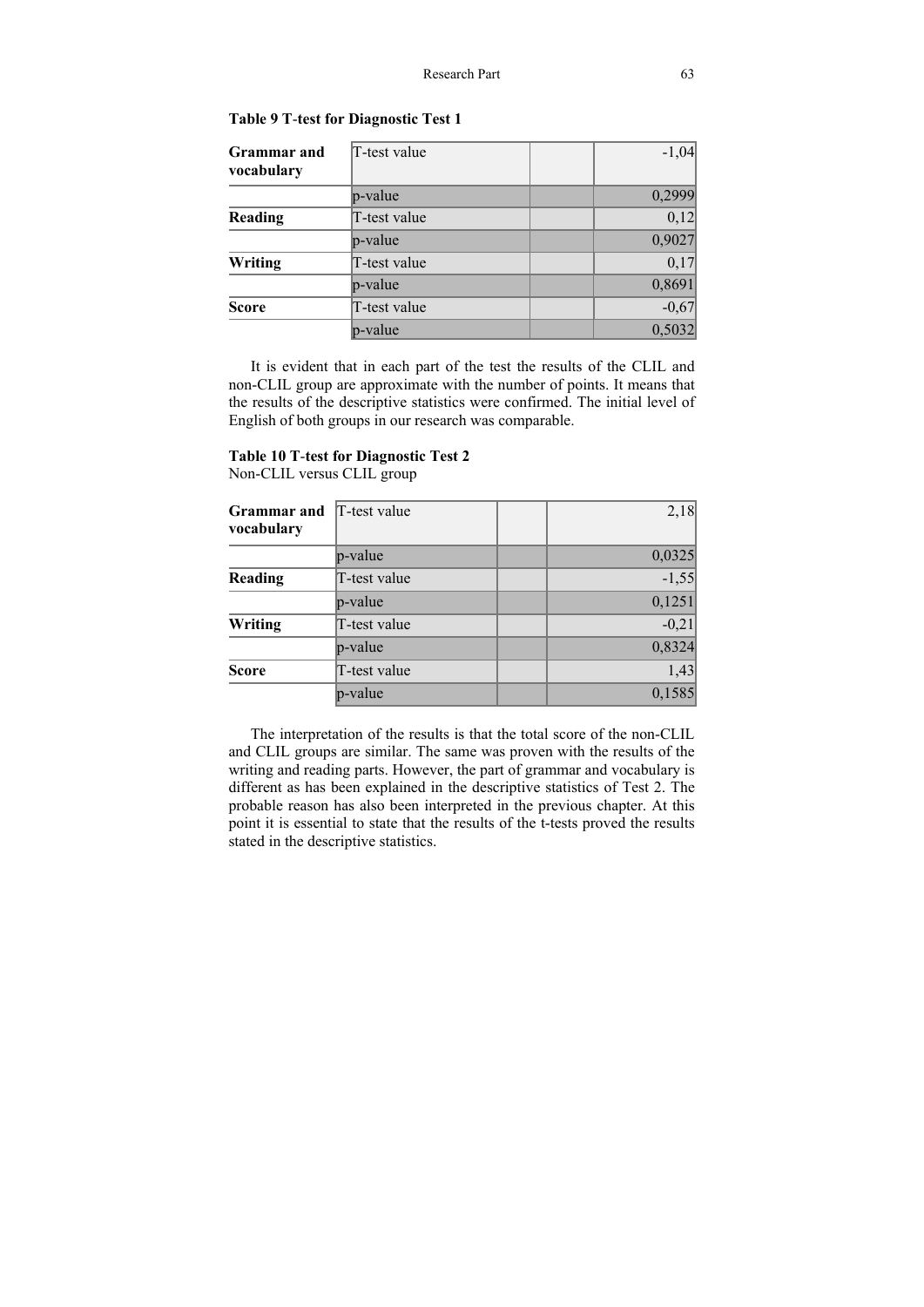### **4.5.5 Conclusion**

For the sole quantitative technique of our design-based research, we used the comparative analysis of the CLIL and non-CLIL groups with the help of the testing instruments. Diagnostic test 1 was chosen with the aim to place both groups at the same level of proficiency according to the CEFR. Therefore, the standardized test was distributed to the students in the first meeting of the ESP course. Consequently, two students were asked to take the ESP course the following semester as they reached a higher level of proficiency of English than the rest of the group.

In order to evaluate test 1 we used the values typical in descriptive statistics: the mean, maximum, minimum, standard deviation, and median. These values were calculated for all parts of the tests from both groups. The same procedure was carried out for diagnostic test 2, distributed in the last session of the ESP course. The formalities of test 2 were identical to test 1, regarding the organization and number of the questions. The content of the test was formed by the ESP teachers at the Department of Languages at SUA and the questions were intentionally chosen from the textbook used for the ESP course in the non-CLIL group. However, according to the plan of design-based research, it was agreed to also distribute the test to the CLIL group with the aim to compare the partial and total results of all the parts of test 2. In the comparative analysis of test 2, the calculation of descriptive statistics was applied. The t-test values were added in order to prove and confirm the conclusions reached by the descriptive statistics. As for the results, we can state that both groups reached similar and comparable results in the reading and writing parts of diagnostic test 2. The grammar and vocabulary values were significantly higher in the non-CLIL group as this group was intentionally prepared for this with the textbook used on their ESP course.

# **4.6 Content Analysis**

Content analysis provided the answer to the question regarding the increase in gained specific vocabulary in the CLIL groups compared to the non-CLIL ones. By analyzing the projects presented by the students, vocabulary usage was ranked into specific groupings according to its purpose of use. The words were identified within the list prepared by Coxhead under the following topics: Technology, Environmental Sciences, and Health Science. Afterwards, the vocabulary was compared with the vocabulary used in the textbook (used in non-CLIL groups). With the help of the wordlist of academic vocabulary writtten in *A Guide for*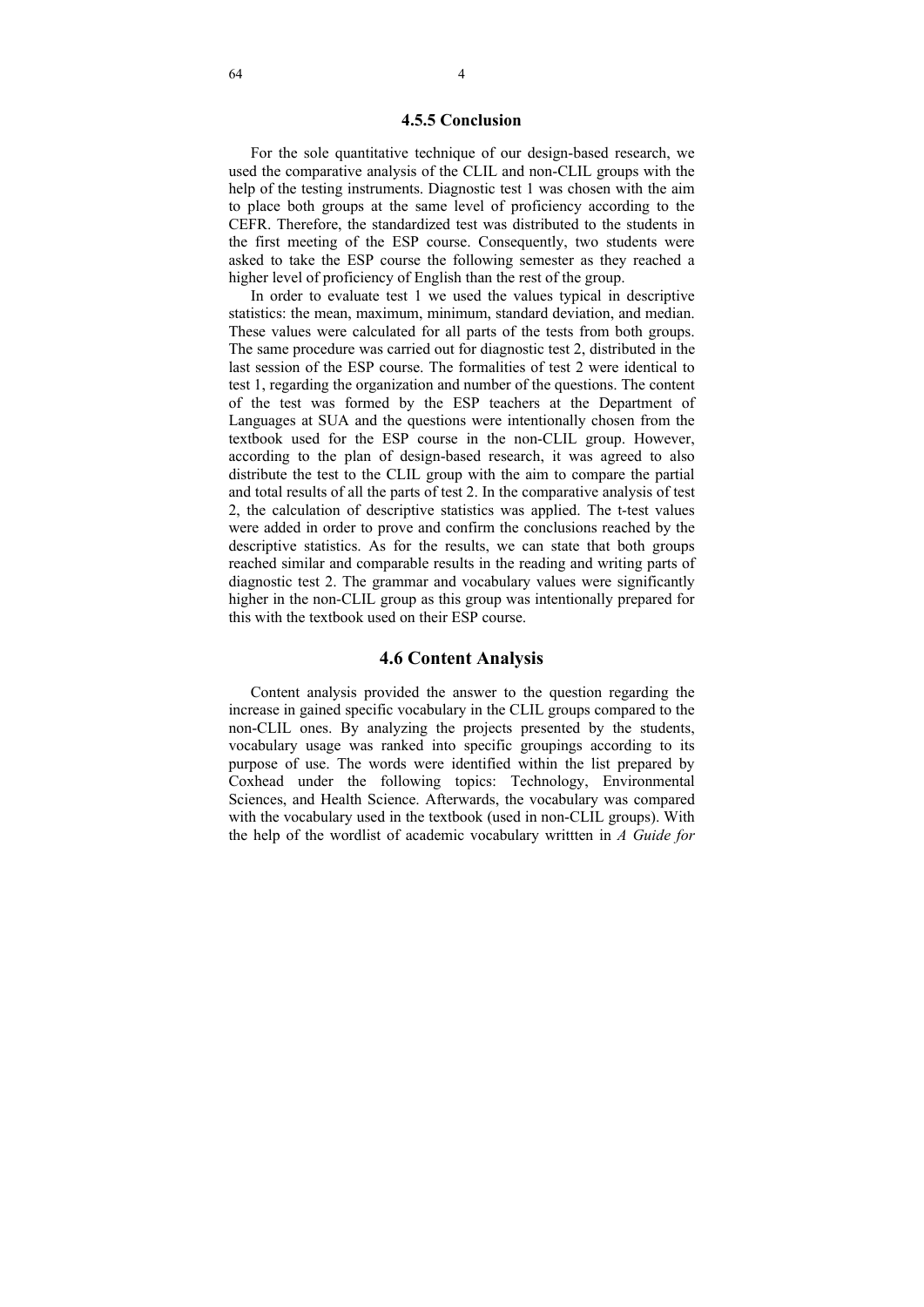### Research Part 65

*Students in Higher Education* (Gillet 2011) who broadened the research carried out by Coxhead in 2000<sup>6</sup> where English words were ranked into general or specific word families in fields such as *Criminal Law*, *Environmental Science*, *Business*, *Health Science*, *Computer Science*, *Technology*, and *Music*. The vocabulary from the projects was classified as being specific.

Coxhead studied over 3.5 million words of academic text from 28 subject areas and identified another 570 word families that were commonly used in academic texts from all subjects. She called these words the Academic Word List (AWL). It was later enriched with specific words related to specific professional subjects. This tool helped us distinguish the vocabulary in the projects and it was used as a framework for this vocabulary which was then divided into the general or specific one. We worked with the list of academic vocabulary, especially the specific fields of Environmental Science and Science and Technology. However it must be said, especially within the part of Environmental Science, that some of the words used in the presentations were not found in the AWL. Due to their rare use they were ranked among the list of specific words as they were mainly family names of plants and animals and are therefore found only in very specific contexts. Within each topic, a table was created listing the words offered in the textbook and the wordlists from the performed projects. The students in CLIL groups were asked to prepare a list of vocabulary for their peers, but this was not done by all of them. The words from the projects were recorded, and afterwards compared with the vocabulary offered by the textbook within the same topic. Then the lists were compared and common words identified. This clearly showed the amount of vocabulary that the students in the both the CLIL and non-CLIL groups were exposed to within each topic. The wordlists in the textbook were chosen from the texts. There are two texts in each topic adjusted for B1 level according to the CEFR. On one hand, the biggest advantage of the given texts in the textbook was the proper use of it in context, i.e. students are exposed to the chosen specific vocabulary used correctly in context. Within the projects there was a danger of misusing words, as the level of language proficiency of students was not high enough to self-evaluate this. However on the other hand, when the students followed the instructions on how to make an effective presentation in English given in the introductory class, they knew how to judge the sources they worked with or, in case of some uncertainties, they

<sup>6</sup> Averil Coxhead from the School of Linguistics and Applied Studies, University of Wellington, developed and evaluated the Academic Word List (AWL)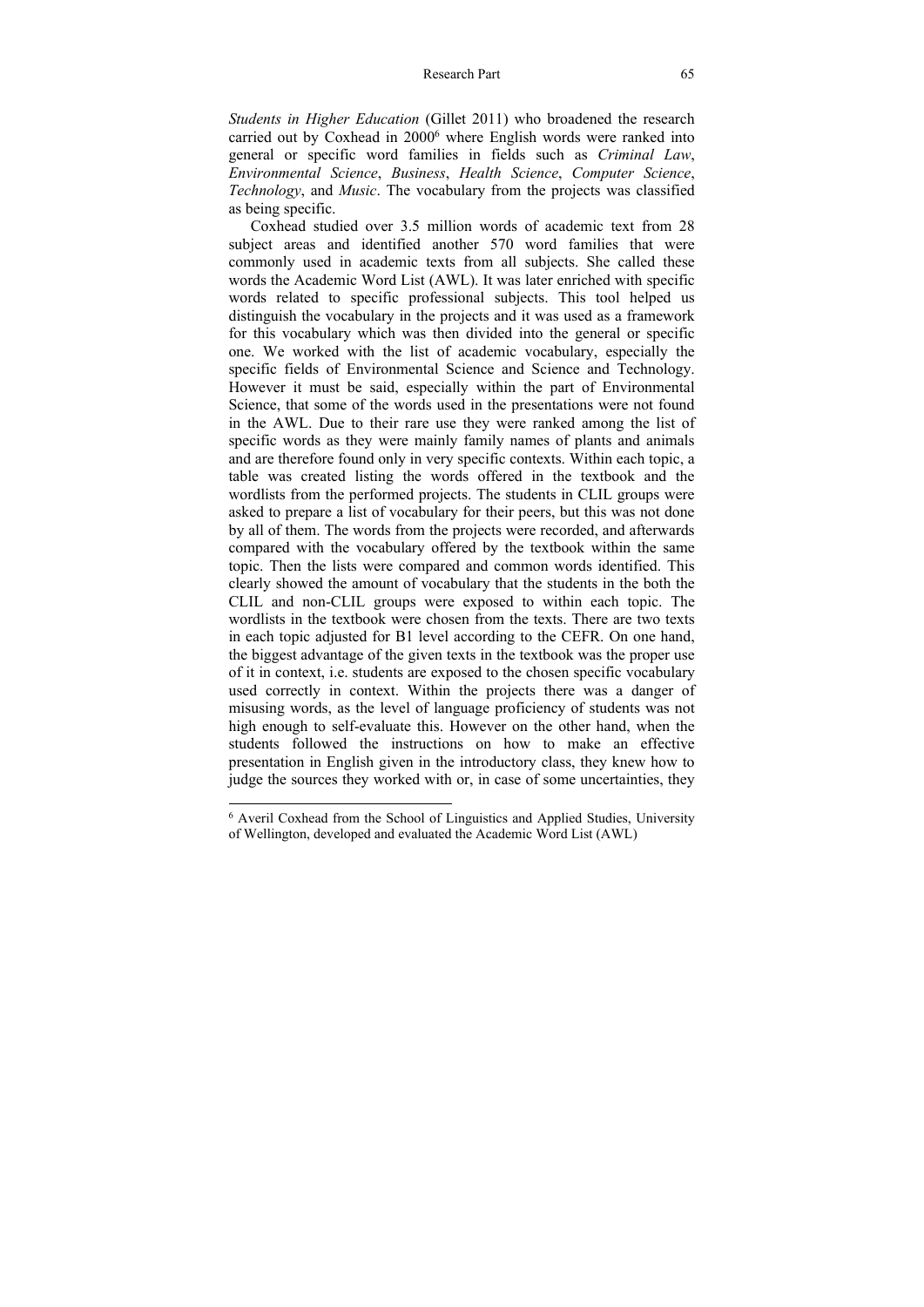were advised to discuss any problems with the teacher. The advantage of the wordlists made by the students in the CLIL group was that they worked on it by themselves and, as they admitted afterwards (as shown in the focus group meetings recordings), they remembered it more as it arose in their own professional needs. Provided that the students worked with the authentic materials written in English they eliminated such a disadvantage. Our research concentrated on the increase of specific vocabulary, however there are more added values aiming to develop language competences apart from just reading skill and gaining new vocabulary, such as written preparation of the project and the eventual oral performance in the foreign language, even though the level of English proficiency of the students ranges from A2 to B1.

The students of CLIL groups covered the topics by preparing projects on their own. Their projects, with one exception, were presented in PowerPoint. Students were advised to choose the topic according to their specialization. They worked in teams or in groups. In total, there were 75 students presenting 25 projects, however two were not possible due to technical problems arising from technical errors with the equipment. One project was a poster by the students of the Faculty of Horticulture and Landscape Engineering. The poster was a design of a garden with the positions of trees and plants with specific names. The authors of the poster also used their project for another professional subject.

In the following parts there are qualitative analyses of the projects within each topic describing the content and form. The tables comparing the specific vocabulary from the textbook (in the non-CLIL group) with the new words used in the projects (in the CLIL group) are included, with the aim to see the amount of new vocabulary students are exposed to in both groups. As was mentioned, content analysis is a subjective qualitative feature of design-based research and therefore it cannot be generally applied to all cases.

# **4.6.1 Unit 1 – JOBS AND CAREER**

This topic was chosen by six people from the Technical Faculty resulting in two projects in PowerPoint. When we compared the vocabulary offered in the textbook with the projects prepared by the students we came to the conclusion that there were 19 common words categorized as general, according to Coxhead (2000). Those categorized as specific were counted to be a total of 27 in the textbook used by non-CLIL group. In the CLIL projects, Project 1 used 21 specific words and Project 2 used 13.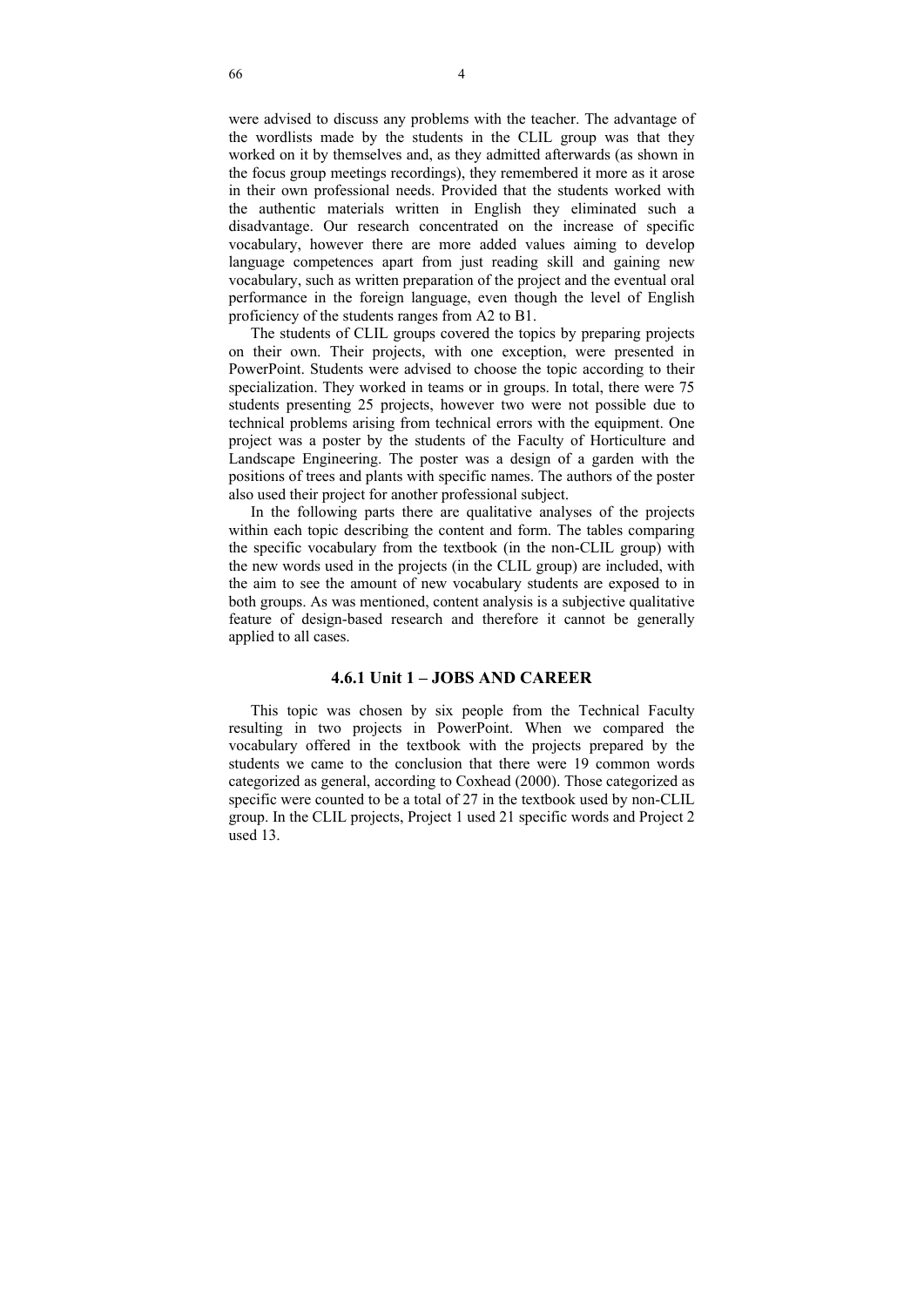# **Table 11**

| <b>Textbook Vocabulary</b> | Project 1             | Project 2                   |
|----------------------------|-----------------------|-----------------------------|
| ability, achieve,          | advertisement,        | accomplish, CV,             |
| accomplish, award, back    | job vacancy,          | go after, chance,           |
| up, be proud,              | job centre,           | personal information,       |
| brag, career development   | employment            | professional qualification, |
| specialist, cause,         | agency,               | award,                      |
| claim, chance, college     | apply for, CV,        | professional membership,    |
| degree, cover letter,      | potential,            | references,                 |
| counsel, chronological,    | job interview,        | cover letter, conclude,     |
| decide, discover, earn,    | contract,             | skills, targets, crisis,    |
| enhance, experience,       | to sign, cover,       | competitions,               |
| extracurricular,           | living costs,         | responsibility, avoid,      |
| fellowship, format,        | working conditions,   | requirements,               |
| glimpse, go after, high    | salary, boss,         | self-confidence, benefits,  |
| school, honor, impressive, | intolerant,           | loans, maternity leave,     |
| library, list, major,      | unpleasant,           | sick leave, day off,        |
| membership, minor,         | working time,         | vacancy                     |
| particular,                | to be made            |                             |
| postgraduate, resume,      | redundant,            |                             |
| reveal, reverse,           | job offers, lawyer,   |                             |
| sample, search for,        | economist,            |                             |
| scholarship, title,        | computer analyst,     |                             |
| suggestion, till, use,     | well-paid,            |                             |
| widely, assist,            | get on with,          |                             |
| backbone, broad,           | under pressure,       |                             |
| corporation, courtesy,     | stressful, fisherman, |                             |
| decisiveness, delegate,    | fatalities, logger,   |                             |
| desirable, develop,        | rancher,              |                             |
| directing, endless,        | construction          |                             |
| evaluate, exercise,        | worker,               |                             |
| expertise, field,          | sanitation worker,    |                             |
| follow, generalist,        | airplane pilot,       |                             |
| government agency,         | roofer, miller,       |                             |
| guideline, high-paying     | coal miner,           |                             |
| position, key-function,    | merchant mariner,     |                             |
| non-profit organization,   | fatal accident        |                             |
| operate, opportunity,      | rate,                 |                             |
| oversee, performance,      | consequence of,       |                             |
| policy, procedure,         | work related,         |                             |
| property, seek, specialty  | accident,             |                             |
| area, status, supervise,   | building industry,    |                             |
| supervisor, within         | average               |                             |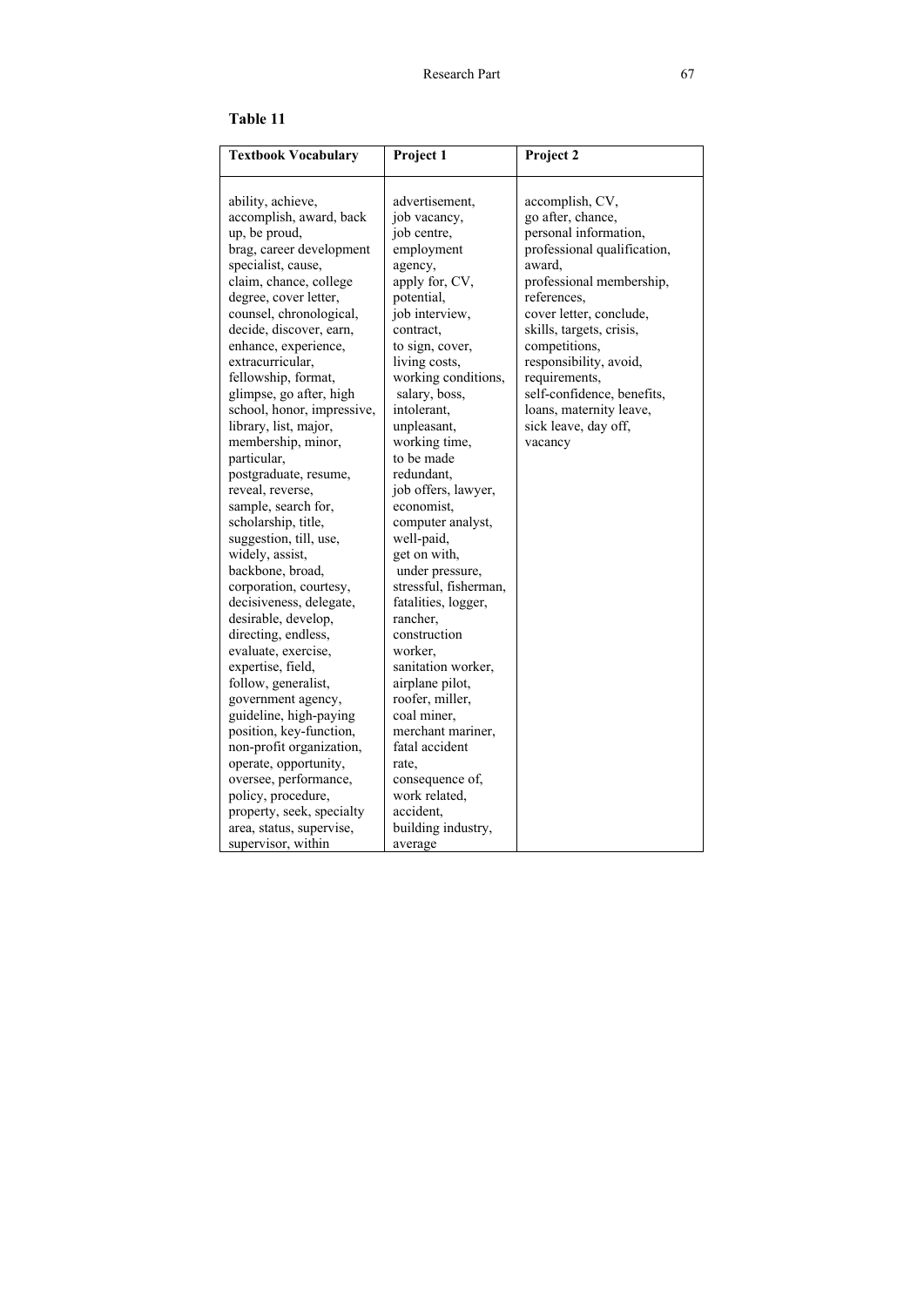Project 1 deals with the most dangerous occupations and the problems of young people to find a job. From the point of view of form and content, the project followed the rules given in the introductory class. Specific vocabulary was used in its proper context. The only drawback from a language point of view was poor pronunciation, which was additionally was commented on by the teacher. The second project was of a more general character. It described the steps needed to be taken when looking for a job. It gave a general overview of the contemporary situation on unemployment. The project was eventually followed by a heated discussion after the presentation. The students in this case were provided with more general vocabulary, although there are some specific words used in the project. The following table compares the specific vocabulary used in the textbook and in the projects within the mentioned topic. The framework for the specificity of the work was the list of academic vocabulary developed by Coxhead (Gillet 2011).

# **4.6.2 Unit 2 and Unit 4 – CITY GREENERY and NATURAL WORLD**

The topics in the textbook City Greenery and Natural World are very similar in content and due to the fact that the students were free to adjust the topic according to their needs it turned out that these two topics overlapped. Therefore, they are presented together in this chapter. Both relate to the natural and ecological point of view of the world around us. The projects were created by the students of the Faculty of Horticulture and Landscape Engineering. All but one was presented in PowerPoint. The only exception was one presented as a poster where drawings of the garden design were described. It was evident that the students used knowledge from other subjects, for example Botany, Architecture, Drawing and Design, etc., in order to complete the task. The projects were of a wide range. Project 1, *Arboretum Mlýňany* was a very detailed description of the flora within different expositions. The presentation was very rich in information and dynamic with its pictures used. Project 2, *Protected Landscape Area in Štiavnica Hills* was a description of a protected area in the central part of Slovakia. It was actually part of a bachelor thesis from the students, who also bridged their knowledge from their professional subjects in English classes. The interdisciplinary nature of their work multiplied the outcome and threw a professional light on their presentation. In the discussion, it was chiefly apparent that the students of the Faculty of Horticulture and Landscape Engineering were involved in the wild professional talks. The student discussion after the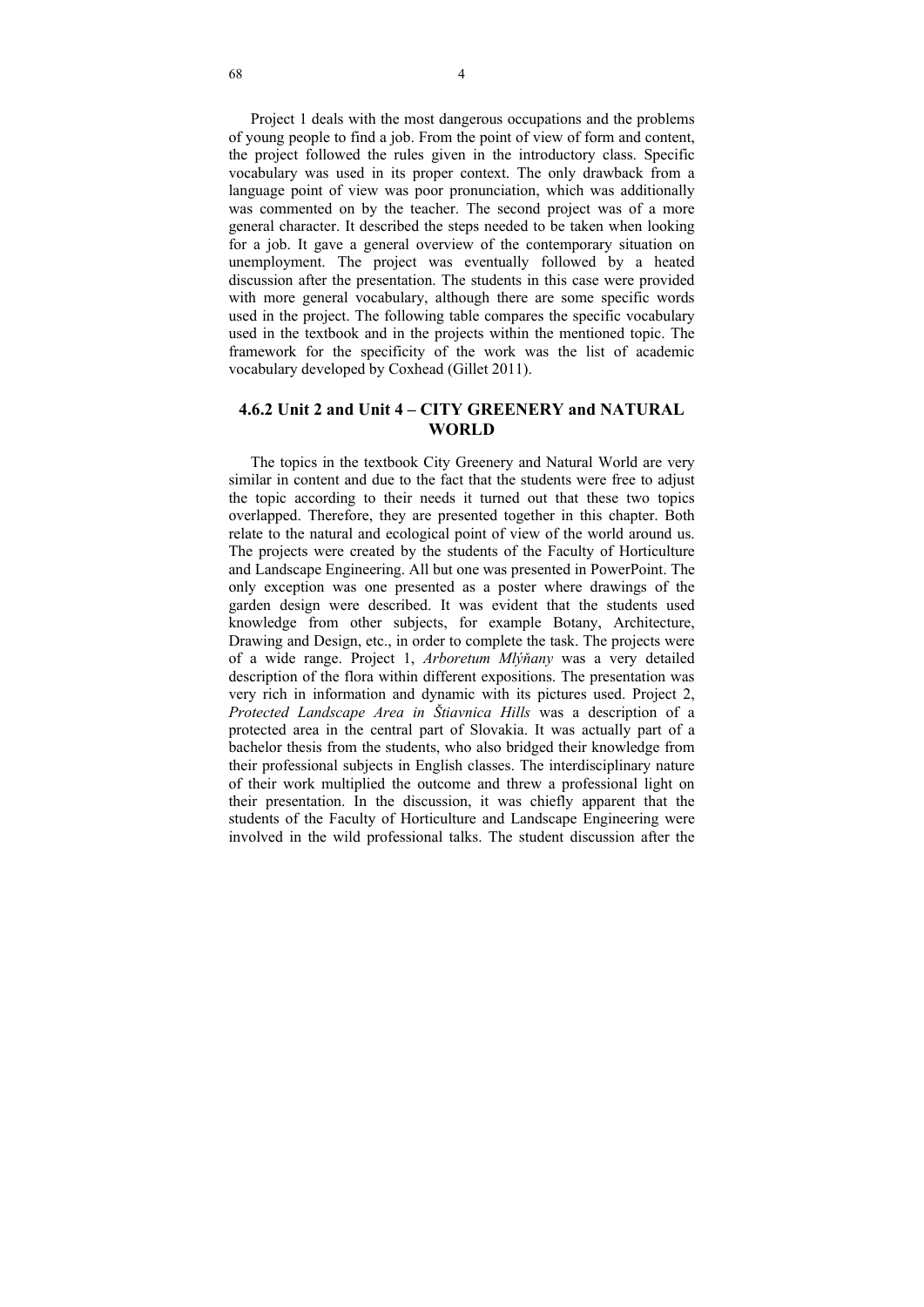### Research Part 69

presentation was led almost in fluent English, and freely too without students being drawn back with their grammar mistakes. Project 3, *Chamois* was quite simple, presented by a group of three students. It described rare species of animals and plants living and growing in our country, Slovakia. Even though they used some of the specialized vocabulary, their presentations contained lots of Slovak terms that they had not translated into English.

Projects 4 and 5 were focused on garden architecture. Project 4 profiled the most distinguished architects in the world with descriptions of their originality and it pictured existing examples presented throughout the world. It must be said that this project was the most professional in terms of both content and form. The students admitted that they asked one of the fluent English speaking students to check their English in the presentation and the result was that there were hardly any mistakes in grammar and spelling. There were a few inaccuracies in their pronunciation when presenting but this was acceptable in regard to the desired level of English.

Project 5 presented the most beautiful gardens in the world. There were pictures only and it did not include any text, thus the presenters put a lot of effort in preparing the oral presentation. At the end of their presentation the list of the professional vocabulary was included. Again, the power of the visual element in PowerPoint was fully exploited. In the following table the specific vocabulary used in the textbook and the projects is compared.

To sum up, the vocabulary from the projects varied from the very general to the very specific. There were family names of the plants, trees, and animals, as well as words learnt at the secondary school levels. The aim of finding and processing the authentic materials as well as using specific vocabulary for students' professional needs was fulfilled though. Out of 73 words from the wordlists offered in the textbook the projects used 15. On the other hand, the students in their projects proposed altogether 171 new words in four different contexts. However, the topics of the projects varied a lot from the text in the textbook and therefore not a lot of words overlapped.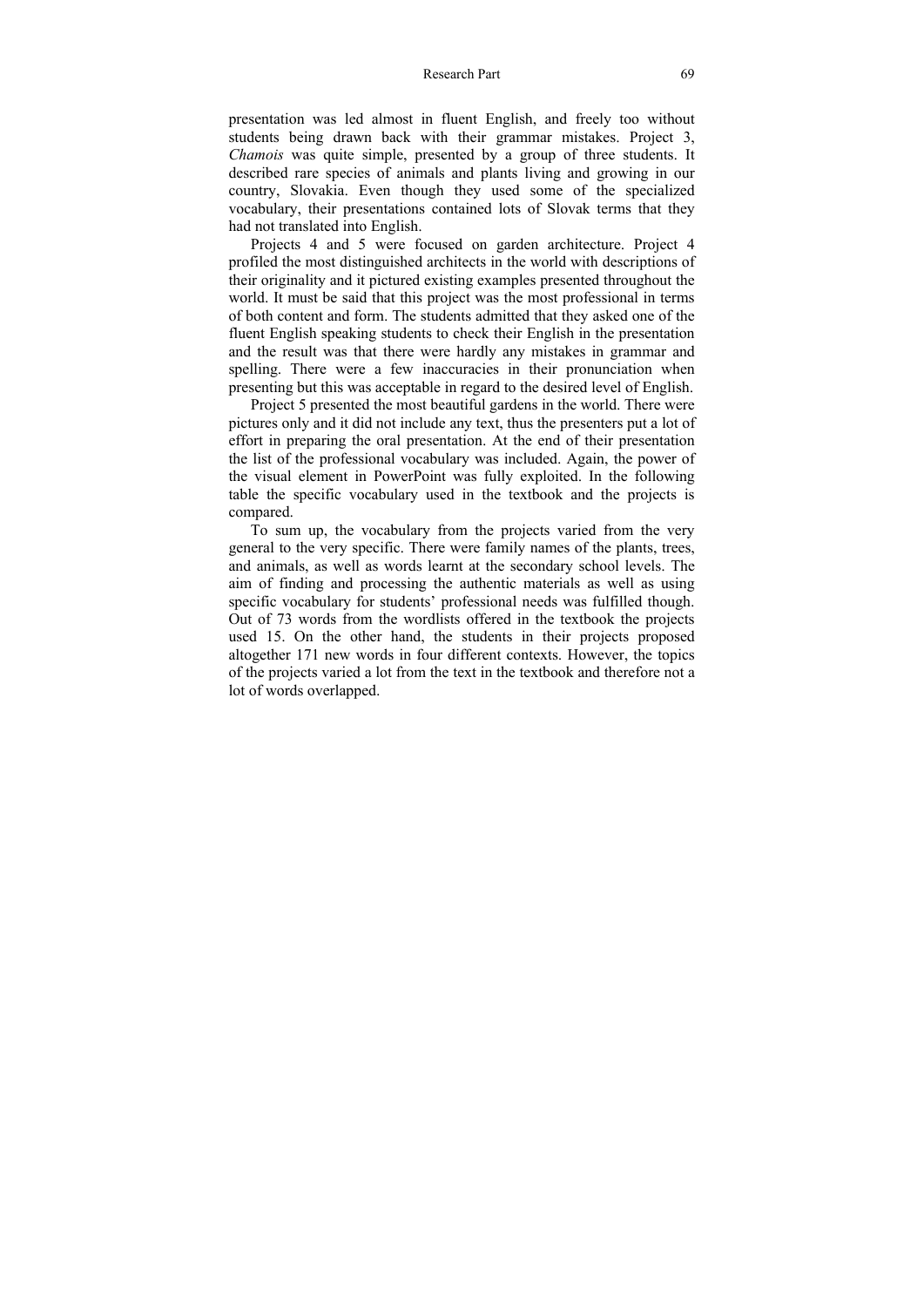# **Table 12**

| <b>Textbook</b>     | Project 1          | Project <sub>2</sub> | Project 3   | Project 4       |
|---------------------|--------------------|----------------------|-------------|-----------------|
| vocabulary          |                    |                      |             |                 |
| according to,       | evergreen,         | protected,           | chamois,    | intense,        |
| contribute,         | cultivate,         | contribute,          | covered,    | landscape,      |
| covered, decrease,  | valuable,          | landscape            | decrease,   | jungle,         |
| deflect, electric   | latitude,          | area,                | native      | environmental   |
| bill,               | longitude,         | hills.               | to,         | design, set up, |
| generate, grid,     | altitude,          | mountains            | subspecies  | urban, rural,   |
| in the long run,    | Turkey             | volcanic,            | European    | fascinated,     |
| install,            | Oak,               | interface,           | habitats    | contemporary,   |
| living space,       | Penducu-           | climate,             | directive,  | natural         |
| metric ton,         | late               | reflect,             | taxonomy,   | materials.      |
| to mount, offset,   | Oak,               | horizontal.          | genus,      | fusion, outside |
| overall, physicist, | Hornbeam           | vertical,            | goat-       | spaces,         |
| power plant, save   | Eastern            | flora,               | antelope    | specify,        |
| money, to hook,     | Red-               | fauna,               | subfamily,  | source,         |
| to plant,           | cedar,             | element,             | living      | hybrid,         |
| to settle for,      | Lawson's           | reservoir,           | space,      | blending,       |
| to waste.           | cypress,           | ditch,               | Tatra       | sensuality,     |
| TV antenna, alike,  | European           | tree                 | chamois.    | imperfection,   |
| competition,        | <b>Black</b>       | species,             | Balkan      | reveal, power   |
| encourage,          | Pine,              | forestry,            | Chamois,    | plant, unique,  |
| examine, fungi,     | taxons, rare,      | eliminate,           | Carpa-      | earthquake,     |
| habitats, hazel     | Himalayan          | botanical            | thian.      | volcano,        |
| doormouse,          | Birch,             | garden,              | The         | waste,          |
| in decline,         | bark,              | proportion           | Pindus      | inherent, defy, |
| opportunity,        | according          | arboretum            | Mountain,   | handmade        |
| species, stag       | to,                | exotic               | origin,     | feel.           |
| beetle,             | Rhododendr         | plants,              | habitat,    | embrace, fine   |
| take a closer look, | ons,               | thermo-              | capture,    | arts,           |
| take a walk,        | Azaleas,           | philic,              | altitude,   | waterfront      |
| accurate,           | coniferous,        | andesitic            | steep,      | projects,       |
| archipelago,        | Blue               | rock.                | rugged      | urban           |
| capture,            | Spruce,            | metric               | terrain,    | master          |
| collection,         | White fir,         | ton,                 | hooked,     | planning        |
| diminish,           | cedar,             | xero-                | distinct    |                 |
| eliminate,          | Rocky              | thermic              | characteri- |                 |
| endemic,            | Mountain           | flora, rare,         | stics,      |                 |
| equator, explain,   | <b>Bristlecone</b> | carni-               | herd,       |                 |
| extinction.         | Pine,              | vorous,              | solitarily, |                 |
| extract, finch,     | Silver             | mammals,             | rut, impre- |                 |
| fur, hunting,       | maple,             | insects,             | gnated,     |                 |
| observation.        | Giant              | aban-                | female,     |                 |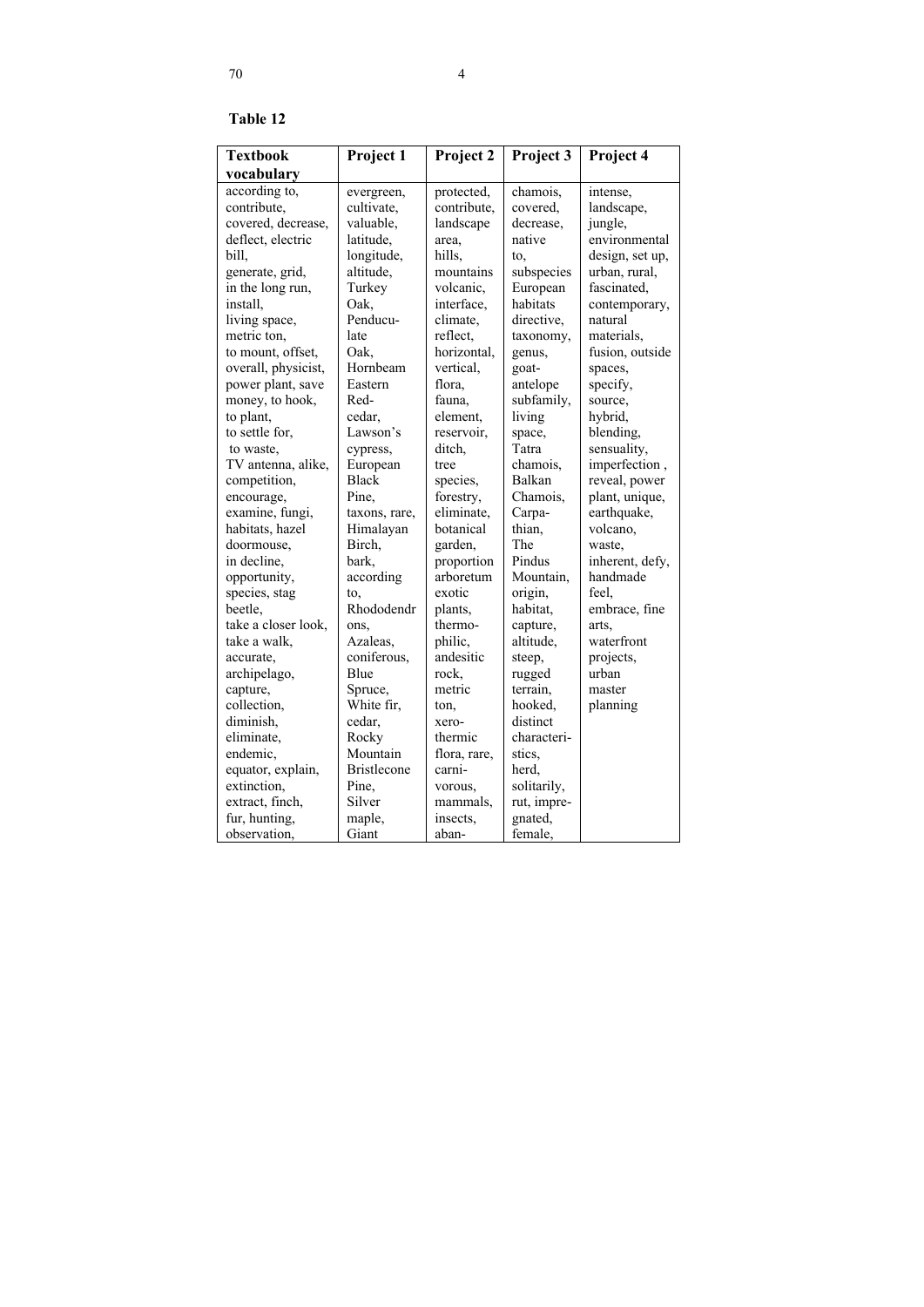| origin,<br>remarkable,<br>reserve,<br>responsible, seal,<br>selection, species,<br>specimen,  | sequoia, log<br>hut,<br>disposed,<br>Japanese<br>Red<br>Pine,<br>Sargent's | doned<br>mines,<br>bats,<br>mineral<br>springs,<br>hiking<br>trails,                                                            | gestation,<br>game,<br>traits,<br>exploited<br>by, tuft of<br>hair |  |
|-----------------------------------------------------------------------------------------------|----------------------------------------------------------------------------|---------------------------------------------------------------------------------------------------------------------------------|--------------------------------------------------------------------|--|
| caldera,<br>earthquake, intact,<br>outstanding,<br>petrified,<br>temperate, tribe,<br>volcano |                                                                            | spa,<br>willow,<br>oak,<br>domestic<br>flora,<br>endan-<br>gered<br>dendro-<br>taxons,<br>autochtho<br>nous<br>dendro-<br>flora |                                                                    |  |

# **4.6.3 Unit 3 – TRAVELLING**

Travelling was primarily aimed at the students of the Technical Faculty. Even though the topic might seem very general, suitable for secondary students, it approached specific subthemes such as "London Transport" and "the *Shinkansen* bullet train". Students were provided with the vocabulary necessary for discussing modes of transport or methods of travel in different parts of the world. Within the role-plays coming out or the real-life situations, students got the chance to acquire and practice the necessary vocabulary. Comparatively, in eight projects from groups of CLIL students, there was again a wide range of contexts under the topic. One project dealt with traffic jams in big cities throughout the world, Projects 2 and 3 presented holidays, interesting destinations, and how visitors could travel to them as well as travel around them. Projects 4, 5, 6, and 7 were simply a general overview of ways of travelling, modes of transport, and the pros and cons of said travel. Project 8 discussed via PowerPoint, the R1 expressway in Slovakia, a particularly controversial topic discussed in Slovakia at the time. It was prepared by the students doing their master's degree at the Technical Faculty. Their presentation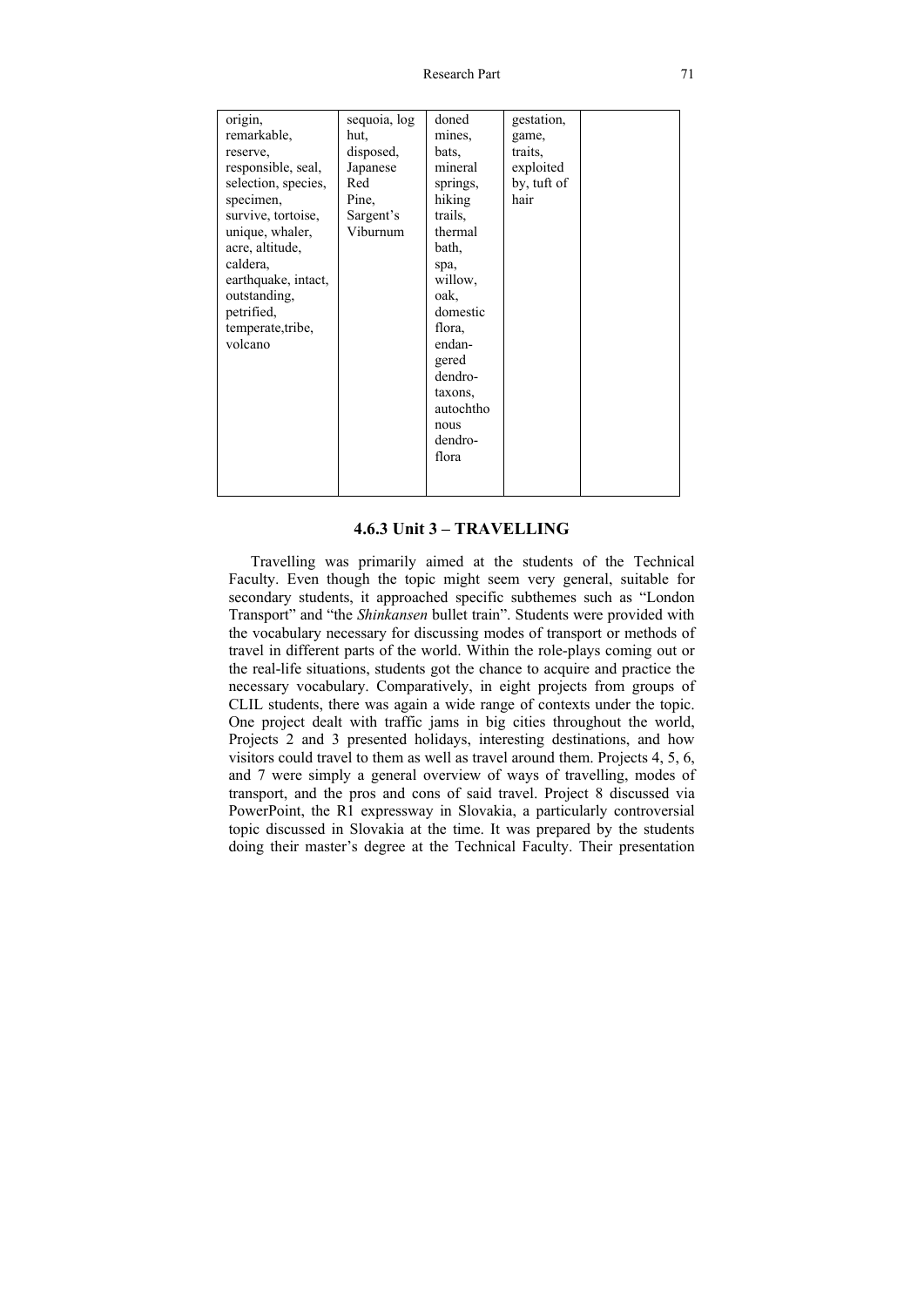was highly original, up-to-date, and well-organized in regards to form, style, and language. A lot of words from the presentations were repeated, so we therefore decided to make two groups of words. One is a set of words from the textbook and the second chosen from all the projects within the same topic.

# **Table 13**

| <b>Textbook vocabulary</b> | Project 1-2-3-4-5-6-7-8                                                   |
|----------------------------|---------------------------------------------------------------------------|
| Buses-only                 | Distant, destination, goals, insurance, efficient,                        |
|                            | congestion, destination, spending, half-board, full-board, provide, safe, |
| dispose, fare,             | expressway, public-private partnership, launch,                           |
|                            | pay-as-you-enter buses, bypass, improvements, freight transport,          |
| permit-only                | double-decker buses, interconnection,                                     |
| parking area, request      | accessibility, steel construction,                                        |
| stop, restrictions,        | commencement, traffic congestions,                                        |
|                            | single-or double-decker restrictions, requests, landslide, ski slopes,    |
| buses, bus                 | enable, comprise, propulsion, infrastructure,                             |
| terminal, aircraft,        | warehouse, legalities, mode, tracks, rail line,                           |
| disembark, quay,           | electric trams, hot air balloons, recreation,                             |
| liner, trip, depart,       | graziers, phenomenon, acquainted with, affect,                            |
| corridor, aisle,           | operate, space shuttle, ocean liner, external                             |
| commuter,                  | tank, ferry, consumption, payload, dump, get                              |
| conventional, enable,      | stuck, watercraft, military, reasonable,                                  |
| freight<br>train,          | commerce, carriage, voyage, delayed, iceberg,                             |
| metropolis, obstacle,      | dependent, weighed, pump, tanker, costs,                                  |
| operate, outlying          | depart, estimation, conductor, loss, liquid                               |
|                            | hydrogen, bomber, take off, nose-up move,                                 |
|                            | aviation, eject, off-shore, spew, essential,                              |
|                            | prevent, clean-up, gallons, B-2 stall,                                    |
|                            | investigator, distorted, oil spill, obstacle,                             |
|                            | costly, toll, split in half, recovery, debris,                            |
|                            | socio-economic, contaminated, resettlement,                               |
|                            | nuclear plant, attribute, safety requirements,                            |
|                            | residential, tobacco field, yurt, pass, streambed                         |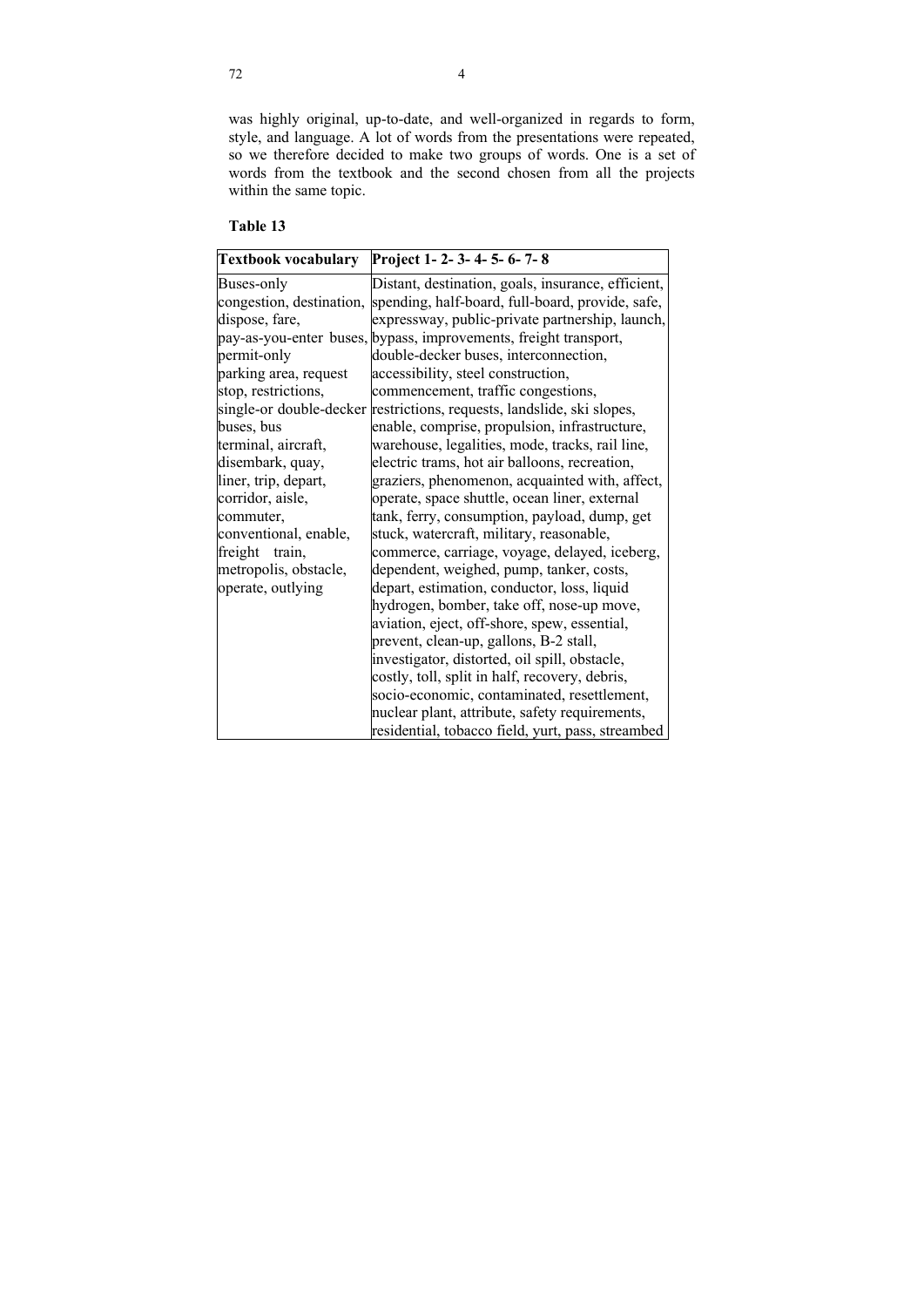### Research Part 73

When comparing the textbook vocabulary (28 new words) and the project (85 new words) there were 15 words appearing under both contexts. There is no doubt that the presentations offered a higher number of specific vocabularies, however, due to the level of language some of the words were wrongly used. Then, when discussing the form and structure of the projects, three out of eight were not very well organized. There was too much text in the slides which made a chaotic impression. The students in the introductory class were asked to prepare their projects according to the rules of effective presentations which were not followed in some of the cases. As was mentioned, four projects were very similar in content, however not identical, giving the advantage that peers were repeatedly exposed to new vocabulary within more language classes.

# **4.6.4 Unit 5 – FOOD**

The majority of ESP courses during the academic year of the research were those of the Faculty of Biotechnology and Food Technology. "Food" as a topic for an English project has a very general context for all the areas and concerns in the students' field of study. The textbook offered two texts where the first "Food, glorious food" (Holúbeková et al. 2010, p.35) is a very general overview of healthy food. The second text, "In eating habits, East is better than West," is about different cuisines throughout the world. The CLIL students were asked to adjust the topic to fall in line with the overall specific topics, or to prepare the project as part of their final theses. The students eventually presented eight projects. Similar to the previous topic, three out of eight (Projects 6, 7, and 8) included a very general description of the food pyramid, text mostly taken from Internet sites, and without a formal academic approach applicable to a student in higher education. On the other hand, five projects were quite distinguished in their topics, both appealing for the students and rich on information and specific vocabulary. The students really proved their critical thinking and orientation in their field of study, as well as using English as a tool for finding professional information for their own needs. Project 1, *Eating habits in different countries* and Project 2, *Eight tips to healthy eating*  mentioned various tastes and differences in ingredients in the cuisines in the world. Project 3, *Bio products*, dealt with the controversial issue of healthy ways of life in terms of providing bio products from authorized sellers and trustful markets. This project was really well performed with a minimum of mistakes in language and form. The authors confirmed that they had spent almost three weeks in the search for materials and processing any texts found. They got their presentation proofed by the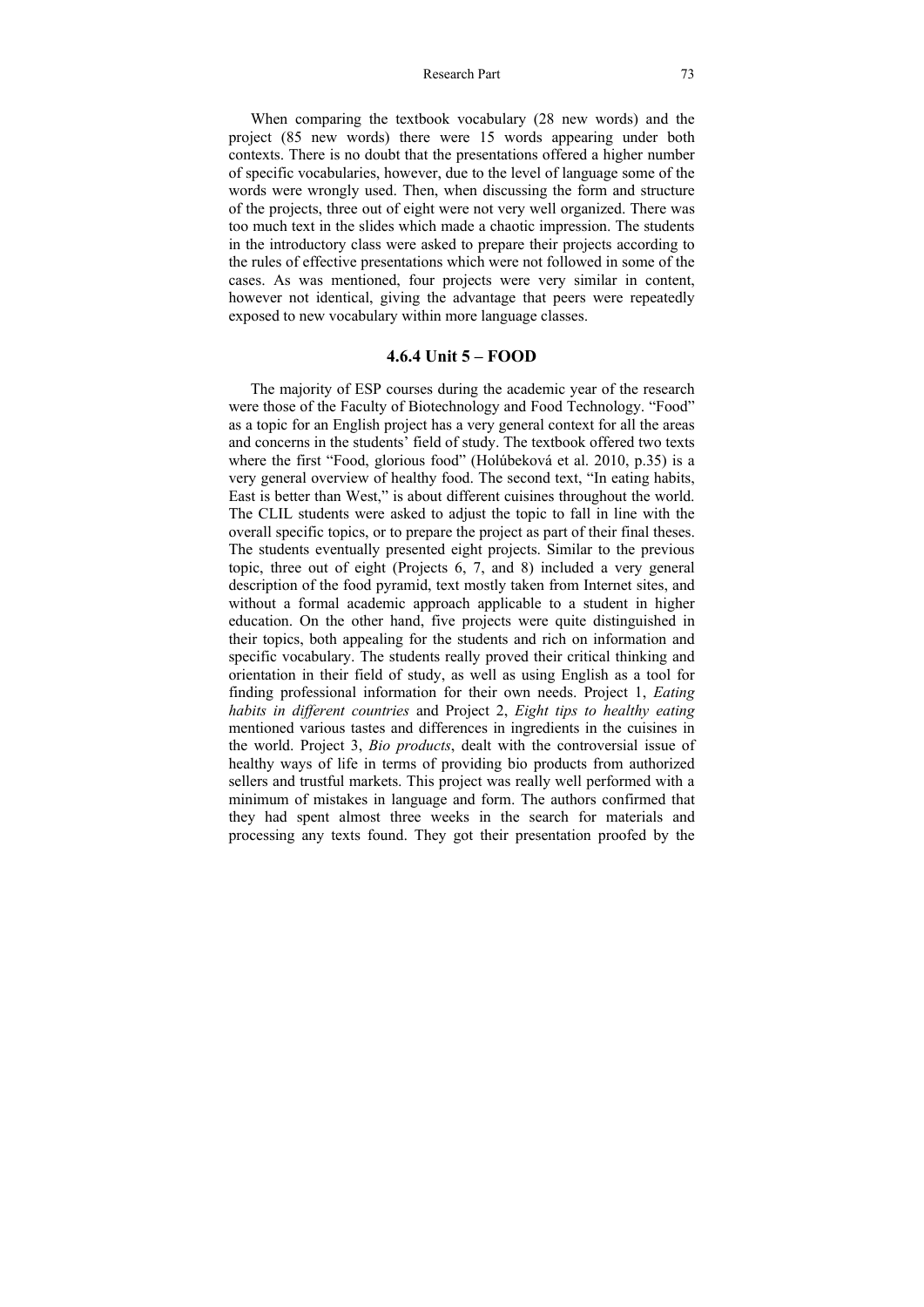more competent students, and checked their pronunciation by practising the presentation several times before the real performance in the class. Students actively participated in a heated discussion after the presentation. Projects 4 and 5 were quite similar in content as they talked about civilizational diseases stemming from unhealthy ways of life, especially eating habits. These two projects were again well performed and overworked in their form, style, and language. Projects 6, 7, and 8 discussed very general eating habits and the nutritional content of foods and the like. They mentioned junk food and wrong eating habits, however, as mentioned, according to the teacher, the content, form, and style were not to a suitable academic level. The following table shows the specific vocabulary where the wordlists of the similar projects are put together.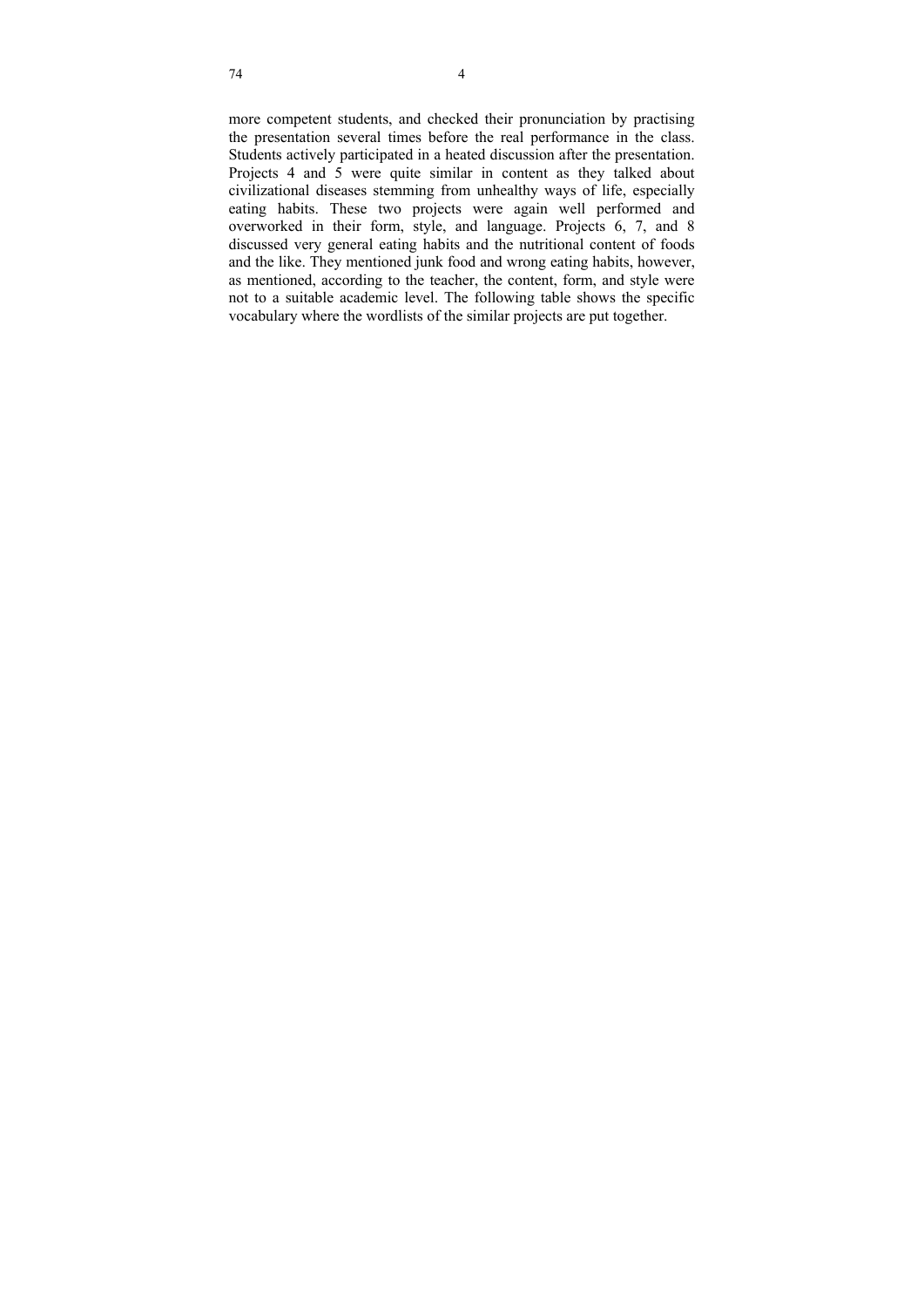| Textbook                              | Project 1                           | Project 2                  | Project 3                         | Project 4, 5           | Project 6, 7,                             |
|---------------------------------------|-------------------------------------|----------------------------|-----------------------------------|------------------------|-------------------------------------------|
| amount,                               | avoidance,                          | deprive                    | depend on,                        | replacementtissue,     |                                           |
| beef, beans,                          | poultry, raw,                       | from,                      | nutrition,                        | supply,                |                                           |
| beneficial, building                  | rennet, dairy                       | include,                   | heat-treated,                     | obtain, water          | Sparingly,<br>bio products,<br>beef, pork |
| block, carbo-                         | products,                           | low-fat, whole-            | matters, amyloid,                 | soluble, fibre,        | meat, beans,                              |
| hydrates, corn,                       | infrequent                          | bread, main                | heap, afford,                     | synthesize,            | carbo-hydrate                             |
| damaged,                              | narming,                            | course,                    | phyto-genetics,<br>dis-solvable,  | origin, ingested,      | organic                                   |
| disagree, eating                      | nutrient, protein,                  | dessert,                   |                                   | refuse, gain,          | food,                                     |
| right,                                | rice, exclude,                      | balance                    |                                   | purge, corn,           | vegetables,                               |
| entirely, fat, grow,                  | scallions, leek,<br>shallot, bowel, |                            | corn products,<br>dried, parsley, | crumb, kidney,         | wheat, animal                             |
| habit, iodine, iron,                  |                                     | protein,<br>carbo-hydrate, | chives, dill,                     | water supply,          | products,                                 |
| lobster, made up,                     | purging, fasting,                   | fat,                       | water cress,                      | slice, truffles,       | cereals,                                  |
| mutton,                               | compul-sive,                        | vitamins                   | saccha-rides,                     | tissue, pro-gesterone, |                                           |
| nutrition, nutrient,                  | response, self-                     | minerals                   | irrepla-ceable,                   | diosgenin,             | processed,<br>whole grain,                |
| pork, protein, rice,                  | esteem,                             |                            | sparingly, fair                   | scallions, shallot,    | whole milk,                               |
| taste, seafood,                       | Chinese, eating                     | pastry,<br>amino-acids,    | trade, vary,                      | life                   | stroke, high                              |
| shrimp, shellfish                     | habit,                              | blood                      | suspect, digest,                  | expectancy,            | blood                                     |
| vegetable, wheat,<br>although, animal | excessive                           | pressure                   | phenolic                          | enemas, iron, zinc,    | pressure,                                 |
|                                       | adolescent                          | colon,                     | com-pounds,                       | copper,                | pesticides,                               |
| product, bowl,                        | refusing, brittle,                  | cancer,                    | seeds, fertilizers,               | calcium,               | fertilizers,                              |
| cereal,                               | obsessive-ness,                     | chole-sterol               | compost, root sti-                | diabetes,              | differentiate                             |
| colon cancer,                         | enamel, exposure,                   |                            | imulators,                        | occasion,              | livestock,                                |
| Chinese, diet,                        | ulcer, extent                       |                            | pest control,                     | pasta,                 | chives,                                   |
| eating habits,                        |                                     |                            | GMO,                              | whole                  | interference                              |
| fibre, gram,                          |                                     |                            | nutritious,                       | grain,                 |                                           |

Research Part 75 Research Part

**Table 14**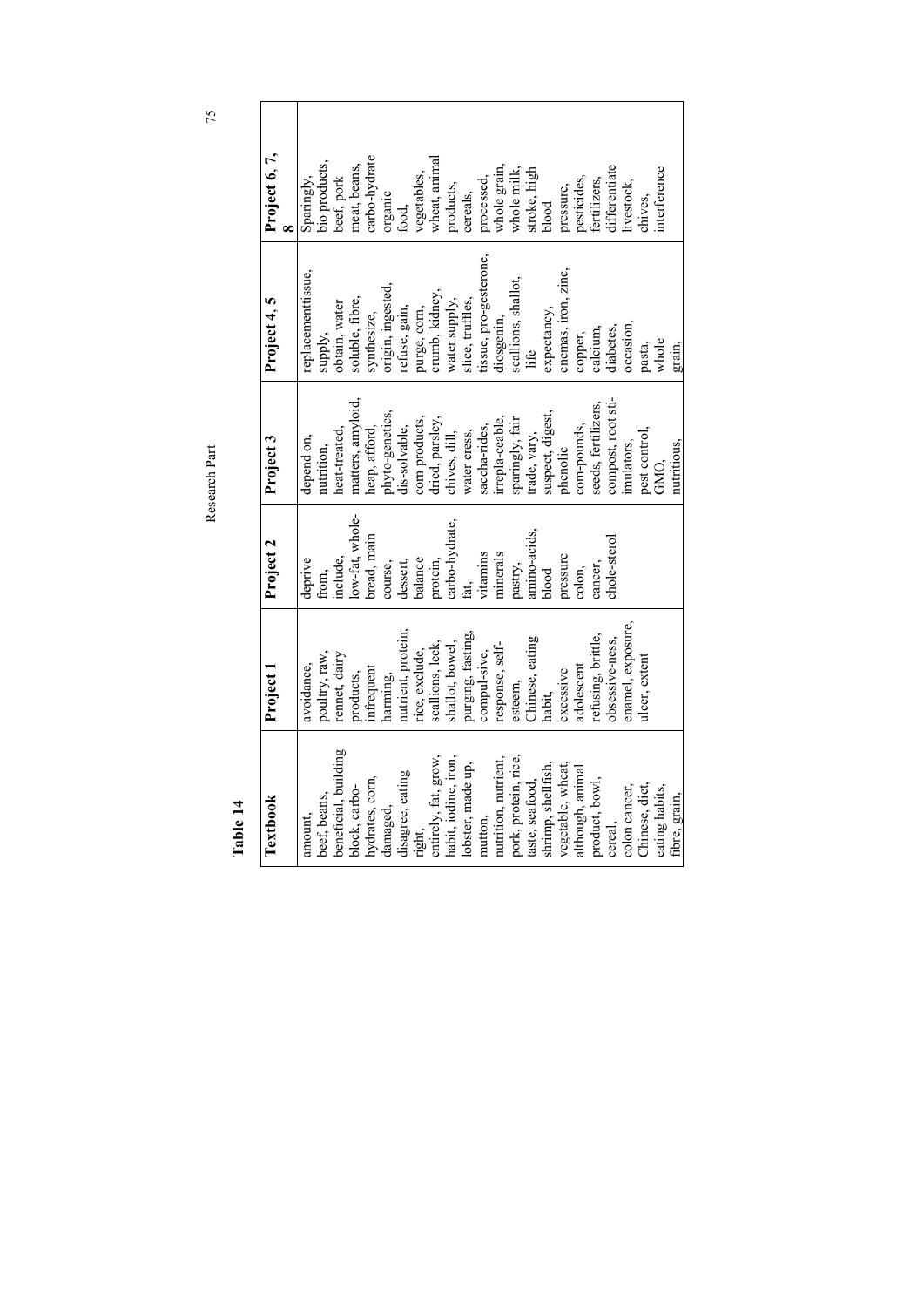| whole                 | $\begin{tabular}{c} \hline \text{milk, rend} \\ \text{disease,} \\ \text{dementias,} \\ \text{dunctics,} \\ \text{dunctics,} \\ \text{cavity,} \\ \text{cavity,} \\ \text{cavity,} \\ \text{cavity,} \\ \text{d} \\ \text{tanh} \\ \text{cnumel,} \\ \text{tomach} \\ \text{stomach} \end{tabular}$ |       |           |  |  | ulcers, BMI<br>(Body Mass<br>Index), heart                                                            |                                              | disease |  |                                              |  |
|-----------------------|-----------------------------------------------------------------------------------------------------------------------------------------------------------------------------------------------------------------------------------------------------------------------------------------------------|-------|-----------|--|--|-------------------------------------------------------------------------------------------------------|----------------------------------------------|---------|--|----------------------------------------------|--|
| uthorized<br>topsoil, |                                                                                                                                                                                                                                                                                                     |       |           |  |  |                                                                                                       |                                              |         |  |                                              |  |
|                       |                                                                                                                                                                                                                                                                                                     |       |           |  |  |                                                                                                       |                                              |         |  |                                              |  |
|                       |                                                                                                                                                                                                                                                                                                     |       |           |  |  |                                                                                                       |                                              |         |  |                                              |  |
| healthy, heart        | disease,<br>include, joint,                                                                                                                                                                                                                                                                         | lots, | occasion, |  |  | meat, pasta,<br>plant-based<br>diet, poor<br>diet, prime<br>diet, prime<br>suspect, rate,<br>suspaway | from,<br>scientist,<br>sparingly,<br>stroke, |         |  | suspect, vary,<br>whole grain,<br>whole milk |  |

h

 $\overline{ }$ 

 $\mathbf{r}$ 

 $76$ 76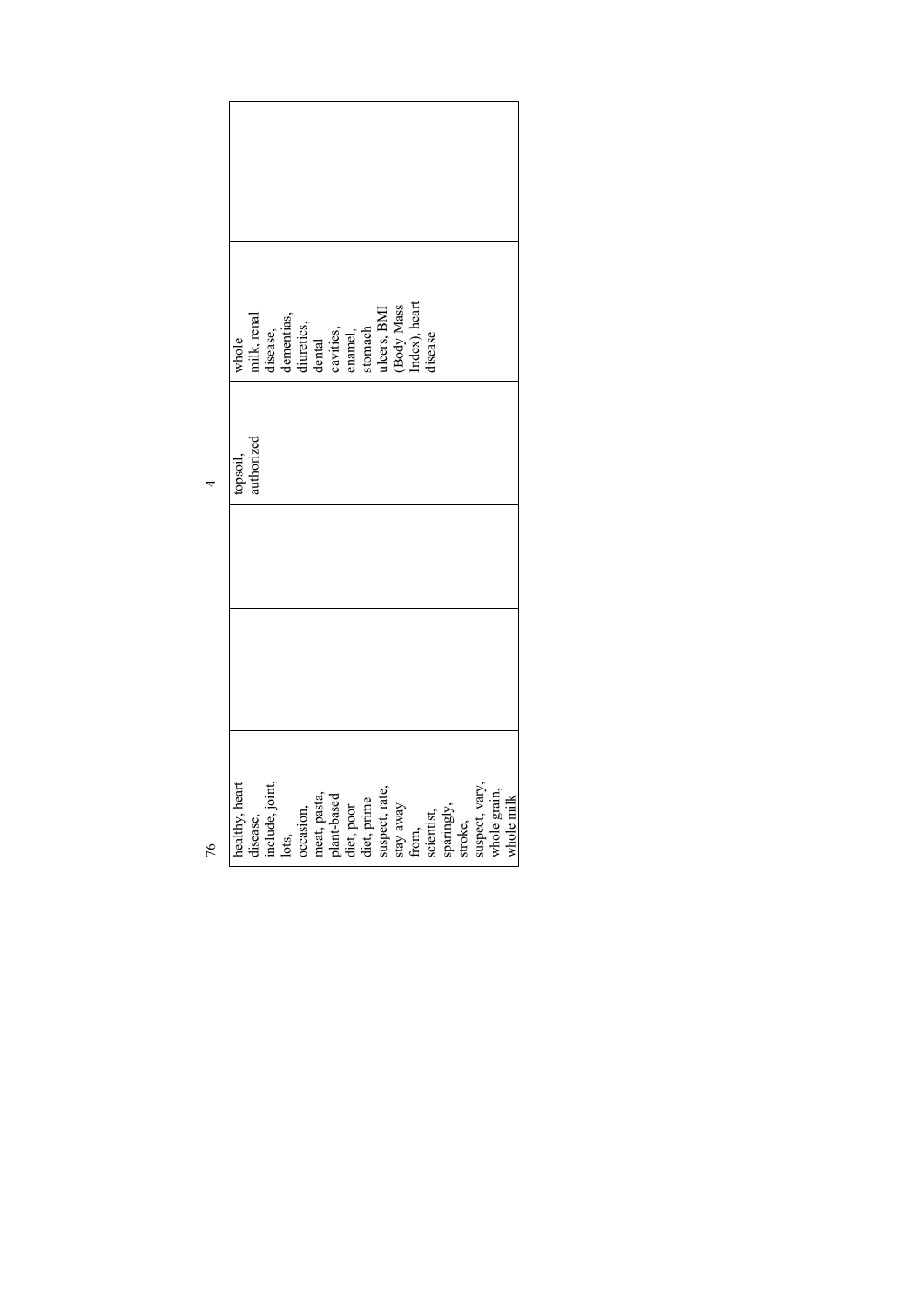Overall, there were 29 common words out of 58 offered in the textbook and 149 words included in the projects within the topic.

# **4.6.5 Interpretation**

In total, the non-CLIL group was exposed to 186 new words offered under all five topics. The projects of the students in the CLIL groups used 78 words in common with the textbook under the same topics. However, in total there were 473 new specific terms within 23 CLIL student presentations, which means that the amount of specific vocabulary to which the students of the CLIL group were exposed had almost tripled. It certainly does not mean that all the terms and words were acquired by all the students and reviewed afterwards; however, as was later seen in the result of the focus group meetings, the students admitted that the words they remembered best were the ones involved in their own projects and presentations.

Regarding the specificity of the words, we used the Academic Vocabulary List (Gillet 2011) which served as the framework, however not all of them were found on the list. This list is divided into different fields of English words for Specific Purposes, and the words from the presentations of CLIL groups fit into the categories of the following fields: *Environmental Science*, *Health Science*, and *Science and Technology*. Specialist words denoting types of herbs, plants, and animals were definitely ranked into the list of specific vocabulary even if they were not found on the Academic Vocabulary List.

As was evident from the list of words within each topic, the presentations in the CLIL groups covered a wider range of specific terms related to the professional specializations of the students. The words were used in context, however in some of them they were not used correctly. For example, the meaning of the word *ambulance* in one project was confused with *emergency*, as the meanings are similar in the Slovak mother tongue and therefore misapplied in English. Students mostly used English sources, most of them available from the Internet, however not all of them were reliable and proofread. Therefore, some semantic mistakes occurred in their presentations. In contrast, the positives of such phenomena are that while the presentations were being performed, the teacher was able to draw the students' attention to the mistakes and thus eliminate their repetition in any further works. The same applies to pronunciation. In the introductory class the students were advised to check their pronunciation, however the majority of them had difficulties in pronouncing some of the specific terms correctly. That was again the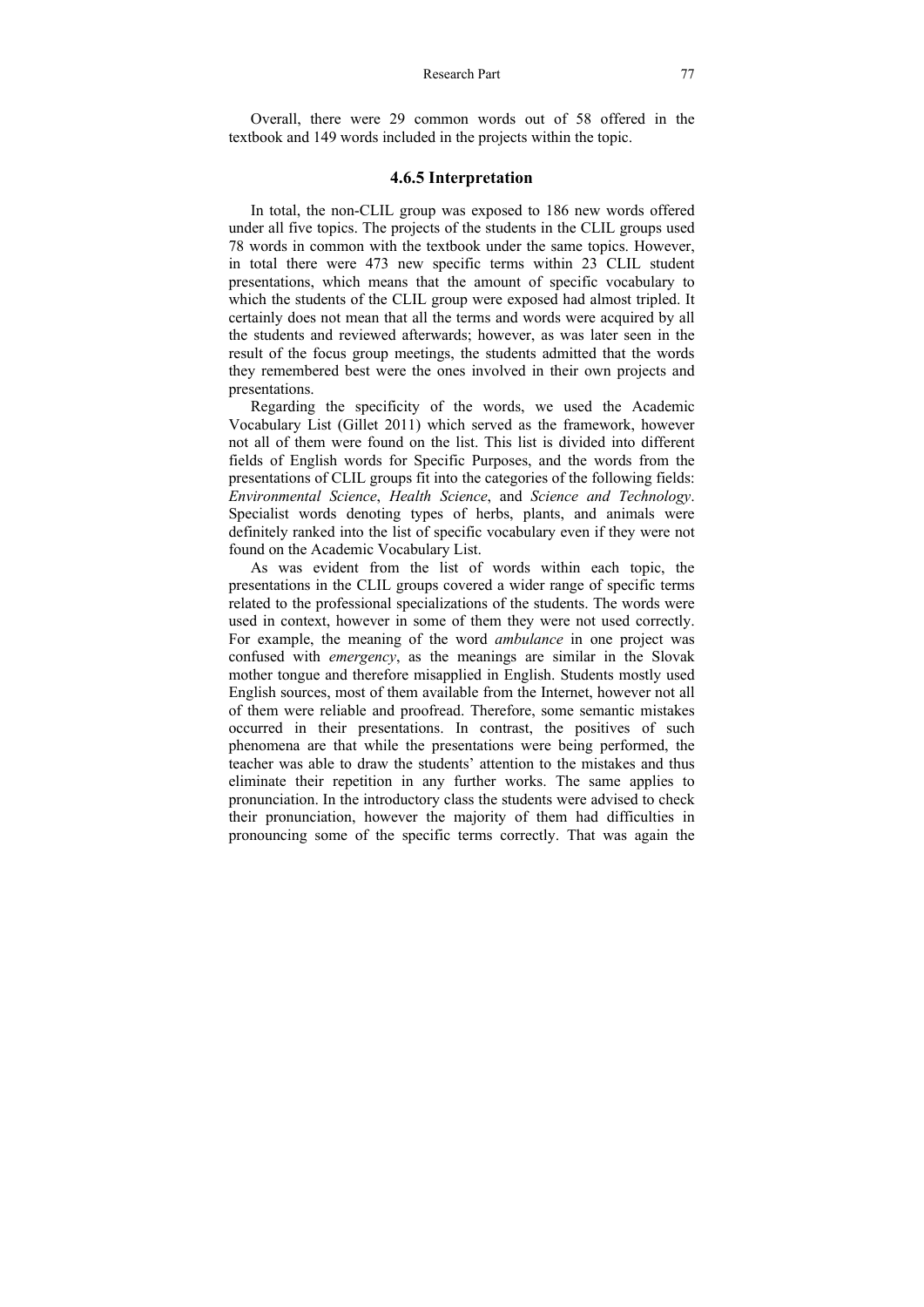teacher's role to check and correct the pronunciation.

Intercultural diversity was discussed mostly in the presentations on the topic of *Nutrition*. Students discussed the cultural differences of national cuisines and traditions. The same applied to the topics *Travelling* and *Jobs and Careers*. Environmental issues drew attention to the various regulations and procedures set in different cultures regarding various issues, for example waste separation. The presentations offering the specific names of plants, animals, technologies, and foods contributed towards a more professional approach in the ESP classes. Students of the CLIL groups, in the focus group meetings, mentioned that the motivation for them in their projects was the overlapping values of the foreign language that served as an instrument through which the topics from their professional fields are discussed and interpreted, and the scope of their professional fields. They experienced the search for specific information with the enhanced knowledge stemming from a deeper and broader overview of the materials regarding their professional intentions and specializations. The autonomous approach within English language learning is inevitable in this case.

As for the negative sides, the scope of terminology was demanding for the teacher as she was not an expert in all the fields of specialization, however, that can be also seen as a challenge in *updating* the vocabulary register. The ESP classes in the CLIL groups were more open regarding the fact that when the term was not comprehensible in English the students used their mother tongue to explain it, which is acceptable within CLIL methodology where the mother tongue is not neglected. Working with web dictionaries regarding the meaning or proper pronunciation of terms was often used due to the fact that the teacher had no chance to prepare comments to the presentation performances in advance.

To summarize, when comparing the specificity of the terminological content of the CLIL and non-CLIL groups, the CLIL groups were enriched with a wider range of specific terminology, however that does not mean that all the words were acquired by all the students, as this was not the aim of this research. The aim of the content analysis as a research technique in this work was to answer the research question of the increase of the specific vocabulary in CLIL and non-CLIL groups. It was proven that an increase in specific vocabulary is much more evident in the CLIL groups compared to the non-CLIL groups.

# **4.7 Focus Group Meetings**

Two focus group meetings were employed in our study, consisting of 20 and 25 people. As these meetings were organized after the last ESP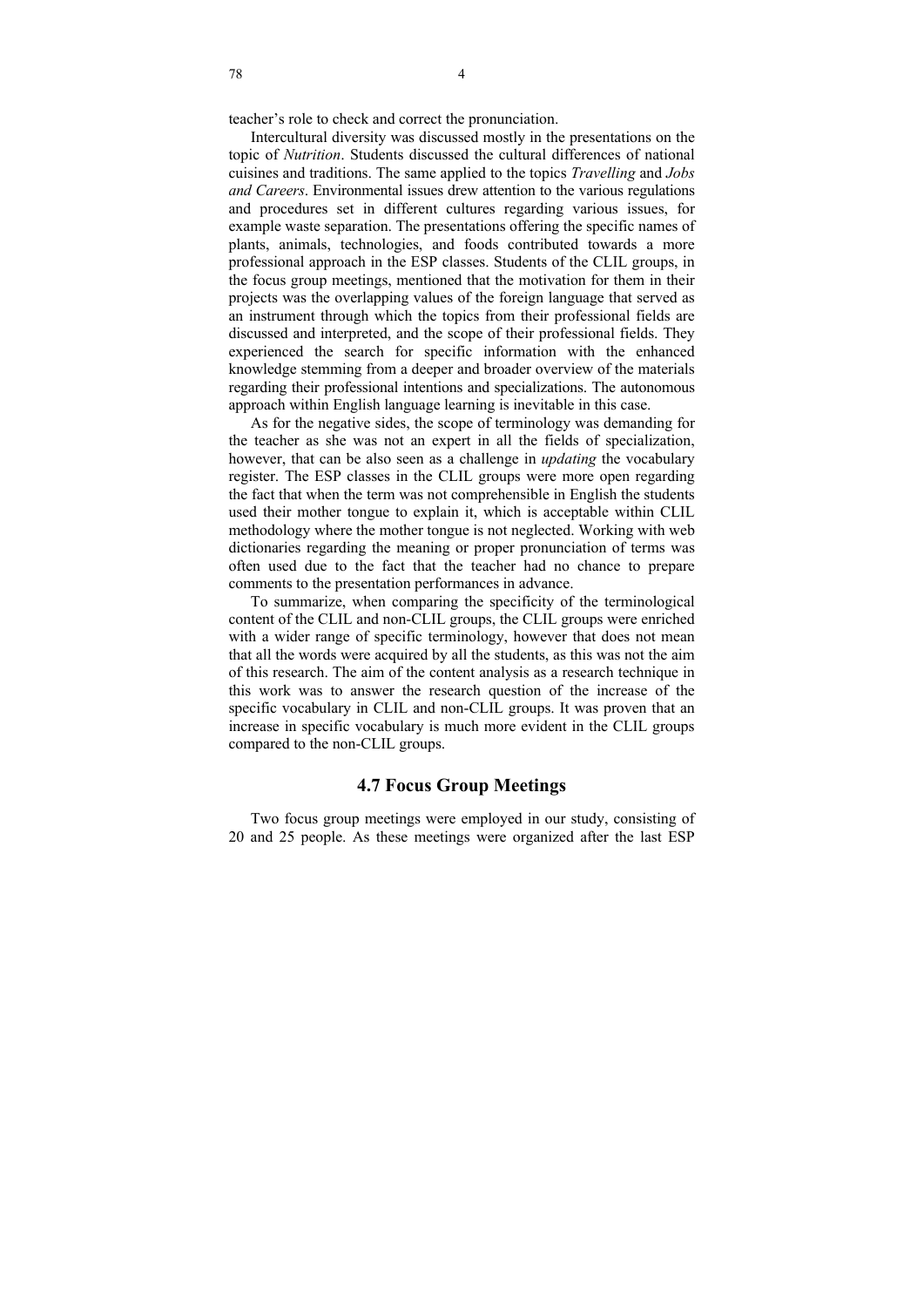### Research Part 79

session, out of 81 respondents only 45 appeared due to their other commitents. Therefore, two meetings were organized and analysed afterwards in a SWOT analysis which is described at the end of this section. In order to gain a better understanding it is necessary to take a closer look at the particular objectives set in the research. The research was conducted in the winter term of 2010. The CLIL group of 81 students were divided into three groups and were given the introduction class with all the description and explanation of the project work. The students had a chance to work on their projects in teams of two to three people. They also chose the dates of their presentations to be held in front of the teachers and class, who would evaluate the project from the point of view of format, content, and presentation techniques. The dates were arranged within the teaching schedule. The level of English of the experimental group was A2 (Pre-Intermediate).

The following topics were offered:

- Travelling and Transport (topic recommended mainly to the students of the Faculty of Engineering);
- City Greenery (for the students of the Faculty of Horticulture and Landscape Engineering);
- Nutrition (for the students of the Faculty of Biotechnology and Food Production);
- Natural Environment (for the students of the Faculty of Agrobiology and Food Resources);
- Jobs and Careers (a topic applicable to all study fields)

In focus groups, the students were asked to express their opinions on using project work (as a part of CLIL methodology) within ESP. They claimed that, compared to the traditional format of English classes that they had been exposed to previously, project classes were more interesting and they had been more actively involved. Despite some mental discomfort at the beginning at the thought of presenting in English, they afterwards appreciated the valuable experience in presenting in a foreign language. This experience made them more confident not only in English but also in their presentation skills.

Furthermore, they also admitted that they felt better acquainted with the topic they had chosen for their project and that they learned more than from the times they passively watched and listened to projects. Also, they criticised the topic limits, and in the future they wished to have more freedom about the choice of topic. One drawback was the peer evaluation of the projects by the students. Most of them were very generous to their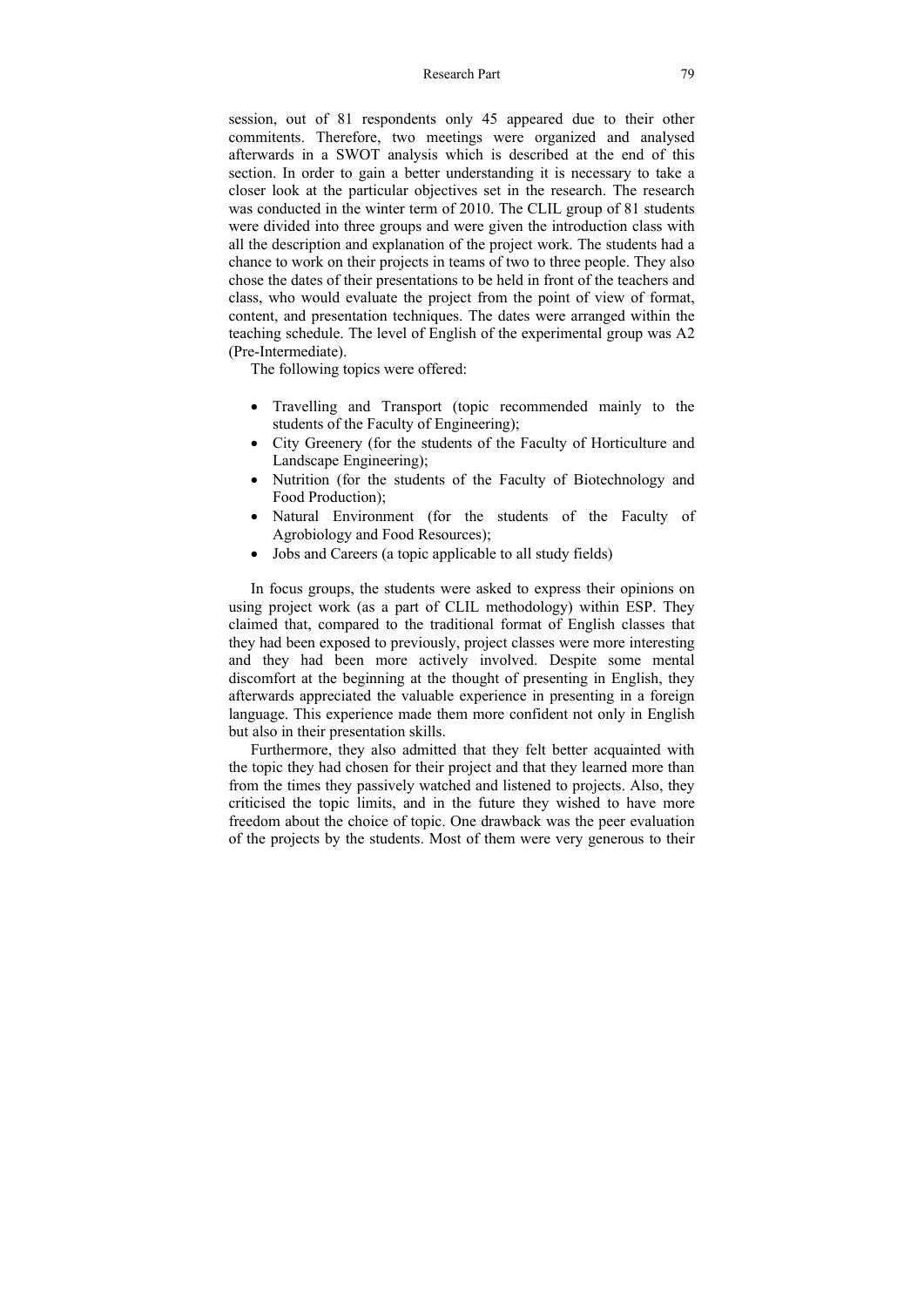colleagues and did not evaluate the projects according to the set criteria. Very often, the evaluation sheets of the presenters were more critical than those handed in by their colleagues. To conclude, from the point of view of the students, the projects within ESP required extra time and effort but the result was mainly positive and the students found the work interesting and challenging.

According to the theoretical background described previously, the authors followed the principles for successful focus group procedure. It was held in a classroom where the chairs and tables were organized in a circle in order to allow for more open communication and to develop a friendly atmosphere. Dr. Prokeinová from the Department of Statistics, acted as the moderator. The students met her for the first time at the focus group meeting intentionally. We assumed that it would not have been a good idea for the teacher (the researcher) to have also been the moderator due to the personal involvement with the students. Each focus group session took approximately 30-40 minutes. Everything was recorded with the prior consent of all the participants in the research. The transcripts of the focus group meetings were analysed and interpreted through SWOT analysis which answered the questions of the strengths, weaknesses, opportunities, and threats of project work implementation within ESP classes from the point of view of the students. The full transcripts of both focus group meetings with the analysed results shown further in the SWOT analysis are available in the appendices.

# **4.7.1 SWOT Analysis as a Tool of Focus Group Evaluation**

Focus group SWOT analysis of the students learning English for Specific Purposes through projects is as follows:

| Strengths                            | Weaknesses |
|--------------------------------------|------------|
| Students' positive attitudes towards |            |
| projects                             | Poster     |
|                                      |            |
| ESP vocabulary extension             | Vocabulary |
|                                      |            |
| Students encounter project education |            |
| also in some other classes           |            |
|                                      |            |

**Table 15**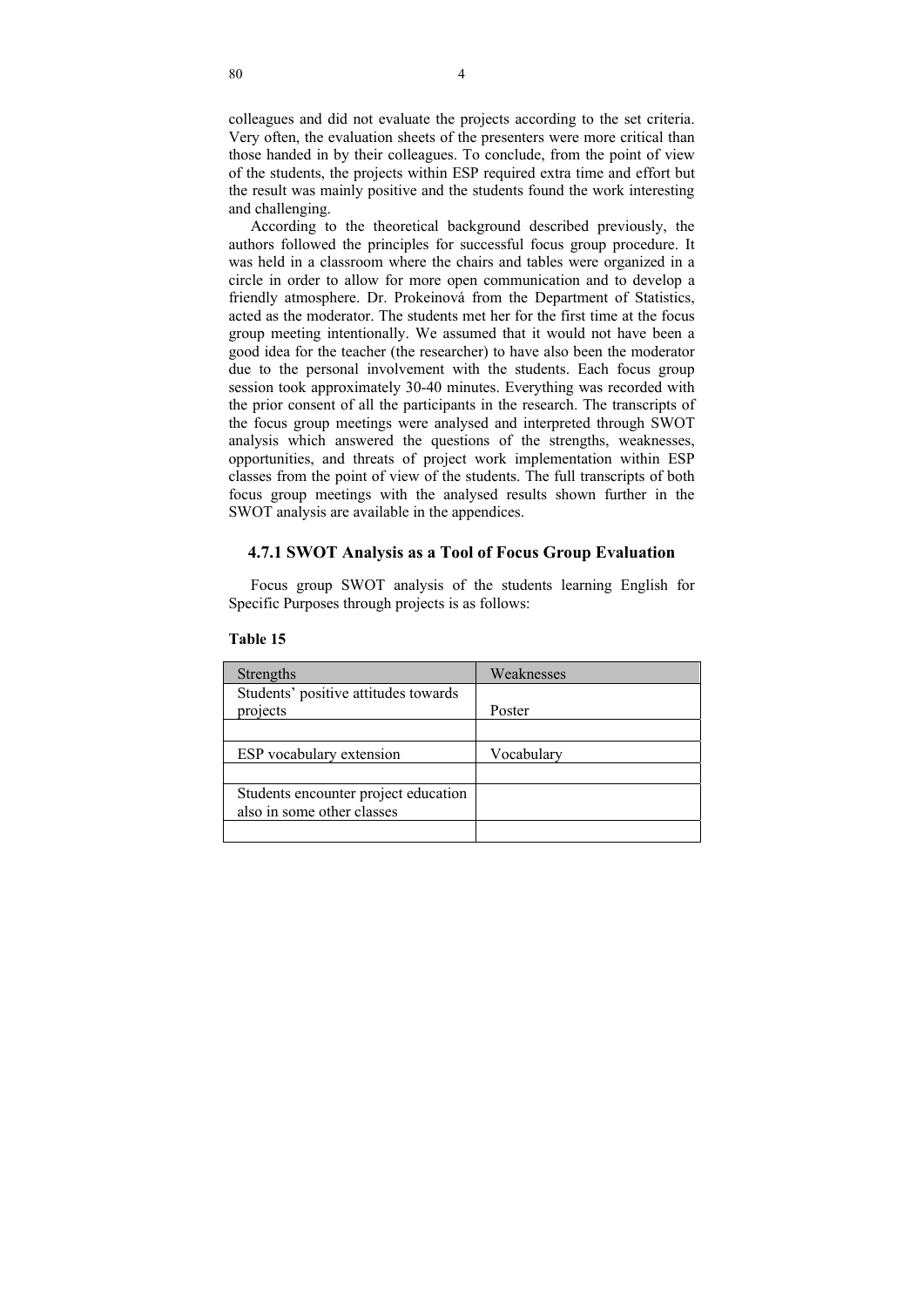| Opportunities                                   | <b>Threats</b>                           |
|-------------------------------------------------|------------------------------------------|
| Students focus on a particular                  |                                          |
| problem. Every student should work              | Number of projects                       |
| on his own topic                                | (presentations) within one class         |
|                                                 |                                          |
| Stress when presenting in front of the<br>class | Stress and discomfort when<br>presenting |
|                                                 |                                          |
| ESP vocabulary extension                        | Vocabulary                               |

Source: Own research

As we consider the strengths and opportunities to be a positive part of SWOT analysis, we joined the ideas and opinions of the students into one group. Particular opinions and thoughts are based on the recordings realized by the focus group in December 2010.

# **4.7.2 Strengths and Opportunities**

Learning and teaching through projects is a strong instrument for more effective education in comparison to the traditional approach. Many authors confirmed this hypothesis.

# **Students perceive project education positively**

For them it means a more interesting form of study in comparison with the traditional approach. Students become demotivated by a typical textbook in a foreign language class and the book becomes an ineffective instrument.

In recent times, with the popularity of multimedia, it is really difficult to work with a textbook as the main source of knowledge.

Attractiveness and increasing interest can be counted among the strengths of project work. They are forced to be creative and therefore it makes them think differently about a subject.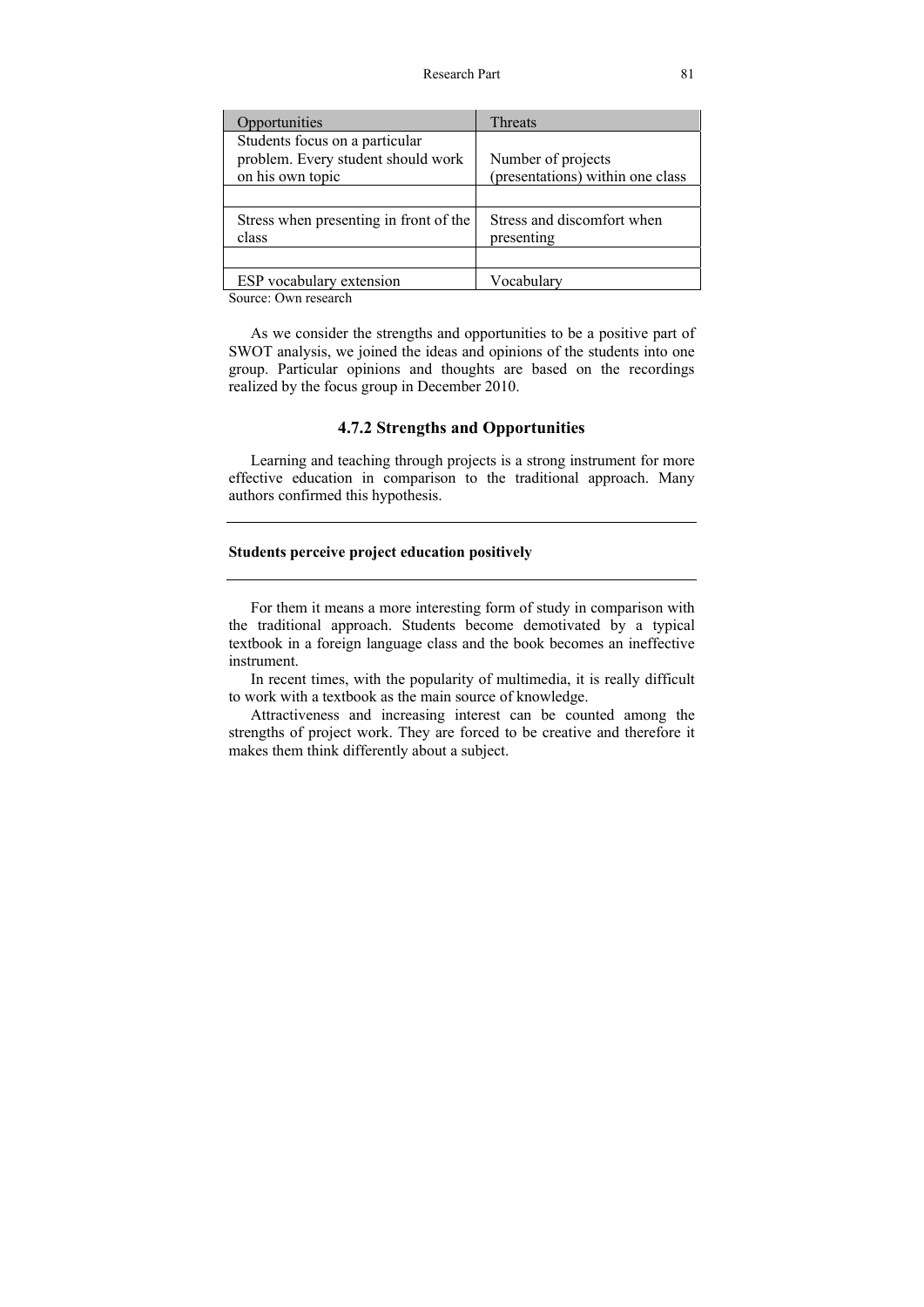#### **Students focus on a particular problem**

Regarding the fact that the students are in mixed groups, from different faculties and even different years of study, it is quite difficult for a teacher to select appropriate topics to cover in English classes.

Project education allows students to focus on their field of interest, or an issue which is in their study field, and at the same time enrich their vocabulary within English for Specific Purposes on the particular topic.

They selected topics according to their study specializations; they did not consider the conditions for project creation to be strict and unreal.

"*I definitely prefer the possibility to give a presentation in PowerPoint.*" This was the most popular opinion. Also, the problem is that many students do not have any idea what a poster actually is, therefore preferring PowerPoint presentations. Features in PowerPoint give students supporting hints and they get help in case they get lost while presenting via the slides in their presentation. Last but not least, there are many great presentation effects and graphics which are not available in a hand-drawn poster and therefore posters are not very eye-catching for students.

#### **Students encounter projects in other classes also**

Project presentation today is very common at our university. The main aims of a project are to cut down on memorization whilst at the same time to support creative thinking and to learn how to present in front of other people.

#### **Vocabulary extension**

Students admit that when listening to a presentation they acquire, even unwillingly, new vocabulary which remains in their mind. By working on their own projects, students stated positively that they enriched their vocabulary with a lot of useful words, due to the fact that they had to go through many references, translate some texts in order to understand all the necessary vocabulary, and eventually learn and fix it for the act of performance.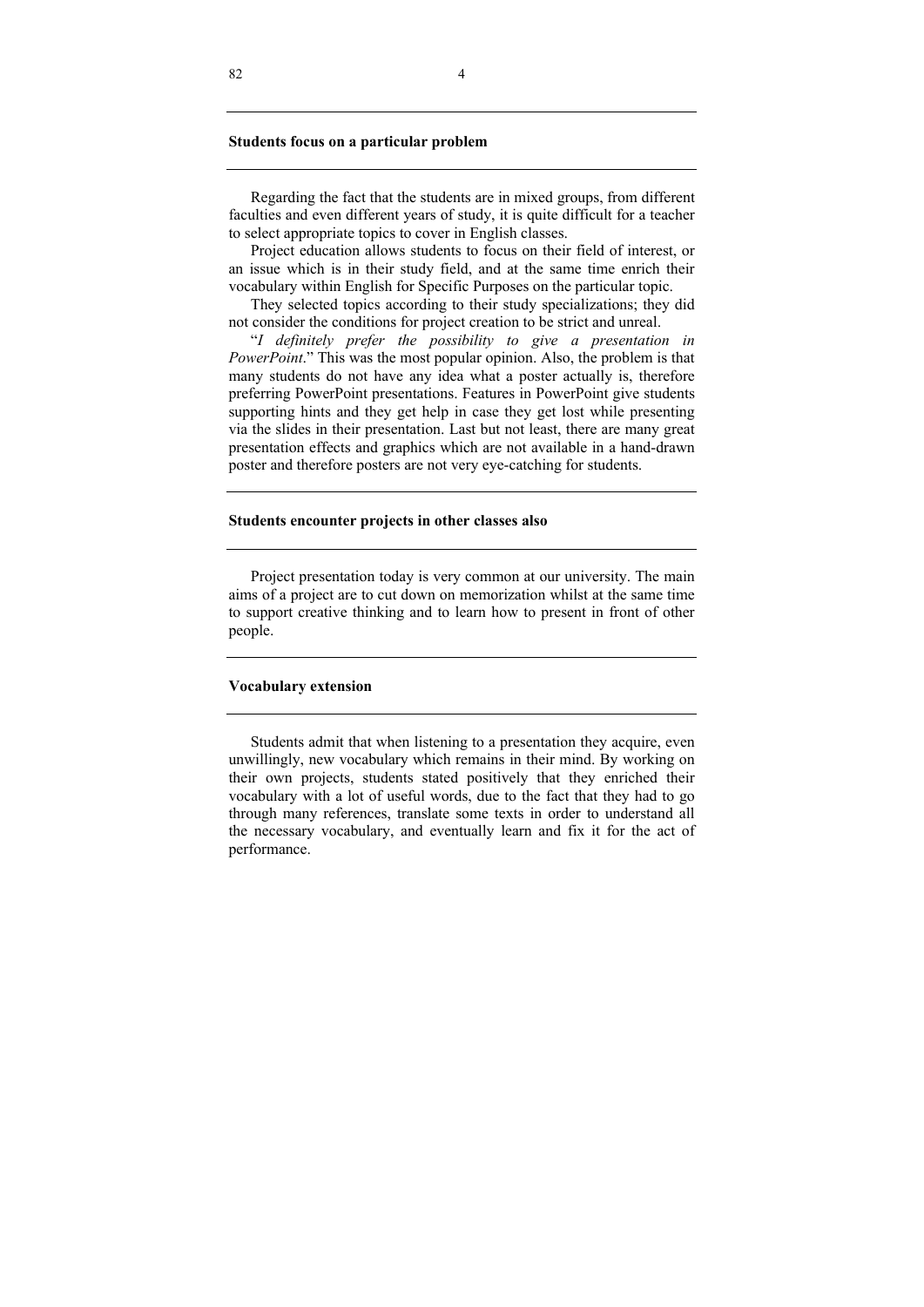#### **Every student should work on their own topic**

The main problem with team work, and also its weakest element, is the student who free-rides off of others' work. This is unfortunately repeated consistently across groups and it is not possible to prevent such matters. The more hard-working individuals in a group do not want to let down the weaker ones and therefore they work for them. The only possible way to get slower students to make an effort is to set the task strictly: every student has to present their part of the project. It is not possible to control whether students work hard on a project or not, but it becomes quite clear when it comes to presenting it.

# **4.7.3 Weaknesses and Threats**

### **Poster**

The issue has been discussed above. The poster is not interesting from a graphical point of view for our students. They consider the main problem to be the fact that it is impossible for it to include an adequate amount of information.

### **Number of presentations in one class**

An average presentation should take around 5-10 minutes. A discussion will follow, which in some cases is limited, but usually takes the form of a vivid talk which is the main effect of project education. The discussion depends on a lot of **factors**.

Only the most important ones, those stressed by our students, are mentioned. Firstly, there is **vocabulary**. If a student does not have the adequate vocabulary, they will not be able or willing to engage in discussion. Another factor threatening a discussion is **no interest from the side of the students** listening to a presentation.

The **topic is not interesting** for them and thus they have no reason to respond to a presentation. Psychologically, the most valid reason for having no interest in a discussion was the following reason: "We did not want to make any discomfort to our colleagues and we knew that soon we would be in a role of a presenter." **Students' empathy** with a presenter is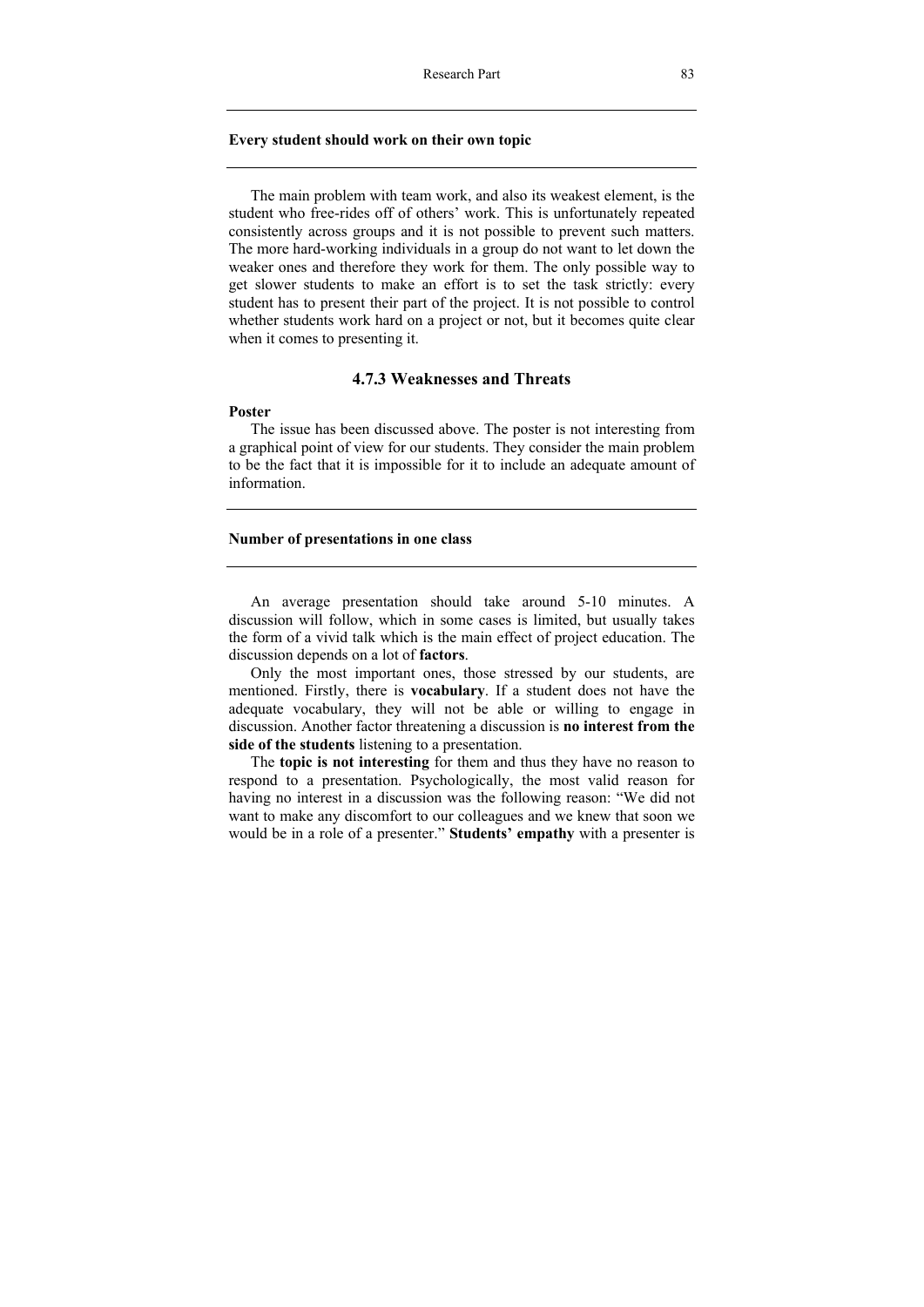very typical for Slovak students. It could be negatively perceived from the point of view of knowledge. Students do not want to bother their colleagues, but unfortunately they do not realize that they deprive themselves of the possibility to experience a performance which may be part of their profession in the future.

Part of this is a secret cooperation which was seen in the provision of prepared questions by the colleagues beforehand with the aim of satisfying a teacher with the belief that they are able to answer any queries. This is also the moment for pedagogues to work on changing their way of thinking into "How will I react if I do not know how to answer?" It probably needs some time and it will certainly need a change in approach starting at the elementary level of schooling. It could lead to a positive change in approaches at higher grades of education. The last factor is **attention span**. For any individual it can be demanding to focus their attention for a long period of time. Students claimed that the maximum number of presentations should not exceed three per class.

#### **Stress from presenting**

According to our results, the worst thing for students was to overcome the stress of presenting themselves in front of their colleagues. Everybody has only a certain amount of self-esteem and assertiveness allowing them to give performances to the public.

Students assessed this experience negatively  $-$  it was very difficult to present in front of their classmates in English, although some of them admitted that it would be just as problematic to do so in Slovak. Few of them had presented before, so they got used to that feeling of standing in front of an audience. Another disturbing moment for the students was the high number of students in a group. Fewer students in the classroom would be more welcoming.

#### **Vocabulary**

Students negatively commented on acquiring passive vocabulary. The professional vocabulary they heard had no impact and thus they did not remember it. The problem was also present in the fact that they heard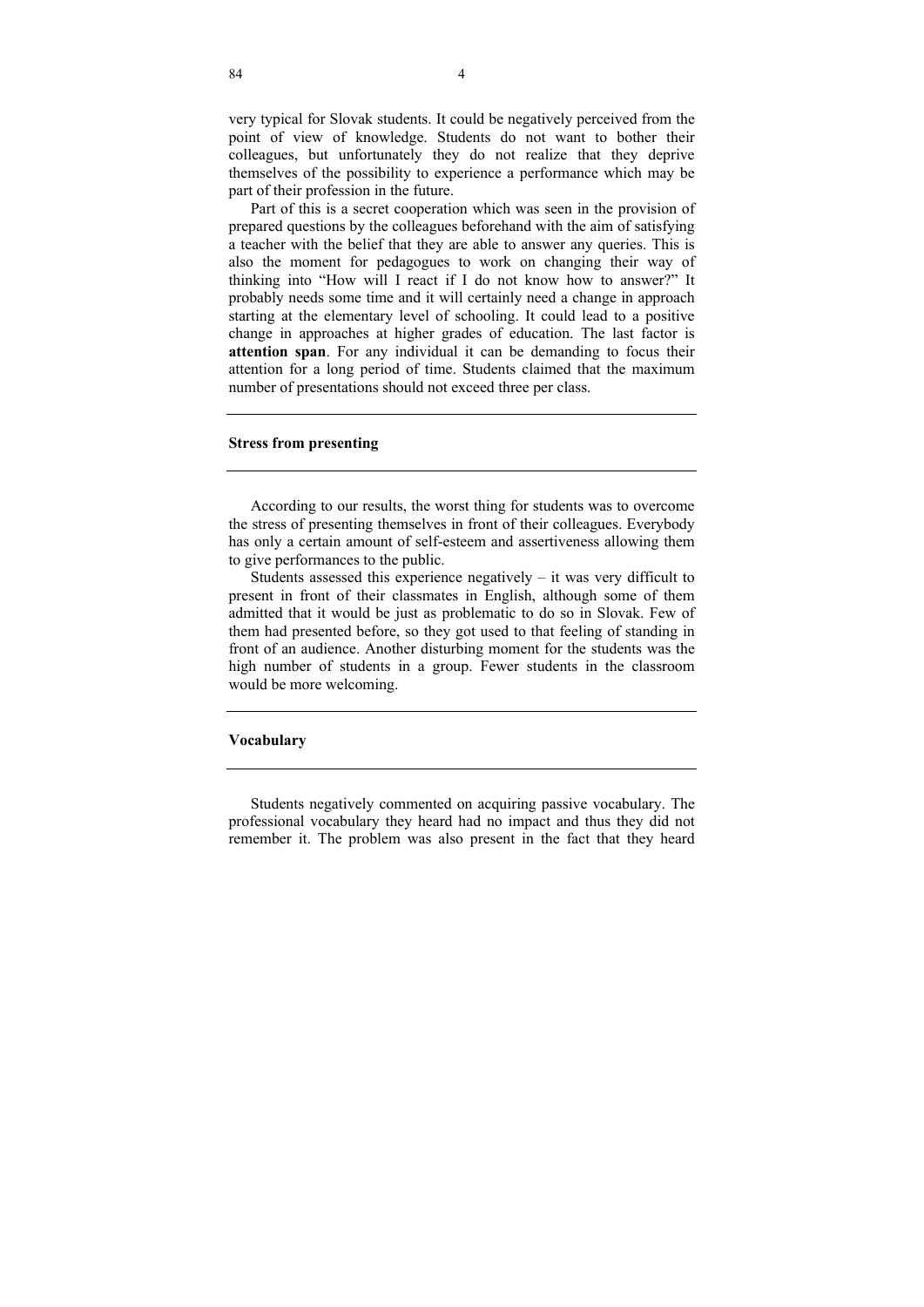#### Research Part 85

some specific words only once and then they were exposed to some new words. If a student was from the Faculty of Engineering, the vocabulary they used was not very useful for a student from the Faculty of Agrobiology and Food Resources. However, this is a problem of homogeneity of a group which could not have been influenced at the time of research.

### **Positives and Negatives of Using the Focus Group Method in Research**

In the research at the Department of Professional Language Education at SUA, the focus group meetings had a great impact in reaching the aims. They allowed the researchers to evaluate a new teaching method from the point of view of the students within a reasonable time. It was possible to develop their opinions by asking more detailed questions in order to gain very valuable views on project work in language education. By expressing their attitudes, the students felt important and enjoyed the position of being partners in the evaluation and management of the educational process up to a point. Also, through the discussion the relationship between the teacher and students reached a higher, more open level.

The negative side of the focus group method was that still a lot of students do not openly express their ideas. Some of them are very shy and pretend they have no opinion on the subject which seems to be quite a big problem. Students in Slovakia in general have not been taught or provoked to express their ideas openly from a very young age.

As for the recommendation, the success of a focus group meeting depends on the size of a group. In this case, it should have been lower, maybe then the students would feel more open and communicative. The point, which has been mentioned before, about a moderator who was not the teacher, appeared to be more objective.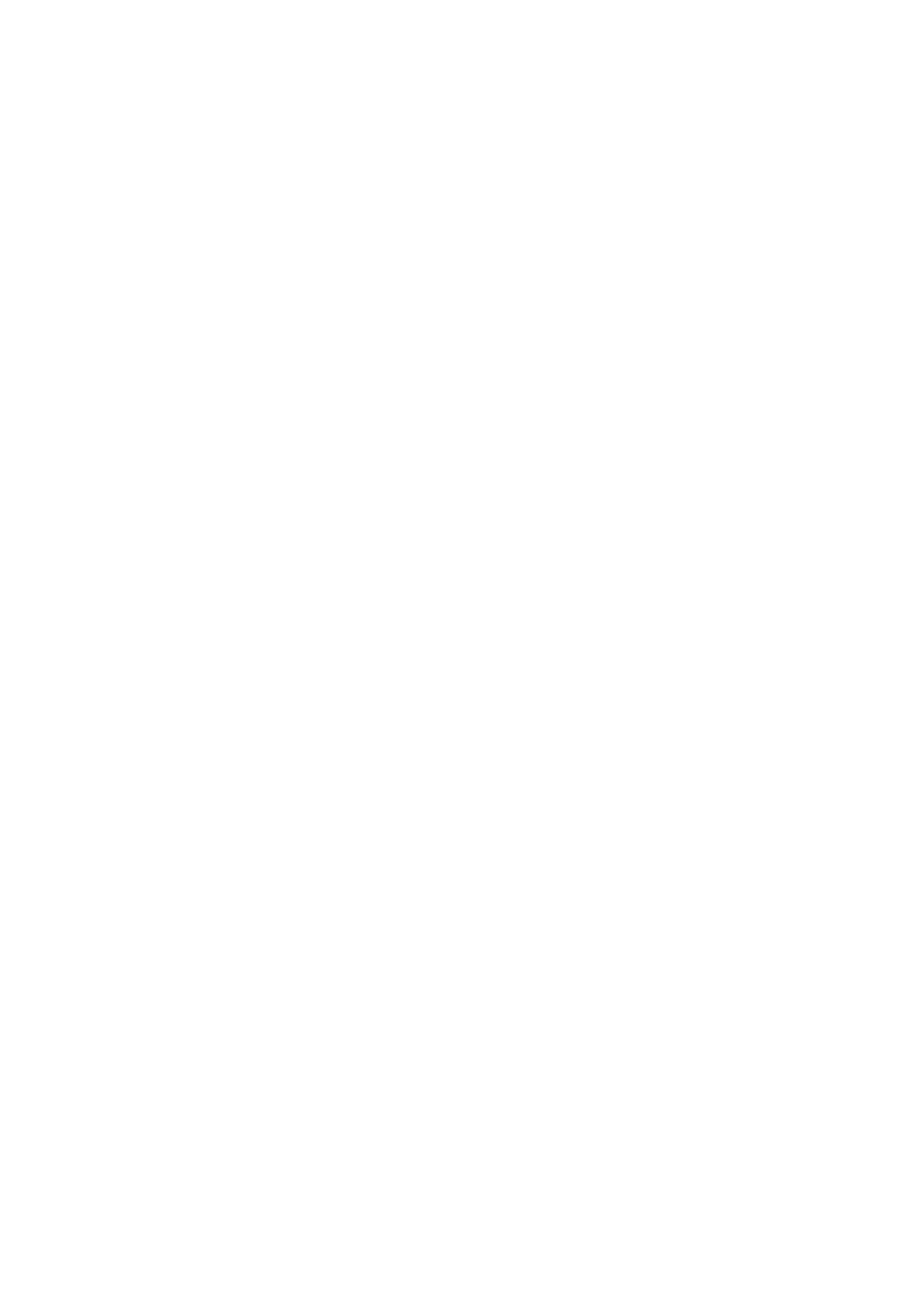# RESEARCH CONCLUSIONS AND DISCUSSION

The design-based research carried out on an ESP course at SUA in Nitra, Slovakia, focused on the use of the CLIL methodology within ESP classes at non-philological universities. It employed two groups of students studying at the specialized faculties of the Slovak University of Agriculture in Nitra. One group was taught through the traditional approach of ELT using a textbook published for the special needs of the students. The syllabus of the ESP course was designed according to the topics discussed in the textbook.

The other group followed the principles of CLIL methodology within ESP classes with the aim to develop communicative competences in English. The projects presented by the CLIL students covered the topics identical to those presented in the textbook used in the first non-CLIL group. The criteria for selecting, processing, and presenting the projects had been agreed on by the students and the teacher during the introductory class of the course.

The communicative competences of ESP courses are defined in the theoretical part and include the register of the specific vocabulary grounded in the professional needs of the students, grammar structures necessary for meaningful use of English, reading comprehension of specific text, and writing skills regarding B1 level according to the CEFR, mainly for the purposes of the future professions of the students.

The main aim of the research was to find out how the implementation of CLIL methodology through project work affects ESP classes in the Slovak University of Agriculture in Nitra, Slovakia. Due to the setting and the quality of the study, design-based research was chosen as the most suitable model for the triangulation.

The design-based research employed a mix of qualitative and quantitative techniques in order to find out the answers to the research questions defined in the empirical part. The evaluation of the content analysis, comparative analysis, and focus group meetings provided the researcher with valuable results to be interpreted and discussed further. The triangulation of the techniques provided the holistic view of CLIL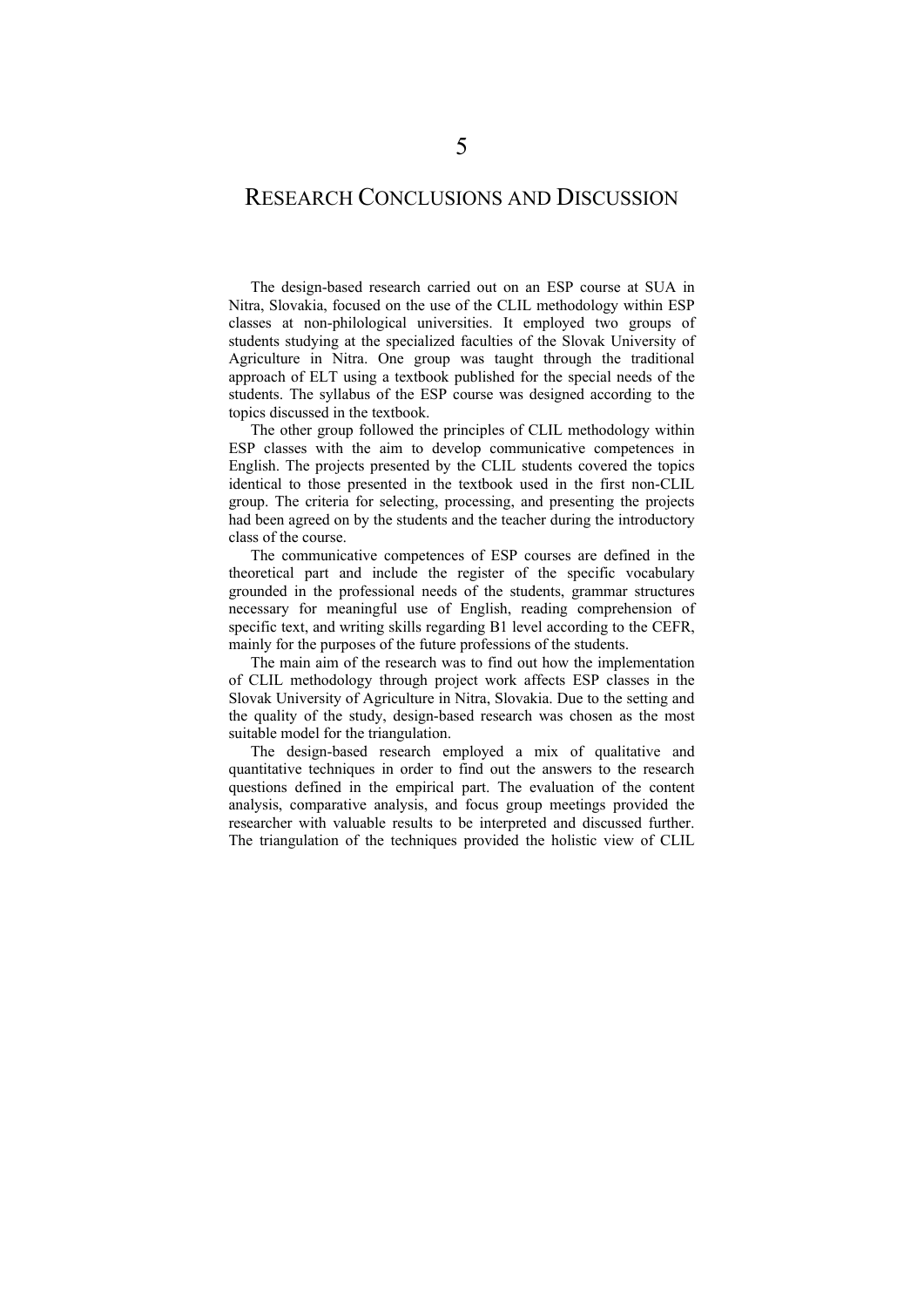implementation within ESP context. There are several approaches explaining the growth of ESP as a branch of ELT, however the main difference between them is their concern with specific vocabulary. The triangulation of the results gained from the three supplementary techniques provided the final conclusions on the subject, mainly overlapping on the questions of the use of specific vocabulary in the professional fields within ESP. The whole research can be concluded into the following answers to the research questions.

The research questions with regard to the main aim:

Research question 1: **How does professional vocabulary within the chosen specific topics of CLIL students differ from that of non**-**CLIL students in their quantity and quality (referring to Coxhead classification of specific vocabulary)?** 

Content analysis as a qualitative technique in this case answered the research question on the increase of the specific vocabulary comparing both the CLIL and non-CLIL groups. Coxhead's classification of words ranked into specific fields served as the tool for sorting the specific vocabulary into fields according to their use. In this study, the words used within the five chosen topics covered the professional fields according to Coxhead's taxonomy, i.e. Environmental Science, Technology, and Computer Science.

When comparing the CLIL and non-CLIL groups, the non-CLIL group was exposed to 186 specific vocabulary items offered within all five topics. In comparison, 23 projects from the CLIL students used 473 specific words. In total, there were 78 common words used across the CLIL and non-CLIL groups. The amount of specific vocabulary in the case of the CLIL students almost tripled.

Referring to the specificity of the words used, the non-CLIL group was exposed to the words chosen from the adapted texts offered in the textbook used in the classes. Within the same topics, the CLIL students chose the words for their projects according to their own judgement. They made an effort to find the words they really needed for the purposes of the project, learning them in terms of pronunciation and usage, and explaining them to their peers when presenting in front of the class. Thus, the rules of learner's autonomy, one of the proposed signs of modern education, were followed.

However, the study did not test the acquisition of words. This certainly does not mean that the CLIL students acquired all the words they had been exposed to. The third research technique – the focus group – revealed that the questioned students remembered best the words they had to actively find for the purposes of their presentations.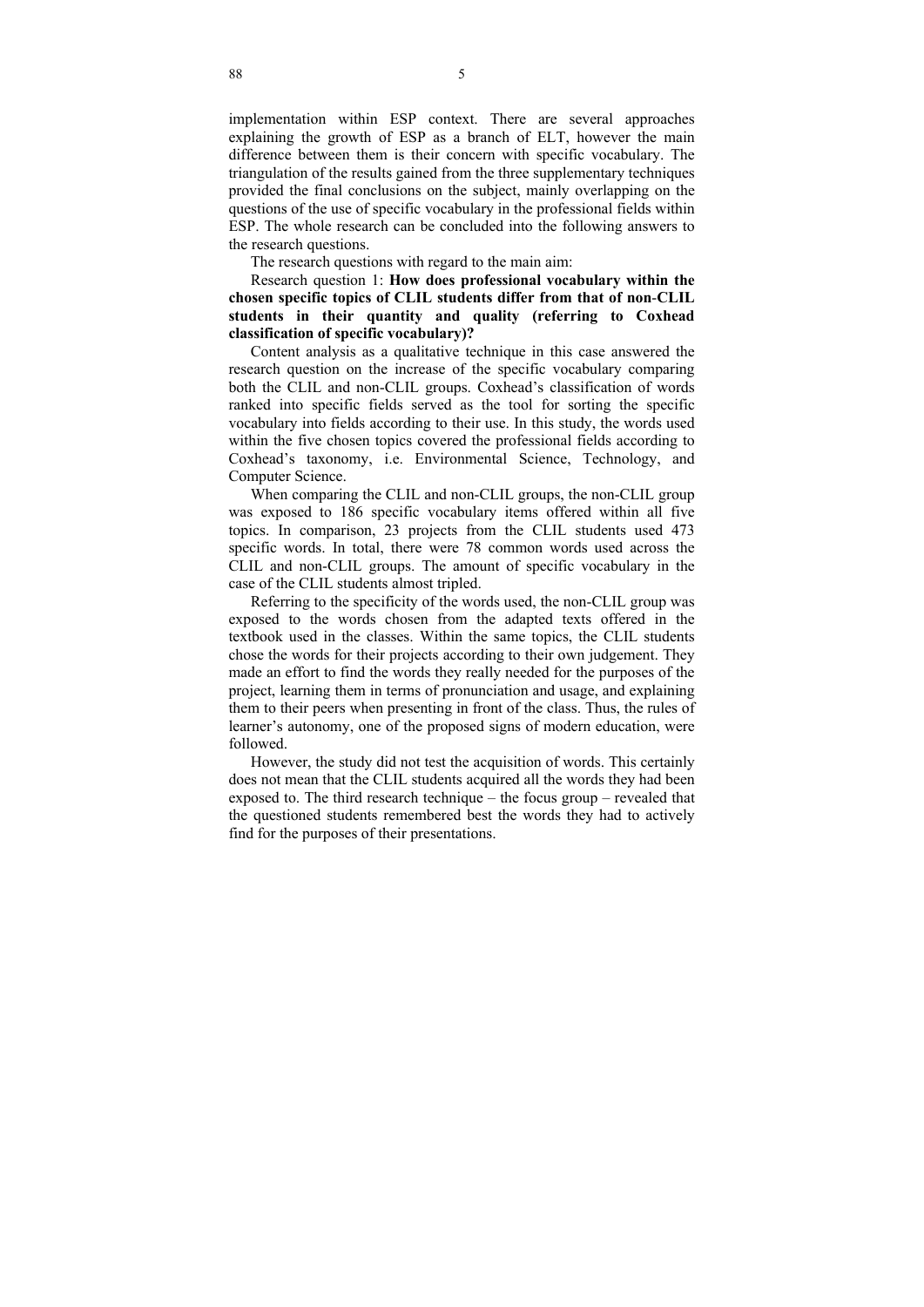For added value, the results of the vocabulary part of diagnostic test 2 used in the comparative analysis can be used. The acquisition of the specific vocabulary within the five topics was tested. The vocabulary part of the test (see Appendices) was originally designed for the non-CLIL group in order to find out the acquisition of the words from the textbook used in the non-CLIL group. The statistical values (mean, median, minimum, and maximum) showed that the non-CLIL group reached better achievements in the vocabulary part (see chapter 4.5.3). From the results of that part of the test we can state that the non-CLIL group reached a significantly higher score than the CLIL group in the vocabulary part. This was to be expected, as the non-CLIL group was exposed to the definite amount of vocabulary within the covered five topics. As is evident from the content analysis (see 10.1), within the same five topics, students of the CLIL group encountered not only more words but the specific vocabulary covered in the subtopics was of a greater variety. The results of the t-test confirmed the results interpreted in the descriptive statistics.

To sum up, when comparing the specificity of the terminological content of the CLIL and non-CLIL groups, the CLIL group was enriched with the wider range of specific terminology; however, that does not mean that all the words were acquired by all the students. The specific vocabulary used in the textbook within the chosen topics was higher in the non-CLIL group, however all the CLIL group students answered more than a half of the questions correctly (see chapter 4.5.3 for a detailed look) even though they did not use the textbook in their ESP course.

Research question 2: **How does CLIL influence acquired chosen grammar structures referring to the B1 level according to the CEFR in CLIL compared to non**-**CLIL classes?** 

Comparative analysis, as a technique used in design-based research, aimed to test the chosen language skills at B1 level. One part of diagnostic test 2 was designed to test the acquisition of grammar structures recommended by CEFR at B1 level. The questions in the test were again designed for testing the grammar structures used in the textbook of the non-CLIL group, in concordance with B1 level.

As for the mean scores of the test, we can state that the non-CLIL group reached a higher score which happened due to the fact that the questions in test 2 were intentionally formulated from the textbook used in the ESP course for the non-CLIL group. The fact that the achievements of the CLIL group were going to be lower than the non-CLIL one was expected and was explained in the theoretical part. This is due to the fact that CLIL methodology covers grammar deductively. Thus, the CLIL students during their ESP classes were not exposed to the traditional way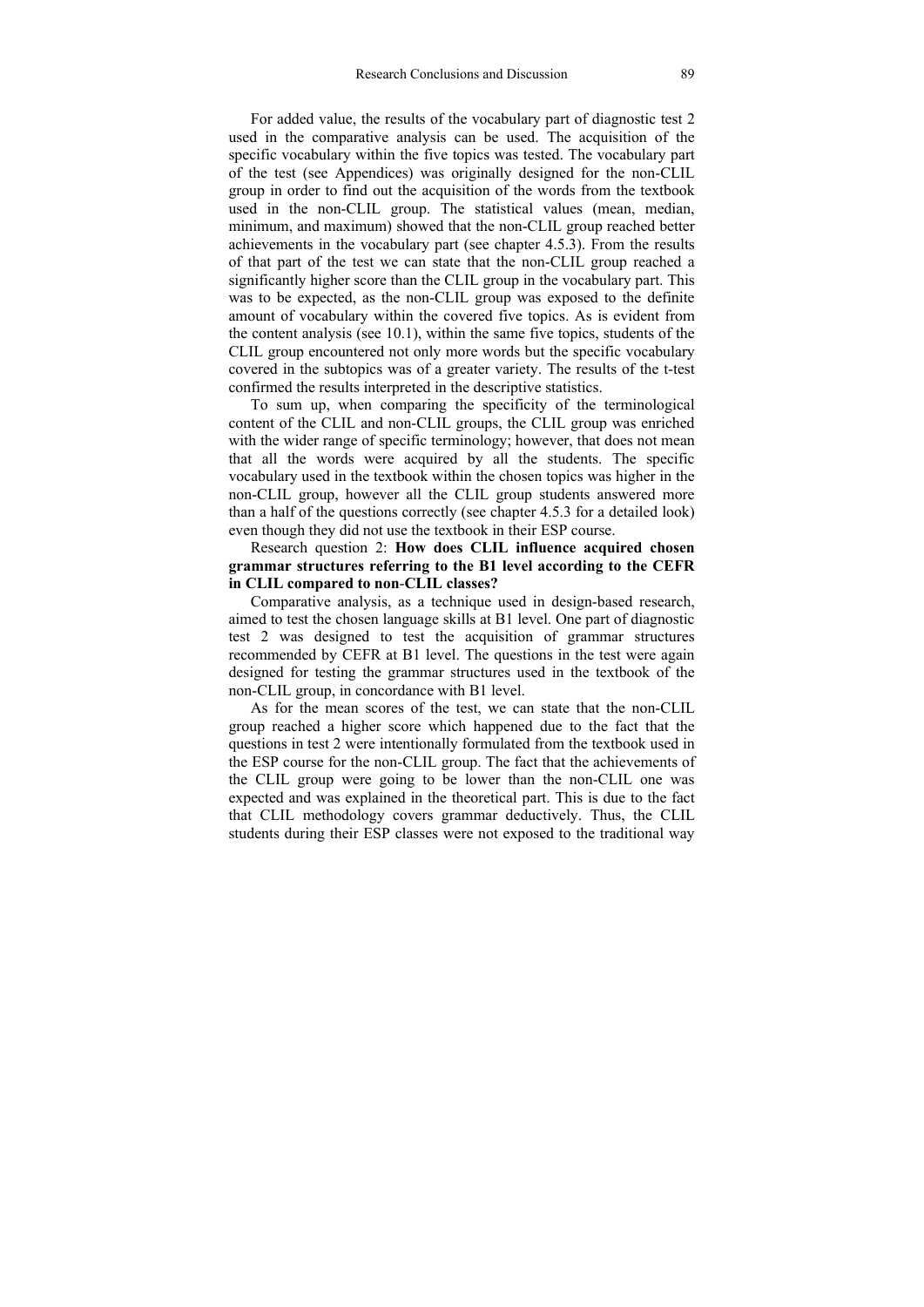of learning grammar structures, practising grammar exercises, and testing afterwards. The aim of covering the grammar at B1 level according to the CEFR in the CLIL group was to acquire it naturally when working with authentic materials when preparing their projects. However, in the case of any misunderstandings or errors in the presentations, the role of the teacher was to explain and correct the grammar structures necessary for the appropriate level of language proficiency.

Research question 3: **How does CLIL influence reading comprehension (particularly comprehension of specific texts within the chosen topics regarding B1 level according to the CEFR) in CLIL classes compared to non**-**CLIL classes?** 

The reading part of diagnostic test 2 consisted of the text from the professional field with questions testing comprehension. The highest possible score for this part was ten points.

When comparing the achievements of the CLIL and non-CLIL groups, it must be said that the results are very similar, however the CLIL group attained results even a bit higher. As for the illustration, the mean and median values were slightly higher in the CLIL group than in the non-CLIL group.

|         | Non-CLIL | CLIL  |
|---------|----------|-------|
| mean    | 8.48     | 9.05  |
| minimum | 5.00     | 4.00  |
| maxımum | 10.00    | 10.00 |
| median  | 9.00     | 9.50  |

**Table 16 Comparison of reading comprehension part in diagnostic test 2** 

In summary, CLIL implemenation into ESP classes positively influences reading comprehension of the professional text at B1 level according to the CEFR.

Research question 4: **How does CLIL influence writing skills referring to B1 level according to the CEFR in classes compared to non**-**CLIL classes?** 

In the writing part the students had the possibility to choose from three topics that were covered during their ESP classes and to write a short paragraph. Their written works were evaluated from the point of view of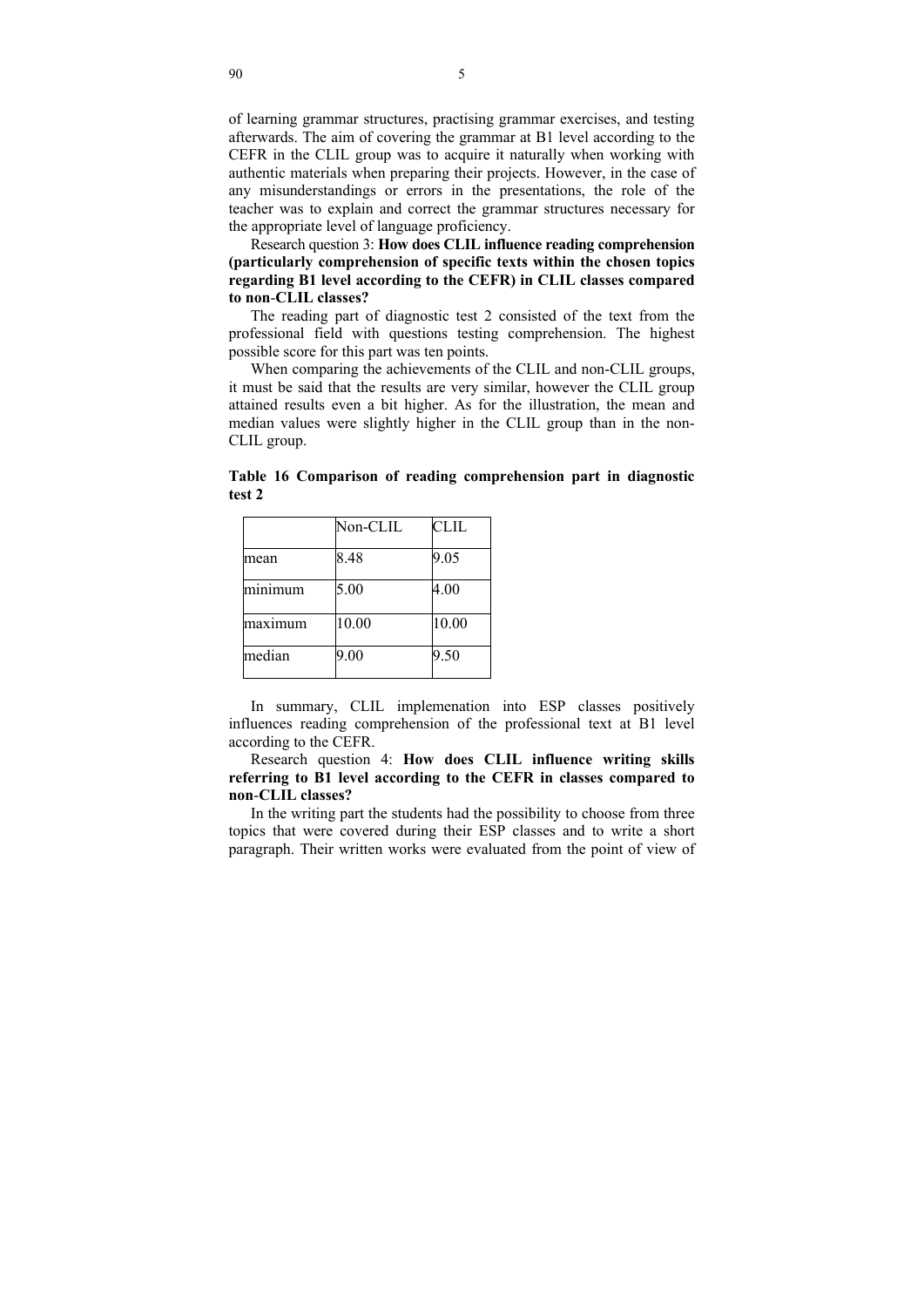the format, vocabulary used, and applied grammar structures, following the B1 level in CEFR for writing skill.

The comparisons of the results are seen in the following table.

|         | Non-CLIL | <b>CLIL</b> |
|---------|----------|-------------|
| mean    | 7.41     | 7.52        |
| minimum | 1.00     | 5.00        |
| maximum | 10.00    | 10.00       |
| median  | 8.00     | 8.00        |

**Table 17 Comparison of writing part in Diagnostic test 2** 

The achievements in the writing part were slightly higher in the CLIL group in the mean values; however, the median was the same in the both groups. The students of the CLIL group developed their reading and writing skills during the preparation for the projects via using the authentic materials and therefore it might have been an explanation for their comparable results in those two parts, however the difference was not significant.

Research question 5: **How do students of the non**-**philological university (SUA, Nitra, Slovakia) evaluate CLIL implementation in ESP classes?** 

The theoretical part mentioning the CLIL methodology explains its pros and cons from the point of view of the researchers and English teachers. In this study, the students in higher education were fully involved in the critical evaluation of the CLIL implementation into their ESP classes. The aim was to get the attitudes and opinions on this different approach in ELT classes in terms of the active involvement of learners in the education process. Two focus group meetings were applied in order to get the opinions of the students in the CLIL group after they had finished their ESP course. The two meetings gathered together 45 students and they answered questions from the moderator (see Appendices). The students' comments were recorded and afterwards qualitatively processed via SWOT analysis.

From their comments it was made apparent that they felt responsible for their learning and the project preparation and presentation made them feel important. They had a chance to find their own resources and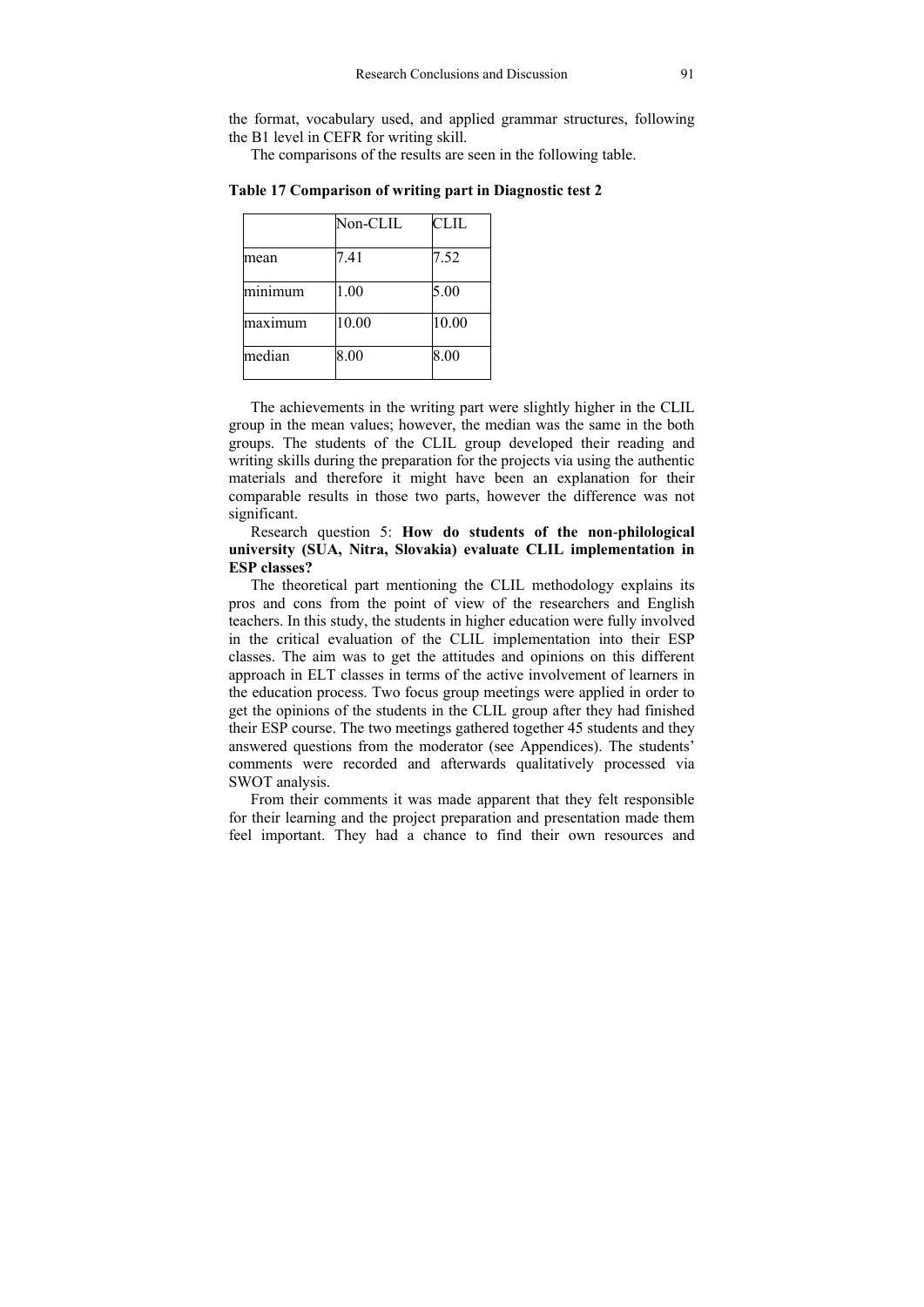authentic materials within the topic close to their specialization. By expressing their attitudes, the students felt important and enjoyed the position of being partners in the evaluation and management of the educational process up to a point. Also, through the discussion, the relationship between the teacher and students reached a higher, more open level.

As for any improvements to project work in ESP classes, students mentioned having the option of choosing from more topics and having only one project per class. Due to the lack of time there were two or three presentations per meeting, which was tiring.

The negative side of the focus group method was that a lot of students still would not openly express their ideas. Some of them are very shy and pretend they have no opinion on the subject which seems to be quite a big problem. Students in Slovakia in general have not been taught or provoked to express their ideas openly from a very young age.

As for any future recommendation, the success of a focus group meeting depends on the size of the group. In this case, it should have been lower, maybe then the students would feel more open and communicative. The point, as has been mentioned, about the moderator not being the teacher, appeared to be more objective.

As far as the hypotheses are concerned, the results are as follows.

Hypothesis 1: **We expect the increase in the professional vocabulary to be higher in the CLIL group rather than in the non**-**CLIL one**, was confirmed. The results of the content analysis showed that the projects presented by the students in the CLIL group involved a higher number and a greater variety of professional vocabulary than was covered by the textbook used by the non-CLIL group within the same topics.

The aim of the comparative analysis as the only quantitative technique was to compare the results of the two groups. Two testing instruments were used for the following purposes. The standardized placement test set the ground for the design-based research in terms of the same level of English according to the CEFR in both groups. The second test was the researcher's design, a non-standardized test used with the aim to compare the use of specific vocabulary, grammar structures in context, as well as the reading comprehension and writing skills in both groups within the ESP courses. The following hypotheses were formulated at the beginning of our research.

**We don't expect an increase in acquired grammar structure in CLIL classes.**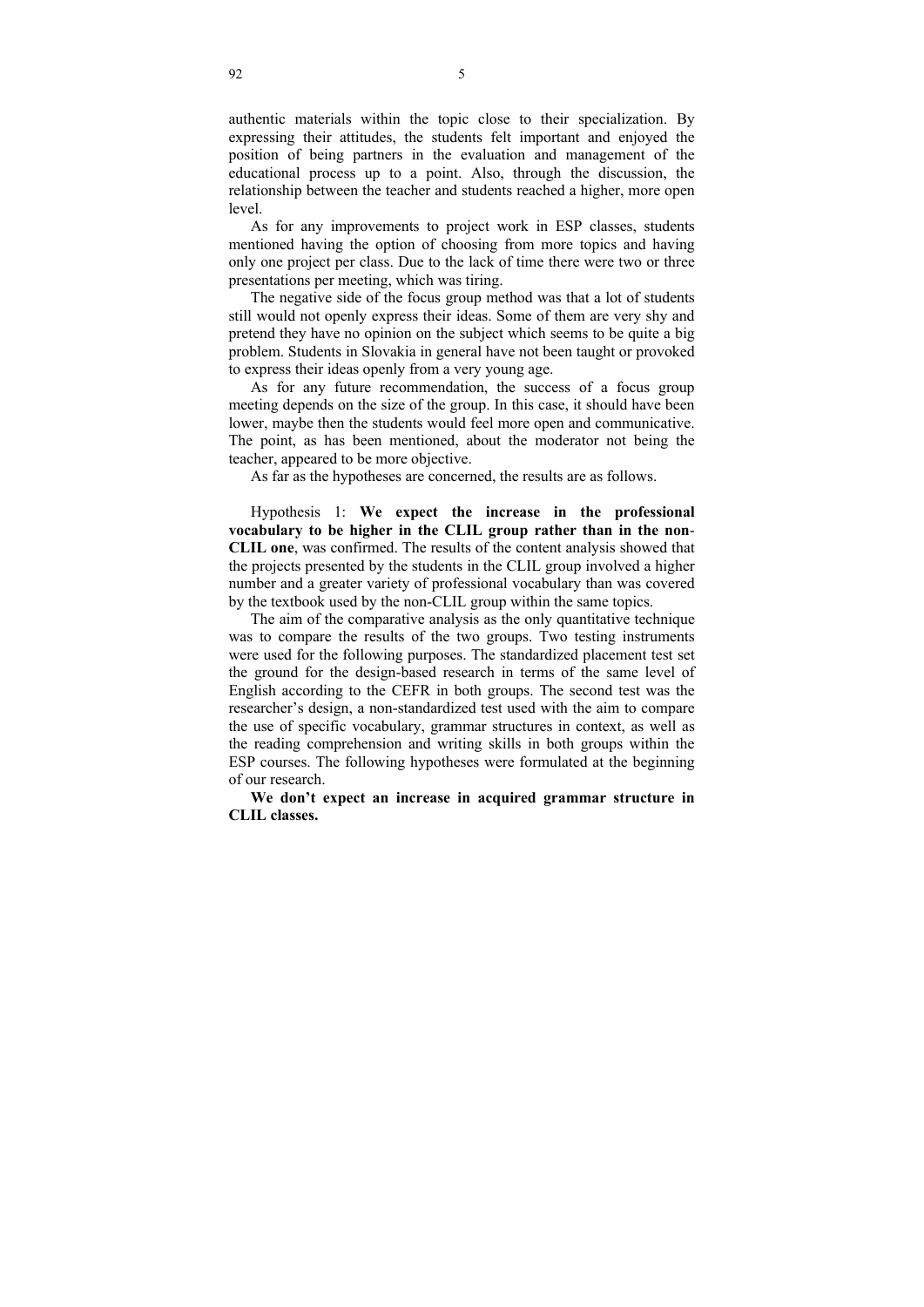### **We expect that the use of CLIL influences the reading comprehension in specific texts.**

**We expect that the use of CLIL positively influences the writing skill in ESP class**, were confirmed. The comparison of the test results revealed that the CLIL group did not reach the same score as the non-CLIL group. However, the test used for this purpose was intentionally developed for testing the knowledge presented in the textbook used in the non-CLIL group. The difference between the results in the parts of the vocabulary and grammar, and the reading and writing parts were not significantly different.

The focus groups as the qualitative technique used in the design-based research was employed to answer the research question finding out the answer on the positive opinions and attitudes of the students on the implementation of CLIL methodology within ESP classes at the university. The results of the focus group meetings expressed in the SWOT analysis describe the positive and negative aspects from the point of view of the students. The results showed that the students appreciated the use of the project work in ESP classes and evaluated it positively; however, some of the comments were directed towards the improvement of the project work in the course.

By the triangulation of the three techniques, the design-based research answered the main overall question on the positive impact of the implementation of the CLIL methodology within the ESP course at the non-philological university. However, the results of this study should not be explicitly generalized for every ESP course as this design-based research was tailor-made and the data were processed and interpreted for the professional needs of the teachers and students of SUA in Nitra. Further research is necessary in order to find the impact of CLIL methodology application in higher education.

### **Recommendations for further pedagogical practice:**

Based on the results of our research, we recommend several proposals for improving the implementation of CLIL methodology into ESP classes in higher education.

- The topics for projects in ESP classes should correspond with the specialisations of the students, in preparation for their professions.
- Language teachers should cooperate with the teachers of professional subjects in the elaboration and evaluation of the projects.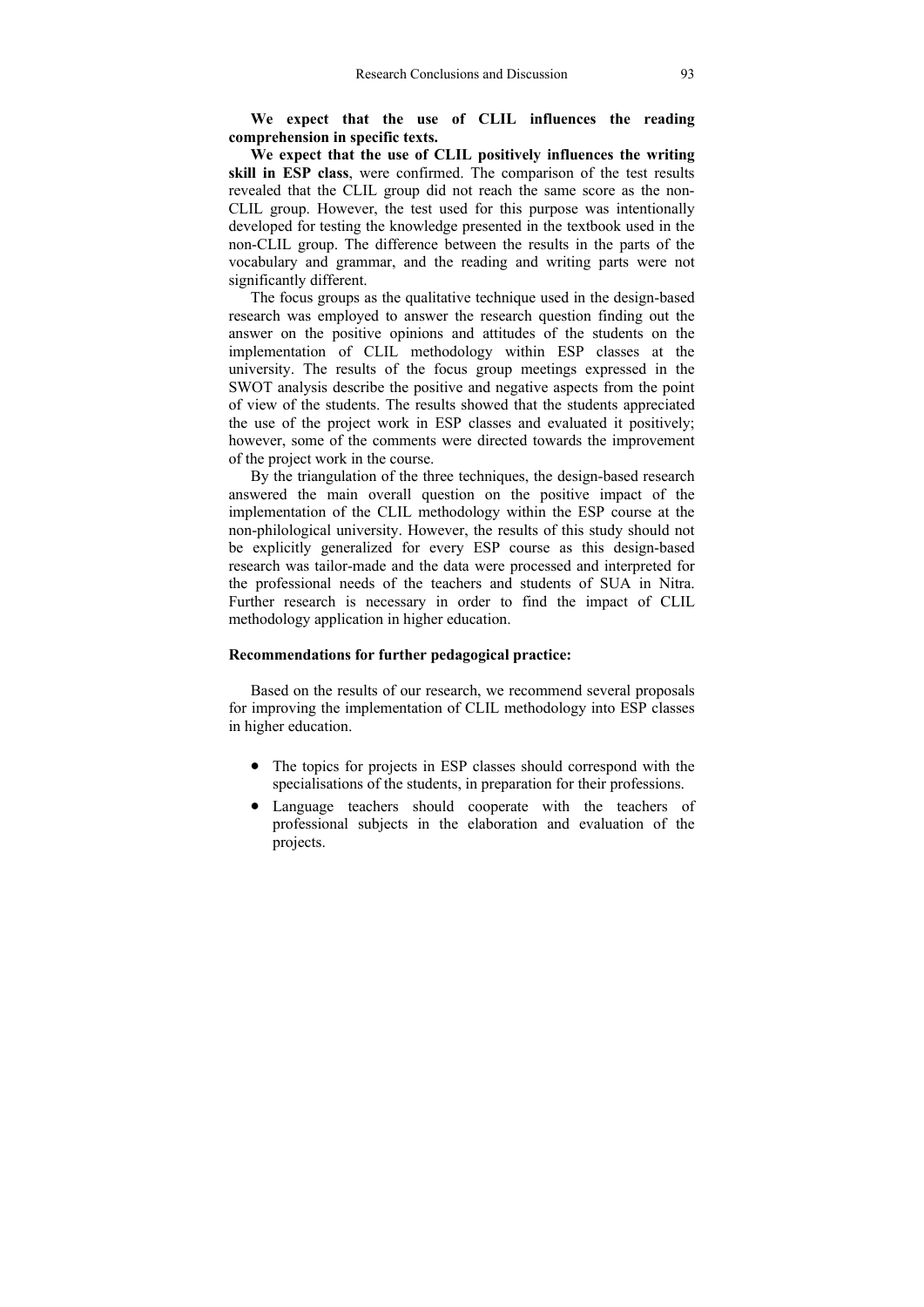- Project elaboration should be connected with its real-life professional world; it is possible to involve outside companies in the educational process.
- The students should be engaged in decision making, including suggesting topic selection for projects.
- Cooperation of other vocational universities inside and outside of Slovakia should be supported.
- Project work in language classes should start at the primary and secondary education levels.
- CLIL methodology should be supported and promoted in higher education.
- Learner's autonomy should be reinforced at all educational levels.
- Regarding the elaboration of the projects, students should be taught how to evaluate appropriate authentic materials as well as how to work with them.
- Project work should be part of various techniques used in ESP classes.
- Research on the implementation of CLIL methodology in the educational process at universities should be carried out, also at some other vocational universities, in order to attain conclusions and compare them with the results stated in this study.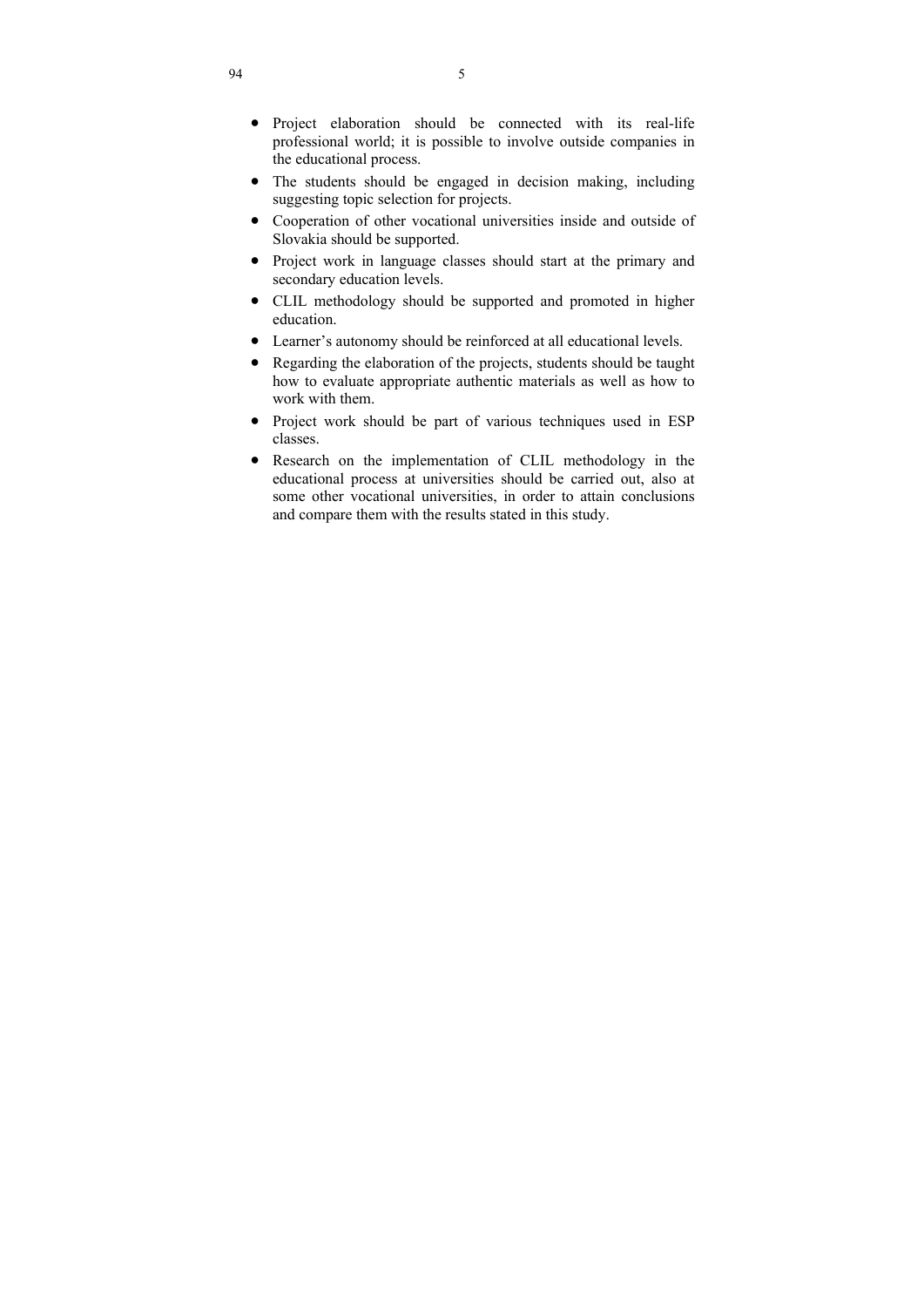# **CONCLUSION**

CLIL methodology has been successfully used in primary and secondary schools in Slovakia. A number of studies prove its efficiency not only in our country but all across Europe. However, there are only a few records examining CLIL implementation in higher education. Therefore, the aim of our study was to carry out design-based research on ESP classes at the Slovak University of Agriculture in Nitra, Slovakia.

Specifically, the aim of the thesis was to find out whether project work, as one of the techniques of CLIL methodology, contributes towards the development of communicative language skills and an increase in professional vocabulary. Thus, it positively affects the modernisation process of English language teaching in the context of ESP classes in vocational schools. Three methods were involved in the research, and by their triangulation, the findings from individual methods were compared for parallels and supplemented with additional information.

Firstly, the theoretical part of the thesis presents the review of the theoretical background on the topic. Subchapters focus on the main concepts of the work: CLIL, ESP, and project work. They are explained from the point of view of different specialists, scientists, and language teachers. The parallels and connections are defined. In this research, project work is taken as a technique recommended by CLIL methodology used in the context of ESP classes in higher vocational education. Other key concepts, such as learners' autonomy and language communicative competences are analysed and defined. The analysed theory provided a considerable foundation for our research, a good understanding of which was necessary in order to carry out the research. The final chapters of the theoretical parts provide the overview of the current research on the stated topic in various European countries in lower and higher educational schooling institutions.

Secondly, the empirical part presents the procedure of the design-based research employing three techniques, comparative analysis, content analysis, and focus group, in order to reach the aims of the research. The chapter 'Setting and Respondents' describes the background of ESP classes at SUA in Nitra, with the detailed description of the aims of the classes, materials used, and the specialisations that students are prepared for in their future professional lives. Two groups of students are compared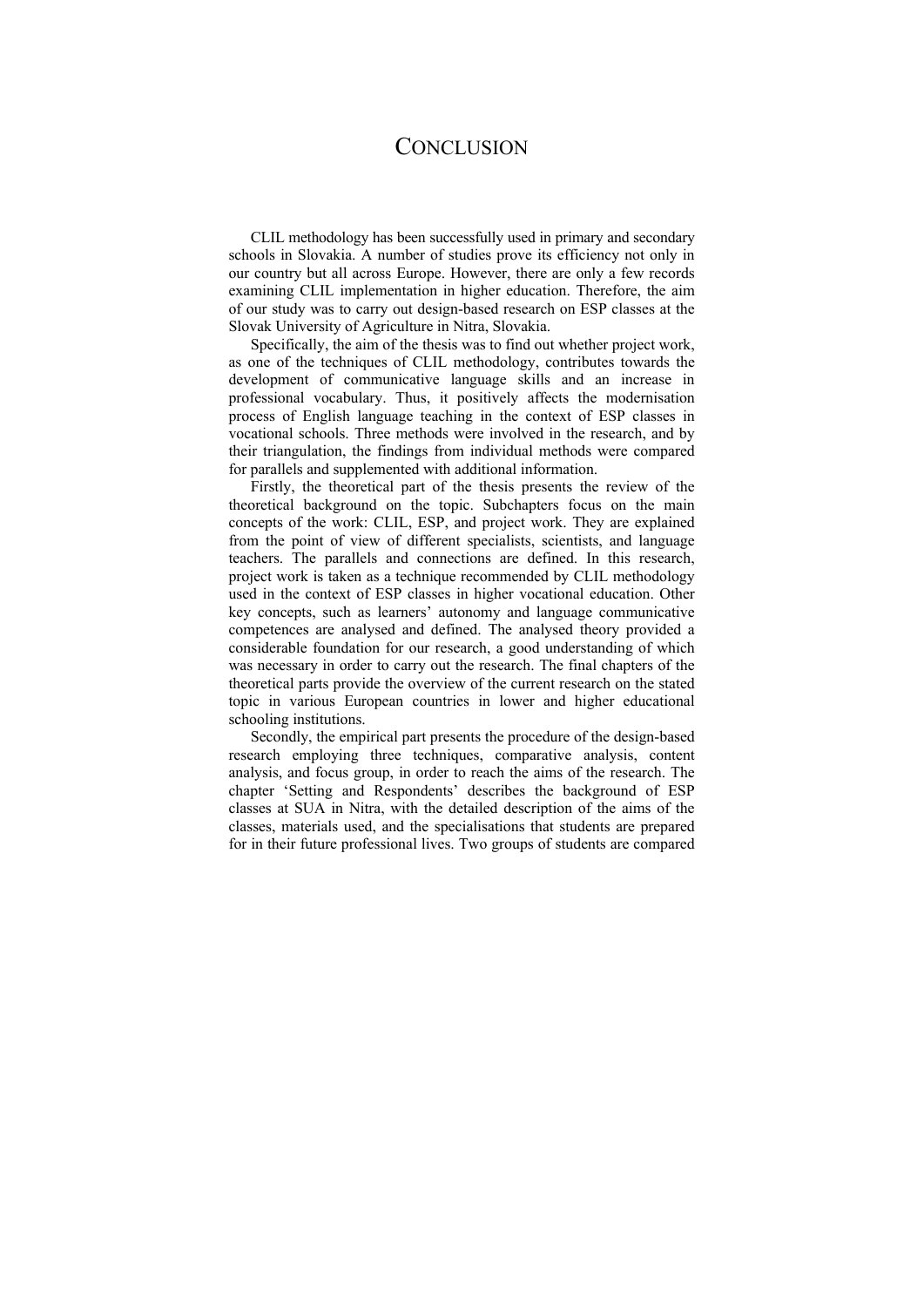where the CLIL group (81 students) uses project work at ESP classes. Oppositely, the non-CLIL group (23 students) follows a traditional approach, i.e. the use of specialist textbooks consisting of the adapted texts with specific vocabulary and various exercises aiming to develop language competences.

Comparative Analysis being the first technique compares the level of chosen language competences with the help of CEFR descriptors (2001). Two diagnostic tests were used. Diagnostic test 1 compared the initial level of language proficiency in both groups with the aim of providing similar starting points for the students before the implementation of the CLIL methodology. Diagnostic test 2 was designed to test the chosen language competences within B1 level according to the CEFR and the questions were intentionally chosen from the textbook used in the non-CLIL group in order to find out whether the CLIL group was able to successfully acquire the subject matter within the same topics through a different approach. The results of comparative analyses were interpreted quantitatively with the help of descriptive statistics and showed a minimal and statistically non-significant difference in achievements gained by the students of the CLIL and non-CLIL groups. It proved the hypotheses that the CLIL methodology positively influences the development of language communicative competences as well as increases the specific vocabulary in an ESP context.

Content analysis provided another point of view on the increase on the specific vocabulary in both groups. It qualitatively compared the specific vocabulary within the covered professional topics at ESP classes, used in the projects, with the words offered by the textbook used in the non-CLIL group. First of all, it was necessary to classify the specific vocabulary. Coxhead's (Gillet 2011) classification described in the theoretical part provided the framework of the specificity of the words in the ESP context. The subchapters provide a visual, detailed comparison through tables for every topic covered by the CLIL and non-CLIL group. The results of the content analysis showed a significant difference in the amount of specific vocabulary in favour of the CLIL group. However, the author also admits that the technique used analysed the occurrence of specific vocabulary, and that its acquisition should be the subject of further pedagogical research.

The focus groups eventually provided the students' point of view on the implementation of CLIL methodology in ESP classes at vocational universities, especially SUA in Nitra. This qualitative technique was interpreted and concluded in the SWOT analysis which considered the strengths, weaknesses, opportunities, and threats of the use of project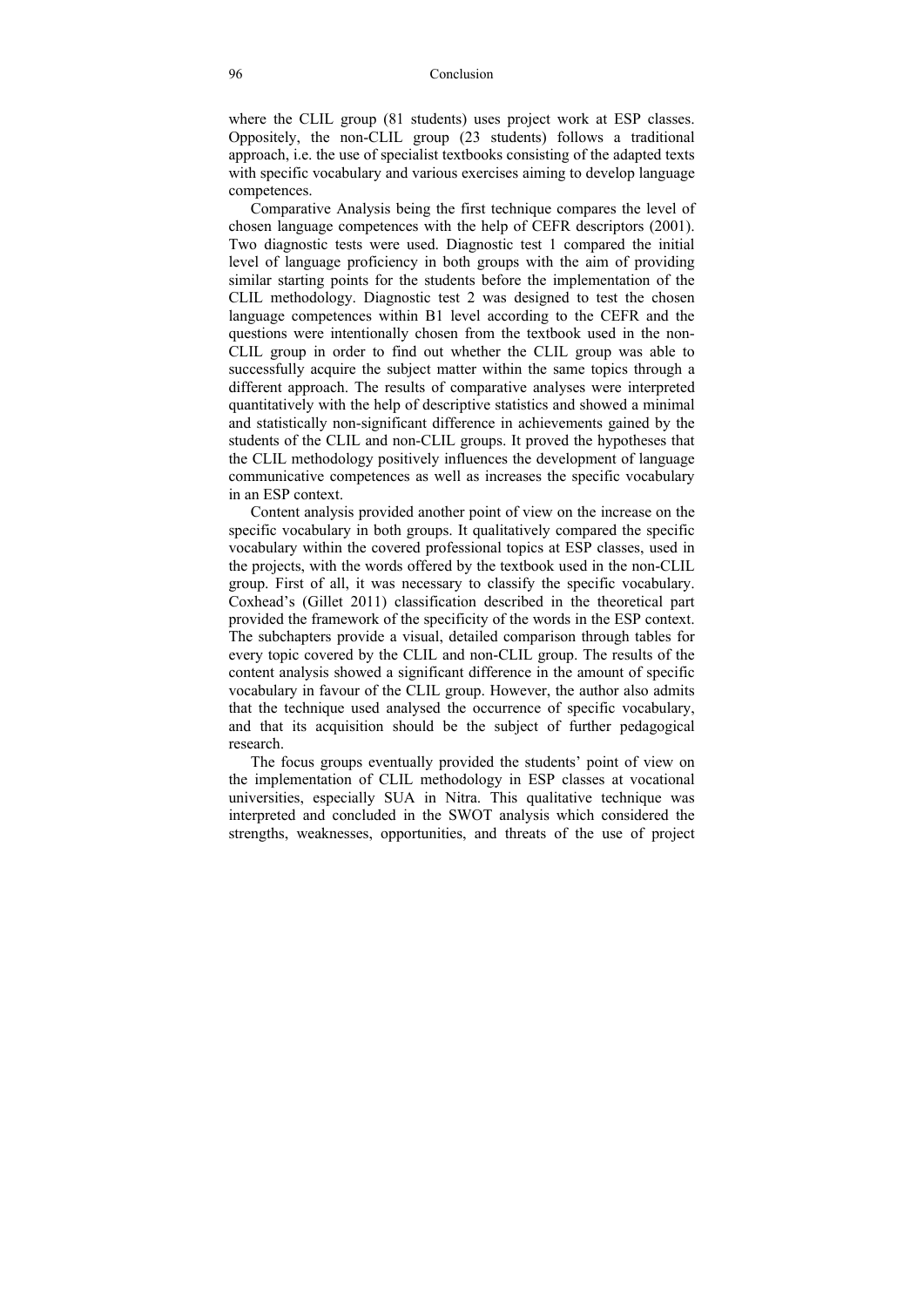work. The attitudes and the comments of the SUA students in the CLIL group positively evaluated the CLIL implementation; however, they had some valuable comments on some improvements for project work in ESP classes.

Research conclusions are presented in their conclusion subchapters, where the findings of the three techniques were interrelated, combined, and explained. The triangulation helped to get the holistic view on the use of CLIL methodology from different perspectives. The final part also offered recommendations for further educational practice regarding the use of project work as a recommended CLIL technique in higher education.

The topic of CLIL implementation in ESP classes in higher vocational education is relevant in today's multilingual world, especially the need for highly qualified and competent university graduates with opportunities to be experts in their future professional lives.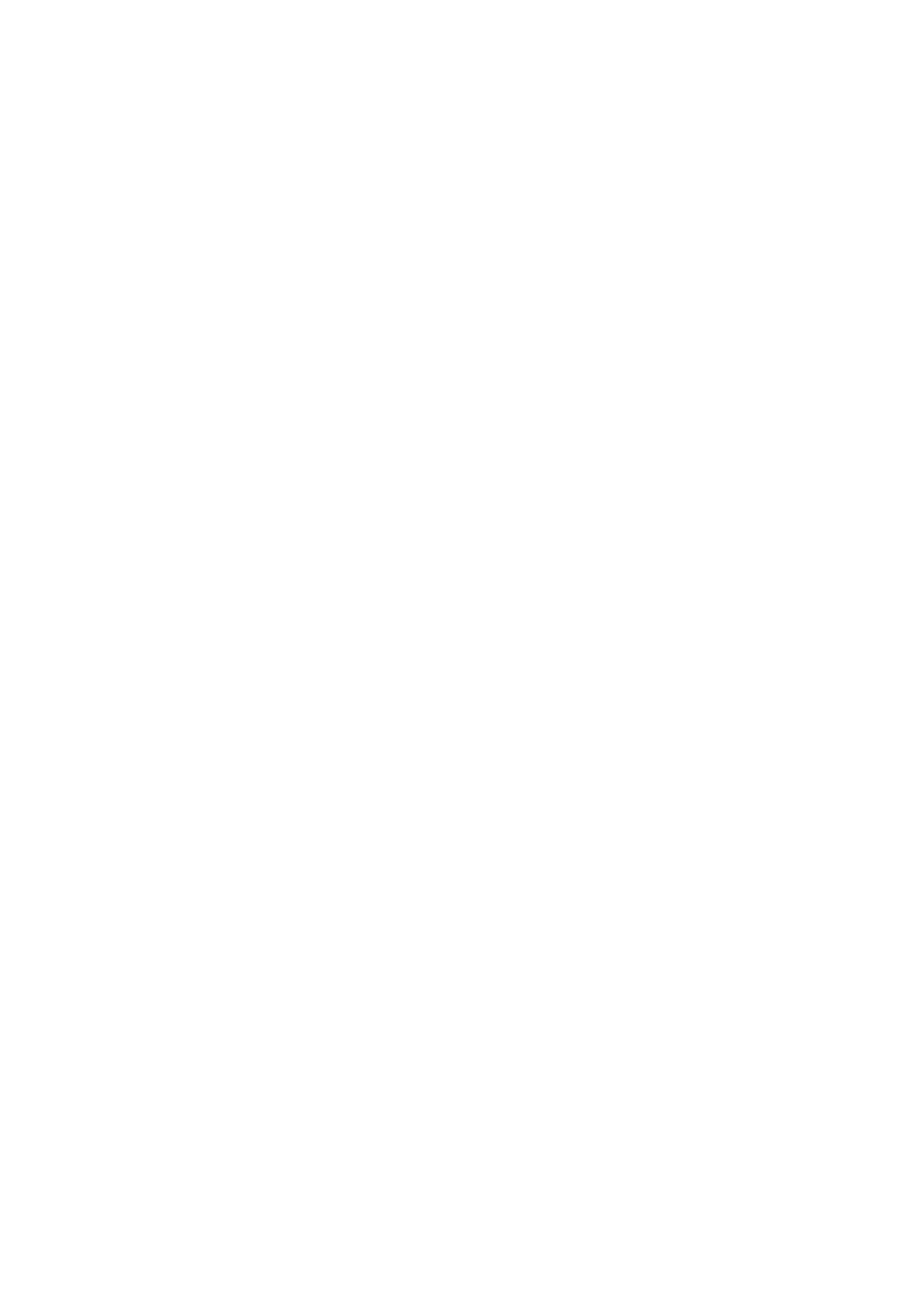# **REFERENCES**

- Anderson, Lorin and Krathwohl, David. *Taxonomy for Learning, Teaching and Assessing.* A revision of Bloom's Taxonomy of Educational Objectives. Pearson Education, 2001.
- Alexander Patricia, et al. *The role of subject matter knowledge and interest in the processing of linear and nonlinear texts. Review of educational research,* 64(2), 201-252. 1994.
- Allen, Michael. *Designing Successful e-Learning: Forget What You Know about Instructional Design and Do Something Interesting* - Michael Allen's Online Learning Library, Jossey Bass, 2007.
- Bailey, Kathleen. Approaches to Empirical Research in Instructional Language Settings, in *Learning Foreign and Second Languages: Perspectives in Research and Scholarship*, edited by Heidi Byrnes. 75- 104. New York: Modern Language Association of America, 1998.
- Ball, Phill. *Does CLIL work?* In *The Best of Both Worlds? International Perspectives on CLIL,* edited by David Hill and Pulverness Alan, 34- 43 Norwich: Norwich Institute for Language Education, 2009.
- Bentley, Kay. *The TKT Course: CLIL Module.* Cambridge: Cambridge University Press, 2010.
- Berthoin Antal, Ariane and Friedman, Victor. *Negotiating Reality as an Approach to Intercultural Competence*. Discussion paper. Berlin, Wissenschftszentrum Berlin fűr Sozialforschung, 42, 2003 Retrieved June 01, 2010.

http://www.google.sk/search?hl=sk&q=+Intercultural+Competence&b tnG=H%C4%B Eada%C5%A5&meta

- Bertrand, Yves. *Contemporary Theories and Practice in Education*. Atwood Pub: 2nd edition. 2003.
- Borsuková, Hana and Užáková, Mária. Jazykové kompetencie moderného Európana. In *Zborník z medzinárodnej vedeckej konferencie*: *Medzinárodné vedecké dni*. Nitra: SPU Nitra, CD, 1214-1218, 2006.
- Brinton, Donna, et al. *Content-based second language instruction.* New York: Newbury House Publishers, 1989.
- Brown, James Dean, & Rodgers Theodore. *Doing Second Language Research.* New York: Oxford, 2002.
- Cah Dronten. 2011. Accessed July 20, 2011. http://www.cah.nl/duas/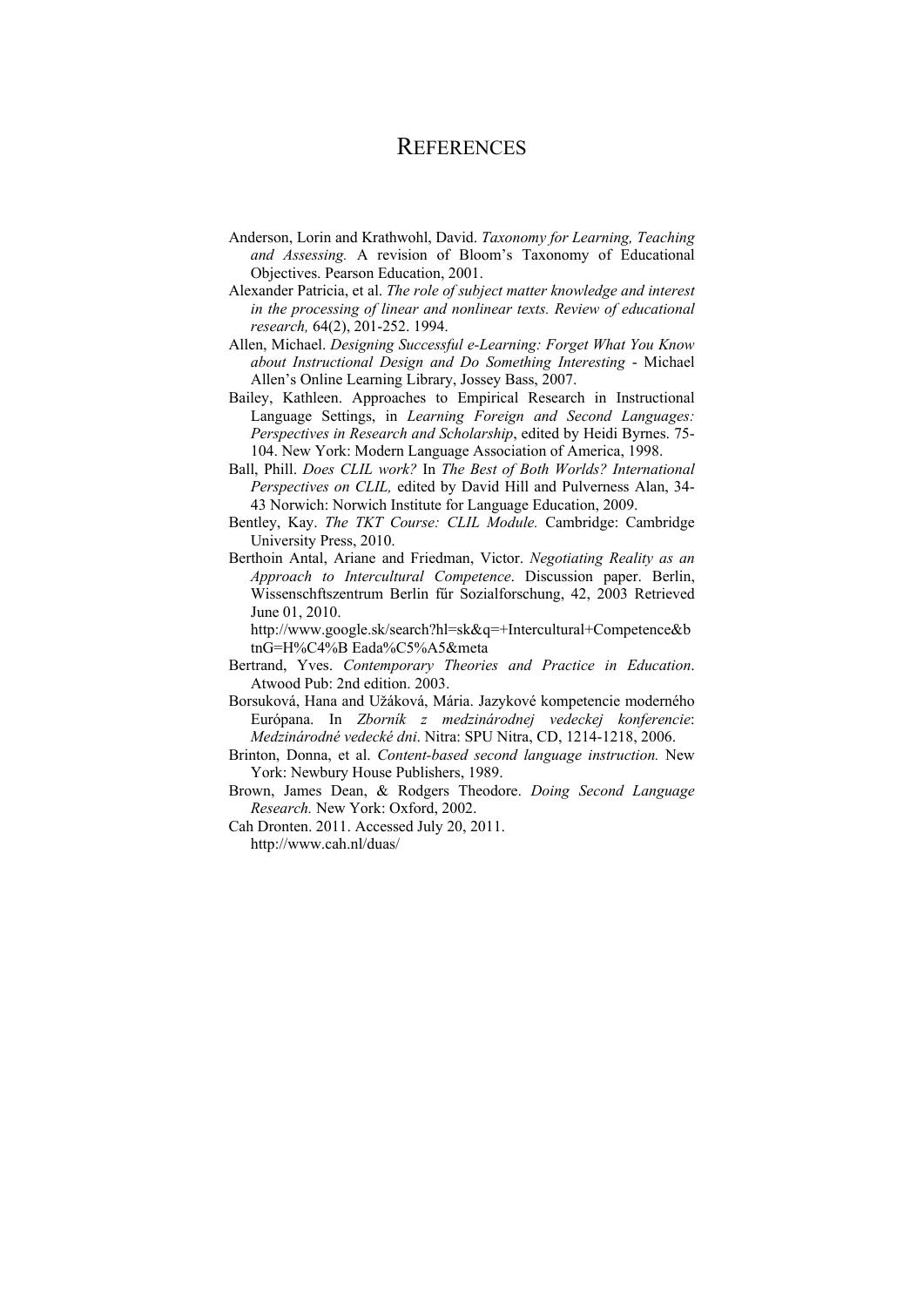- Canale, Michael and Swain, Merril. *Theoretical bases of communicative approch to second language teaching and testing*. Applied Linguistics  $1/1, 1 - 47, 1980.$
- Carver, David. Some propositions about ESP, in *The ESP Journal, 2*, 131- 137, 1983.
- Cronbach, Lee Joseph. *Essentials of Psychological Testing* (third edition) New York: Harper & Row, 1970.
- Coyle, Do. Content and Language Integrated Learning: Towards a connected research agenda for CLIL pedagogies, in *The International Journal of Bilingual Education and Bilingualism* 10/5, (2007): 543 – 562.
- Černá, Kateřina. *Projektové vyučovanie na 1. stupni ZŠ*. Rigorózna práca. Bratislava, PdF UK 1999.
- Choděra, Radomír a kol. *Didaktika cizích jazyků na přelomu století.*  Ostrava: Editpress, 2006.
- Chomsky, Noam. Goals of Linguistic Theory. In *Current Issues In Linguistic Theory.* The Hague-Paris: Mouton, 1969.
- Cohen Louis et al. 2007. *Research Methods in Education*. Routledge, 2007
- Coleman, James. *English medium teaching within European higher education. Language Teaching*, 2006.
- Coyle, Do. *CLIL across Educational levels.* UK: Richmond Publishing, 2009.
- Cunningham, George. *Assessment in the Classroom.* London: Falmer, 1998.
- Dafouz, Emma et al. CLIL in higher education: devising a new learning landscape*,* in *CLIL across educational levels*. Madrid: Richmond Publishing. 2009.
- Dudley-Evans, Tony and St. John, Maggie. Jo. *Developments in English for Specific Purposes. A multi-disciplinary approach.* Cambridge: Cambridge University Press, 1998.

*English for Specific Purposes.* Pergamon. ISSN 0889-4906.

*European Commission*. Accessed November 7, 2011.

http://ec.europa.eu/languages/language-teaching/content-and-languageintegrated- learning\_en.htm.

- Európska Komisia. 2006. *Obsahovo a jazykovo integrované vyučovanie (CLIL) v škole v Európe*. Eurydice. Accessed May 14, 2010. http://eacea.ec.europa.eu/eurydice/ressources/eurydice/pdf/0\_integral/0
	- 71SK.pdf

*Eurydice report* Accessed May 14, 2010.

 http://www.lanqua.eu/sites/default/files/Year1Report\_CLIL\_ForUploa d\_WithoutAppendices\_0.pdf.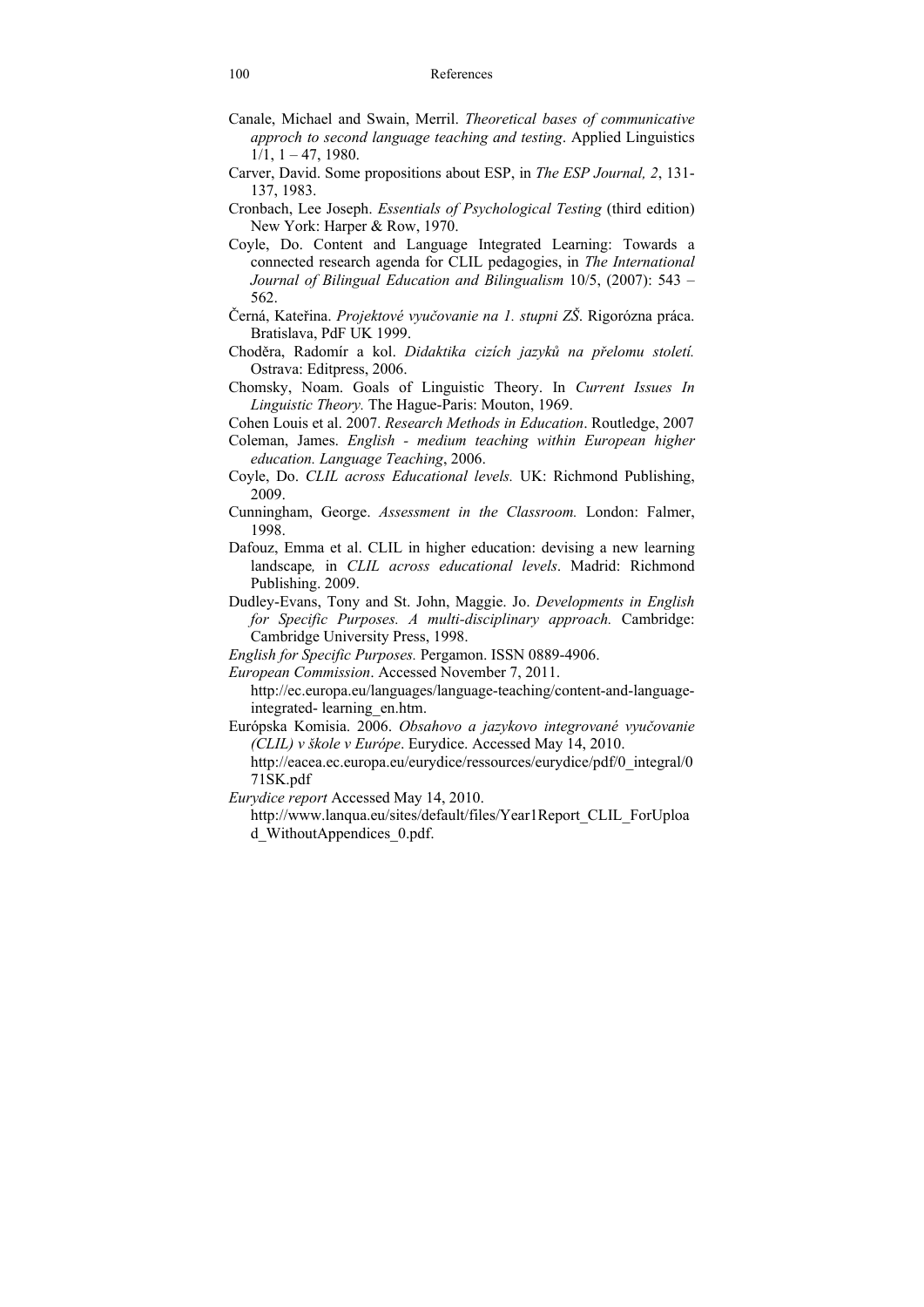- Fang, Yan Xiong and Warschauer, Mark. *Technology and curriculum reform in China: A case study.* TESOL Quarterly, 2004.
- Farkas-Teekens, Hanneke a kol. *Vyučovanie umenie a znalosť*. Amsterdam: IPABO, 1993.
- Findra, Ján. *Jazyková a komunikatívna kompetencia*. Accessed June 15, 2010. http://www.civil.gov.sk/archiv/casopis/2004/12/1221ho.htm
- García, Ofelia. *Bilingual Education in the 21st Century: A Global Perspective*. Oxford: Wiley-Blackwell. 2009.

Gavora, Peter. *Úvod do pedagogického výzkumu.* Brno: Paido, 2000.

—. *Elektronická učebnica pedagogického výskumu*. Bratislava: Univerzita Komenského, 2010.

http://www.e-metodologia.fedu.uniba.sk/ISBN 978–80–223–2951–4

- Gillett, Andy. Using English for Academic Purposes, Accessed May 5, 2012. http://www.uefap.com/vocab
- Greere, Anca and Räsänen, Anne. Report on the LANQUA Subproject on Content and form of assessment? In *Learning Through Teaching* edited by Pospisil, Romana and Willcoxson, Lesley, 229 - 233. Murdoch University, 2008.
- Gu, Peiya. *Effects of project-based CALL on Chinese EFL students.* Asian Journal of English language teaching, 195 – 210, 2002
- Han, Seungyeon, Bhattacharya, Kakali. *Constructionism, learning by design, and project based learning* Accessed June 14, 2011 http://pirun.ku.ac.th/~btun/papert/design.pdf.
- Hanna, Gerald. *Better Teaching through Better Measurement.* Fort Worthe, TX: Harcourt Brace Hovanovich, 1993.
- Hánková, Dana. CLIL Projekt pro učitele nejazykových předmětu. A project for teachers of non-linuistic subjects, in Orbis Scholae, ročník 1, č.3/2007, 93-109, 2007.
- Harkins, Stephen. Social Loafing and social facilitation*. Journal of Experimental Social Psychology,* 23 (1), 1-18, 1987. https://psycnet.apa.org/doi/10.1016/0022-1031(87)90022-9
- Harmer, Jeremy. *Essential Teacher Knowledge: Core Concepts in English Language Teaching.* Pearson. Harlow, 2012.
- Holúbeková, Andrea. Sebahodnotenie neoddeliteľná súčasť výchovy k učeniu sa, in *Zborník z medzinárodnej vedeckej konferencie Inonárodné sociokultúrne fenomény a cudzojazyčné vzdelávanie.* [CD-ROM]. Nitra: SPU, 2004. 205-210, 2004.
- —. English for Specific Purposes in Agriculture /Preintermediate. Nitra: Slovenská poľnohospodárska univerzita (SPU), 2010.
- Houghton Mifflin Company. 1997. Accessed June 11, 2011 http://www.eduplace.com/rdg/res/literacy/interd1.html.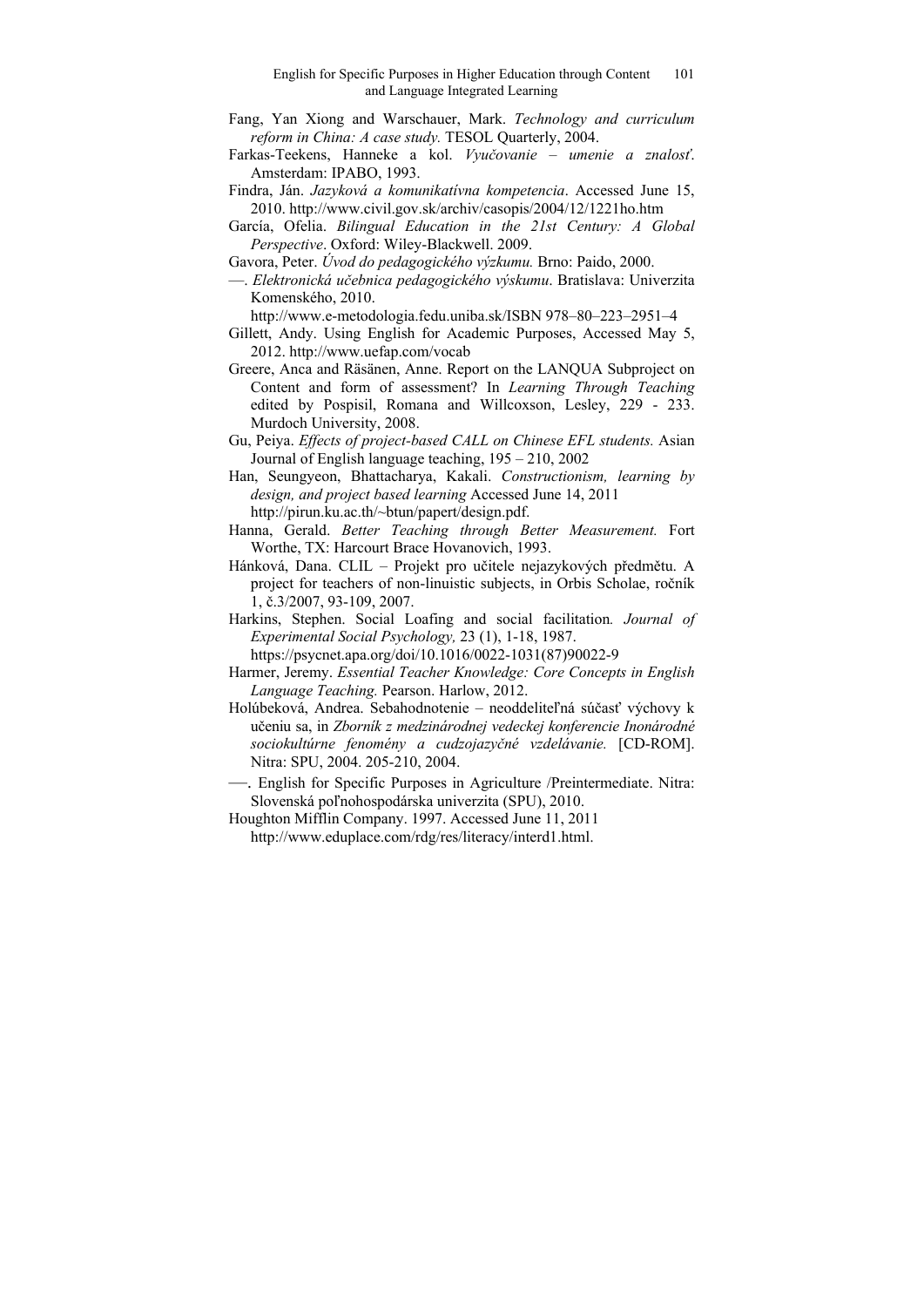- Hutchinson, Tom and Waters, Alan. *English for Specific Purposes: A learning-centred approach.* Eighth printing. Cambridge: Cambridge University Press, 1993.
- Hymes, Dell. On communicative competence, in *The Communicative Approach to Language Teaching* edited by Brumfit, Christopher and Johnson, Keith. Oxford: Oxford University Press, 5 – 26, 1979.
- ITEACHILEARN .n.d. Accessed November 7, 2011.

www.iteachilearn.com/uh/guadarram/sociopsycho/index.htm.

- Jäppinen, Aini Kristina. Thinking and Content Learning of Mathematics and Science as Cognitional Development in Content and Language Integrated Learning (CLIL): Teaching Through a Foreign Language in Finland. *Language and Education*, Vol. 19, no. 2 (2005): 147-168.
- Jendrych Elzbieta and Wisniewska Halina. ESP: How to design challenging tasks for adult learners. In: International Conference "ICT for Language Learning" 3rd edition. Accessed November 7, 2011 http://www.pixel-online.net/ICT4LL2010/common/download/ Proceedings\_pdf/CLIL01-Jendrych,Wisniewska.pdf.
- Karn, Sarthi. Current trends in ELT around the globe*. Journal of NELTA*. Vol.12. (December 2007).
- Kováčiková, Elena, & Luprichová, Jana. A good CLIL practice among European educational institutions. *International Journal of Learning and Teaching*, 10 (1), 50 - 60. https://doi.org/10.18844/ijlt.v10i1.3145.
- Kováčiková, Elena. et al. *English for Specific Purposes in Agriculture (Intermediate level).* Nitra: Slovenská poľnohospodárska univerzita, 110, 2009.
- Kováčiková, Elena. Gajdáčová Veselá, Kateřina. *Základy didaktiky cudzích jazykov.* Nitra: UKF, 2016.
- Kožuchová, Mária a kol. *Fenomén techniky vo výchove a vzdelávaní v ZŠ*. Bratislava: UK, 1997.
- Little, David. *Learner autonomy and second/foreign language learning.*  LLAS: Centre for Languages, Linguistics and Area Studies. University of Southhampton, 2011 Accessed July 18, 2011 https://www.llas.ac.uk/resources/gpg/1409
- Mackey, Alison, & Gass, Susan. *Second language research: Methodology and design*. New York: Routledge, 2005.
- Marsh, David. *Diverse Contexts Converging Goals. Clil in Europe*, 2007.
- Martín de Lama, Teresa. *Making the match between content and foreign language: A case study on university students´opinions towards CLIL.*  In: *Higher Learning Research Communications, 5(1),* 29-46. 2015. http://dx.doi.org/10.18870/hlrc.v5i1.232m.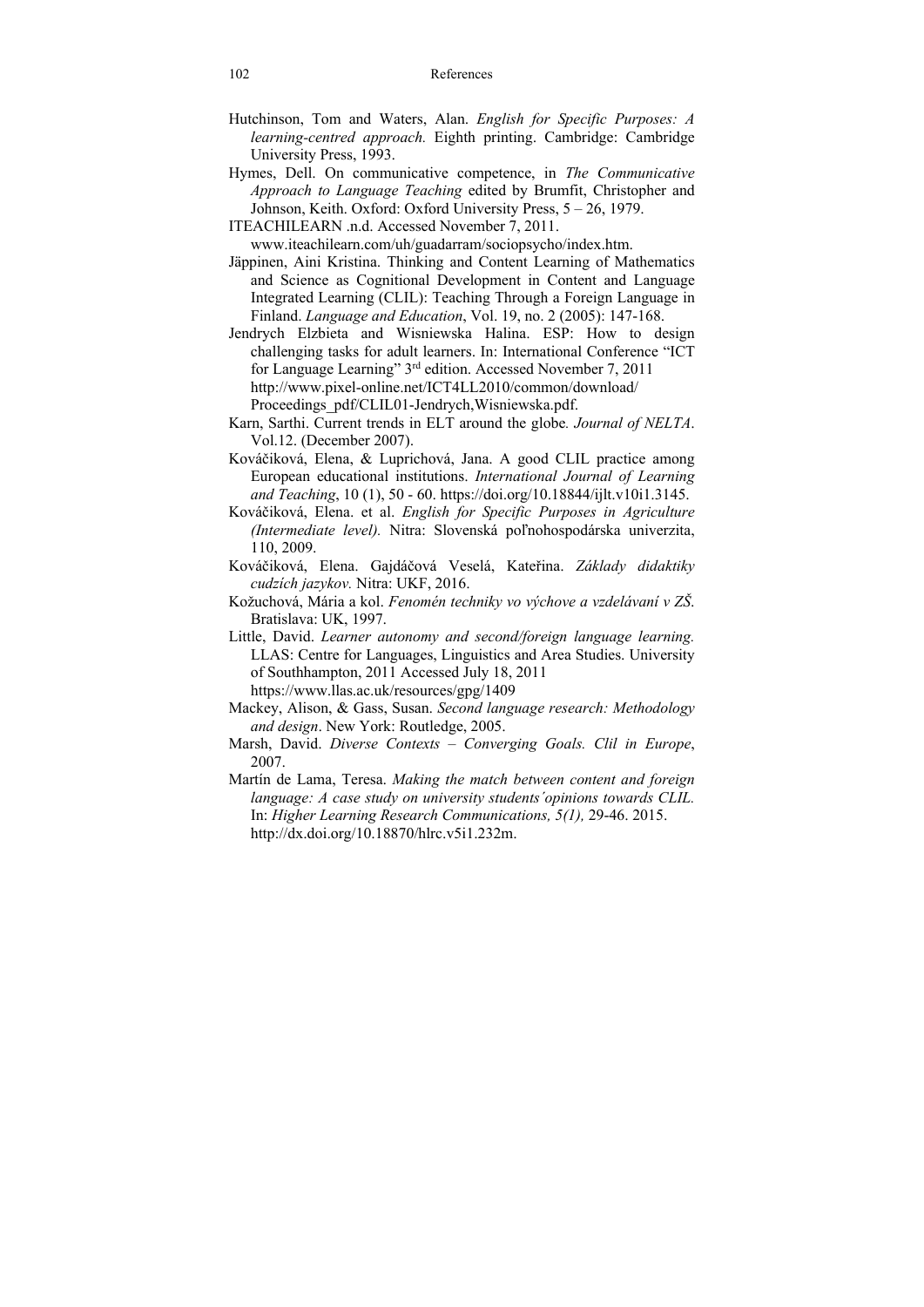- MAŇÁK, Josef. et al. *Alternativní metody a postupy.* Brno: MU, 1997.
- MAŇÁK, Josef et al. 2004. *Cesty pedagogického výzkumu.* Brno: Paido, 2004.
- McDonough, Jo and Shaw, Christopher. *Materials and methods in ELT.*  Blackwell publishing, 2003.
- Modritscher, Felix. E-Learning Theories in Practice: A Comparison of three, 2006
- Morris, Robyn & Coleen Hayes. Small group work: are group assignments a legitimate National assessment of educational progress. (NAEP) 2010. Accessed November 7, 2011.

http://nces.ed.gov/nationsreportcard/about/.

- Naštická, Zuzana. Bilingválne vyučovanie matematiky metódou CLIL. Dissertation Thesis. Nitra: UKF v Nitre, FPV, 2018.
- —. 2018. CLIL vo vyučovaní matematiky. Nitra: UKF, 2018.
- Nichols, Sandra and Hoadley-Maidment, Elizabeth. *Current Issues in Teaching English as a Secondary Language to Adults.* London: Edward Arnold, 1988.
- Paran, Amos. *Content and Language Integrated Learning: Panacea or Policy Borrowing Myth?* In Applied Linguistic Review. Vol. 4, no. 2, (2013): 317-342.
- Peca, Kathy. Positivism in Education. New Mexico: Eastern New Mexico University, 2000. http://www.eric.ed.gov/PDFS/ED456536.pdf
- Perkins, David. Knowledge as Design, Publisher: Lawrence Erlbaum Associates; 1st edition, 1986
- Petlák, Erik. 2004. *Všeobecná didaktika.* Bratislava: Iris, 2004.
- Petráśková, Erika. 2007. *Projektové vyučovanie*. Prešov: Metodickopedagogické centrum v Prešove, 84, 2007.
- *Placement Test.*2007. OUP.

http://fds.oup.com/www.oup.com/pdf/elt/cz/solutionsplacementtest>

- Pokrivčáková Silvia et al. *CLIL pluriligvizmus a bilingválne vzdelávanie*. ASPA. Nitra 2008.
- —. *Modern Teacher of English*. Nitra ASPA, 2011.
- —. *Modernization of teaching foreign languages, CLIL, Inclusive and Intercultural Education.* Brno: Masarykova Univerzita, 2010.
- —. *CLIL Research in Slovakia*. Hradec Králové: Gaudeamus, University of Hradec Králové Press, 2013.
- Průcha, Jan, Walterová, Eliška and Mareš, Jiří. *Pedagogický slovník*. Praha: Portál, 87, 2003.
- Raisanen, Chad and Fortanet-Gómez, I. ESP Teaching and Learning in Western European higher Education. In *ESP in European higher Education.* John Benjamins Publishing Company. (2008): 1 - 11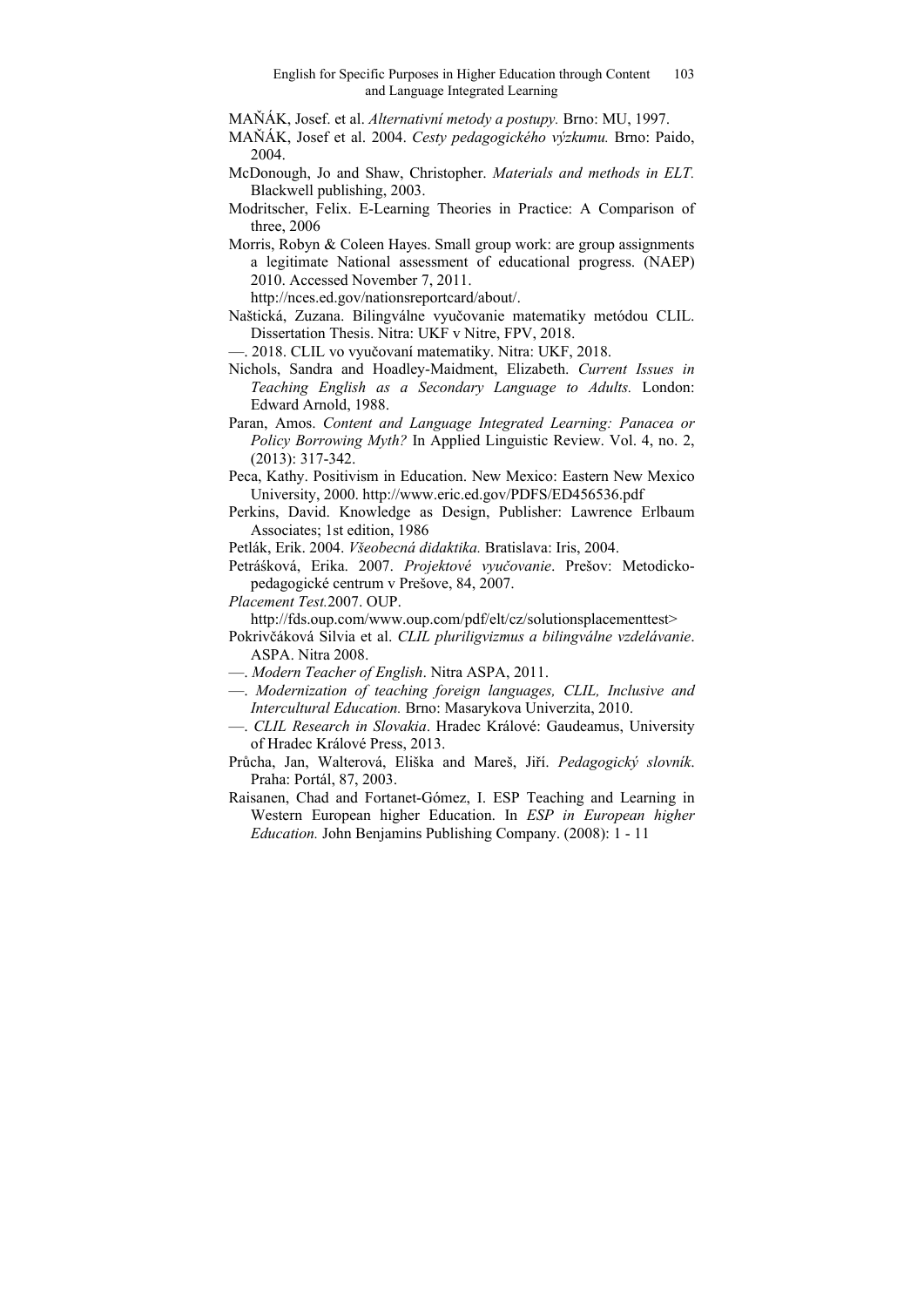Richards, Jack and Rodgers Slidell, Thomas. *Approaches and Methods in Language Teaching. A description and analysis.* 7. vyd. Cambridge: Cambridge University Press, 1991.

- Ruiz-Garrido, Miguel and Fortanet Gómez Immaculada. *CLIL Practice Perspectives in the Field. Needs Analysis in a CLIL context: A transfer from ESP*. Accessed June 12, 2011. http://www.icpj.eu/?id=23
- Scrivener, Jim. *Learning Teaching: The Essential Guide to English Language Teaching (3rd Edition).* MacMillan, Oxford, 2011.
- Sheppard, Ken. *Guidelines for the Integration of Student Projects into ESP Classrooms,* 1995. Accessed July 14, 2011 www://exchanges.state.gov/englishteaching/forum/Archives/1995/docs /95-33-2-c.pdf.
- Skalková, J Jarmila. Výchova a vzdělávání v kontextu soudobých globalizačních tendencí. In: *Pedagogika*, roč. XLX, č.1 (2000): 13 - 22.
- —. *Za novou kvalitu vyučování*. Brno: Paido 1995.
- Stojkovič, Nadežda, Chmelíková, Gabriela and Hurajová, Ľudmila. *Convergence of ESP with other Disciplines.* Vernon Press, 2018.
- Švec, Štefan. *Základné pojmy v pedagogike a andragogike.* Bratislava: Iris, 2002.
- Škodová, Tatiana. Formovanie znalostnej ekonomiky v EÚ a SR v kontexte Lisabonskej stratégie. Dizertačná práca. Ekonomická univerzita v Bratislave. Národohospodárska fakulta, 2010.
- Snow, Marguerite Ann. Content-based and immersion models for second and foreign language teaching*. Methodology in language teaching: An anthology of current practice*. Cambridge: CUP, (2001): 107-117
- Steiner, Ivan Dale. *Group processes and productivity*. New York: Academic Press, 1972
- Stoller, Fredericka. *Project Work: A means to promote language content.*  1997. Accessed July 14, 2011.

http://exchanges.state.gov/englishteaching/forum/archives/1997/docs/9 7-35-4-b.pdf.

- Strauss, Anselm and Corbinová, Juliet. *Základy kvalitatívneho výskumu.*  Boskovice: Albert 1999.
- Tandlichová, Eva. Interpretácia kľúčových, komunikačných a digitálnych kompetencií vo výučbe cudzích jazykov*,* in *Modernization of teaching foreign languages, CLIL, Inclusive and Intercultural Education*, edited by Pokrivčáková Silvia et al*.* Brno: Masarykova Univerzita. 158 – 173, 2010.

<sup>—.</sup> *Approaches and Methods in Language Teaching.* Cambridge: Cambridge University Press, 2001.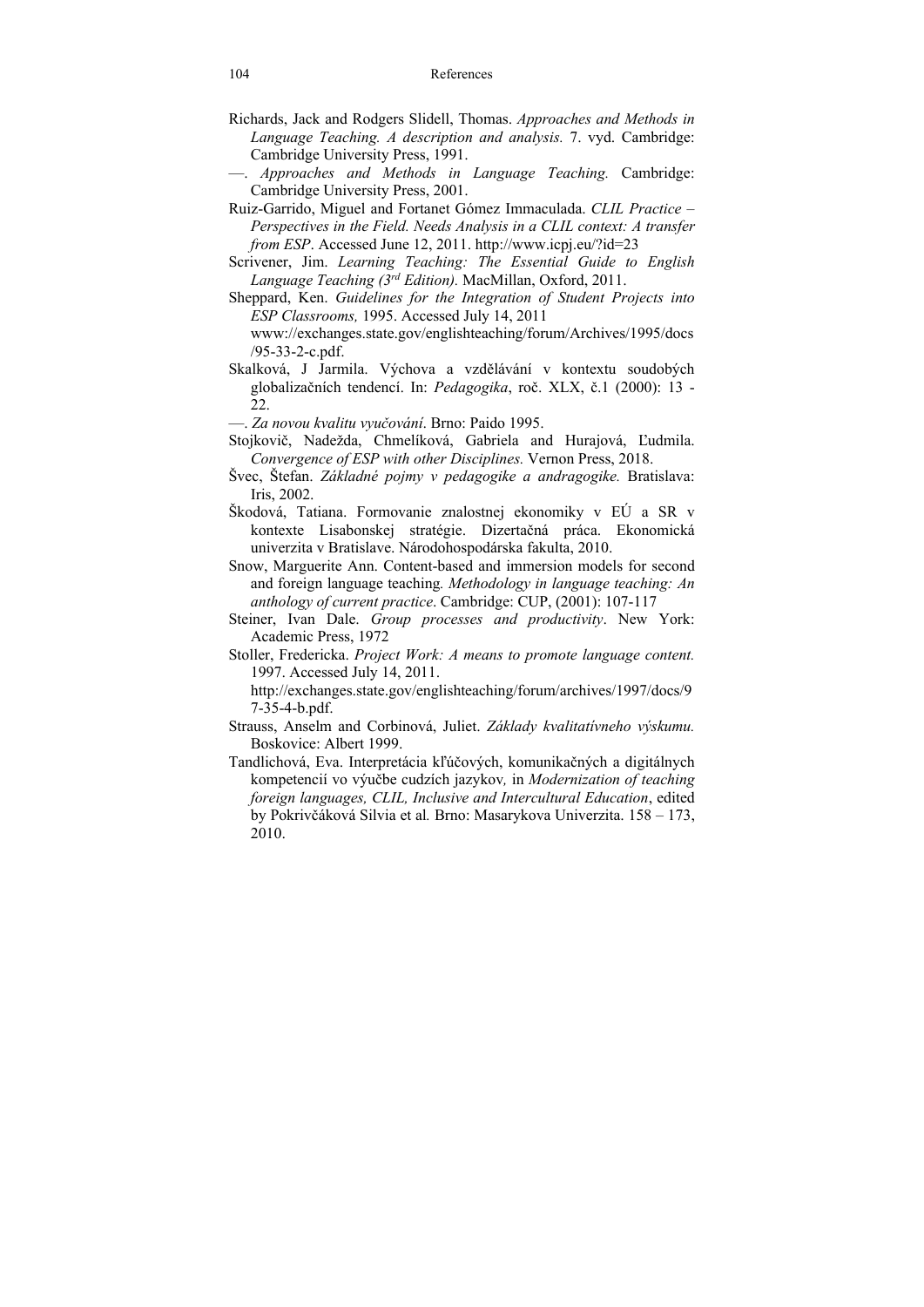- TEFL temp dot com. n.d. Accessed June 20, 2011. http://www.tefltemp.com/TEFL-Acronyms.htm
- Thanasoulas, Dimitrios. 2000. Learner Autonomy. *ELT Newsletter 2000.*  Accessed July 24, 2011. http://www.eltnewsletter.com
- Townsed Tony et al. in *E-Learning pedagogy in the 3rd millennium: The need for combining social and cognitive constructivist approaches*  edited by Felix, Uschi. ReCALL 17. 2005. CUP. DOI 10.1017/S0958344005000716.
- Turek, Ivan. *Inovácie v didaktike*. Bratislava: Metodicko-pedagogické centrum v Bratislave, 2005.
- Ur, Penny. *A Course in English Language Teaching (2nd Ed.)* Cambridge: Cambridge University Press, 2012.
- Valenta, Josef. *Pohledy projektová metoda ve škole i za školou*. Praha: Ipos Artama, 1993.
- Verschaffel, Lieven. Beïnvloeden van leerprocessen. Influence on learning, 1995.
- Veselá, Kateřina. *Učebné pomôcky pre počítačom podporované vyučovanie jazykov.* Nitra: UKF, 2009.
- —. *Teaching ESP in new environments.* Nitra: ASPA, 2012.
- Wang Fen & Hannafin, Michael. Design-based research and technologyenhanced learning environments. *Educational Technology Research and Development*, 53(4), (2005): 5-23.
- Widdowson, Henry. *Teaching Language as Communication.* 2. vyd. Oxford: Oxford University Press, 1978.
- —. *Defining Issues in English Language Teaching.* Oxford: Oxford University Press, 2003.
- —. *Teaching language as communication.* Oxford: Oxford University Press, 1978.
- Žanta, Rudolf. *Projektová metoda*. Praha 1934.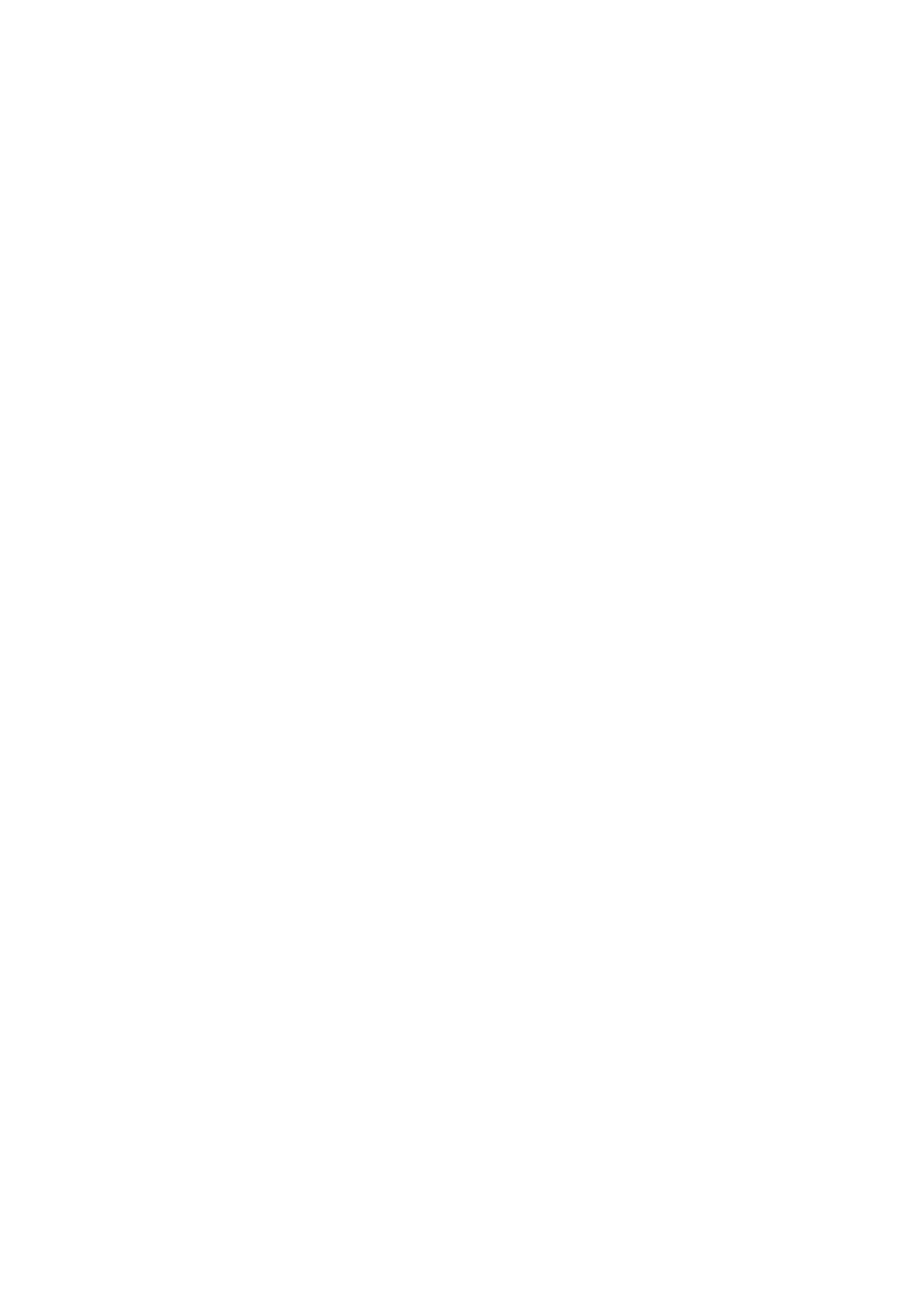# APPENDIX

# TRANSCRIPTS OF FOCUS GROUP QUESTIONS

#### **(M=moderator, S= student, students)**

#### **Focus group 1**

#### **M: How did you find project work in comparison with a traditional approach?**

S: First of all, it was more interesting. Secondly, we were more active than during traditional lessons.

#### **M: In what way? What exactly did you like?**

S: Mainly the fact, they we worked deeply on one topic and we did not memorize nonsense texts.

#### **M: Did you have a problem to present?**

S: Mainly, when I saw it for the first time when I started presenting. (irony) author´s comment (this boy worked in a team where his colleague accomplished almost the whole project).

#### **M: What did you like more about project work?**

S: It was not so strict, we had chosen the topic according to our interests and thus I learned what I wanted

#### **M: Why did all of you use PowerPoint for your presentations? You had more options: poster, comics, …**

S: It is not possible to put so many facts on a poster, PPT covers all, pictures, texts and it is more exciting.

#### **M: What would you improve?**

S: I would spend more time on the project preparation.

#### **M: Were you able to concentrate on presentations of more projects during one class?**

S: More than three were too many.

#### **M: Did you ask your colleagues questions on the topic of their projects?**

S: Only a few...sometimes there was nothing to ask.

S2: We did not ask because we knew that we would also soon present and we didn´t want to make our colleagues feel uncomfortable.

S3: Sometimes we agreed on the questions before the class.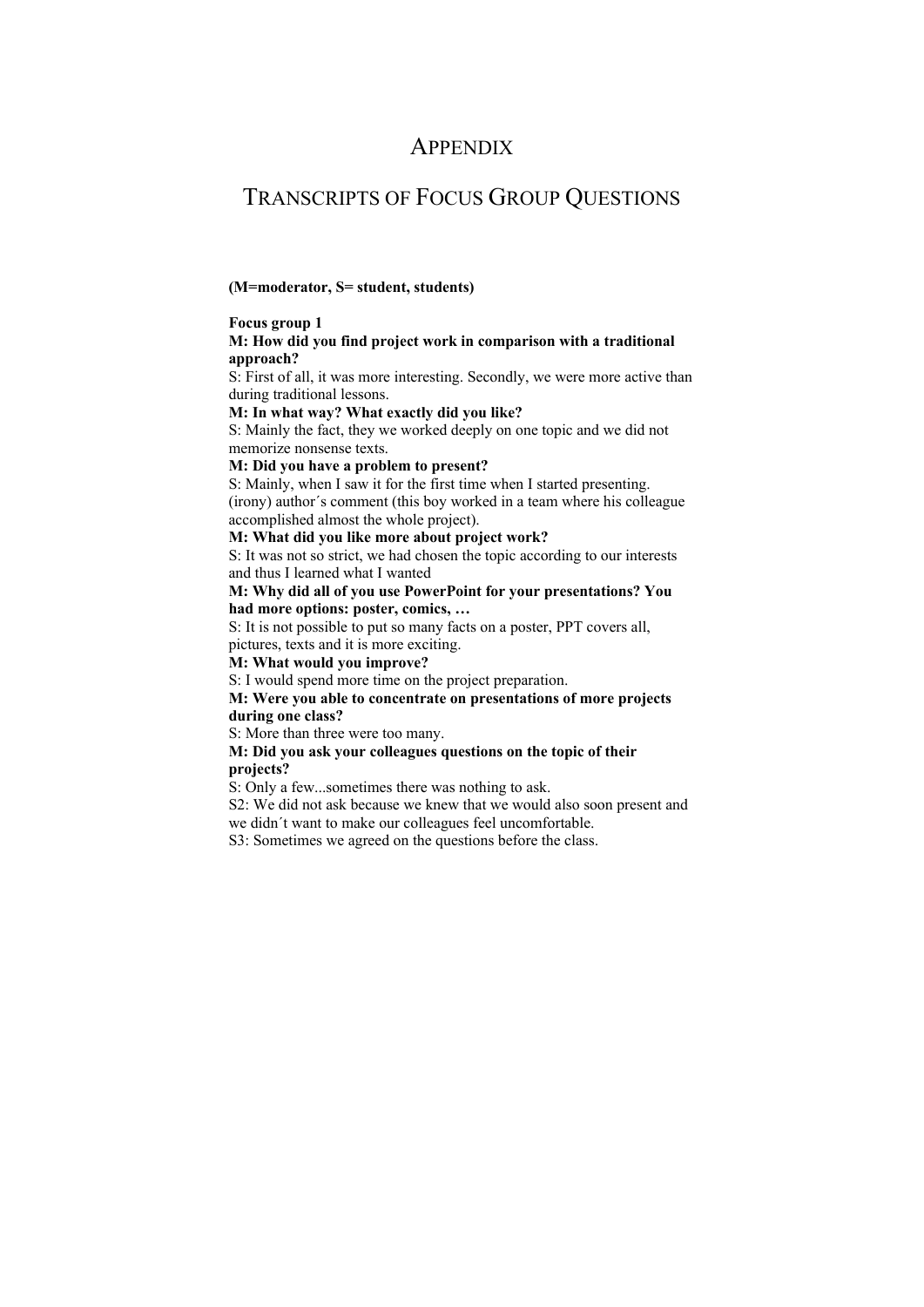### **M: Well, I don´t know if that is the fair approach!? What do you think?**

S: I think, it is OK because if someone can answer the question, even prepared one, it means that he/she can respond.

#### **M: But in real life, you can hardly predict what you will be asked. Was the professional vocabulary a problem?**

S: Definitely yes. I appreciate that in the end of the presentation there was usually a list of new words.

## **M: Do you use projects also in some other classes?**

S: Yes, we do. We prepare seminar works and then we present them.

#### **M: Will you use the vocabulary you learnt in other specialized subjects?**

S: Mainly when we were working with materials for our topics we learnt a lot from our study specialization in English.

### **M: What would help you to ease the atmosphere during your presentations?**

S: It was stressful...Maybe if the group was smaller.

## **Focus group 2**

## **M: Did you use project work at your secondary schools?**

S: We were writing more seminar works but we rarely presented them and in case we did, it was mostly once a month or never, it depended on a subject.

S2: We put down vocabulary after reading the text and reviewed it.

### **M: Do you prefer more project presentation as a way of assessment rather than writing tests?**

S: Presentation is better cause we could have prepared for it.

## **M: Was it better to present individually or in a team?**

S: I think everyone prefers it differently.

#### **M: Was it better for you to study so many new words within one topic rather than cover more topics with a more limited amount of vocabulary?**

S: When I prepare a project, I learn at the same time... but it was worse and more passive when I listen to it.

S2: I made notes after each presentation but then I did not use it actively anymore.

## **M: Why did you all present in PowerPoint? You had more options: Posters, Comics...**

S: It is easy and it´s standard.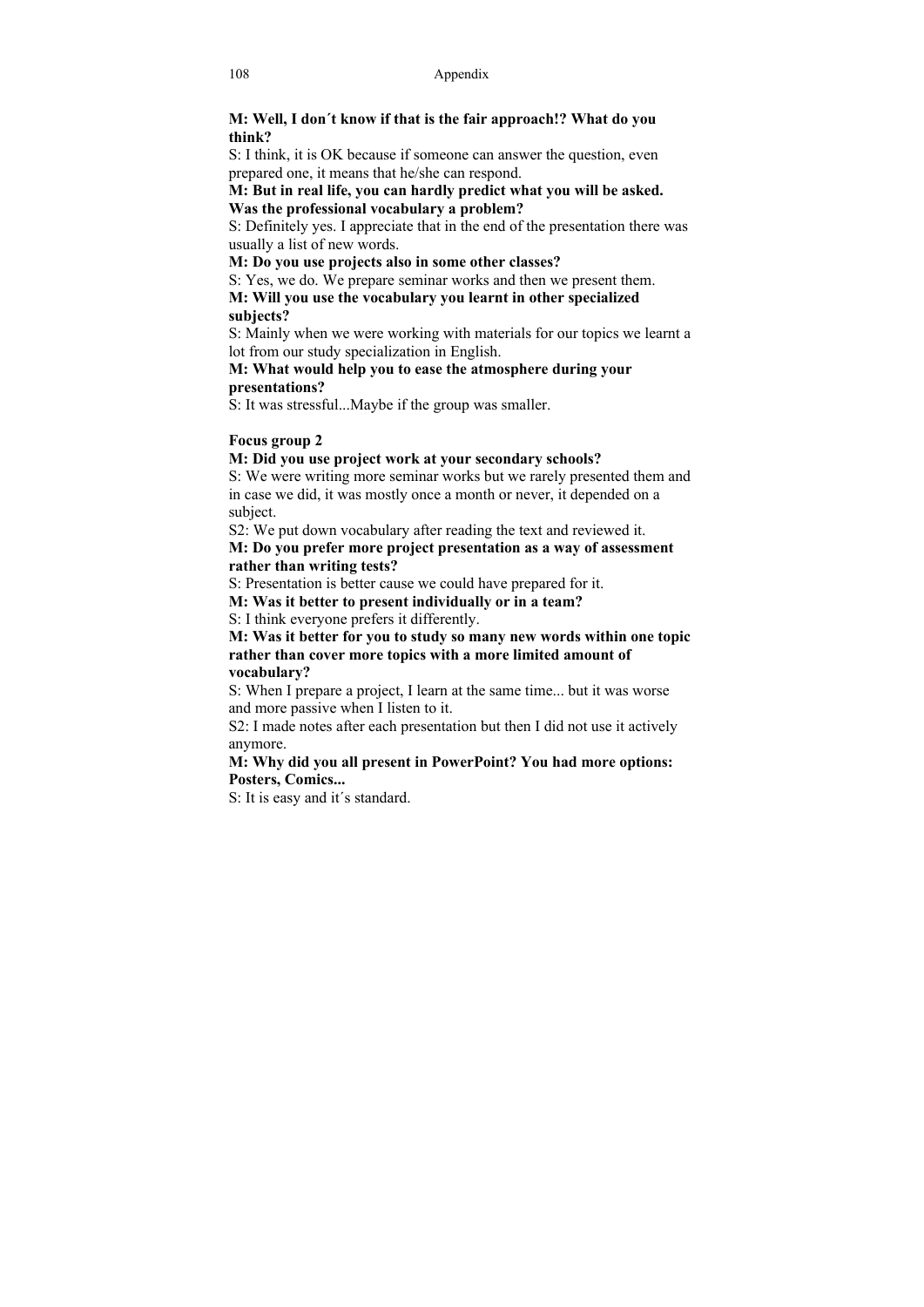#### **M: Did you ask your colleagues any questions after their presentations?**

S: Sometimes we listened to more presentations on one topic and there was nothing to ask. S2: We did not want to make it unpleasant and stressful for a presenter.

S3: Some of the topics were simple and general.

**M: Would it be better if everyone had chosen their own topics?**  S: Probably yes.

## **M: About your performance... Was it stressful for you?**

S: It is about experience. If you present more often, you are less stressful.

## **M: Do you use projects also in some other classes?**

S: Rarely. It would be better if it was more often. If I feel comfortable within a topic, it is not a problem but in English it was stressful for me.

## **M: Would you suggest any improvements?**

S: Everyone should choose his/her own topic and work on his/her own.

## **M Was the task division within a team fair?**

S: Yes, we tried to be fair.

## **Diagnostic Test 2**

Choose the option which EST fits each space below

# **PART 1: Grammar and Vocabulary**

| 1. Don't forget to take your umbrella. It (rain). |                         |
|---------------------------------------------------|-------------------------|
| a) Rains b) is raining                            | c) rained d) had rained |

2.A person who travels to work and back home every day is called

 $a \qquad \qquad .$ a) driver b) traveller c) commuter d) stranger

3. Did you to the beach yesterday? a) went b) goed c) go d) is going

4. When you finish university level you receive a Bachelor or a Master

| a) degree         | b) report                     | c) digri |           | d) result  |
|-------------------|-------------------------------|----------|-----------|------------|
| 5. We<br>a) isn't | like rap music.<br>b) doesn't |          | c) aren't | $d)$ don't |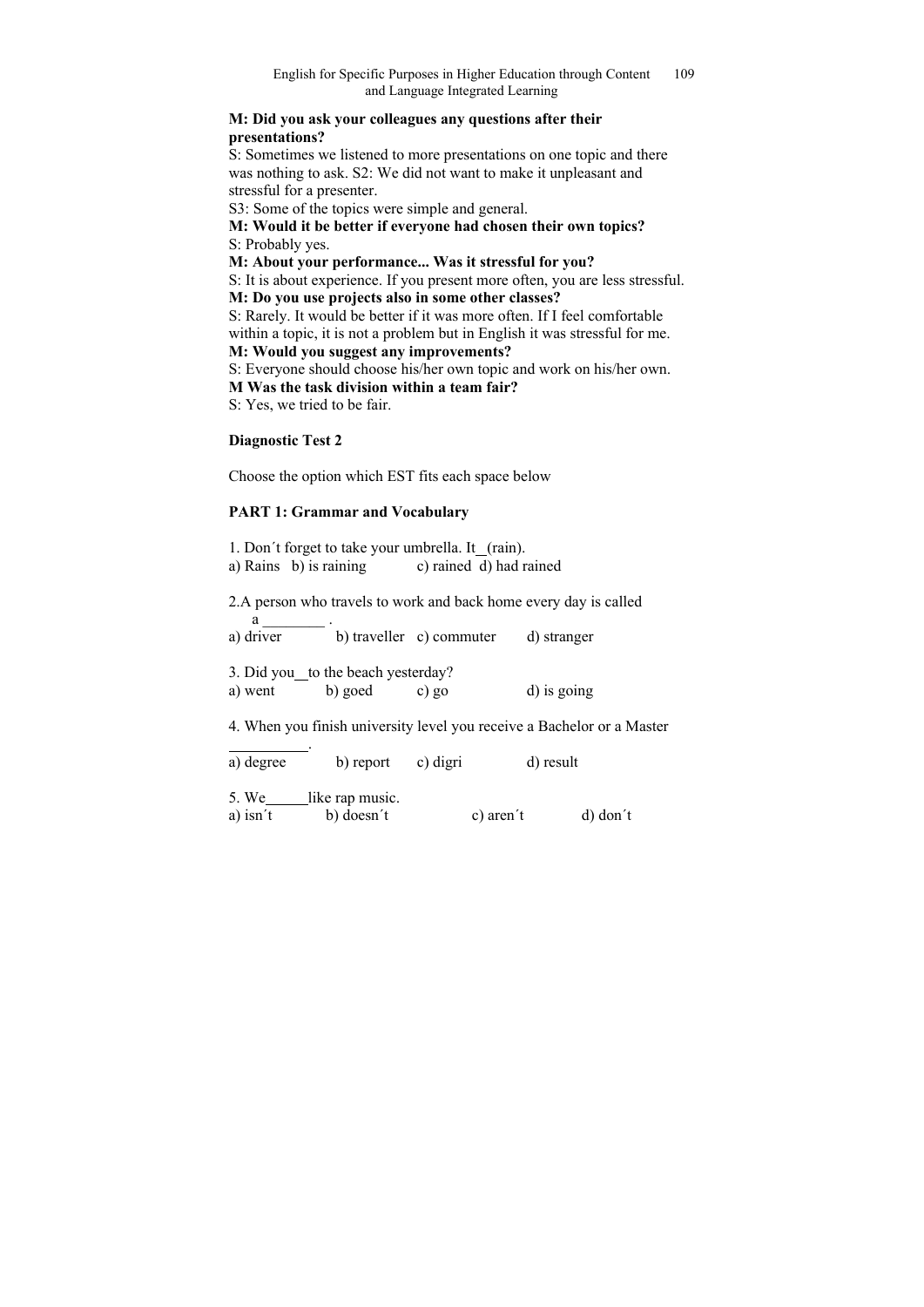#### 110 Appendix

6. Special training programs or courses can increase your . a) title b) qualification c) school d) scholarship 7. After finishing your studies, you for a job. a) beg b) please c) apply d) speak 8. By a solar panel on your roof you can save a lot of energy. a) taking away b) climbing c) mount d) mounting 9. My sister very tired today. a) is b) are c) was d) were 10. You can some clean energy for your home by solar panels. a) decrease b) generate c) contribute d) take away 11. Which bus for when I saw you this morning? a) did you waited b) had you waited c) were you waiting d) have you waited 12. Isaac Newton was a famous<br>
a) Physocost b) physic c) fisics d) physicist a) Physocost b) physic 13. I a new house in 2009. a) buyed b) was bought c) bought d) had bought 14. Motorists are strongly advised not to bring their cars into central London where \_\_\_ is already at its peak. a) congestion b) conductor c) combustion d) companion 15. When she entered, the phone a) is ringing b) was ringing c) ranged d) had been ringin 16. Every Wednesday she golf. a) is playing b) was played c) playsd) play 17. A letter in which you describe your motivation to work in a desired position is a . a) cover letter b) motivate letter c) CU d) application form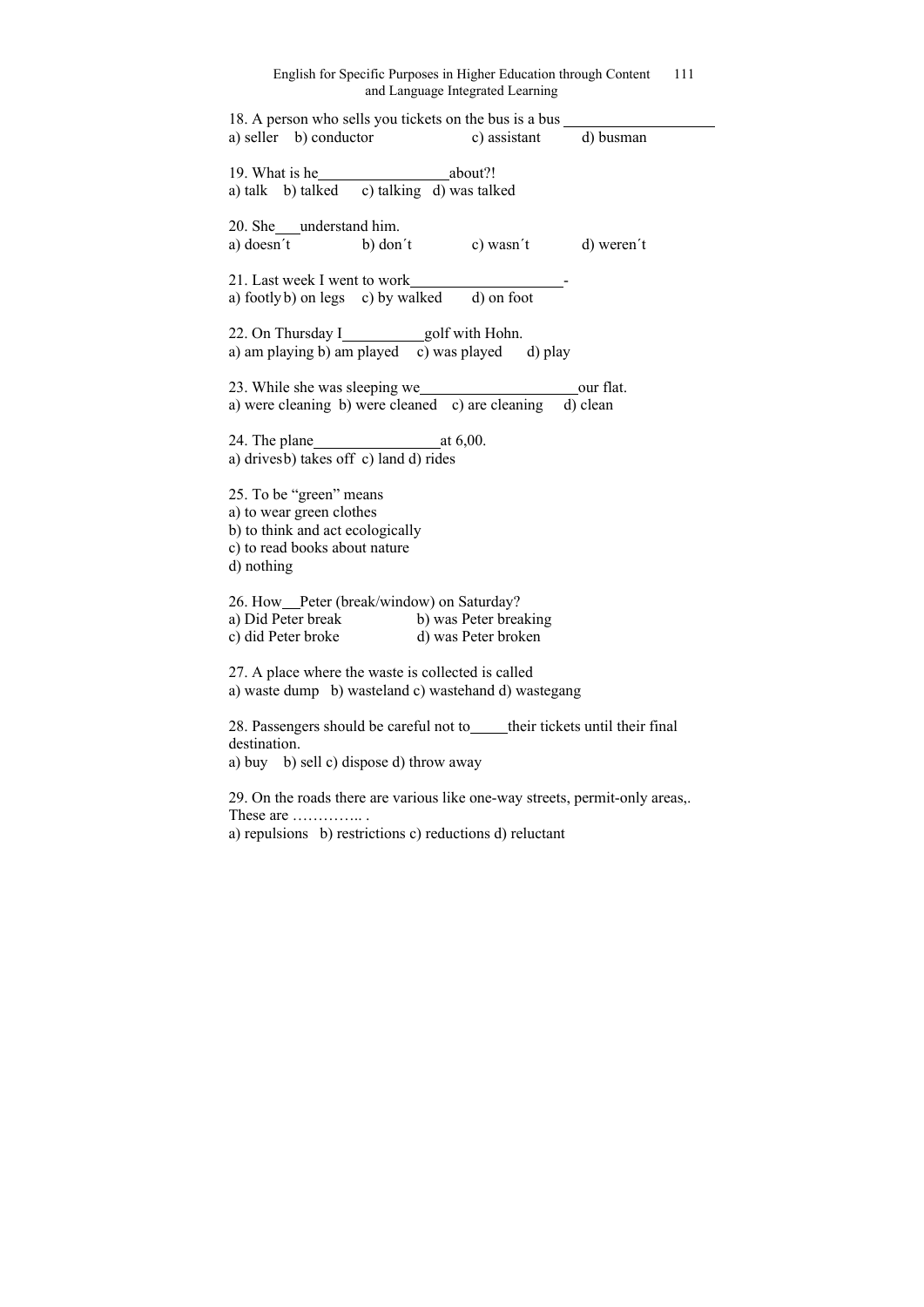#### 112 Appendix

30. Growing plants and trees in the city can \_to the overall air quality a) contribute b) constipate c) congest d) concord

31. The school at 8,00 tomorrow. a) is started b) is starting c) start d) starts

32. bring in natural light into your house. a) skipass b) skylift c) skylights d) skywindow

33. To deflect light means: a) to start shining b) to turn the light to the right only c) turn the light to a different direction d) to turn the light to the left only

34. How you decide? a) Did/decide b) were/decided c) were/deciding d) did/decided

35. Here are some practical for getting the job. a) works b) suggestions c) exclamations d) satisfactions

36. The Earth round the Sun. a) is going b) go c) has gone d) goes

37. London buses are a) green b) blue c) red d) yellow

38. She (not/like) pizza. a) isn´t like b) doesn´t like c) don´t like d) don´t liked

39. In London there are two types of bus stops – normal and stops. a) quest b) question c) request d) please

40. opposite of rural is a) urban b) hurban c) inrural d) disrural

41. Where you last night? a) was b) were c) did be d) did is

42. Purchase of plants means......... a) to sell plants b) to buy plants c) to harvest plants d) to eat plants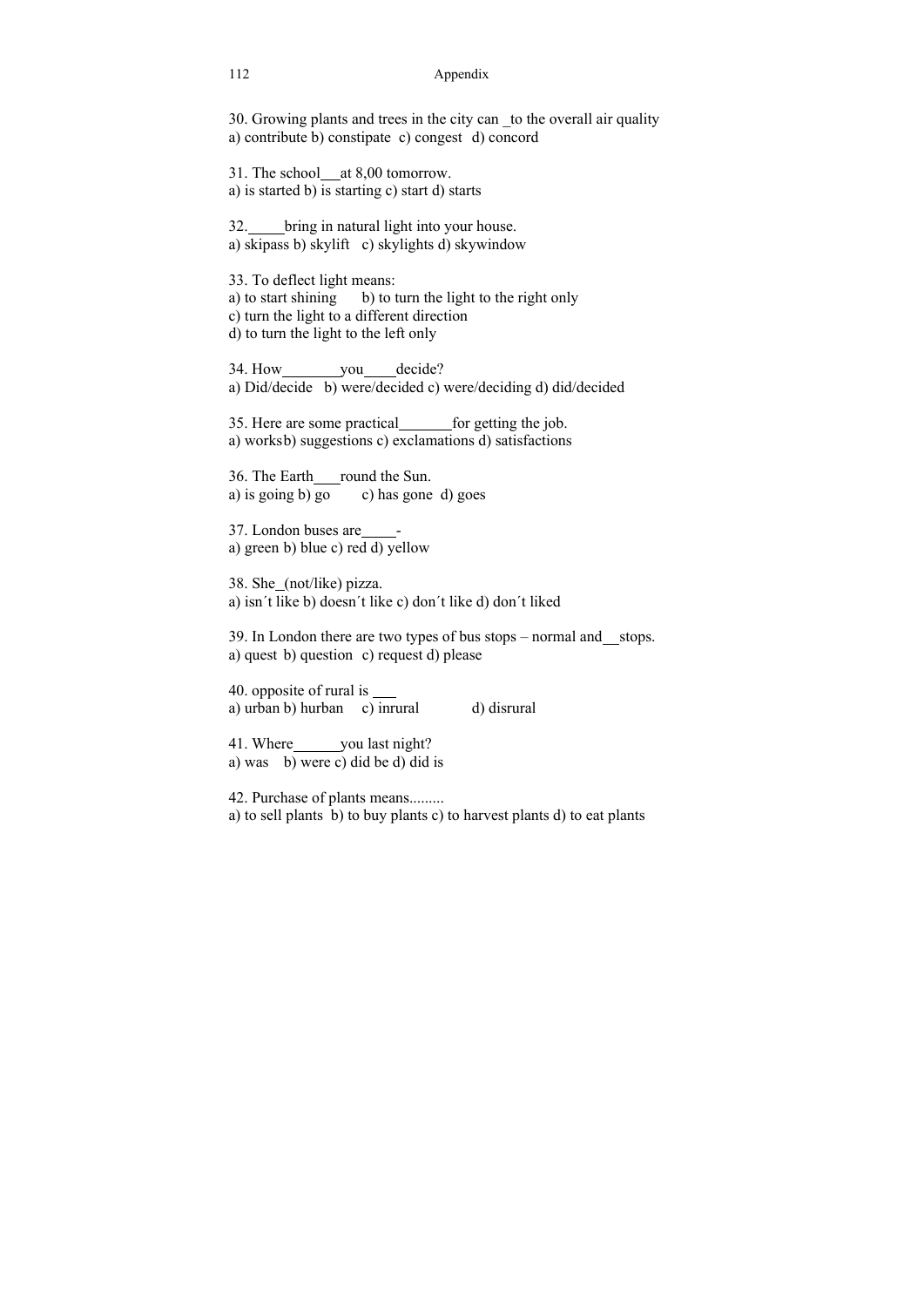43. While you were sleeping I a) was working b) had working c) is working d) were working

44. I cannot answer the door. I (have) a bath. a) have b) am having c) has d) have had

45. She was **an** writer. a) youngb) experienced c) grown-up d) quite old

46. At the airport you are waiting for a friend in an... a) departure hall b) departure gate c) arrival hall d) arrival exit

47. At your destination you the bus a) get away b) get of c) get of d) get in

48. This term I English. a) studied b) had studied c) am studying d) was study

49. A long-distant bus is called a a) coutch b) coach c) double-decker d) longybus

50. Our teacher ......... that this test is easy. a) thinking b) thinks c) is think d) was thinking

**............../50 points** 

### **Part 2: Reading and Comprehension**

### HOMEOPATHY

You could try homeopathy. Homeopathy has two main beliefs. Firstly, homeopaths believe that you should treat symptoms, not the disease. A homeopathic doctor looks at the whole person in order to decide which medicine to give. Homeopaths also believe you only need a very small amount of medicine to get better.

A typical session with a homeopathic doctor lasts about an hour. He or she asks you about your medical history, your family´s medical history and your personality. Homeopathic medicine is usually in the form of small tablets to put on your tongue.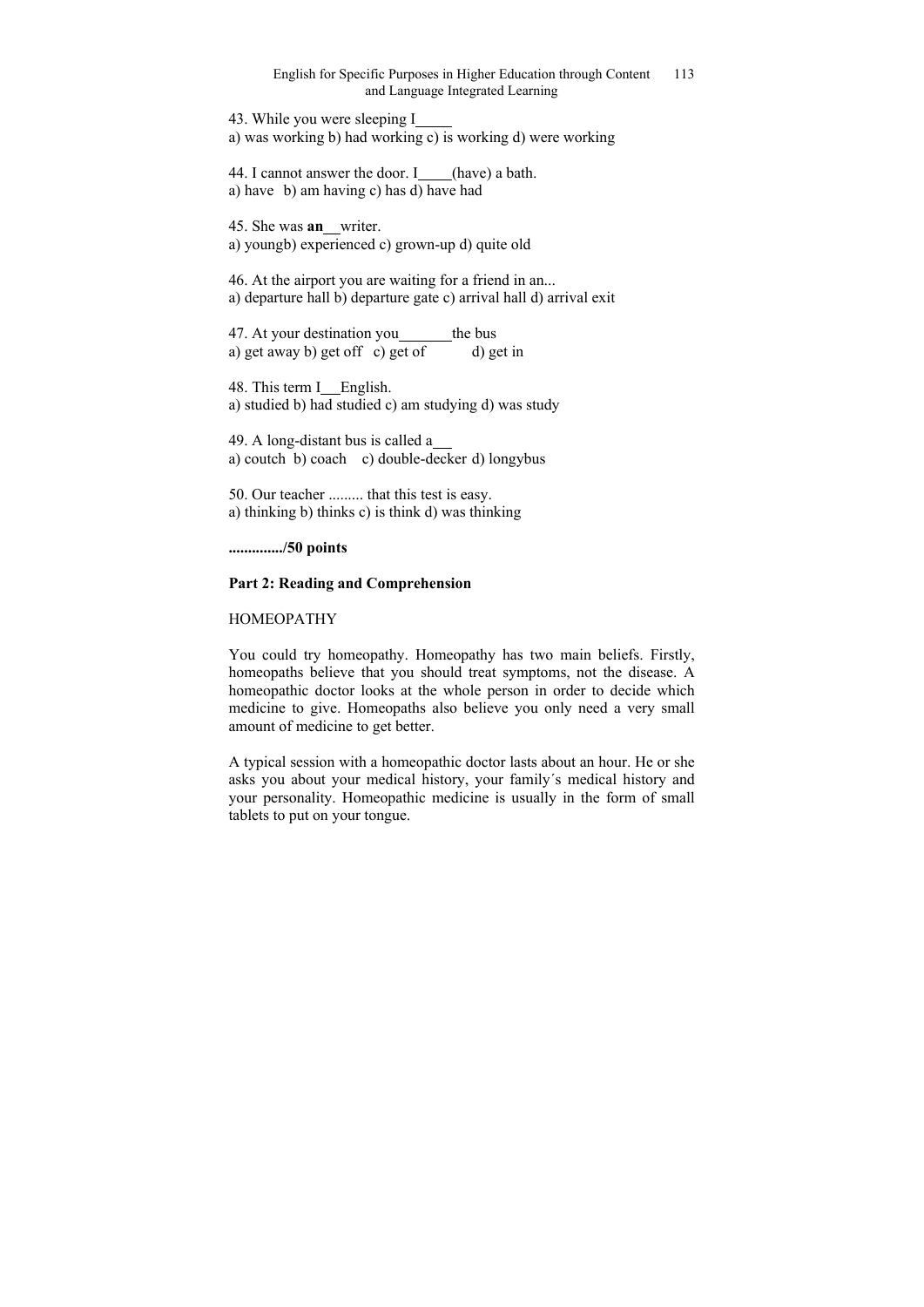Millions of people around the world say that homeopathy works for many kinds of illnesses. It is especially useful for skin problems. The only possible disadvantage of using homeopathic medicine is the cost. A typical session costs around £in the UK. There are no side effects and it is safe for everyone, including babies.

## **Mark sentences True (T) or False (F)**

- 1. Homeopathy should cure the illness not symptoms. T/F
- 2. The doctor-homeopath gives you big doses of pills. T/F
- 3. An appointment with the doctor usually takes 60 min. T/F
- 4. Homeopathic drugs are appropriate mainly for skin problems. T/F
- 5. Homeopathic treatment is cheap. T/F

## **........../5 points**

### **Match the synonyms with the words from the text**

| a) Illness  | b) price | c) indications | d) secure |
|-------------|----------|----------------|-----------|
| e) drawback |          |                |           |

| Symptoms     |  |
|--------------|--|
| disease      |  |
| Disadvantage |  |
| Cost         |  |
| safe         |  |

**............/5 points**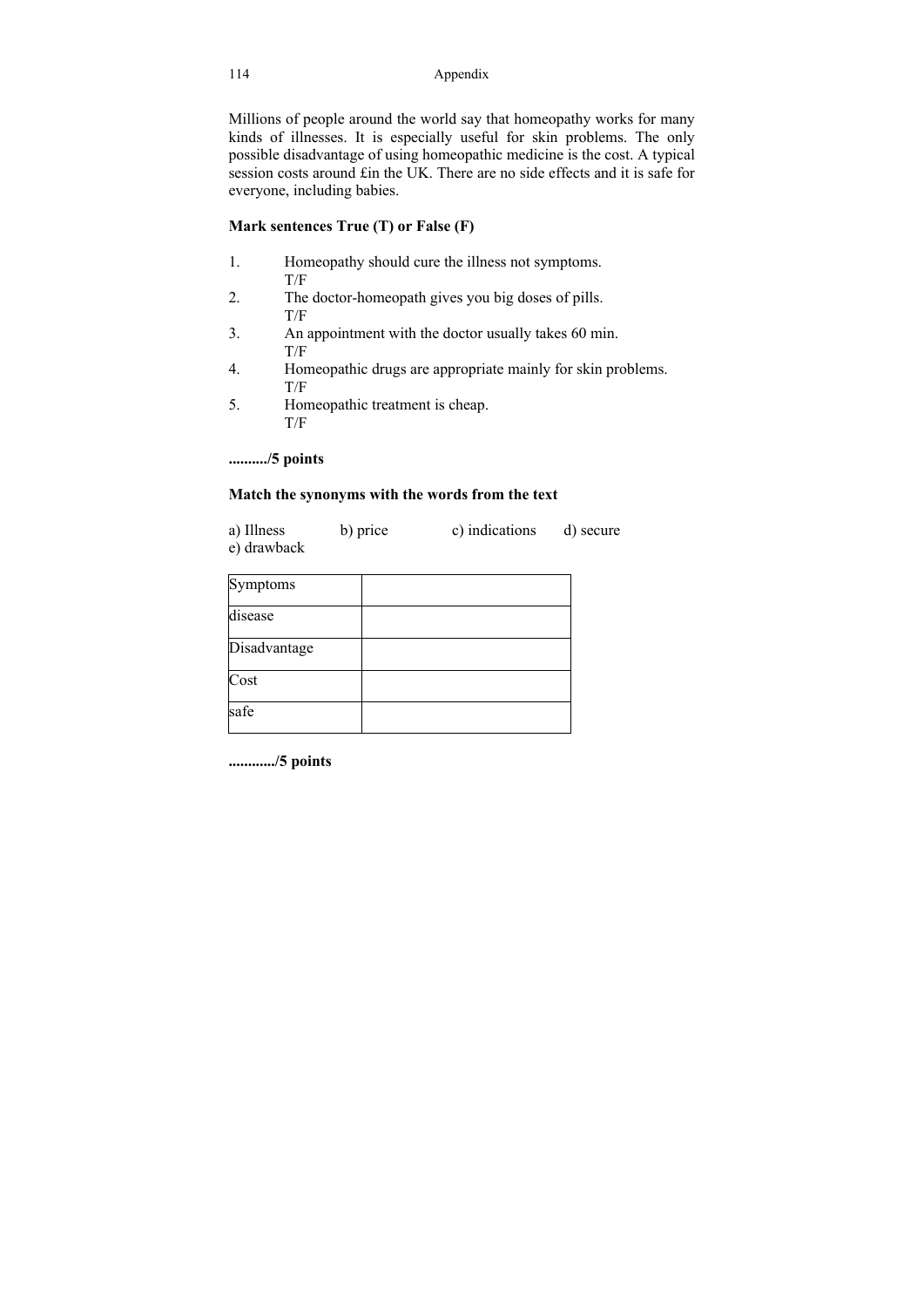#### **PART 3: Writing**

Please, choose one of the following topics and write a short paragraph (15 sentences)

**Topic 1: What do you like and dislike about the transport in your town (or Nitra)?** 

**Topic 2: What can we do to make our planet "greener"?** 

**Topic 3: Describe your life in 10-years´time (your professional and private life)** 

**........./10 points** 

**Final Score ............out of 70 Points** 

# **Project Evaluation Form**

Name Name of the project

1. *I spent approximately \_ hours/days on this project, including the presentation and paper.* 

2. I think/don´t think that my partner deserves equal (50%) credit on the project work. If not, he/she deserves Less  $\%$  or More  $\%$ 

3. I learned the following from this project:

4. I used these sources (the Internet, books, magazines, interviews, etc.):

5. Underline what applies to you. *I found the preparation of the project:* 

## **Very interesting/ interesting/ not very interesting/totally uniteresting**

My personal opinion on using projects in the English class: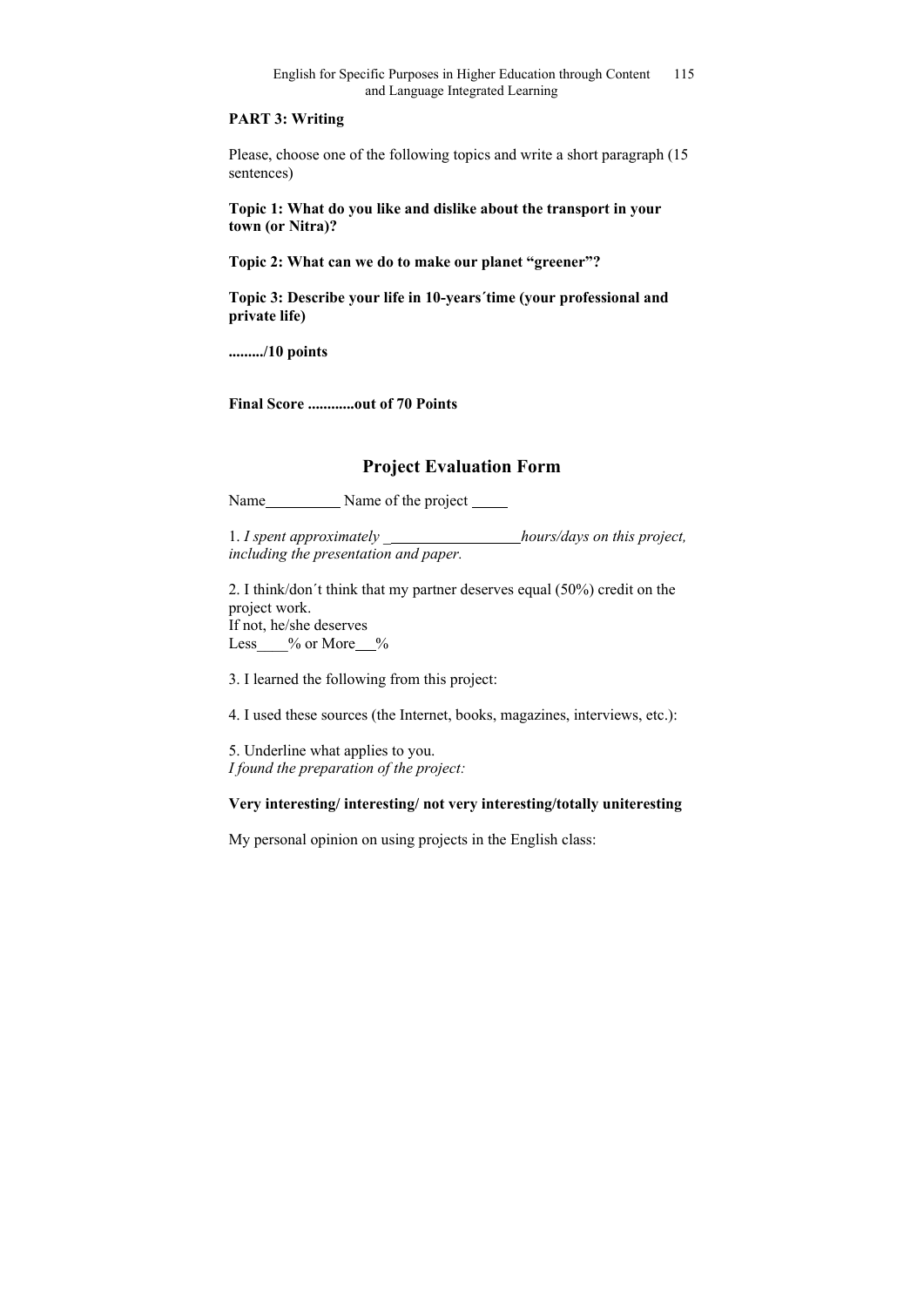116 Appendix

6. Any other comments:

7. I think I deserve the following grade from this project: A, A-, B+, B, B-, C+, C,, D+, D, E, FX

## **PROJECT ASSESSMENT**

|    | <b>PROJECT TITLE:</b> |                                                                                                                                                                                                                         |                            |
|----|-----------------------|-------------------------------------------------------------------------------------------------------------------------------------------------------------------------------------------------------------------------|----------------------------|
|    |                       | NAME AND SURNAME OF STUDENT/STUDENTS:                                                                                                                                                                                   |                            |
|    | ASSESSOR:             |                                                                                                                                                                                                                         | Total number<br>of points: |
|    | the project           | Evaluated parts of Characteristics                                                                                                                                                                                      | Points:                    |
| 1. | Form                  | Project layout (clarity,<br>purposefulness, logic)<br>Grammar - Language used in                                                                                                                                        |                            |
|    | 20 points             | the project - punctuation,<br>spelling.<br>Formal design: technical side<br>of presentation (slides – heavy,<br>legible, clear.<br>Supporting visual materials:<br>pictures, examples.                                  |                            |
|    | Content<br>30 points  | Informative function<br>(authenticity, quantity of info,<br>scope of info, connection to the<br>topic)<br>Creativity (creative processing<br>of info, reasoning and<br>argumentation, understanding<br>of problematics) |                            |